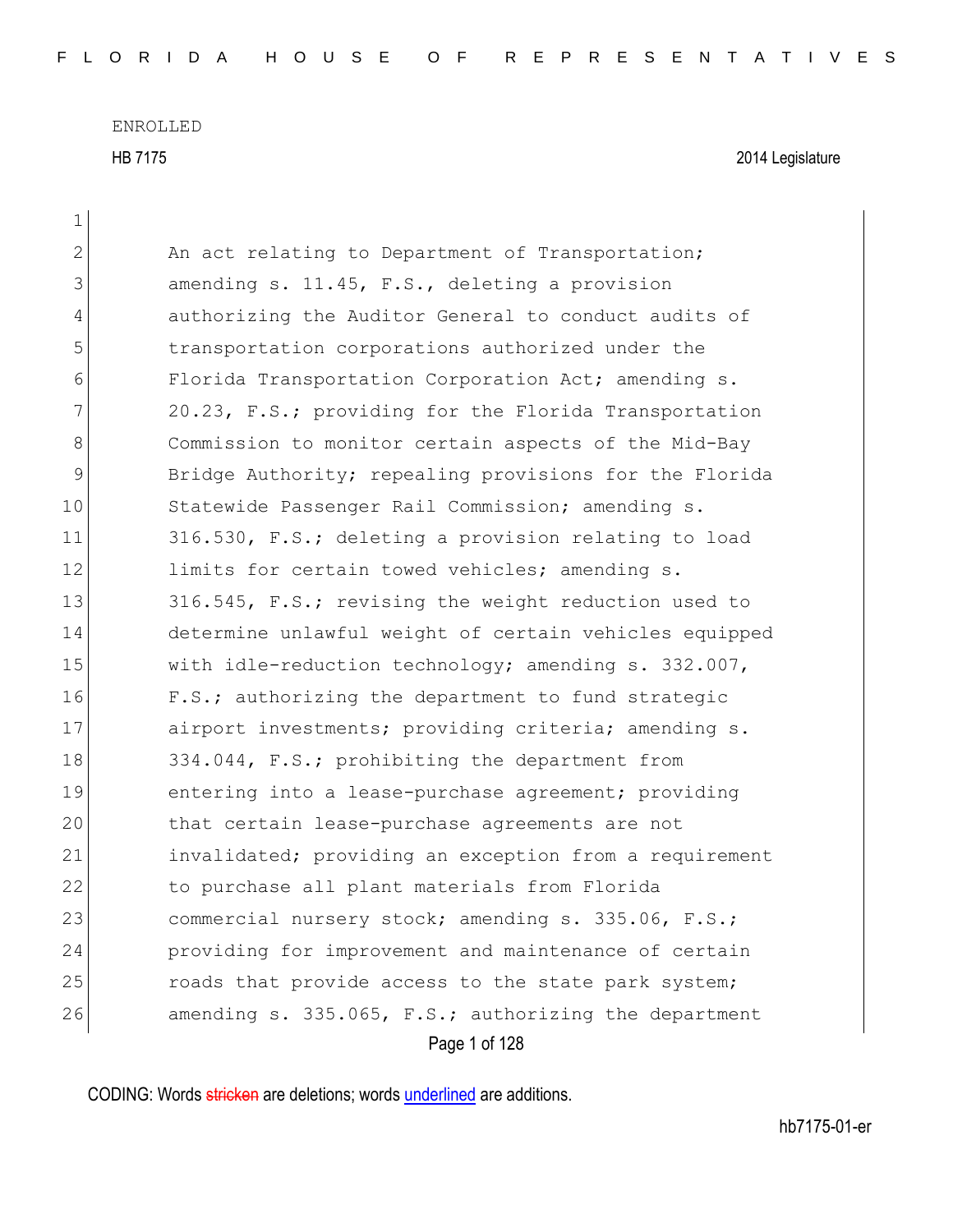HB 7175 2014 Legislature

Page 2 of 128 27 to enter into certain concession agreements; providing 28 **for use of agreement revenues;** providing that the 29 agreements are subject to applicable federal laws; 30 amending s. 337.11, F.S.; removing the requirement 31 bhat a contractor provide a notarized affidavit as 32 proof of motor vehicle registration; amending s. 33 337.14, F.S.; providing an exception to a provision 34 that prohibits certain contractors and affiliates from 35 qualifying to provide certain services to the 36 department; providing construction; amending s. 37 337.168, F.S., relating to confidentiality of bid 38 information; providing that a document that reveals 39 the identity of a person who has requested or received 40 certain information before a certain time is a public 41 record; amending s. 337.25, F.S.; revising provisions 42 for disposition of property by the department; 43 authorizing the department to contract for auction 44 services for conveyance of property; amending s. 45 337.251, F.S.; revising criteria for leasing certain 46 department property; revising the time for the 47 department to accept proposals for lease after a 48 **notice is published;** directing the department to 49 establish an application fee by rule; providing 50 criteria for the fee and for the proposed lease; 51 amending s. 338.161, F.S.; revising provisions 52 authorizing the department to use its electronic toll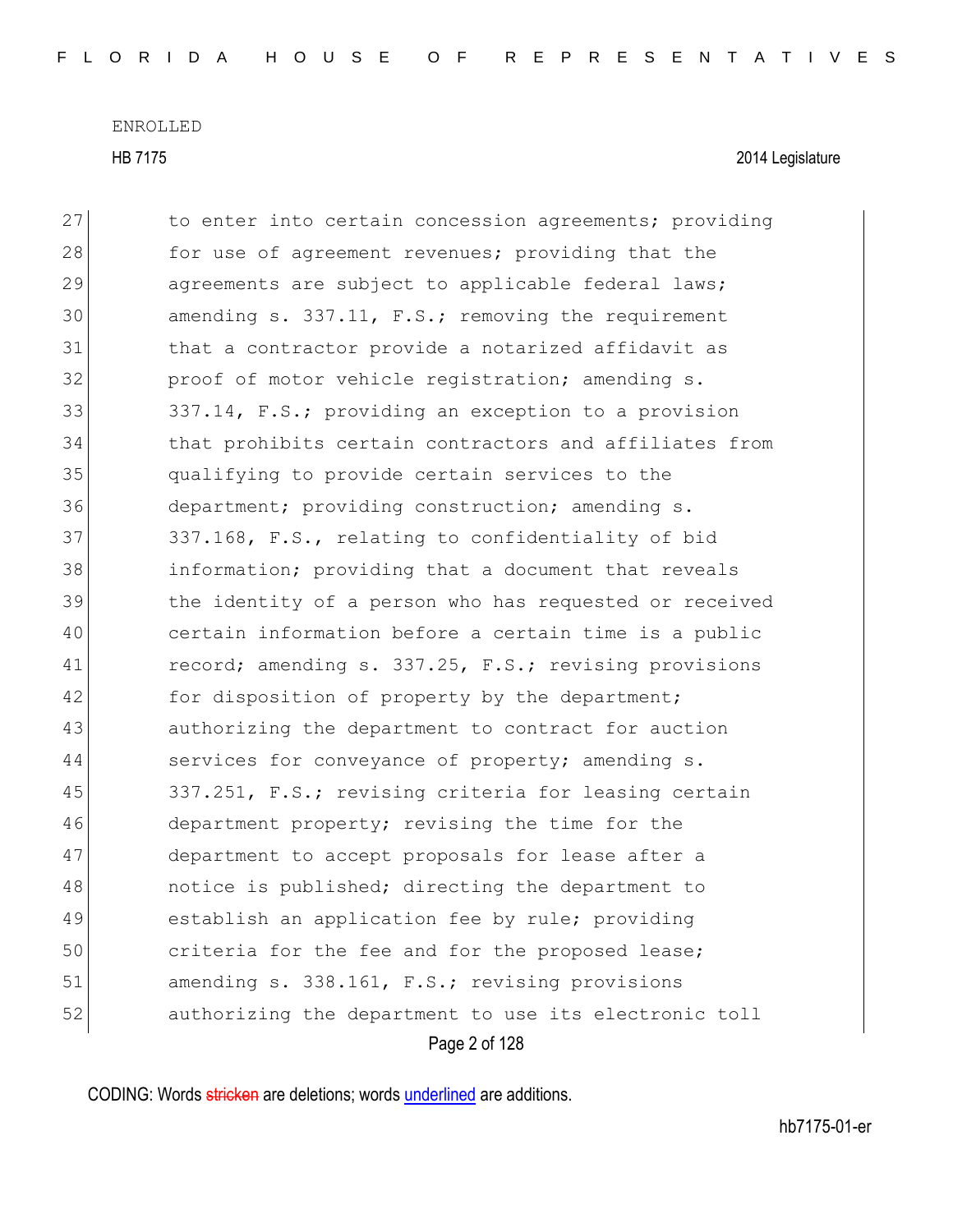HB 7175 2014 Legislature

Page 3 of 128 53 collection and video billing systems to collect 54 certain charges for an owner of a transportation 55 facility; amending s. 338.26, F.S.; revising the uses 56 of fees generated from Alligator Alley tolls to 57 include the cost of design and construction of a fire 58 station that may be used by certain local governments 59 and certain related operating costs; providing that 60 excess tolls, after payment of certain expenses, be 61 **transferred to the Everglades Trust Fund;** creating s. 62 339.041, F.S.; providing legislative intent; 63 describing the types of department property eligible 64 for factoring future revenues received by the 65 department from leases for wireless communication 66 facilities on department property; authorizing the 67 department to enter into agreements with investors to 68 **purchase the revenue streams from department leases of** 69 wireless communication facilities on such property 70 pursuant to an invitation to negotiate; prohibiting 71 the department from pledging state credit; allowing 72 the department to make certain covenants; providing 73 **for the appropriation and payment of moneys received** 74 from such agreements to investors; requiring the 75 proceeds from such leases to be used for certain fixed 76 capital expenditures; amending s. 339.175, F.S.; 77 revising membership and governance of a metropolitan 78 planning organization; revising powers and duties of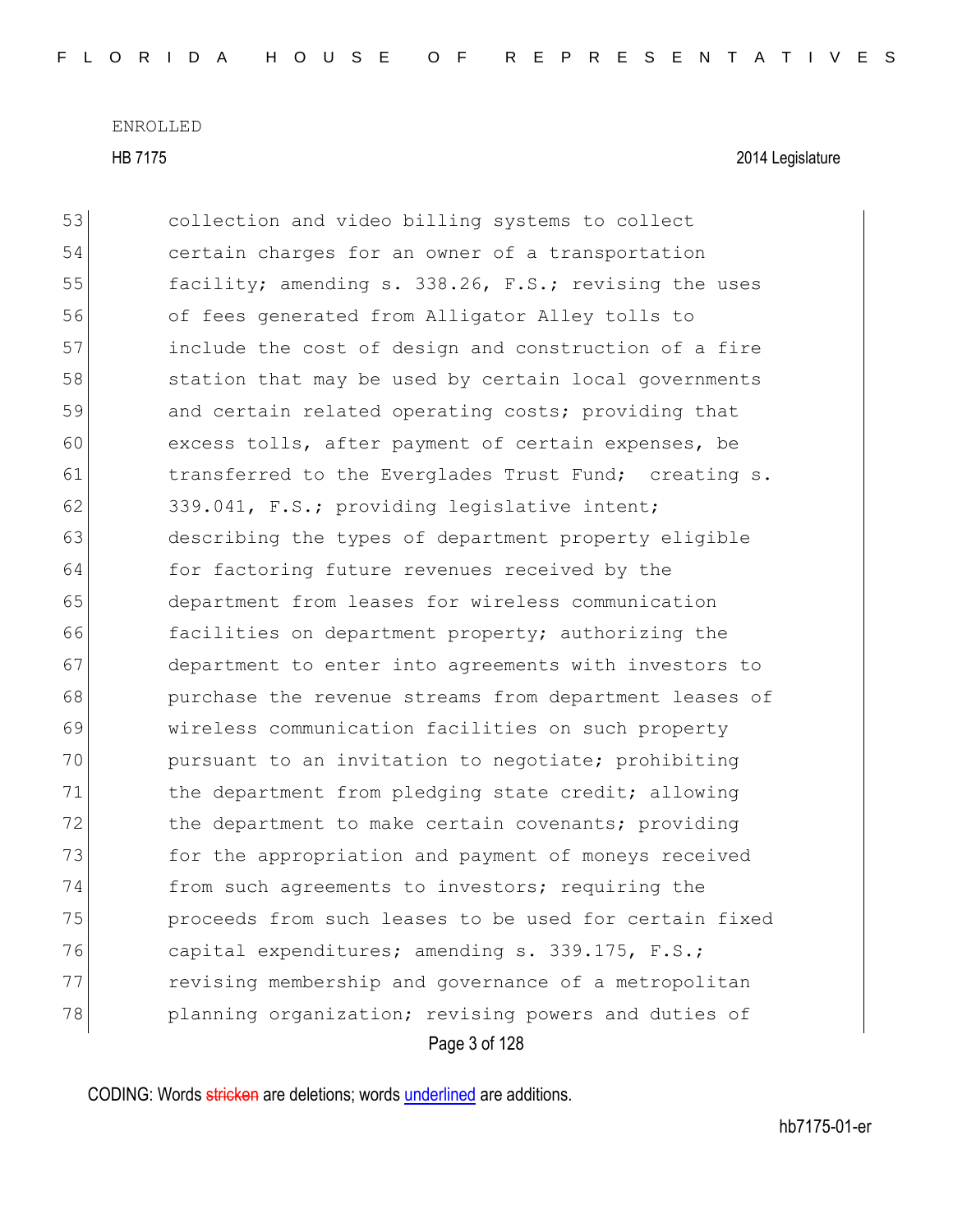HB 7175 2014 Legislature

| 79  | the Metropolitan Planning Organization Advisory        |
|-----|--------------------------------------------------------|
| 80  | Council; amending s. 339.2821, F.S.; authorizing       |
| 81  | Enterprise Florida, Inc., to be a consultant to the    |
| 82  | department for consideration of expenditures           |
| 83  | associated with and contracts for transportation       |
| 84  | projects; revising the requirements for economic       |
| 85  | development transportation project contracts between   |
| 86  | the Department of Transportation and a governmental    |
| 87  | entity; repealing the Florida Transportation           |
| 88  | Corporation Act; repealing ss. 339.401, 339.402,       |
| 89  | 339.403, 339.404, 339.405, 339.406, 339.407, 339.408,  |
| 90  | 339.409, 339.410, 339.411, 339.412, 339.414, 339.415,  |
| 91  | 339.416, 339.417, 339.418, 339.419, 339.420, and       |
| 92  | 339.421, F.S.; removing provisions for corporations to |
| 93  | be authorized by and to act on behalf of the           |
| 94  | department for promotion and development of            |
| 95  | transportation facilities and systems; amending s.     |
| 96  | 343.82, F.S., relating to the Northwest Florida        |
| 97  | Transportation Corridor Authority and s. 343.922,      |
| 98  | F.S., relating to Tampa Bay Area Regional              |
| 99  | Transportation Authority; removing provisions for      |
| 100 | certain funding and assistance sources; amending s.    |
| 101 | 373.4137, F.S.; revising legislative intent for        |
| 102 | implementation of mitigation to offset environmental   |
| 103 | impact of department projects; revising provisions for |
| 104 | environmental impact inventories for transportation    |
|     | Page 4 of 128                                          |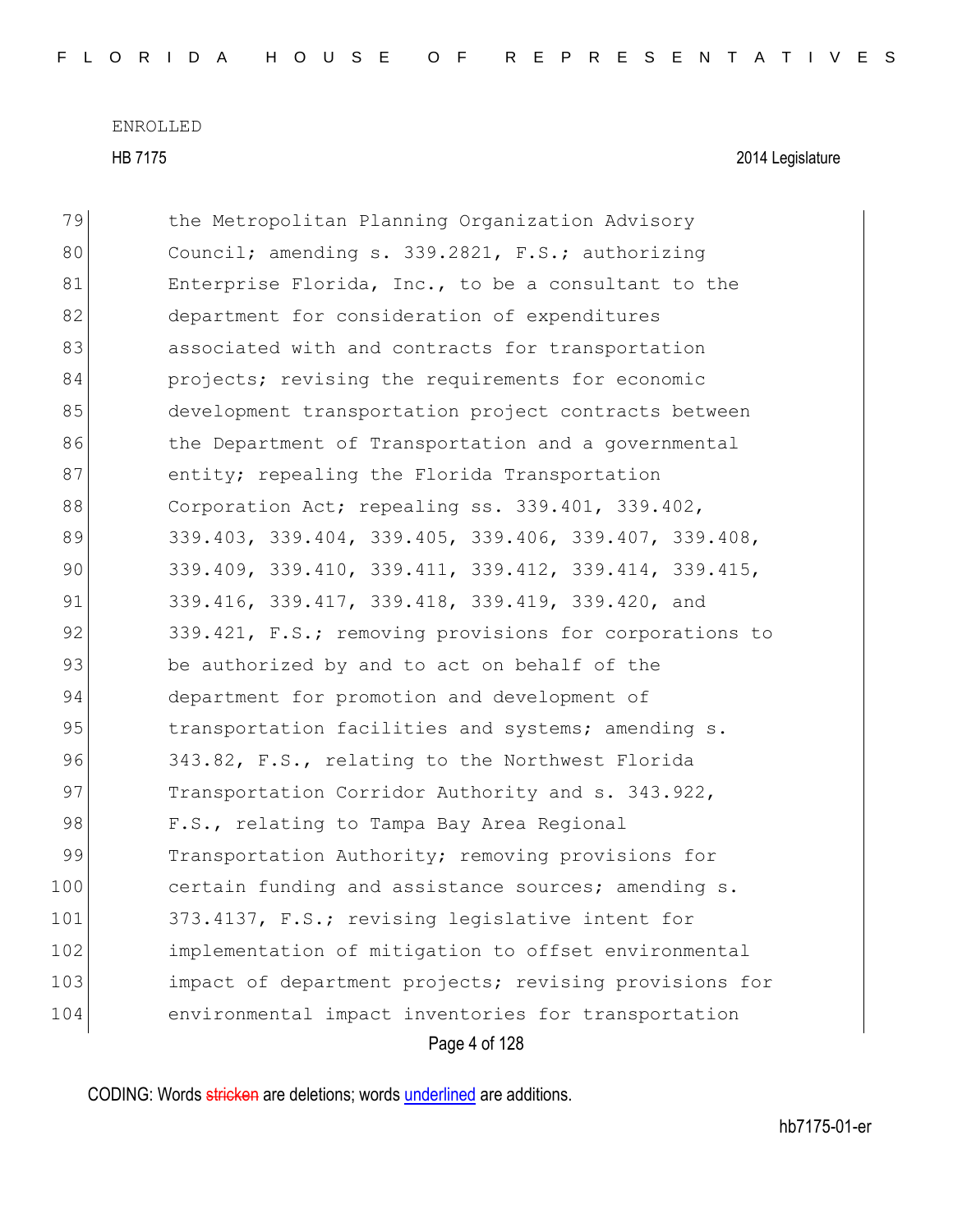|     | Page 5 of 128                                          |  |
|-----|--------------------------------------------------------|--|
| 130 | F.S., relating to outdoor advertising signs; revising  |  |
| 129 | to public service warning signs; amending s. 479.01,   |  |
| 128 | amending s. 373.618, F.S.; revising provisions related |  |
| 127 | responsibilities relating to a mitigation plan;        |  |
| 126 | specified; revising a water management district's      |  |
| 125 | mitigation plan for which mitigation has not been      |  |
| 124 | transportation projects in the environmental           |  |
| 123 | development of a mitigation plan; providing for        |  |
| 122 | impact inventory; adding federal requirements for the  |  |
| 121 | transportation impacts based on the environmental      |  |
| 120 | plans adopted by water management districts for        |  |
| 119 | criteria for preparing and implementing mitigation     |  |
| 118 | mitigation required by a permit; revising the payment  |  |
| 117 | mitigation planning and implementation of the          |  |
| 116 | Department of Environmental Protection of the costs of |  |
| 115 | for the payment to a water management district or the  |  |
| 114 | Environmental Protection; revising the requirements    |  |
| 113 | by water management districts or the Department of     |  |
| 112 | transportation authorities of mitigation implemented   |  |
| 111 | payment by the department or participating             |  |
| 110 | program; revising the process and criteria for the     |  |
| 109 | environmental mitigation for projects in its work      |  |
| 108 | Department of Transportation to include funding for    |  |
| 107 | mitigation of projected impacts; requiring the         |  |
| 106 | transportation authority; revising criteria for        |  |
| 105 | projects proposed by the department or a               |  |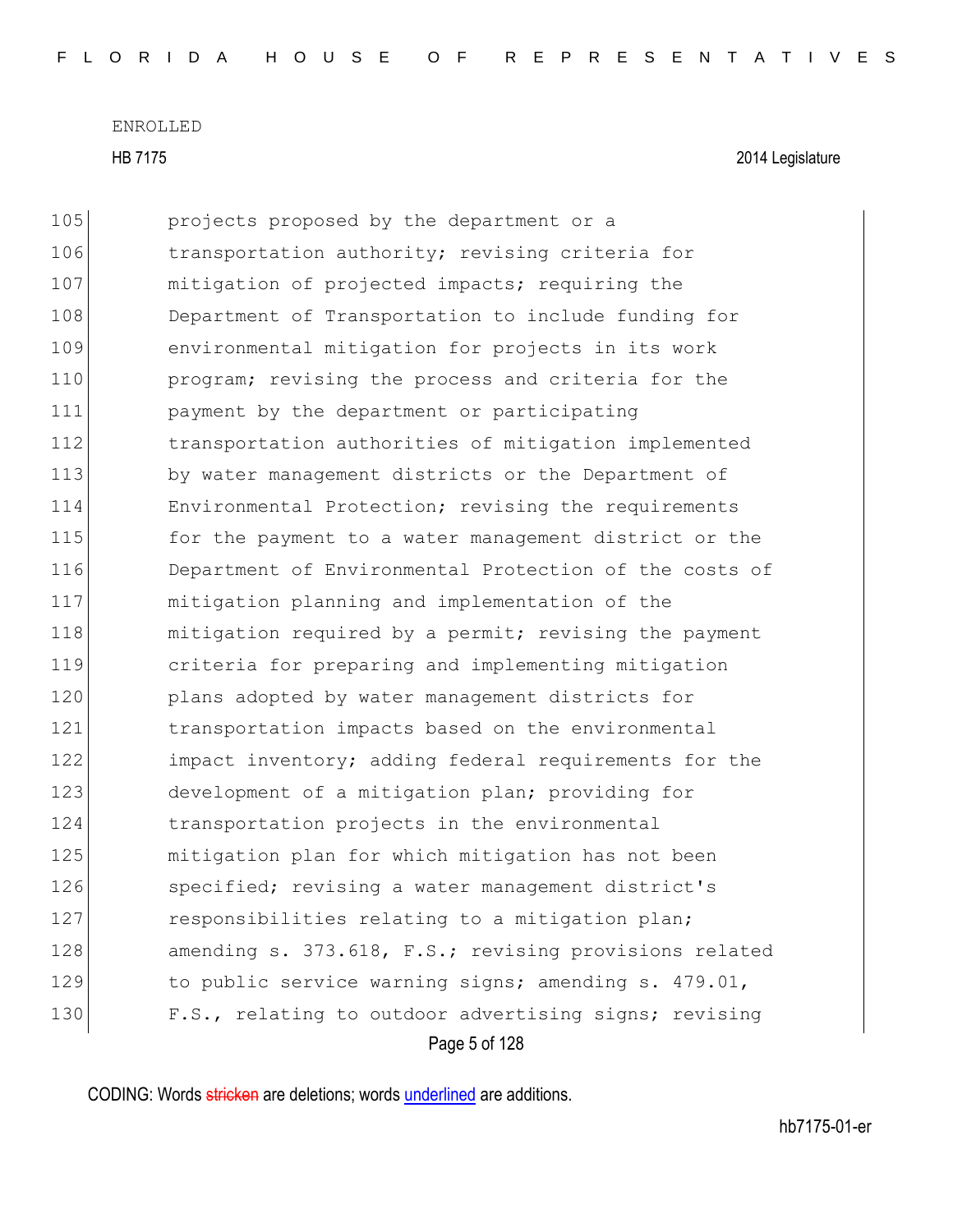HB 7175 2014 Legislature

| 131 | and deleting definitions; amending s. 479.02, F.S.;    |
|-----|--------------------------------------------------------|
| 132 | revising duties of the Department of Transportation    |
| 133 | relating to signs; deleting a requirement that the     |
| 134 | department adopt certain rules; creating s. 479.024,   |
| 135 | F.S.; limiting the placement of signs to commercial or |
| 136 | industrial zones; defining the terms "parcel" and      |
| 137 | "utilities"; requiring a local government to use       |
| 138 | specified criteria to determine zoning for commercial  |
| 139 | or industrial parcels; providing that certain parcels  |
| 140 | are considered unzoned commercial or industrial areas; |
| 141 | authorizing a permit for a sign in an unzoned          |
| 142 | commercial or industrial area in certain               |
| 143 | circumstances; prohibiting specified uses and          |
| 144 | activities from being independently recognized as      |
| 145 | commercial or industrial; providing an appeal process  |
| 146 | for an applicant whose permit is denied; requiring an  |
| 147 | applicant whose application is denied to remove an     |
| 148 | existing sign pertaining to the application; requiring |
| 149 | the department to reduce certain transportation        |
| 150 | funding in certain circumstances; amending s. 479.03,  |
| 151 | F.S.; requiring notice to owners of intervening        |
| 152 | privately owned lands before the department enters     |
| 153 | upon such lands to remove an illegal sign; amending s. |
| 154 | 479.04, F.S.; providing that an outdoor advertising    |
| 155 | license is not required solely to erect or construct   |
| 156 | outdoor signs or structures; amending s. 479.05, F.S.; |
|     | Page 6 of 128                                          |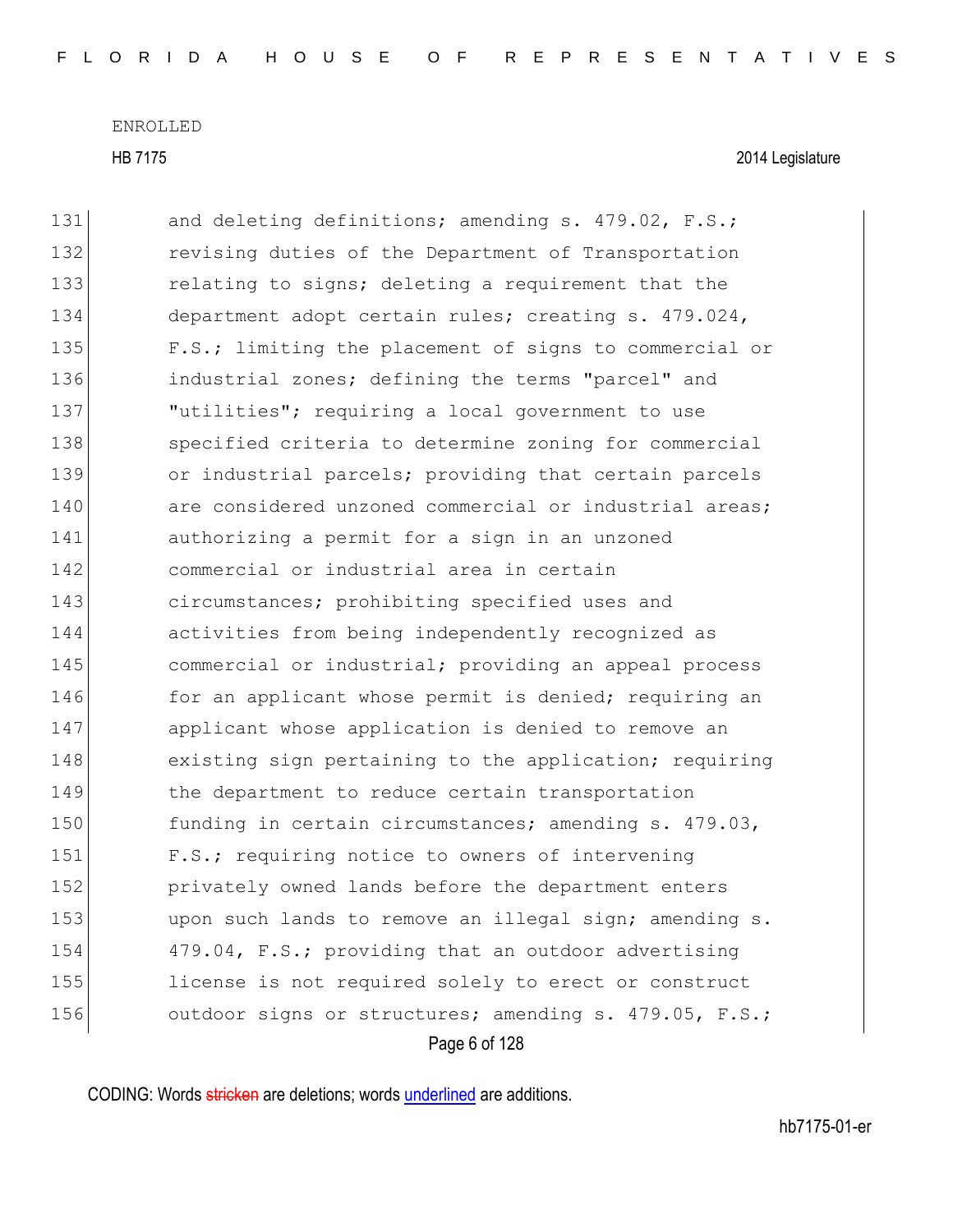HB 7175 2014 Legislature

Page 7 of 128 157 authorizing the department to suspend a license for 158 certain offenses and specifying activities that the 159 licensee may engage in during the suspension; 160 **prohibiting the department from granting a transfer of** 161 an existing permit or issuing an additional permit 162 during the suspension; amending s. 479.07, F.S.; 163 revising requirements for obtaining sign permits; 164 conforming and clarifying provisions; revising permit 165 tag placement requirements for signs; deleting a 166 **provision that allows a permittee to provide its own** 167 replacement tag; revising requirements for permitting 168 certain signs visible to more than one highway; 169 deleting provisions limiting a pilot program to 170 specified locations; deleting redundant provisions 171 relating to certain new or replacement signs; deleting 172 **provisions requiring maintenance of statistics on the** 173 pilot program; amending s. 479.08, F.S.; revising 174 provisions relating to the denial or revocation of a 175 **permit because of false or misleading information in** 176 the permit application; amending s. 479.10, F.S.; 177 authorizing the cancellation of a permit; amending s. 178 479.105, F.S.; revising notice requirements to owners 179 and advertisers relating to signs erected or 180 maintained without a permit; revising procedures for 181 black the department to issue a permit as a conforming or 182 **nonconforming sign to the owner of an unpermitted**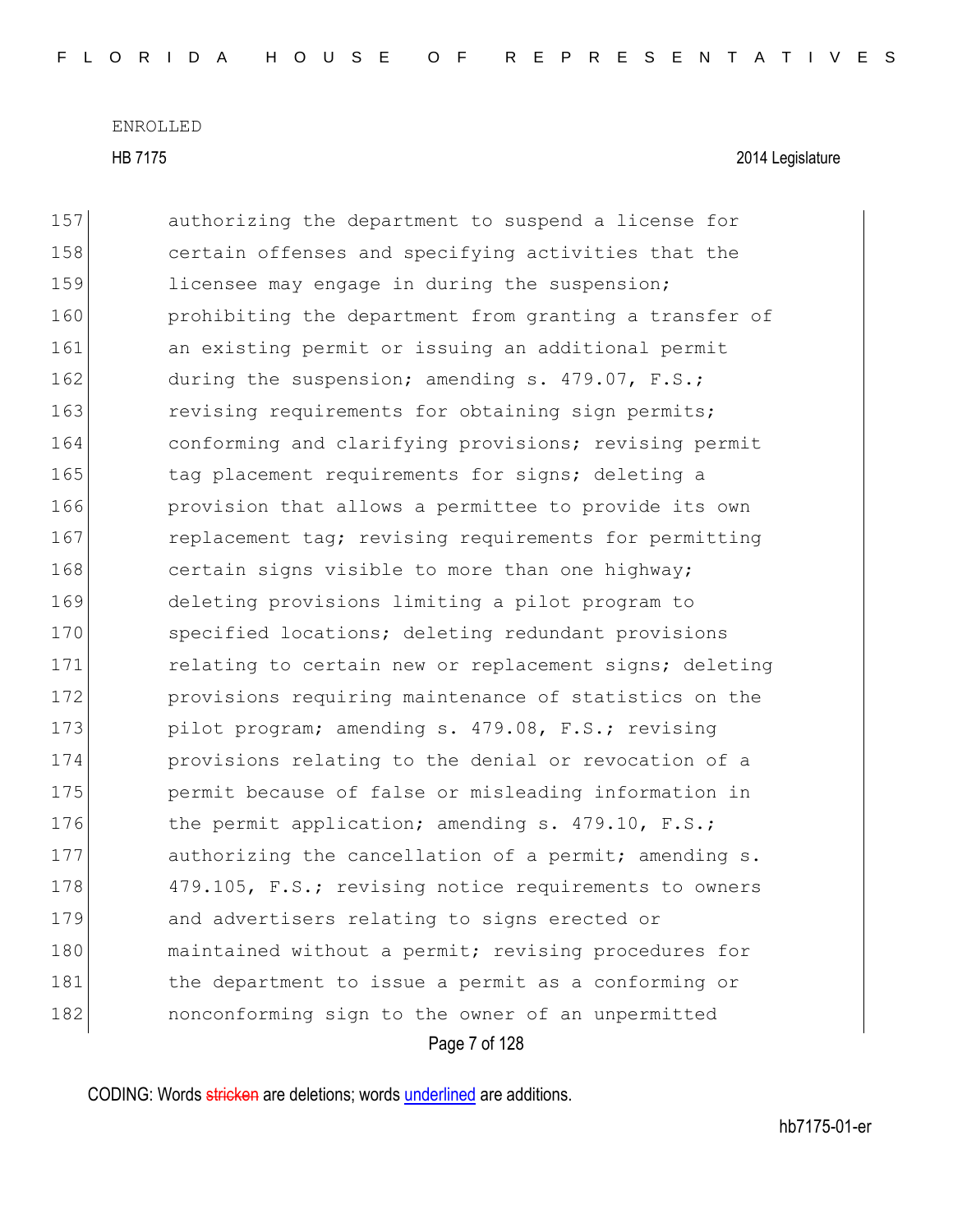HB 7175 2014 Legislature

| 183 | sign; providing a penalty; amending s. 479.106, F.S.;  |
|-----|--------------------------------------------------------|
| 184 | revising provisions relating to the removal, cutting,  |
| 185 | or trimming of trees or vegetation to increase sign    |
| 186 | face visibility; providing that a specified penalty is |
| 187 | applied per sign facing; amending s. 479.107, F.S.;    |
| 188 | deleting a fine for specified violations; amending s.  |
| 189 | 479.11, F.S.; prohibiting signs on specified portions  |
| 190 | of the interstate highway system; amending s. 479.111, |
| 191 | F.S.; clarifying a reference to a certain agreement;   |
| 192 | amending s. 479.15, F.S.; deleting a definition;       |
| 193 | revising provisions relating to relocation of certain  |
| 194 | signs on property subject to public acquisition;       |
| 195 | amending s. 479.156, F.S.; clarifying provisions       |
| 196 | relating to the regulation of wall murals; amending s. |
| 197 | 479.16, F.S.; exempting certain signs from specified   |
| 198 | provisions; exempting from permitting certain signs    |
| 199 | placed by tourist-oriented businesses, certain farm    |
| 200 | signs placed during harvest seasons, certain           |
| 201 | acknowledgment signs on publicly funded school         |
| 202 | premises, and certain displays on specific sports      |
| 203 | facilities; prohibiting certain permit exemptions from |
| 204 | being implemented or continued if the implementations  |
| 205 | or continuations will adversely impact the allocation  |
| 206 | of federal funds to the Department of Transportation;  |
| 207 | directing the department to notify a sign owner that   |
| 208 | the sign must be removed if federal funds are          |
|     | Page 8 of 128                                          |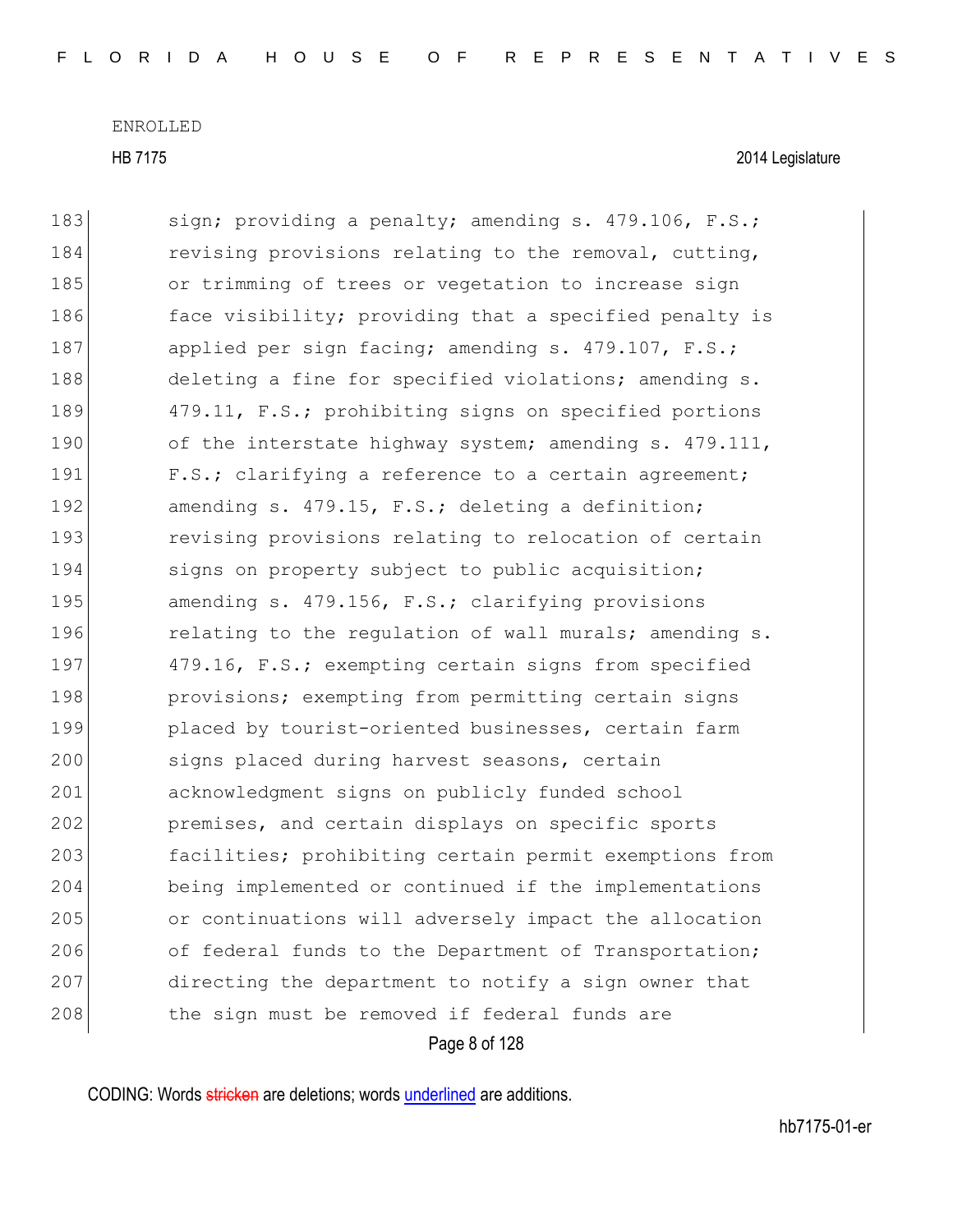HB 7175 2014 Legislature

Page 9 of 128 209 adversely impacted; authorizing the department to 210 remove the sign and assess costs to the sign owner 211 under certain circumstances; amending s. 479.24, F.S.; 212 clarifying provisions relating to compensation paid 213 for the department's acquisition of lawful signs; 214 amending s. 479.25, F.S.; revising provisions relating 215 to local government action with respect to erection of 216 noise-attenuation barriers that block views of 217 lawfully erected signs; deleting provisions to conform 218 to changes made by the act; amending s.  $479.261$ , F.S.; 219 expanding the logo sign program to the limited access 220 highway system; conforming provisions related to a 221 logo sign program on the limited access highway 222 system; amending s. 479.262, F.S.; clarifying 223 provisions relating to the tourist-oriented 224 directional sign program; limiting the placement of 225 such signs to intersections on certain rural roads; 226 prohibiting such signs in urban areas or at 227 interchanges on freeways or expressways; amending s. 228 479.313, F.S.; requiring a permittee to pay the cost 229 of removing certain signs following the cancellation 230 of the permit for the sign; repealing s. 76 of chapter 231 2012-174, Laws of Florida, relating to authorizing the 232 department to seek Federal Highway Administration 233 approval of a tourist-oriented commerce sign pilot 234 program and directing the department to submit the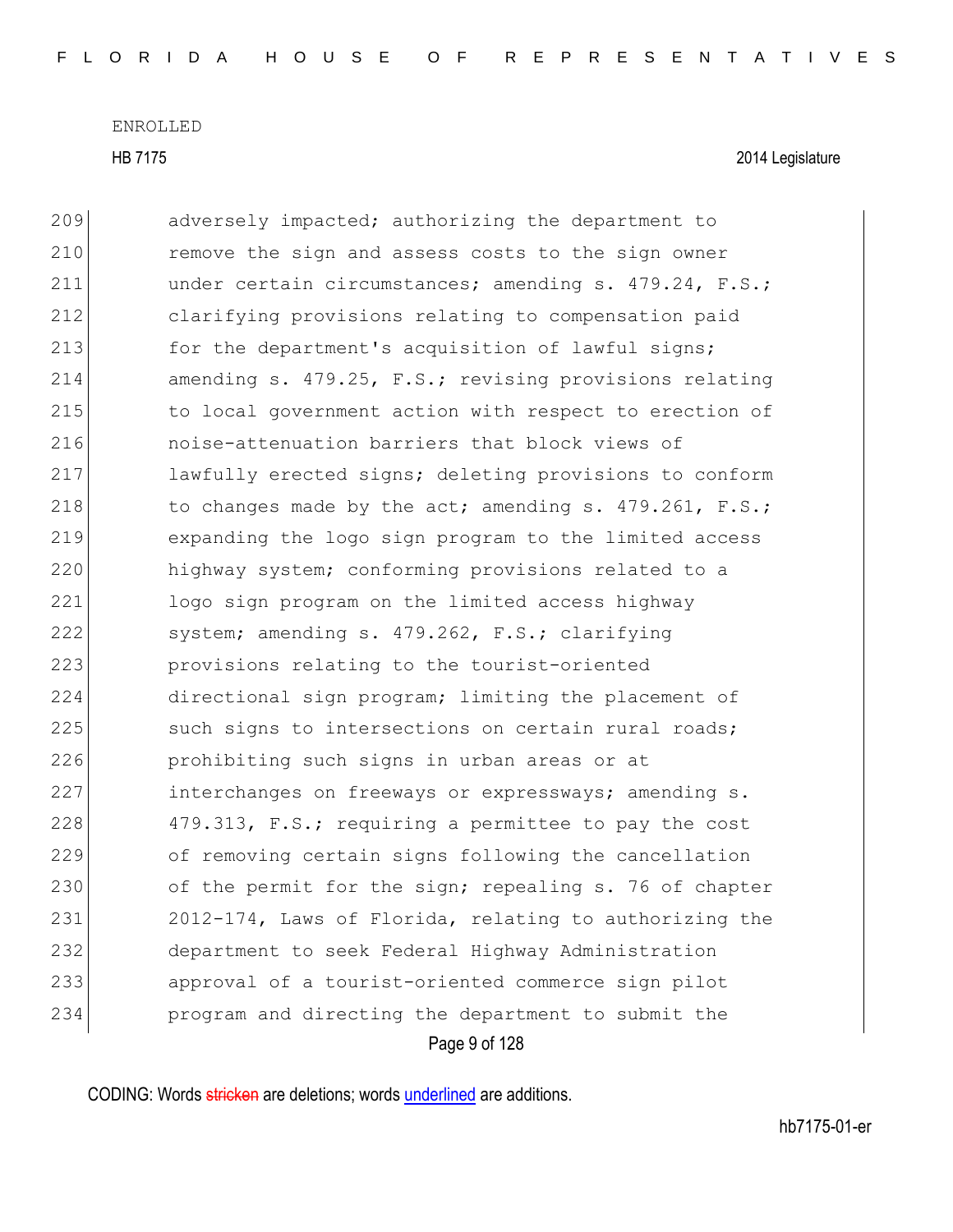HB 7175 2014 Legislature

235 approved pilot program for legislative approval; 236 establishing a pilot program for the School District 237 of Palm Beach County authorizing signage on certain 238 school district property to recognize the names of the 239 school district's business partners; providing for 240 expiration of the program; requiring the Florida 241 Transportation Commission to study the potential for 242 state revenue from parking meters and other parking 243 time-limit devices; authorizing to commission to 244 retain experts; requiring the department to pay for 245 the experts; requiring certain information from 246 municipalities and counties; requiring certain 247 information to be considered in the study; requiring a 248 written report; providing for the removal of parking 249 meters and parking time-limit devices under certain 250 circumstance; providing for municipalities and 251 counties to pay the cost of removal; providing for a 252 moratorium on new parking meters of other parking 253 time-limit devices on the state right-of-way; 254 providing an exception; amending s. 2 of chapter 85- 255 364, Laws of Florida, relating to the Department of 256 Transportation; authorizing tolls from the Pinellas 257 Bayway to be used for maintenance costs; removing 258 **provisions for funding of certain projects; amending** 259 s. 110.205, F.S.; conforming cross-references; 260 **providing effective dates.** 

## Page 10 of 128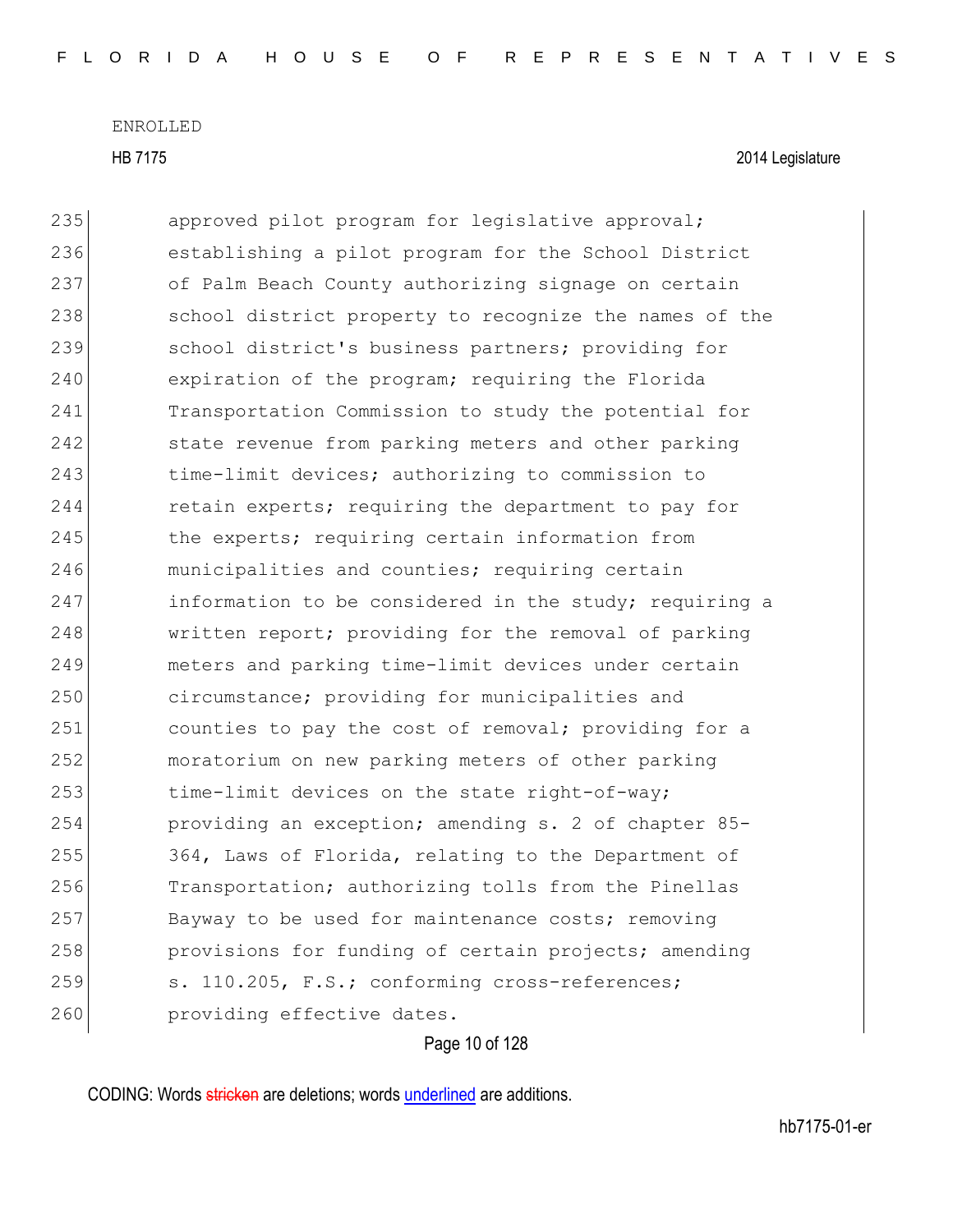| 261 |                                                                   |
|-----|-------------------------------------------------------------------|
| 262 | Be It Enacted by the Legislature of the State of Florida:         |
| 263 |                                                                   |
| 264 | Section 1. Paragraph (m) of subsection (3) of section             |
| 265 | 11.45, Florida Statutes, is amended to read:                      |
| 266 | Definitions; duties; authorities; reports; rules.-<br>11.45       |
| 267 | AUTHORITY FOR AUDITS AND OTHER ENGAGEMENTS.-The<br>(3)            |
| 268 | Auditor General may, pursuant to his or her own authority, or at  |
| 269 | the direction of the Legislative Auditing Committee, conduct      |
| 270 | audits or other engagements as determined appropriate by the      |
| 271 | Auditor General of:                                               |
| 272 | (m) The transportation corporations under contract with           |
| 273 | the Department of Transportation that are acting on behalf of     |
| 274 | the state to secure and obtain rights-of-way for urgently needed  |
| 275 | transportation systems and to assist in the planning and design   |
| 276 | of such systems pursuant to ss. 339.401-339.421.                  |
| 277 | Section 2. Paragraph (b) of subsection (2) and subsection         |
| 278 | (3) of section 20.23, Florida Statutes, are amended to read:      |
| 279 | Department of Transportation. There is created a<br>20.23         |
| 280 | Department of Transportation which shall be a decentralized       |
| 281 | agency.                                                           |
| 282 | (2)                                                               |
| 283 | The commission shall have the primary functions to:<br>(b)        |
| 284 | Recommend major transportation policies for the<br>1.             |
| 285 | Governor's approval $r$ and assure that approved policies and any |
| 286 | revisions thereto are properly executed.                          |
|     | Page 11 of 128                                                    |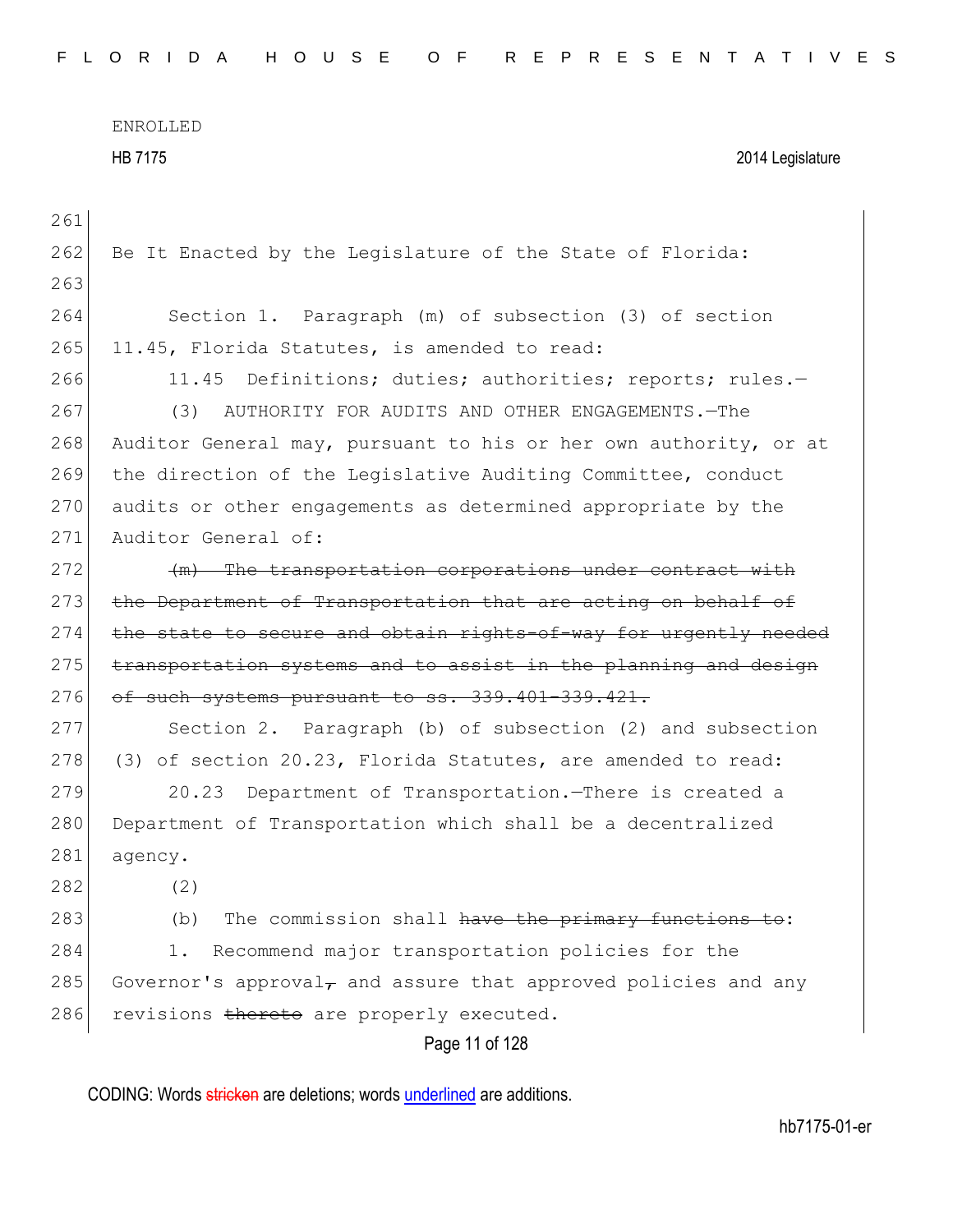## HB 7175 2014 Legislature

287 2. Periodically review the status of the state 288 transportation system including highway, transit, rail, seaport, 289 intermodal development, and aviation components of the system 290 and recommend improvements therein to the Governor and the 291 Legislature.

292 3. Perform an in-depth evaluation of the annual department 293 budget request, the Florida Transportation Plan, and the 294 tentative work program for compliance with all applicable laws 295 and established departmental policies. Except as specifically 296 provided in s. 339.135(4)(c)2., (d), and (f), the commission may 297 not consider individual construction projects, but shall 298 consider methods of accomplishing the goals of the department in 299 the most effective, efficient, and businesslike manner.

 4. Monitor the financial status of the department on a regular basis to assure that the department is managing revenue and bond proceeds responsibly and in accordance with law and 303 established policy.

 5. Monitor on at least a quarterly basis, the efficiency, 305 productivity, and management of the department, using performance and production standards developed by the commission pursuant to s. 334.045.

308 6. Perform an in-depth evaluation of the factors causing 309 disruption of project schedules in the adopted work program and 310 recommend to the Governor Legislature and the Legislature 311 Governor methods to eliminate or reduce the disruptive effects 312 of these factors.

## Page 12 of 128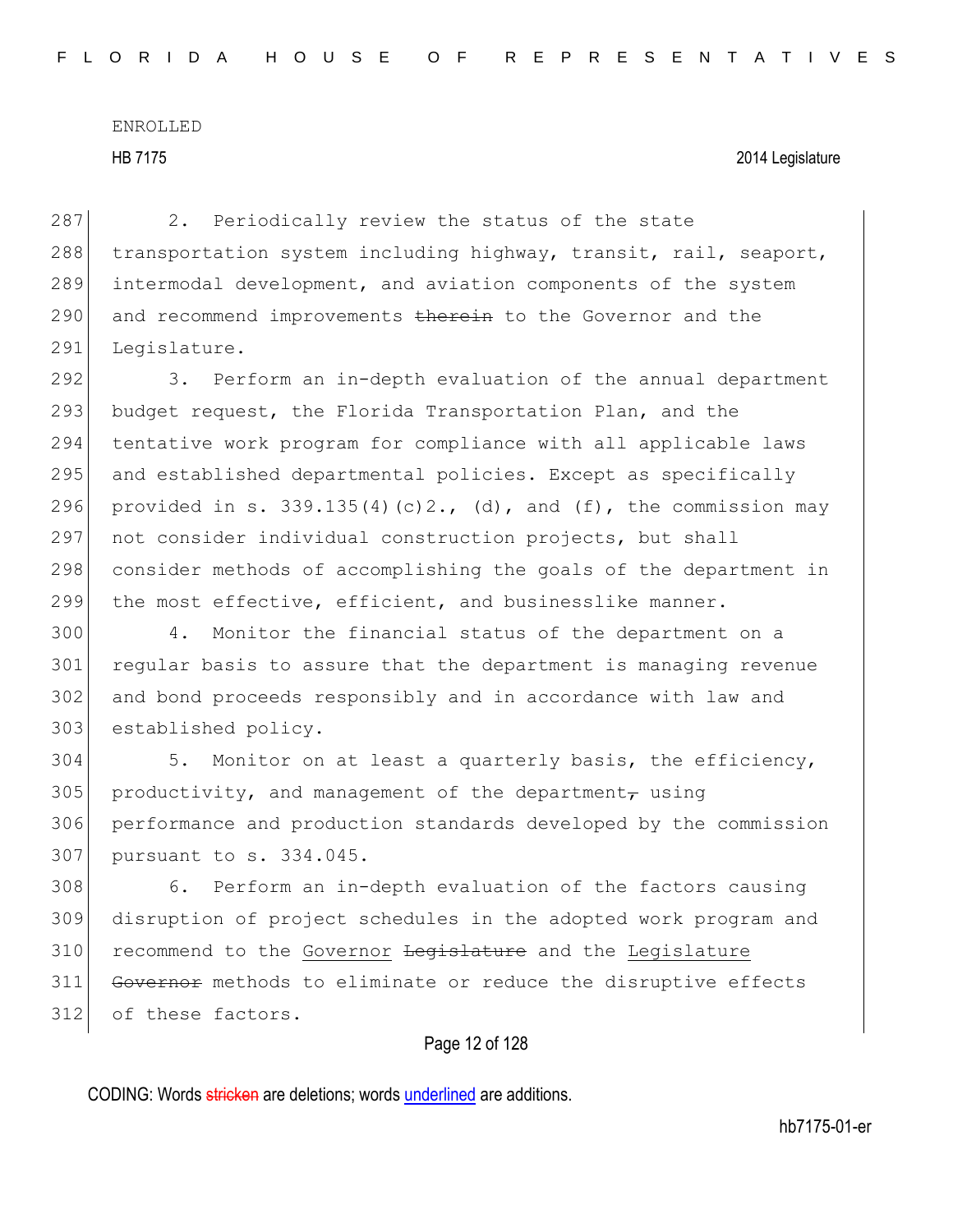| 313 | 7. Recommend to the Governor and the Legislature                 |
|-----|------------------------------------------------------------------|
| 314 | improvements to the department's organization in order to        |
| 315 | streamline and optimize the efficiency of the department. In     |
| 316 | reviewing the department's organization, the commission shall    |
| 317 | determine if the current district organizational structure is    |
| 318 | responsive to this state's Florida's changing economic and       |
| 319 | demographic development patterns. The initial report by the      |
| 320 | commission must be delivered to the Governor and the Legislature |
| 321 | by December 15, 2000, and each year thereafter, as appropriate.  |
| 322 | The commission may retain such experts as are reasonably         |
| 323 | necessary to carry out effectuate this subparagraph, and the     |
| 324 | department shall pay the expenses of the such experts.           |
| 325 | 8. Monitor the efficiency, productivity, and management of       |
| 326 | the authorities created under chapters 348 and 349, including    |
| 327 | any authority formed using the provisions of part I of chapter   |
| 328 | 348; the Mid-Bay Bridge Authority re-created pursuant to chapter |
| 329 | 2000-411, Laws of Florida; and any authority formed under        |
| 330 | chapter 343 which is not monitored under subsection $(3)$ . The  |
| 331 | commission shall also conduct periodic reviews of each           |
| 332 | authority's operations and budget, acquisition of property,      |
| 333 | management of revenue and bond proceeds, and compliance with     |
| 334 | applicable laws and generally accepted accounting principles.    |
| 335 | There is created the Florida Statewide Passenger Rail            |
| 336 | Commission.                                                      |
| 337 | (a)1. The commission shall consist of nine voting members        |
| 338 | appointed as follows:                                            |
|     | Page 13 of 128                                                   |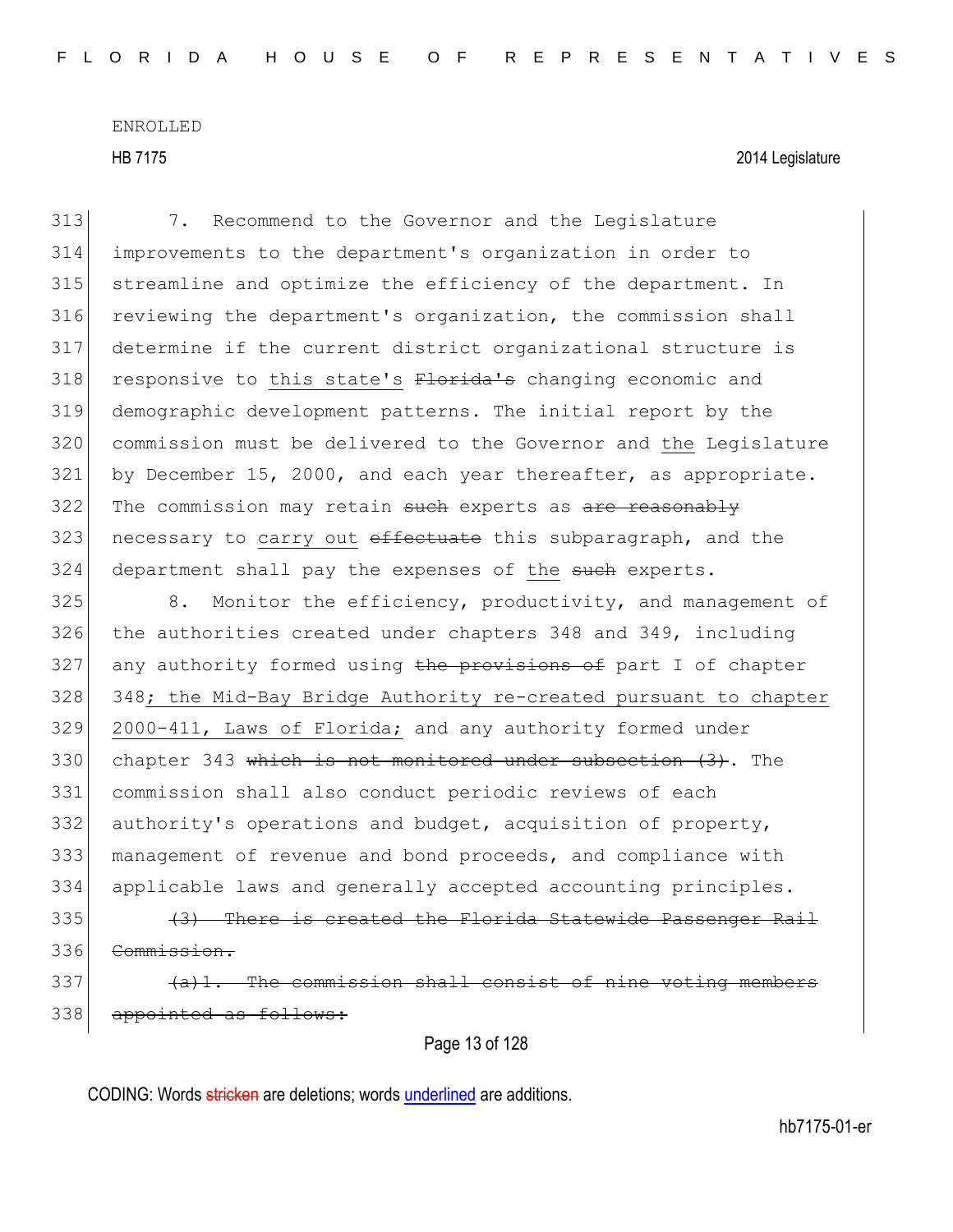HB 7175 2014 Legislature

| 339 | Three members shall be appointed by the Governor, one<br>a .     |
|-----|------------------------------------------------------------------|
| 340 | of whom must have a background in the area of environmental      |
| 341 | concerns, one of whom must have a legislative background, and    |
| 342 | one of whom must have a general business background.             |
| 343 | b. Three members shall be appointed by the President of          |
| 344 | the Senate, one of whom must have a background in civil          |
| 345 | engineering, one of whom must have a background in               |
| 346 | transportation construction, and one of whom must have a general |
| 347 | business background.                                             |
| 348 | e. Three members shall be appointed by the Speaker of the        |
| 349 | House of Representatives, one of whom must have a legal          |
| 350 | background, one of whom must have a background in financial      |
| 351 | matters, and one of whom must have a general business            |
| 352 | background.                                                      |
| 353 | 2. The initial term of each member appointed by the              |
| 354 | Governor shall be for 4 years. The initial term of each member   |
| 355 | appointed by the President of the Senate shall be for 3 years.   |
| 356 | The initial term of each member appointed by the Speaker of the  |
| 357 | House of Representatives shall be for 2 years. Succeeding terms  |
| 358 | for all members shall be for 4 years.                            |
| 359 | 3. A vacancy occurring during a term shall be filled by          |
| 360 | the respective appointing authority in the same manner as the    |
| 361 | original appointment and only for the balance of the unexpired   |
| 362 | term. An appointment to fill a vacancy shall be made within 60   |
| 363 | days after the occurrence of the vacancy.                        |
| 364 | The commission shall elect one of its members as chair           |
|     | Page 14 of 128                                                   |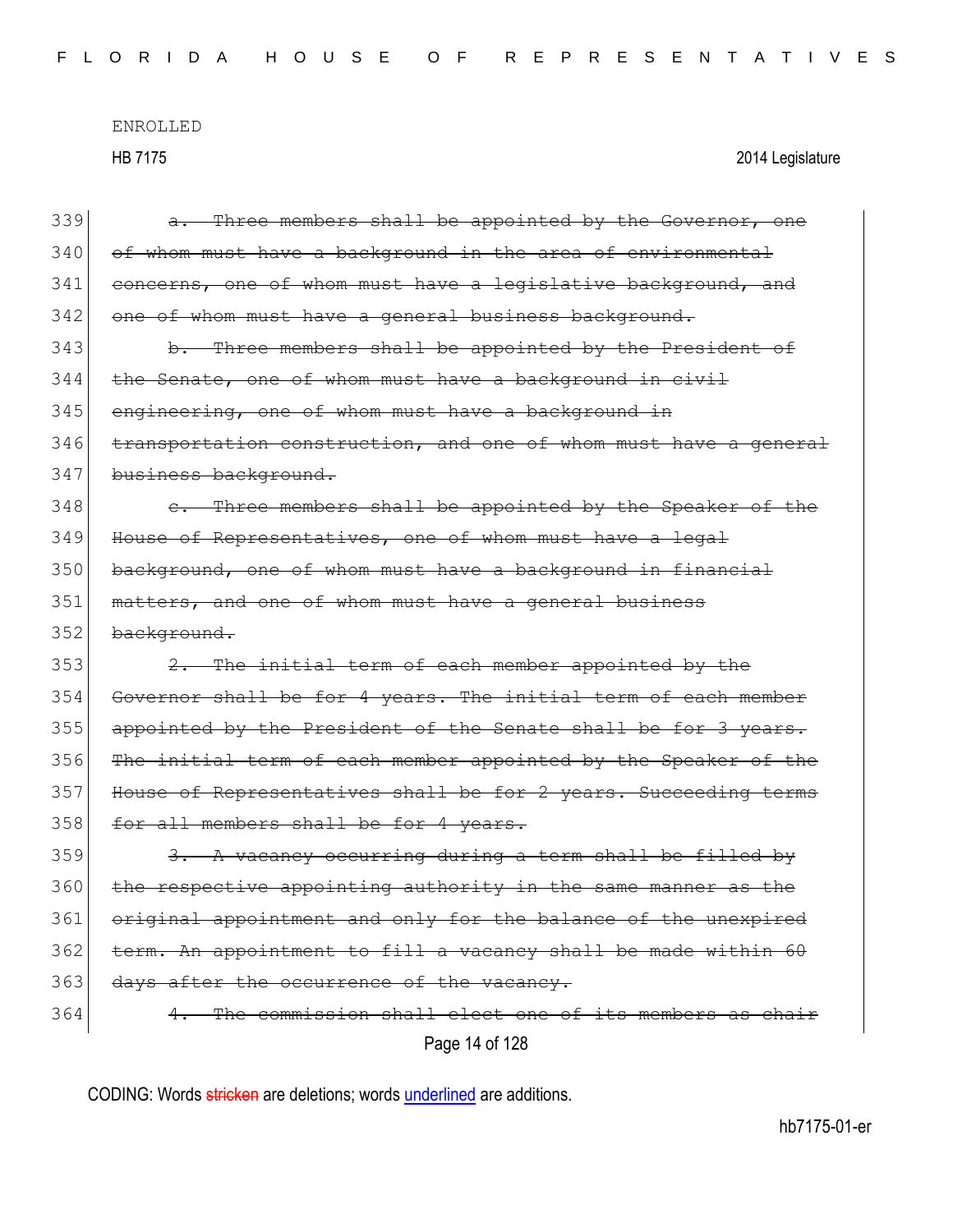| 365 | of the commission. The chair shall hold office at the will of    |
|-----|------------------------------------------------------------------|
| 366 | the commission. Five members of the commission shall constitute  |
| 367 | a quorum, and the vote of five members shall be necessary for    |
| 368 | any action taken by the commission. The commission may meet upon |
| 369 | the constitution of a quorum. A vacancy in the commission does   |
| 370 | not impair the right of a quorum to exercise all rights and      |
| 371 | perform all duties of the commission.                            |
| 372 | 5. The members of the commission are not entitled to             |
| 373 | compensation but are entitled to reimbursement for travel and    |
| 374 | other necessary expenses as provided in s. 112.061.              |
| 375 | (b) The commission shall have the primary functions of:          |
| 376 | 1. Monitoring the efficiency, productivity, and management       |
| 377 | of all publicly funded passenger rail systems in the state,      |
| 378 | including, but not limited to, any authority created under       |
| 379 | chapter 343, chapter 349, or chapter 163 if the authority        |
| 380 | receives public funds for the provision of passenger rail        |
| 381 | service. The commission shall advise each monitored authority of |
| 382 | its findings and recommendations. The commission shall also      |
| 383 | conduct periodic reviews of each monitored authority's passenger |
| 384 | rail and associated transit operations and budget, acquisition   |
| 385 | of property, management of revenue and bond proceeds, and        |
| 386 | compliance with applicable laws and generally accepted           |
| 387 | accounting principles. The commission may seek the assistance of |
| 388 | the Auditor General in conducting such reviews and shall report  |
| 389 | the findings of such reviews to the Legislature. This paragraph  |
| 390 | does not preclude the Florida Transportation Commission from     |
|     | Page 15 of 128                                                   |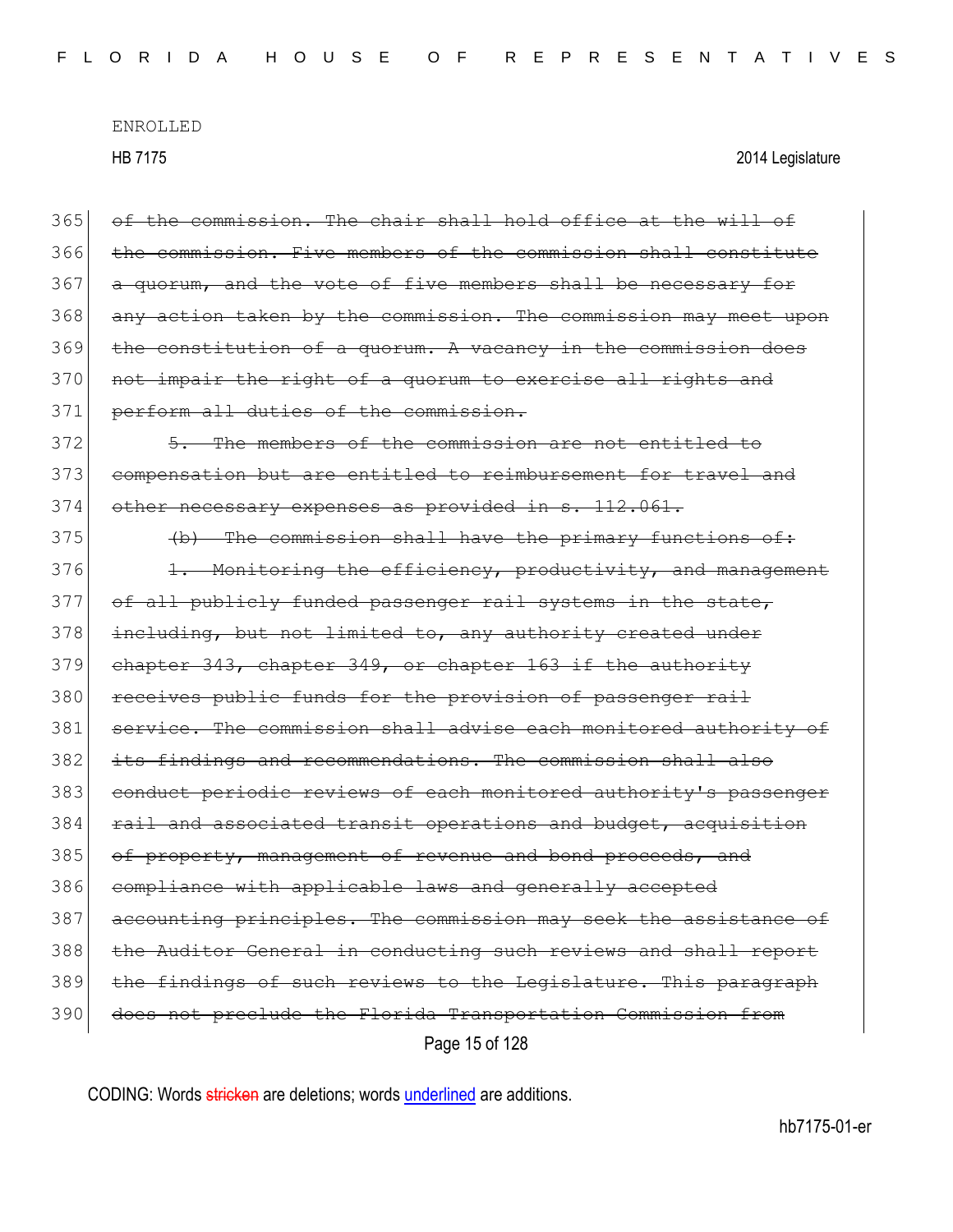|     | ENROLLED                                                    |                  |
|-----|-------------------------------------------------------------|------------------|
|     | HR 7175                                                     | 2014 Legislature |
|     |                                                             |                  |
| 391 | conducting its performance and work program monitoring      |                  |
| 392 | responsibilities.                                           |                  |
| 393 | 2. Advising the department on policies and strategies used  |                  |
| 394 | in planning, designing, building, operating, financing, and |                  |
|     |                                                             |                  |

395 maintaining a coordinated statewide system of passenger rail  $396$  services. 397 3. Evaluating passenger rail policies and providing advice 398 and recommendations to the Legislature on passenger rail

399 operations in the state.

400 **(c)** The commission or a member of the commission may not 401 enter into the day-to-day operation of the department or a 402 monitored authority and is specifically prohibited from taking  $403$  part in:

404 1. The awarding of contracts.

 $405$  2. The selection of a consultant or contractor or the 406 prequalification of any individual consultant or contractor. 407 However, the commission may recommend to the secretary standards 408 and policies governing the procedure for selection and 409 prequalification of consultants and contractors.

410 3. The selection of a route for a specific project. 411 4. The specific location of a transportation facility.

412 5. The acquisition of rights-of-way.

413 6. The employment, promotion, demotion, suspension,

414 transfer, or discharge of any department personnel.

415 7. The granting, denial, suspension, or revocation of any

416 license or permit issued by the department.

Page 16 of 128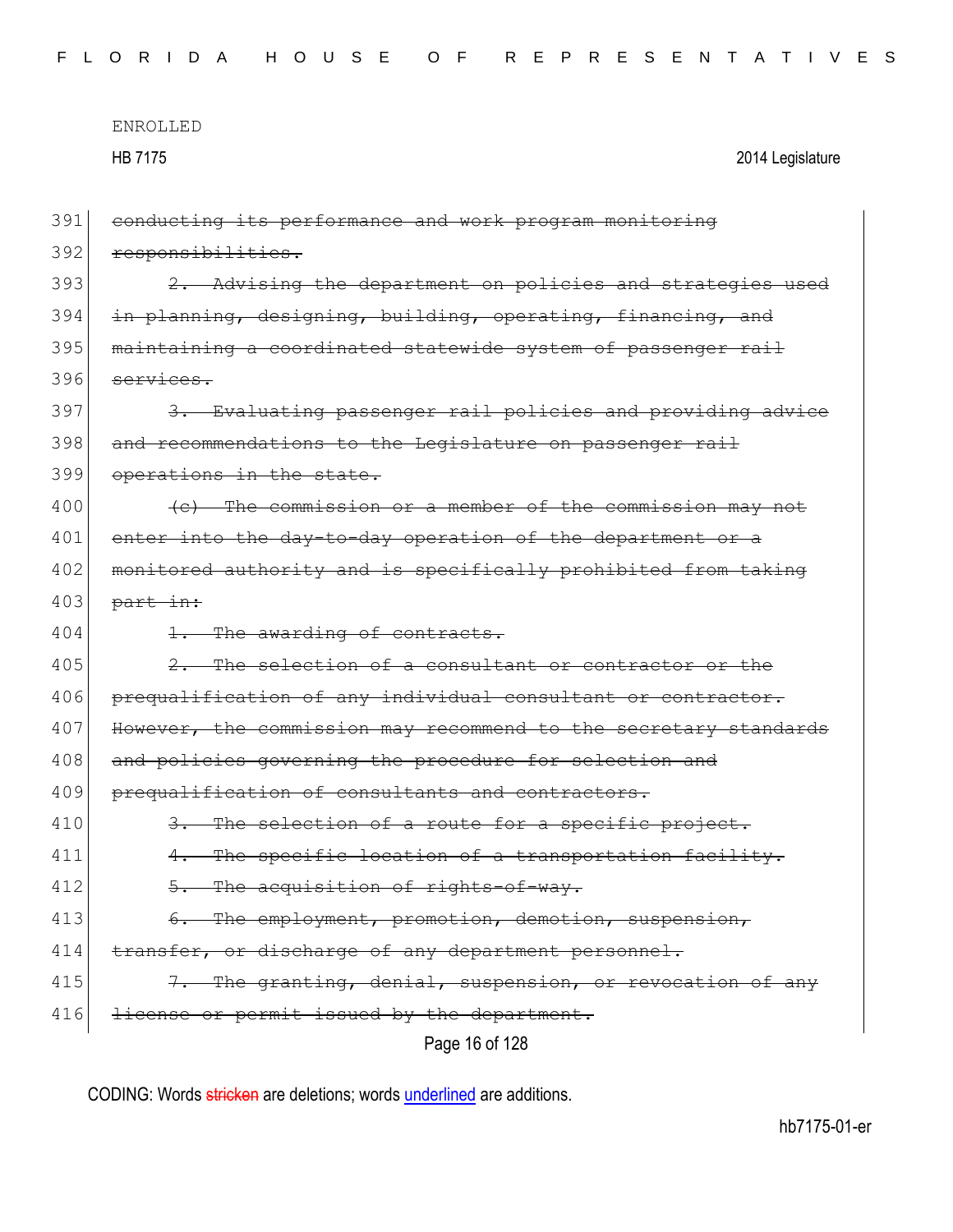| 417 | (d) The commission is assigned to the Office of the              |  |
|-----|------------------------------------------------------------------|--|
| 418 | Secretary of the Department of Transportation for administrative |  |
| 419 | and fiscal accountability purposes, but it shall otherwise       |  |
| 420 | function independently of the control and direction of the       |  |
| 421 | department except that reasonable expenses of the commission     |  |
| 422 | shall be subject to approval by the Secretary of Transportation. |  |
| 423 | The department shall provide administrative support and service  |  |
| 424 | to the commission.                                               |  |
| 425 | Section 3. Subsection (3) of section 316.530, Florida            |  |
| 426 | Statutes, is amended to read:                                    |  |
| 427 | 316.530<br>Towing requirements.-                                 |  |
| 428 | (3) Whenever a motor vehicle becomes disabled upon the           |  |
| 429 | highways of this state and a wrecker or tow truck is required to |  |
| 430 | remove it to a repair shop or other appropriate location, if the |  |
| 431 | combined weights of those two vehicles and the loads thereon     |  |
| 432 | exceed the maximum allowable weights as established by s.        |  |
| 433 | 316.535, no penalty shall be assessed either vehicle or driver.  |  |
| 434 | However, this exception shall not apply to the load limits for   |  |
| 435 | bridges and culverts established by the department as provided   |  |
| 436 | in s. 316.555.                                                   |  |
| 437 | Section 4. Subsection (3) of section 316.545, Florida            |  |
| 438 | Statutes, is amended to read:                                    |  |
| 439 | 316.545<br>Weight and load unlawful; special fuel and motor      |  |
| 440 | fuel tax enforcement; inspection; penalty; review.-              |  |
| 441 | $(3)$ (a) A Any person who violates the overloading              |  |
| 442 | provisions of this chapter is shall be conclusively presumed to  |  |
|     | Page 17 of 128                                                   |  |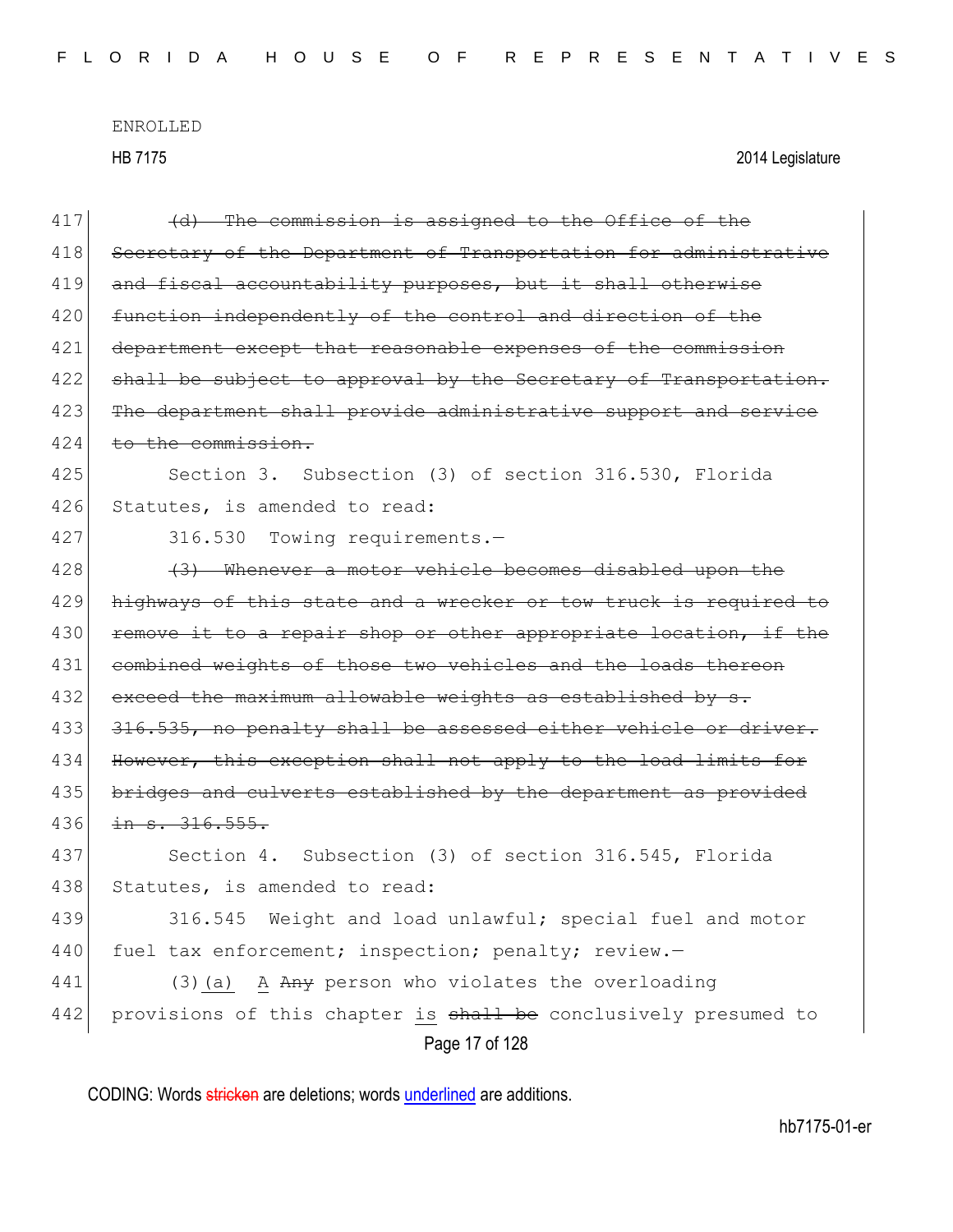443 have damaged the highways of this state by reason of such  $444$  overloading, and a fine shall be assessed which damage is hereby 445  $f$   $f$   $\frac{1}{2}$   $f$   $\frac{1}{2}$   $f$   $\frac{1}{2}$   $f$   $\frac{1}{2}$   $\frac{1}{2}$   $\frac{1}{2}$   $\frac{1}{2}$   $\frac{1}{2}$   $\frac{1}{2}$   $\frac{1}{2}$   $\frac{1}{2}$   $\frac{1}{2}$   $\frac{1}{2}$   $\frac{1}{2}$   $\frac{1}{2}$   $\frac{1}{2}$   $\frac{1}{2}$   $\frac{1}{2}$   $\frac{1}{2}$   $\frac{1}{2$ 

446 1. $\leftarrow$  1. Ten dollars if When the weight in excess of the 447 maximum allowed under this chapter weight is 200 pounds or less. 448 than the maximum herein provided, the penalty shall be  $$10;$ 

449 2.  $\leftrightarrow$  Five cents per pound for each pound of weight in 450 excess of the maximum herein provided in this chapter if when 451 the excess weight is greater than exceeds 200 pounds.

452 3. If However, whenever the gross weight of the vehicle or 453 combination of vehicles does not exceed the maximum allowable 454 gross weight, the maximum fine for the first 600 pounds of 455 unlawful axle weight is shall be \$10. $\div$ 

456 (b) $\leftarrow$  For a vehicle equipped with fully functional idle-457 reduction technology, the fine is any penalty shall be 458 calculated by reducing the actual gross vehicle weight or the 459 internal bridge weight by the certified weight of the idle-460 reduction technology or by 550 400 pounds, whichever is less. 461 The vehicle operator must present written certification of the 462 weight of the idle-reduction technology and must demonstrate or 463 certify that the idle-reduction technology is fully functional 464 at all times. This calculation is not allowed for vehicles 465 described in s. 316.535(6). $\div$ 

Page 18 of 128 466 (c)  $\left(\frac{d}{dt}\right)$  An apportionable vehicle, as defined in s. 320.01, 467 operating on the highways of this state which is not without 468 being properly licensed and registered is shall be subject to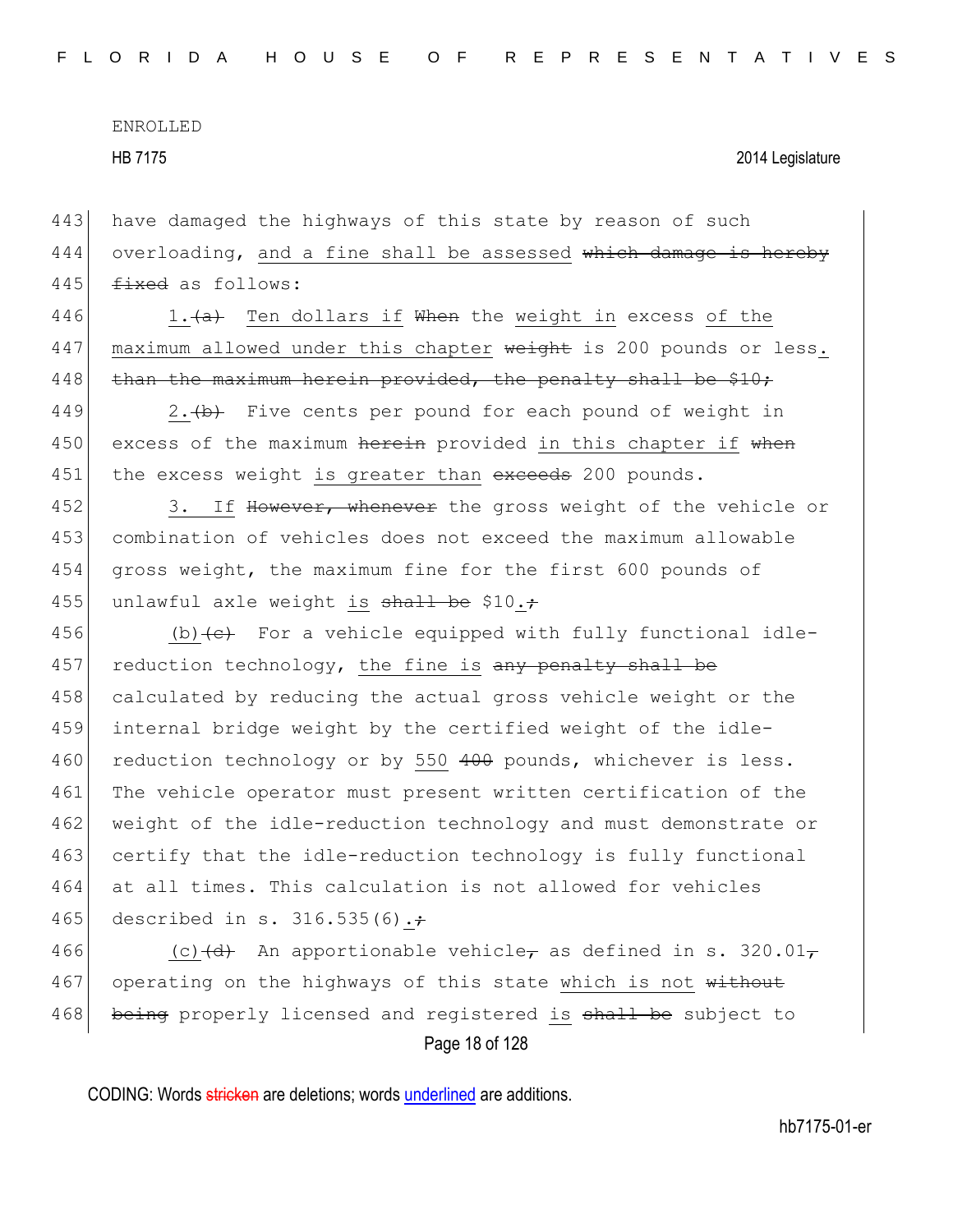HB 7175 2014 Legislature

| 469 | the penalties as provided in this section. + and                 |  |
|-----|------------------------------------------------------------------|--|
| 470 | (d) $(e)$ A vehicle Vehicles operating on the highways of        |  |
| 471 | this state from nonmember International Registration Plan        |  |
| 472 | jurisdictions which is are not in compliance with the provisions |  |
| 473 | of s. 316.605 is shall be subject to the penalties as herein     |  |
| 474 | provided in this section.                                        |  |
| 475 | Section 5. Subsection (10) is added to section 332.007,          |  |
| 476 | Florida Statutes, to read:                                       |  |
| 477 | 332.007 Administration and financing of aviation and             |  |
| 478 | airport programs and projects; state plan.-                      |  |
| 479 | (10) The department may fund strategic airport investment        |  |
| 480 | projects at up to 100 percent of the project's cost if:          |  |
| 481 | Important access and on-airport capacity improvements<br>(a)     |  |
| 482 | are provided;                                                    |  |
| 483 | Capital improvements that strategically position the<br>(b)      |  |
| 484 | state to maximize opportunities in international trade,          |  |
| 485 | logistics, and the aviation industry are provided;               |  |
| 486 | Goals of an integrated intermodal transportation<br>(C)          |  |
| 487 | system for the state are achieved; and                           |  |
| 488 | Feasibility and availability of matching funds through<br>(d)    |  |
| 489 | federal, local, or private partners are demonstrated.            |  |
| 490 | Section 6. Subsections (16) and (26) of section $334.044$ ,      |  |
| 491 | Florida Statutes, are amended to read:                           |  |
| 492 | 334.044<br>Department; powers and duties. The department         |  |
| 493 | shall have the following general powers and duties:              |  |
| 494 | (16) (a) To plan, acquire, lease, construct, maintain, and       |  |
|     | Page 19 of 128                                                   |  |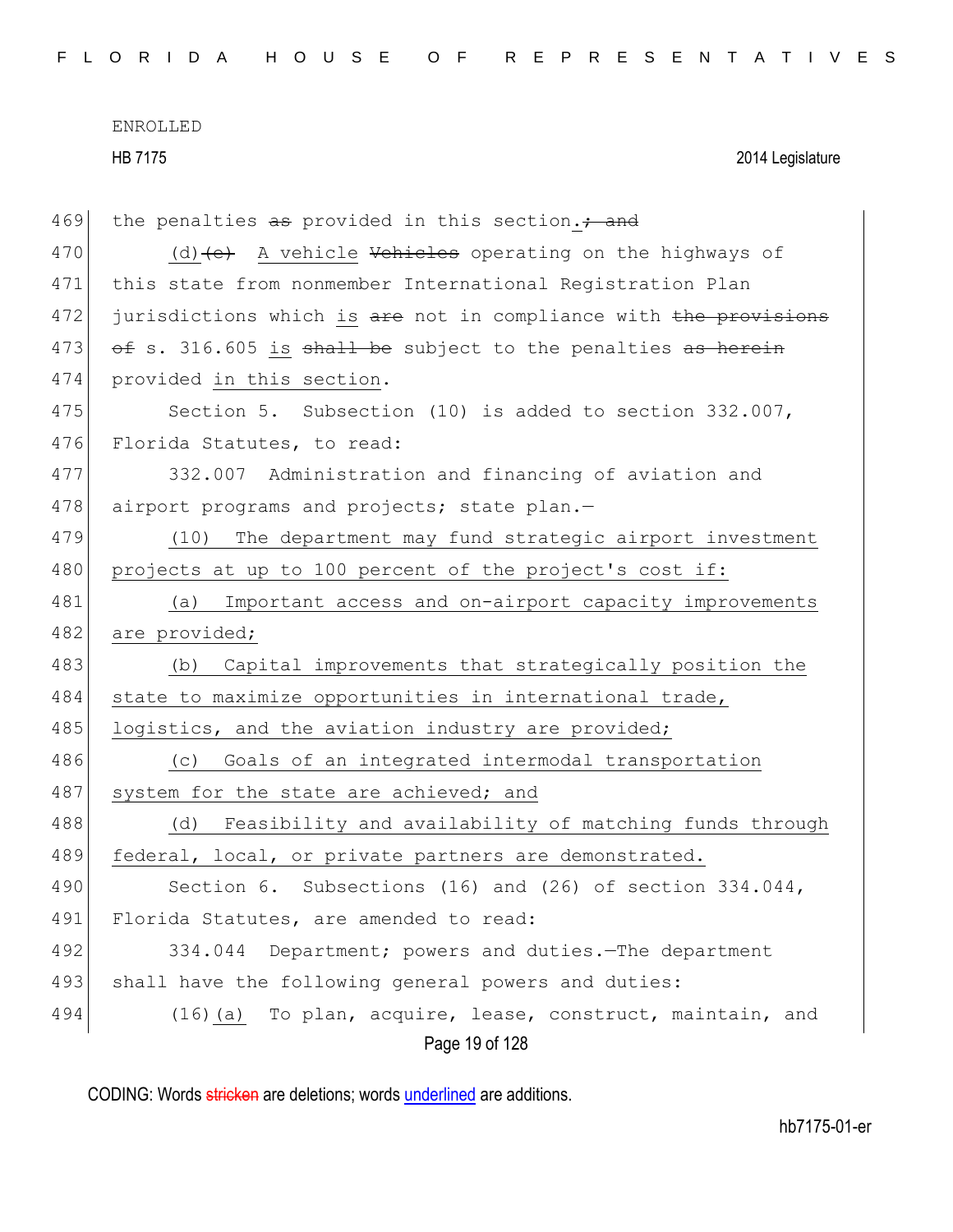HB 7175 2014 Legislature

495 operate toll facilities; to authorize the issuance and refunding 496 of bonds; and to fix and collect tolls or other charges for 497 travel on any such facilities.

498 (b) Notwithstanding any other provision of law, the 499 department may not enter into a lease-purchase agreement with an 500 expressway authority, regional transportation authority, or 501 other entity. This paragraph does not invalidate a lease-502 purchase agreement authorized under chapter 348 or chapter 2000- 503 411, Laws of Florida, existing as of July 1, 2013, and does not 504 limit the department's authority under s. 334.30.

505 (26) To provide for the enhancement of environmental 506 benefits, including air and water quality; to prevent roadside  $507$  erosion; to conserve the natural roadside growth and scenery; 508 and to provide for the implementation and maintenance of 509 roadside conservation, enhancement, and stabilization programs. 510 At least No less than 1.5 percent of the amount contracted for 511 construction projects shall be allocated by the department on a 512 statewide basis for the purchase of plant materials. Department 513 districts may not expend funds for landscaping in connection 514 with any project that is limited to resurfacing existing lanes 515 unless the expenditure has been approved by the department's 516 secretary or the secretary's designee. To the greatest extent 517 practical, at least a minimum of 50 percent of the funds 518 allocated under this subsection shall be allocated for large 519 plant materials and the remaining funds for other plant 520 materials. Except as prohibited by applicable federal law or

Page 20 of 128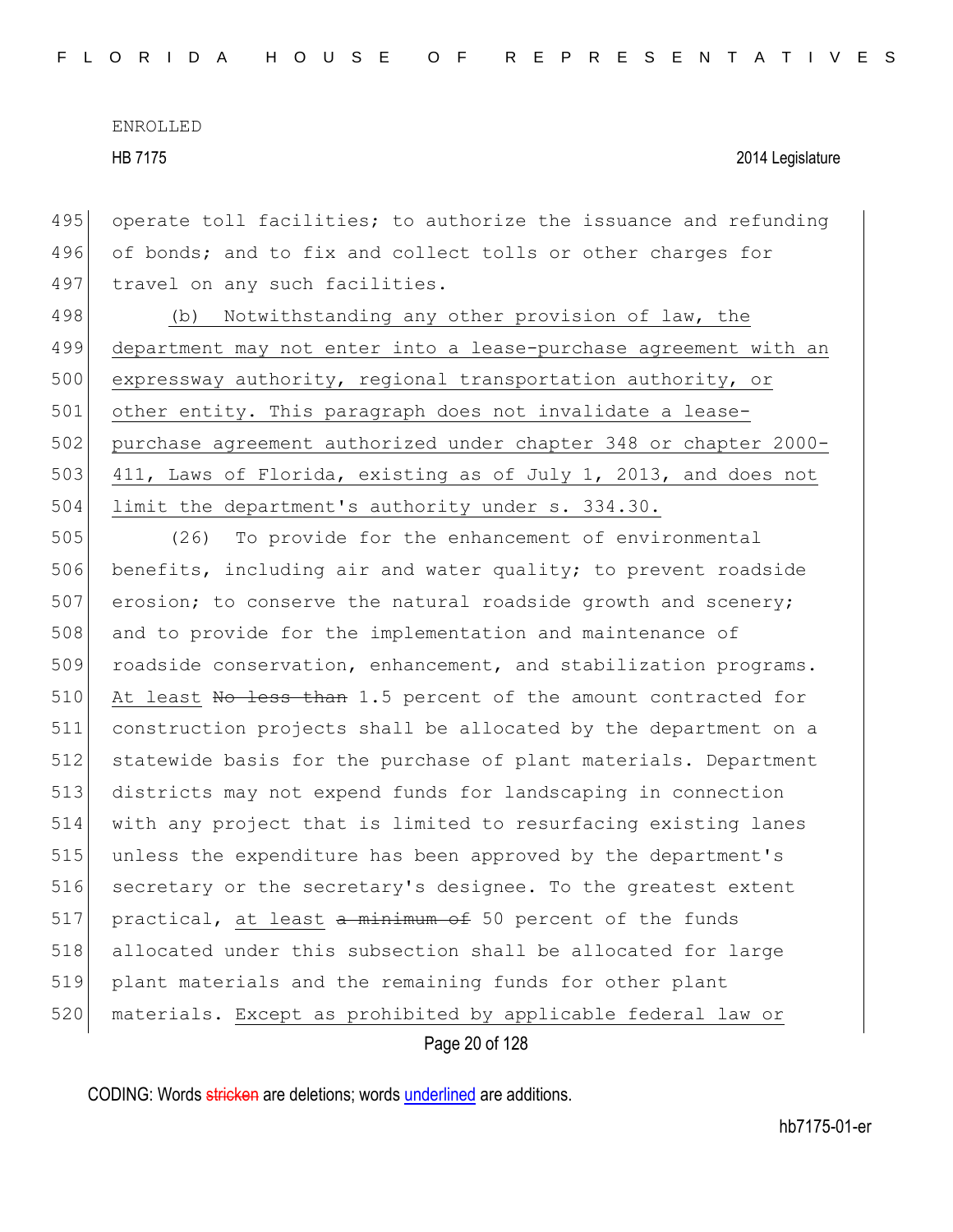## HB 7175 2014 Legislature

 regulation, all plant materials shall be purchased from Florida commercial nursery stock in this state on a uniform competitive bid basis. The department shall develop grades and standards for landscaping materials purchased through this process. To accomplish these activities, the department may contract with nonprofit organizations having the primary purpose of developing 527 youth employment opportunities.

528 Section 7. Section 335.06, Florida Statutes, is amended to 529 read:

530 335.06 Access roads to the state park system.—Any road 531 which provides access to property within the state park system 532 shall be maintained by the department if the road is a part of 533 the State Highway System and may be improved and maintained by 534 the department if the road is part of a county road system or 535 city street system. If the department does not maintain a county 536 or city road that provides access to the state park system, the 537 road  $\theta$  shall be maintained by the appropriate county or 538 municipality  $\pm f$  the road is a part of the county road system or 539 the city street system.

540 Section 8. Subsection (3) of section 335.065, Florida 541 Statutes, is amended to read:

542 335.065 Bicycle and pedestrian ways along state roads and 543 transportation facilities.-

Page 21 of 128 (3) The department, in cooperation with the Department of Environmental Protection, shall establish a statewide integrated system of bicycle and pedestrian ways in such a manner as to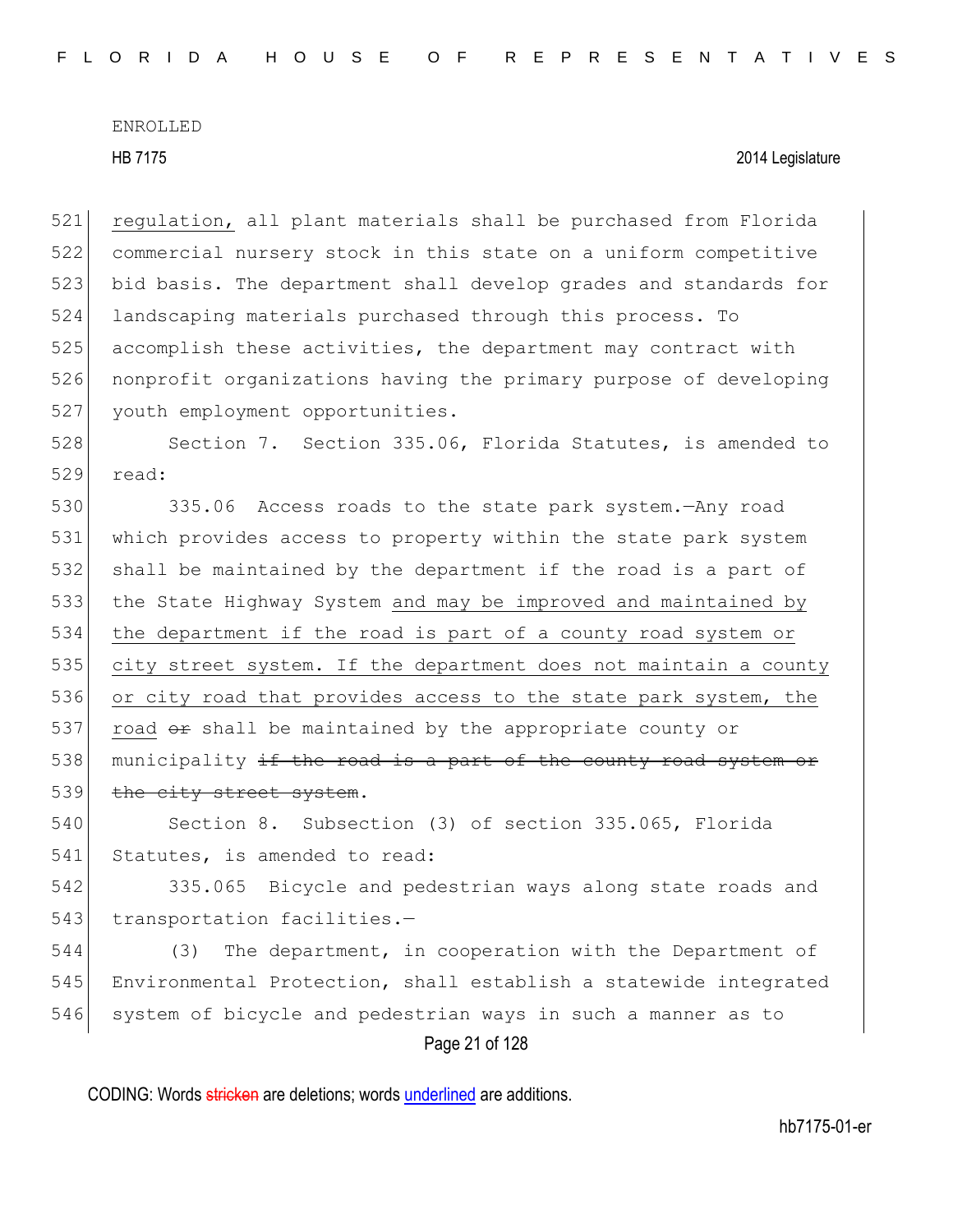HB 7175 2014 Legislature

Page 22 of 128 547 take full advantage of any such ways which are maintained by any 548 governmental entity. The department may enter into a concession 549 agreement with a not-for-profit entity or private sector 550 business or entity for commercial sponsorship displays on 551 multiuse trails and related facilities and use any concession 552 agreement revenues for the maintenance of the multiuse trails 553 and related facilities. Commercial sponsorship displays are 554 subject to the requirements of the Highway Beautification Act of 555 1965 and all federal laws and agreements, when applicable. For 556 the purposes of this section, bicycle facilities may be 557 established as part of or separate from the actual roadway and 558 may utilize existing road rights-of-way or other rights-of-way 559 or easements acquired for public use. 560 Section 9. Subsection (13) of section 337.11, Florida 561 Statutes, is amended to read: 562 337.11 Contracting authority of department; bids; 563 emergency repairs, supplemental agreements, and change orders; 564 combined design and construction contracts; progress payments; 565 records; requirements of vehicle registration.-566 (13) Each contract let by the department for the 567 performance of road or bridge construction or maintenance work 568 shall require contain a provision requiring the contractor to 569 provide proof to the department, in the form of a notarized 570 affidavit from the contractor, that all motor vehicles that the 571 contractor he or she operates or causes to be operated in this 572 state to be are registered in compliance with chapter 320.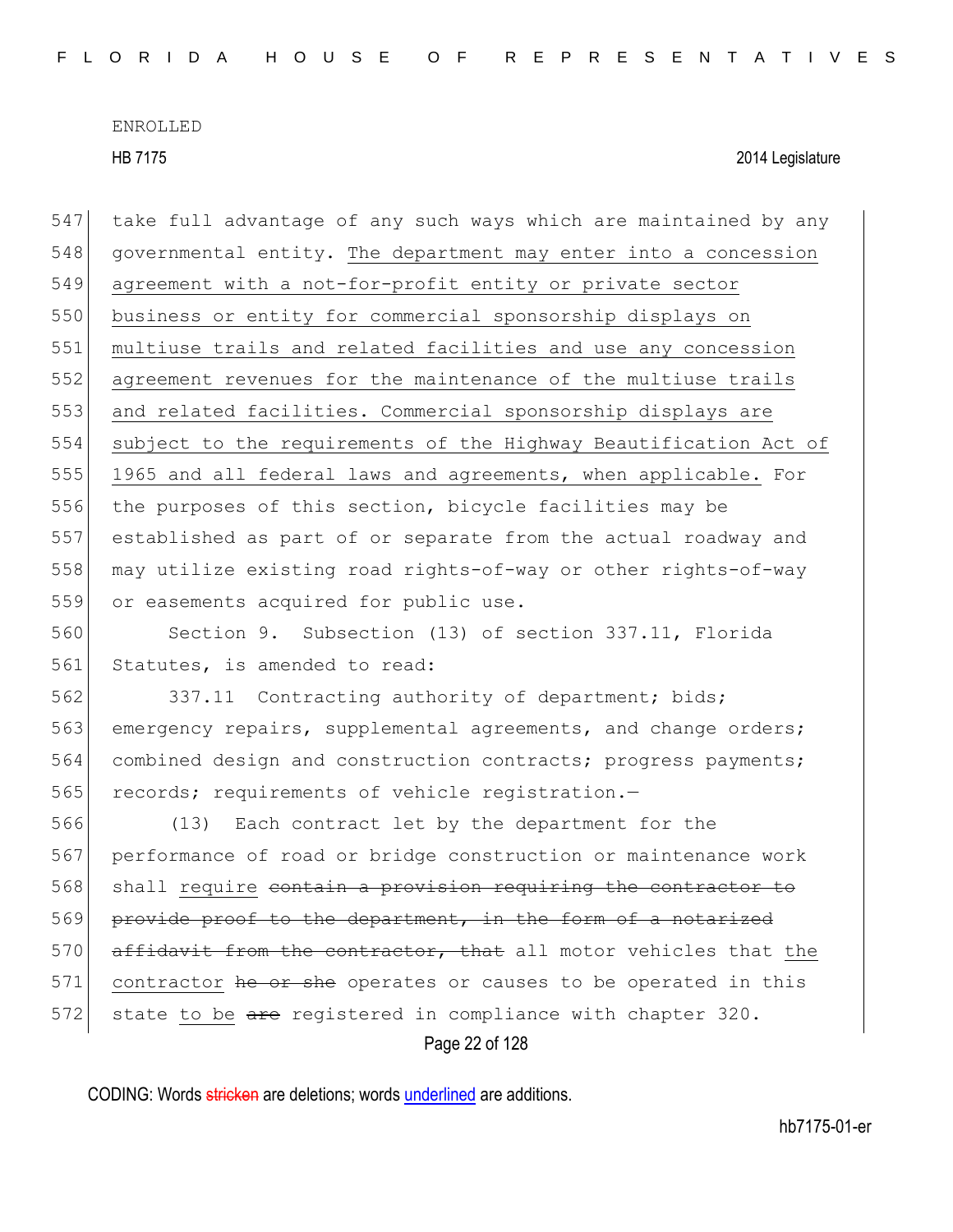HB 7175 2014 Legislature

Page 23 of 128 573 Section 10. Subsection (7) of section 337.14, Florida 574 Statutes, is amended to read: 575 337.14 Application for qualification; certificate of 576 qualification; restrictions; request for hearing.-577  $(7)$  A No "contractor" as defined in s. 337.165(1)(d) or 578 his or her "affiliate" as defined in s. 337.165(1)(a) qualified 579 with the department under this section may not also qualify 580 under s. 287.055 or s. 337.105 to provide testing services, 581 construction, engineering, and inspection services to the 582 department. This limitation does shall not apply to any design-583 build prequalification under s. 337.11(7) and does not apply 584 when the department otherwise determines by written order 585 entered at least 30 days before advertisement that the 586 limitation is not in the best interests of the public with 587 respect to a particular contract for testing services, 588 construction, engineering, and inspection services. This 589 subsection does not authorize a contractor to provide testing 590 services, or provide construction, engineering, and inspection 591 services, to the department in connection with a construction 592 contract under which the contractor is performing any work. 593 Section 11. Subsection (2) of section 337.168, Florida 594 Statutes, is amended to read: 595 337.168 Confidentiality of official estimates, identities 596 of potential bidders, and bid analysis and monitoring system.-597 (2) A document that reveals <del>revealing</del> the identity of a 598 person who has persons who have requested or obtained a bid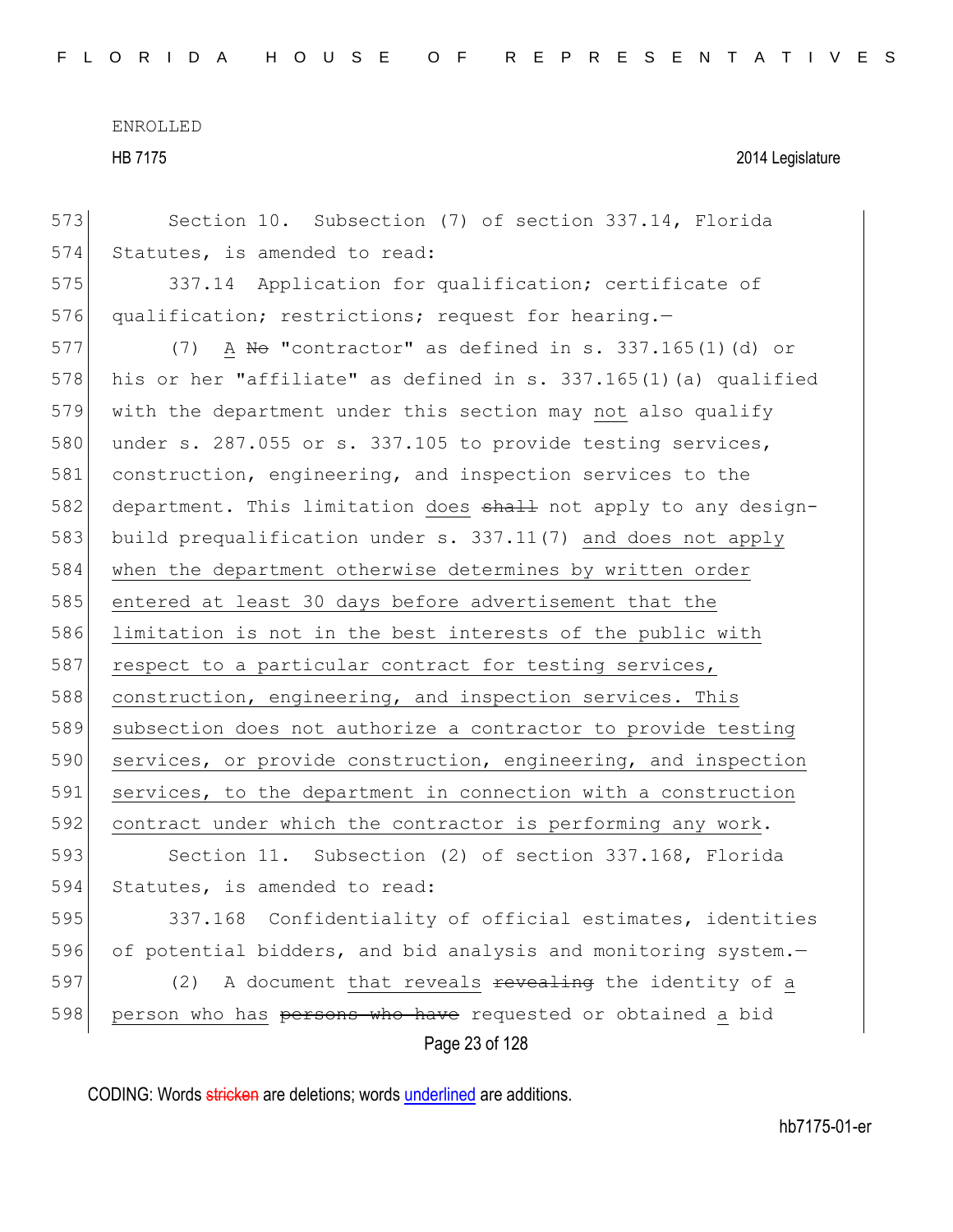HB 7175 2014 Legislature

599 package, plan packages, plans, or specifications pertaining to 600 any project to be let by the department is confidential and 601 exempt from the provisions of s. 119.07(1) for the period that 602 which begins 2 working days before  $\frac{p}{p}$  which deadline for 603 obtaining bid packages, plans, or specifications and ends with 604 the letting of the bid. A document that reveals the identity of 605 a person who has requested or obtained a bid package, plan, or 606 specifications pertaining to any project to be let by the 607 department before the 2 working days before the deadline for 608 obtaining bid packages, plans, or specifications remains a 609 public record subject to s. 119.07(1).

610 Section 12. Section 337.25, Florida Statutes, is amended 611 to read:

612 337.25 Acquisition, lease, and disposal of real and 613 personal property. $-$ 

 $614$  (1)(a) The department may purchase, lease, exchange, or 615 otherwise acquire any land, property interests,  $\Theta$ r buildings, or 616 other improvements, including personal property within such 617 buildings or on such lands, necessary to secure or use  $t$ 618 transportation rights-of-way for existing, proposed, or 619 anticipated transportation facilities on the State Highway 620 System, on the State Park Road System, in a rail corridor, or in 621 a transportation corridor designated by the department. Such 622 property shall be held in the name of the state.

623 (b) The department may accept donations of any land,  $\theta$ 624 buildings, or other improvements, including personal property

Page 24 of 128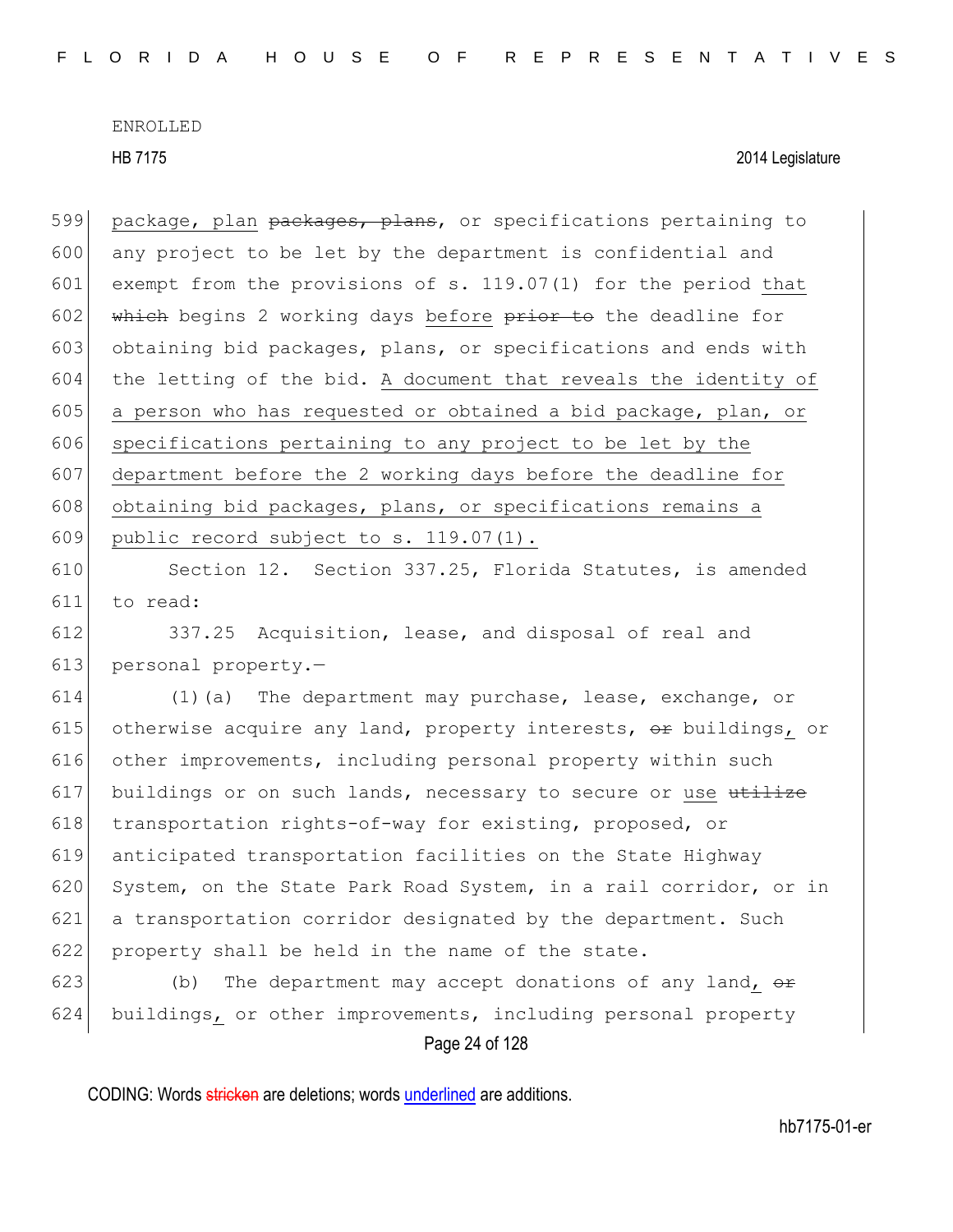625 within such buildings or on such lands with or without such 626 conditions, reservations, or reverter provisions as are 627 acceptable to the department. Such donations may be used as 628  $\vert$  transportation rights-of-way or to secure or use utilize 629 transportation rights-of-way for existing, proposed, or 630 anticipated transportation facilities on the State Highway 631 System, on the State Park Road System, or in a transportation 632 corridor designated by the department.

633  $\vert$  (c) If When lands, buildings, or other improvements are 634 needed for transportation purposes, but are held by a federal, 635 state, or local governmental entity and used  $t$ tilized for public 636 purposes other than transportation, the department may 637 compensate the entity for such properties by providing 638 functionally equivalent replacement facilities. The provision 639 providing of replacement facilities under this subsection may 640 only be undertaken with the agreement of the governmental entity 641 affected.

642 (d) The department may contract pursuant to s. 287.055 for 643 auction services used in the conveyance of real or personal 644 property or the conveyance of leasehold interests under 645 subsections (4) and (5). The contract may allow for the 646 contractor to retain a portion of the proceeds as compensation 647 for the contractor's services.

Page 25 of 128 648 (2) A complete inventory shall be made of all real or 649 personal property immediately upon possession or acquisition. 650 Such inventory must  $shath$  include an itemized listing of all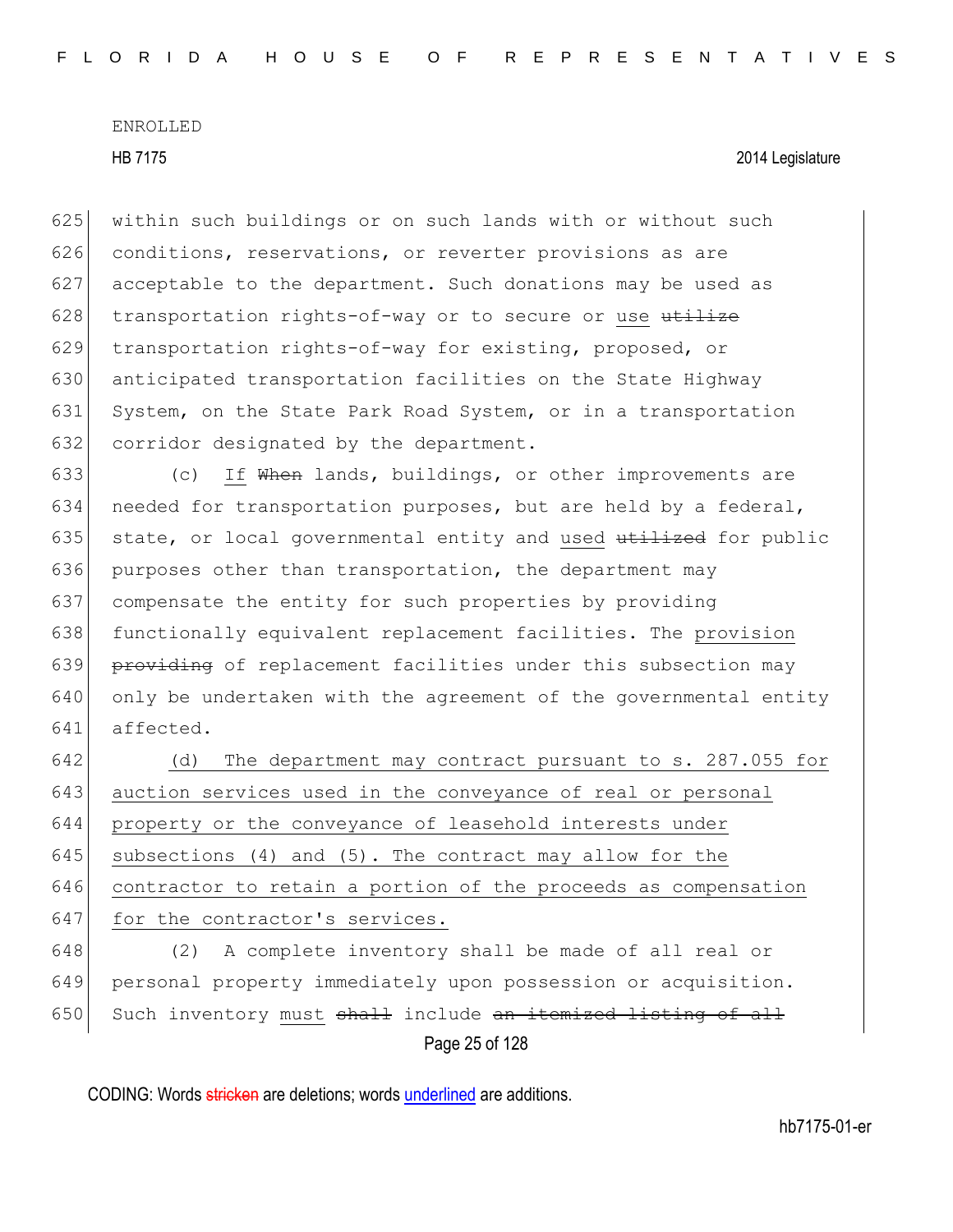HB 7175 2014 Legislature

 $651$  appliances, fixtures, and other severable items; a statement of 652 the location or site of each piece of realty, structure, or  $653$  severable item; and the serial number assigned to each. Copies 654 of each inventory shall be filed in the district office in which 655 the property is located. Such inventory shall be carried forward 656 to show the final disposition of each item of property, both 657 real and personal.

658 (3) The inventory of real property that which was acquired 659 by the state after December 31, 1988, that  $whieh$  has been owned 660 by the state for 10 or more years, and that which is not within 661 a transportation corridor or within the right-of-way of a 662 transportation facility shall be evaluated to determine the 663 necessity for retaining the property. If the property is not 664 needed for the construction, operation, and maintenance of a 665 transportation facility<sub>r</sub> or is not located within a 666 transportation corridor, the department may dispose of the 667 property pursuant to subsection  $(4)$ .

Page 26 of 128 668 (4) The department may convey  $\frac{1}{2}$ , in the name of the 669 state, any land, building, or other property, real or personal, 670 which was acquired under the provisions of subsection (1) and 671 which the department has determined is not needed for the 672 construction, operation, and maintenance of a transportation 673  $\mid$  facility. With the exception of any parcel governed by paragraph 674 (c), paragraph (d), paragraph  $(f)$ , paragraph  $(g)$ , or paragraph 675  $(i)$ , the department shall afford first right of refusal to the 676 local government in the jurisdiction of which the parcel is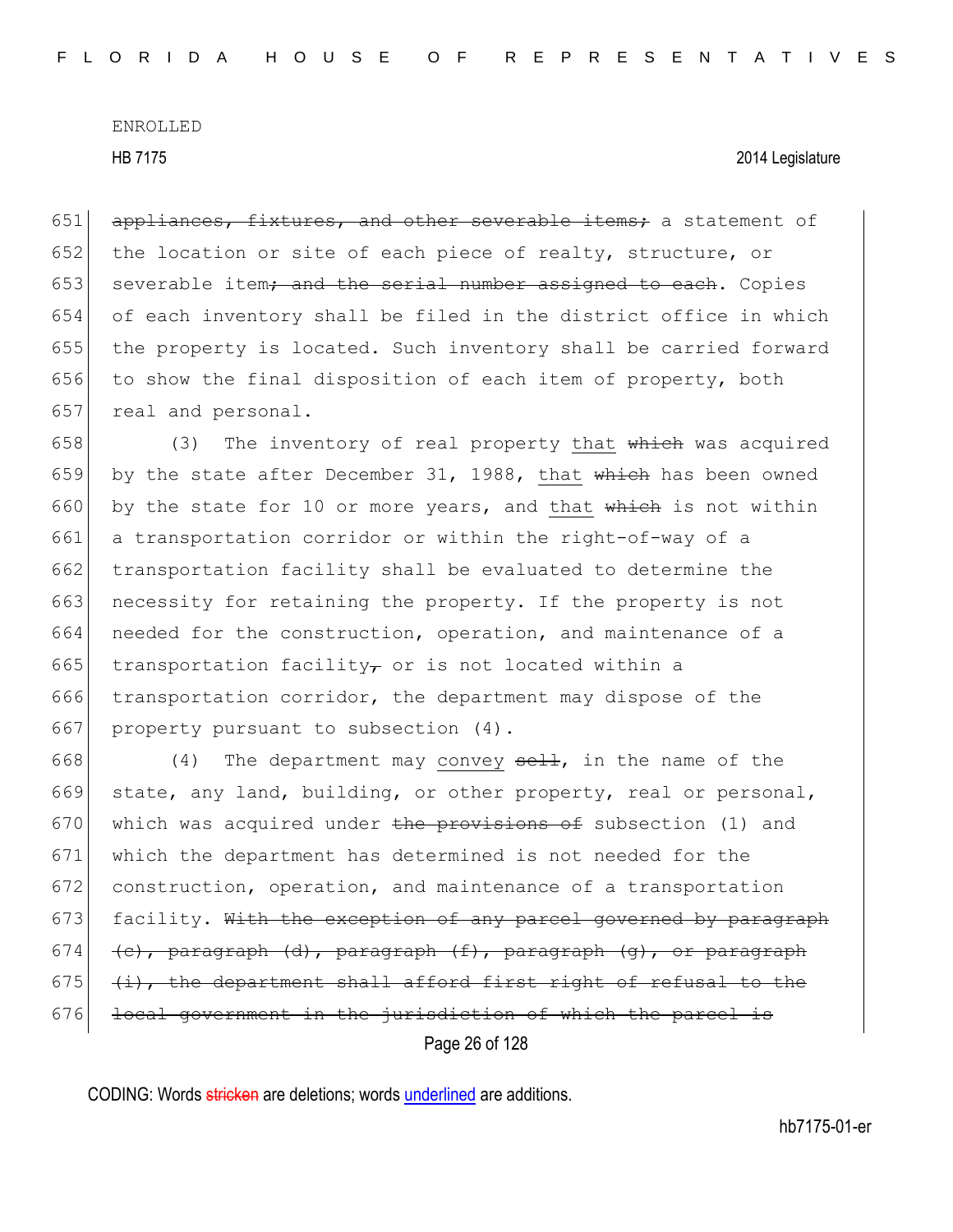| 677 | situated. When such a determination has been made, property may   |
|-----|-------------------------------------------------------------------|
| 678 | be disposed of through negotiations, sealed competitive bids,     |
| 679 | auctions, or any other means the department deems to be in its    |
| 680 | best interest, with due advertisement for property valued by the  |
| 681 | department at greater than \$10,000. A sale may not occur at a    |
| 682 | price less than the department's current estimate of value,       |
| 683 | except as provided in paragraphs $(a) - (d)$ . The department may |
| 684 | afford a right of first refusal to the local government or other  |
| 685 | political subdivision in the jurisdiction in which the parcel is  |
| 686 | situated, except in a conveyance transacted under paragraph (a),  |
| 687 | paragraph (c), or paragraph (e). in the following manner:         |
| 688 | (a)<br>If the value of the property has been donated to the       |
| 689 | state for transportation purposes and a transportation facility   |
| 690 | has not been constructed for at least 5 years, plans have not     |
| 691 | been prepared for the construction of such facility, and the      |
| 692 | property is not located in a transportation corridor, the         |
| 693 | governmental entity may authorize reconveyance of the donated     |
| 694 | property for no consideration to the original donor or the        |
| 695 | donor's heirs, successors, assigns, or representatives is         |
| 696 | \$10,000 or less as determined by department estimate, the        |
| 697 | department may negotiate the sale.                                |
| 698 | If the value of the property is to be used for a<br>(b)           |
| 699 | public purpose, the property may be conveyed without              |
| 700 | consideration to a governmental entity exceeds \$10,000 as        |
| 701 | determined by department estimate, such property may be sold to   |
| 702 | the highest bidder through receipt of sealed competitive bids,    |
|     | Page 27 of 128                                                    |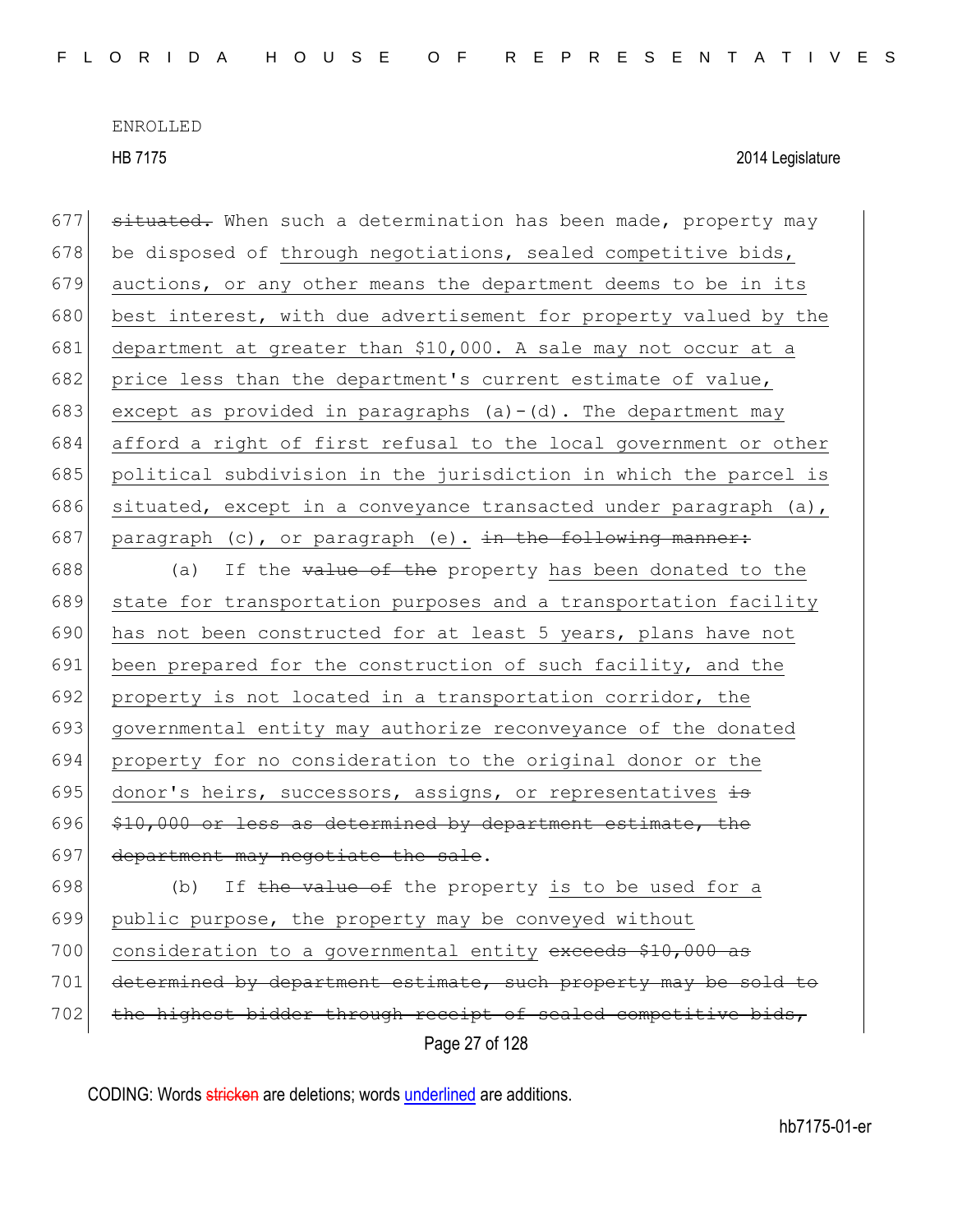HB 7175 2014 Legislature

Page 28 of 128 703 after due advertisement, or by public auction held at the site 704 of the improvement which is being sold. 705 (c) If the property was originally acquired specifically 706 to provide replacement housing for persons displaced by 707 transportation projects, the department may negotiate for the 708 sale of such property as replacement housing. As compensation, 709 the state shall receive at least its investment in such property 710 or the department's current estimate of value, whichever is 711 lower. It is expressly intended that this benefit be extended 712 only to persons actually displaced by the project. Dispositions 713 to any other person must be for at least the department's 714 current estimate of value, in the discretion of the department,  $715$  public sale would be inequitable, properties may be sold by 716 negotiation to the owner holding title to the property abutting  $717$  the property to be sold, provided such sale is at a negotiated 718 price not less than fair market value as determined by an 719 independent appraisal, the cost of which shall be paid by the 720 owner of the abutting land. If negotiations do not result in the 721 sale of the property to the owner of the abutting land and the 722 property is sold to someone else, the cost of the independent 723 appraisal shall be borne by the purchaser; and the owner of 724 abutting land shall have the cost of the appraisal refunded to 725 him or her. If, however, no purchase takes place, the owner of 726 the abutting land shall forfeit the sum paid by him or her for 727 the independent appraisal. If, due to action of the department, 728 the property is removed from eligibility for sale, the cost of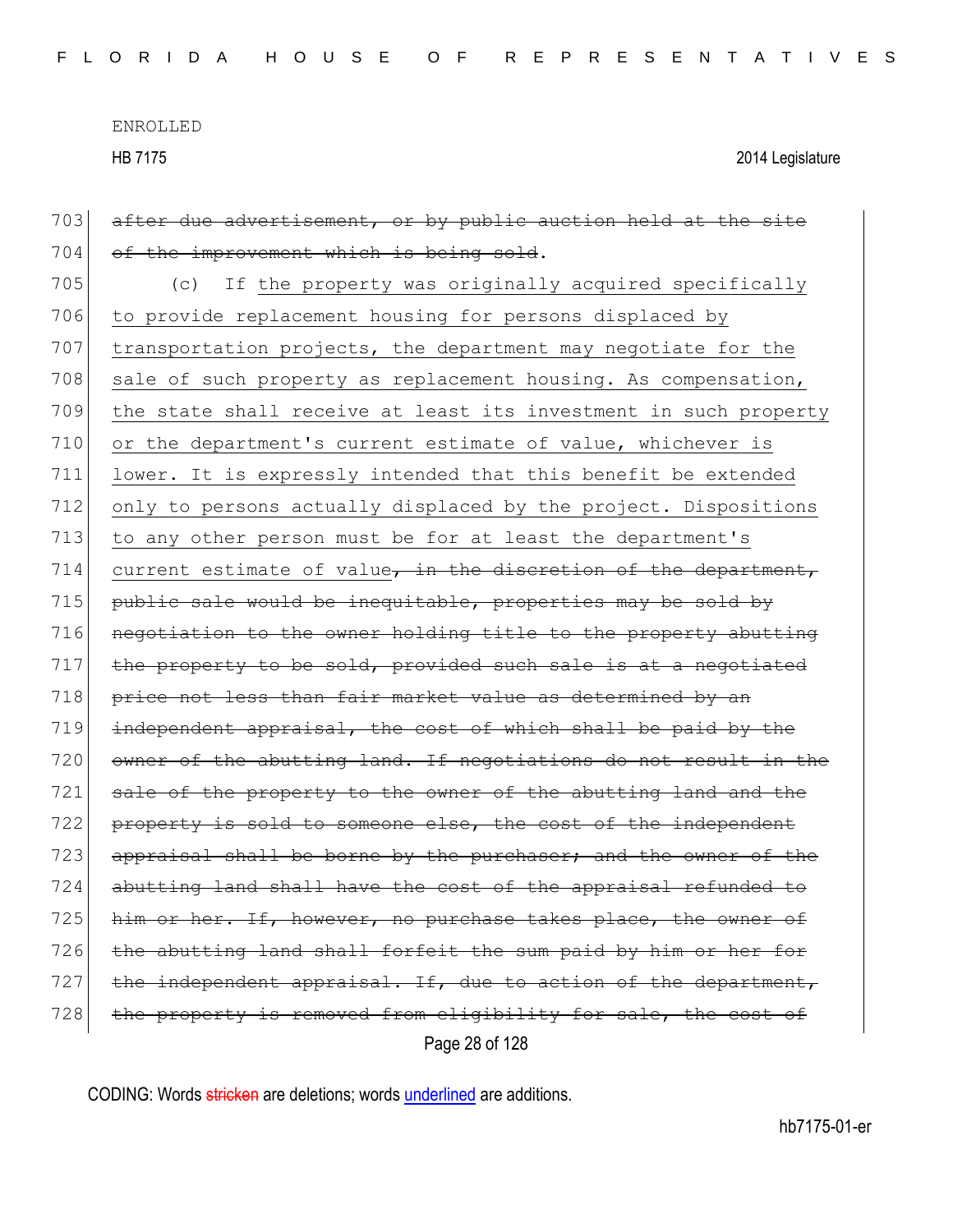HB 7175 2014 Legislature

729 any appraisal prepared shall be refunded to the owner of the 730 abutting land. 731 (d) If the department determines that the property 732 requires significant costs to be incurred or that continued 733 ownership of the property exposes the department to significant 734 liability risks, the department may use the projected 735 maintenance costs over the next 10 years to offset the 736 property's value in establishing a value for disposal of the 737 property, even if that value is zero property acquired for use 738  $\alpha$  as a borrow pit is no longer needed, the department may sell 739 such property to the owner of the parcel of abutting land from 740 which the borrow pit was originally acquired, provided the sale 741 is at a negotiated price not less than fair market value as 742 determined by an independent appraisal, the cost of which shall  $743$  be paid by the owner of such abutting land. 744 (e) If, at the discretion of the department, a sale to a 745 person other than an abutting property owner would be 746 inequitable, the property may be sold to the abutting owner for 747 the department's current estimate of value the department begins 748 the process for disposing of the property on its own initiative, 749 either by negotiation under the provisions of paragraph  $(a)$ , 750 paragraph  $(e)$ , paragraph  $(d)$ , or paragraph  $(i)$ , or by receipt of 751 sealed competitive bids or public auction under the provisions 752 of paragraph (b) or paragraph  $(i)$ , a department staff appraiser 753 may determine the fair market value of the property by an 754 appraisal.

Page 29 of 128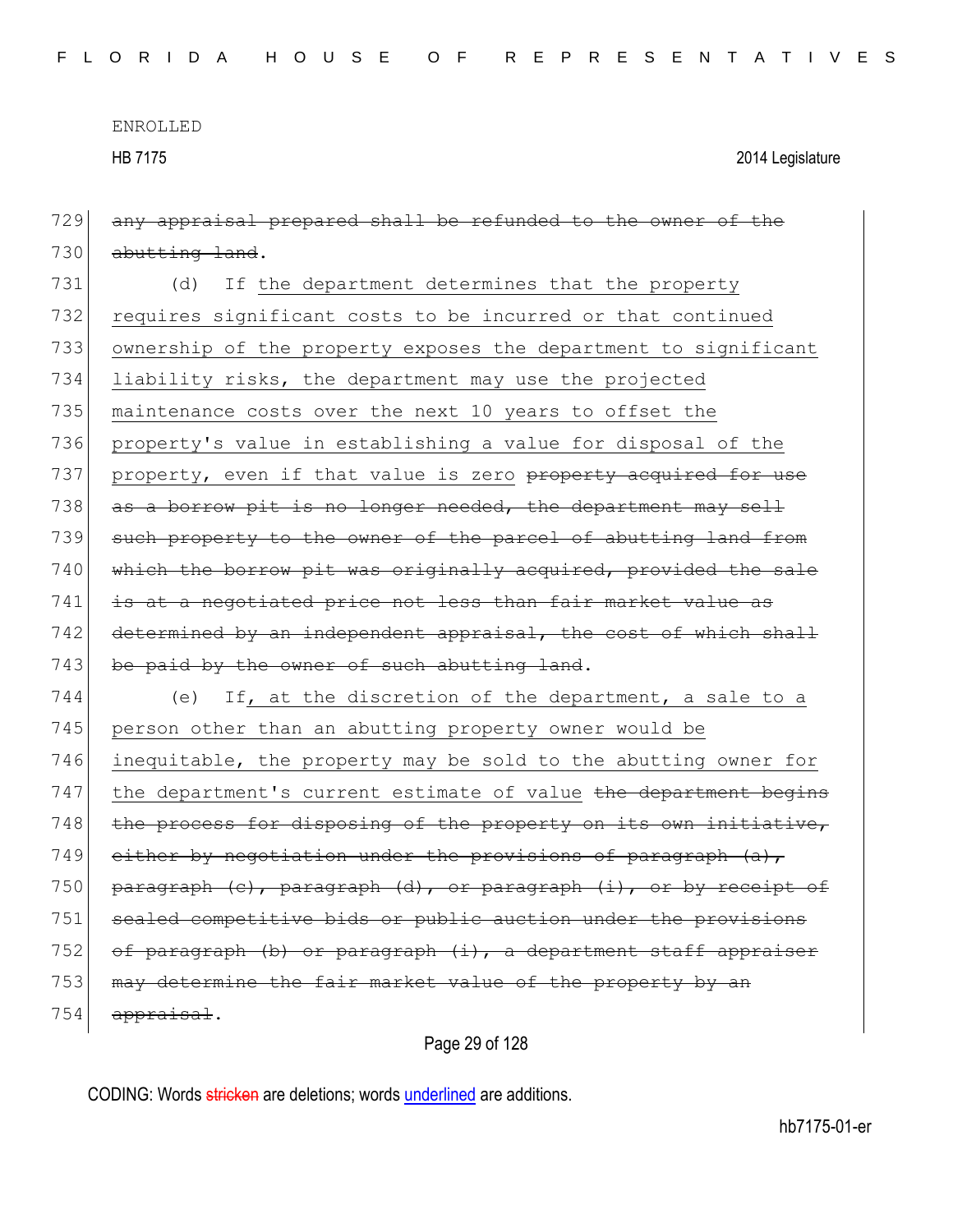| 755 | $(f)$ Any property which was acquired by a county or by the      |
|-----|------------------------------------------------------------------|
| 756 | department using constitutional gas tax funds for the purpose of |
| 757 | a right-of-way or borrow pit for a road on the State Highway     |
| 758 | System, State Park Road System, or county road system and which  |
| 759 | is no longer used or needed by the department may be conveyed    |
| 760 | without consideration to that county. The county may then sell   |
| 761 | such surplus property upon receipt of competitive bids in the    |
| 762 | same manner prescribed in this section.                          |
| 763 | (g) If a property has been donated to the state for              |
| 764 | transportation purposes and the facility has not been            |
| 765 | constructed for a period of at least 5 years and no plans have   |
| 766 | been prepared for the construction of such facility and the      |
| 767 | property is not located in a transportation corridor, the        |
| 768 | governmental entity may authorize reconveyance of the donated    |
| 769 | property for no consideration to the original donor or the       |
| 770 | donor's heirs, successors, assigns, or representatives.          |
| 771 | (h) If property is to be used for a public purpose, the          |
| 772 | property may be conveyed without consideration to a governmental |
| 773 | entity.                                                          |
| 774 | (i) If property was originally acquired specifically to          |
| 775 | provide replacement housing for persons displaced by             |
| 776 | transportation projects, the department may negotiate for the    |
| 777 | sale of such property as replacement housing. As compensation,   |
| 778 | the state shall receive no less than its investment in such      |
| 779 | properties or fair market value, whichever is lower. It is       |
| 780 | expressly intended that this benefit be extended only to those   |
|     | Page 30 of 128                                                   |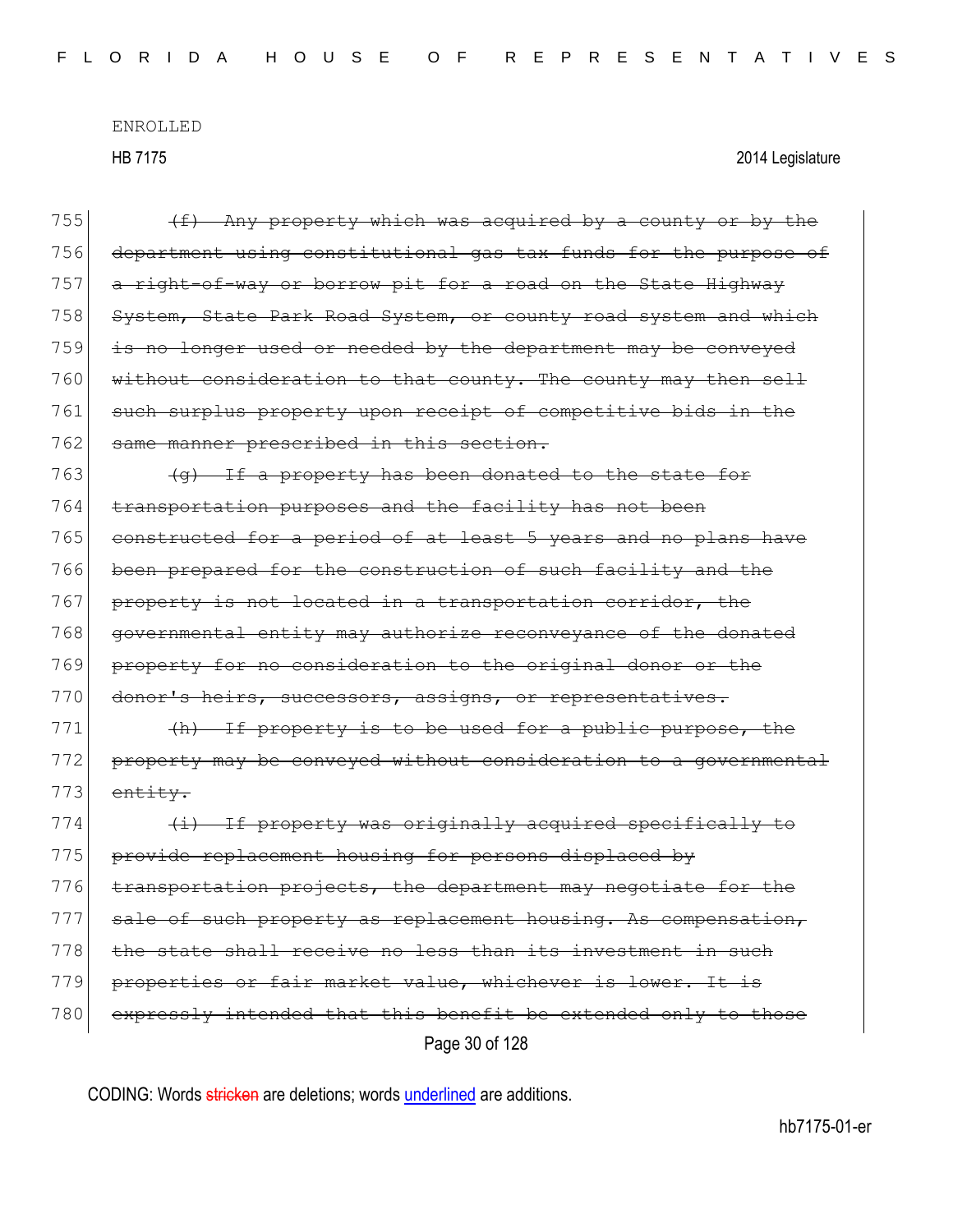HB 7175 2014 Legislature

Page 31 of 128 781 persons actually displaced by such project. Dispositions to any 782 other persons must be for fair market value. 783  $\left\{\frac{1}{2}, \frac{1}{2}\right\}$  if the department determines that the property will 784 require significant costs to be incurred or that continued 785 ownership of the property exposes the department to significant 786 <del>liability risks, the department may use the projected</del> 787 maintenance costs over the next 5 years to offset the market 788 value in establishing a value for disposal of the property, even 789 if that value is zero. 790 (5) The department may convey a leasehold interest for 791 commercial or other purposes, in the name of the state, to any 792 land, building, or other property, real or personal, which was 793 acquired under the provisions of subsection (1). However, a 794 lease may not be entered into at a price less than the 795 department's current estimate of value. The department's 796 estimate of value shall be prepared in accordance with 797 department procedures, guidelines, and rules for valuation of 798 real property, the cost of which shall be paid by the party 799 seeking the lease of the property. 800 (a) A lease may be accomplished through negotiations, 801 sealed competitive bids, auction, or any other means the 802 department deems to be in its best interest The department may 803 negotiate such a lease at the prevailing market value with the 804 owner from whom the property was acquired; with the holders of 805 leasehold estates existing at the time of the department's 806 acquisition, or, if public bidding would be inequitable, with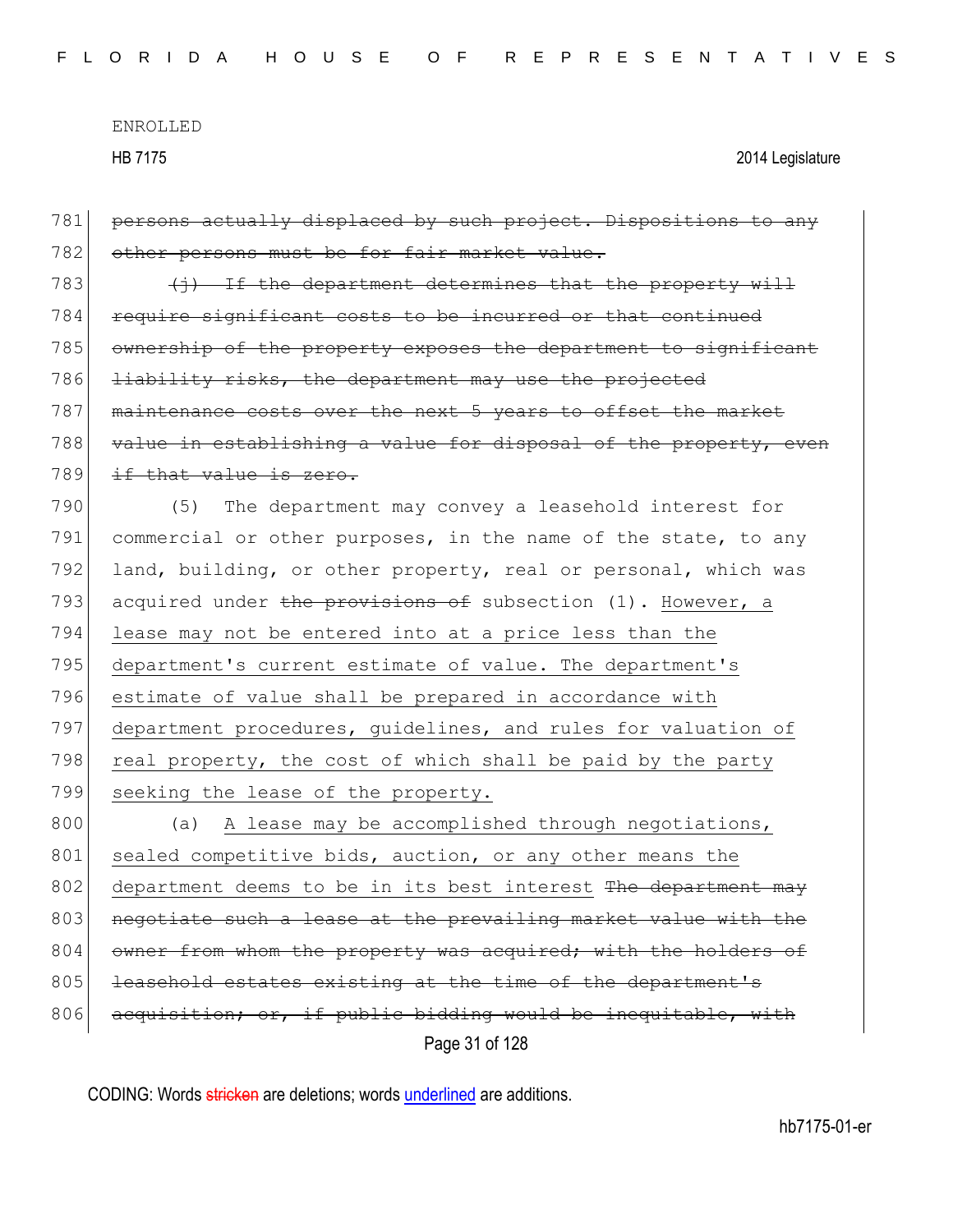HB 7175 2014 Legislature

 $807$  the owner holding title to privately owned abutting property, if 808 reasonable notice is provided to all other owners of abutting 809 property. The department may allow an outdoor advertising sign 810 to remain on the property acquired<sub> $\tau$ </sub> or be relocated on 811 department property. This subsection shall not cause a sign to 812 and such sign shall not be considered a nonconforming sign 813 pursuant to chapter 479.

814 (b) If, at the discretion of the department, a lease to a 815 person other than an abutting property owner or tenant with a 816 leasehold interest in the abutting property would be 817 inequitable, the property may be leased to the abutting owner or 818 tenant for at least the department's current estimate of value 819 All other leases shall be by competitive bid.

820 (c) A No lease signed pursuant to paragraph (a) may not  $\theta$ 821 paragraph  $(b)$  shall be for a period of more than 5 years; 822 however, the department may renegotiate or extend such a lease 823 for an additional  $term$  of 5 years as the department deems 824 appropriate without rebidding.

825 (d) Each lease shall provide that, unless otherwise 826 directed by the lessor, any improvements made to the property 827 during the term of the lease shall be removed at the lessee's 828 expense.

Page 32 of 128 829 (e) If property is to be used for a public purpose, 830 including a fair, art show, or other educational, cultural, or  $831$  fundraising activity, the property may be leased without 832 consideration to a governmental entity or school board. A lease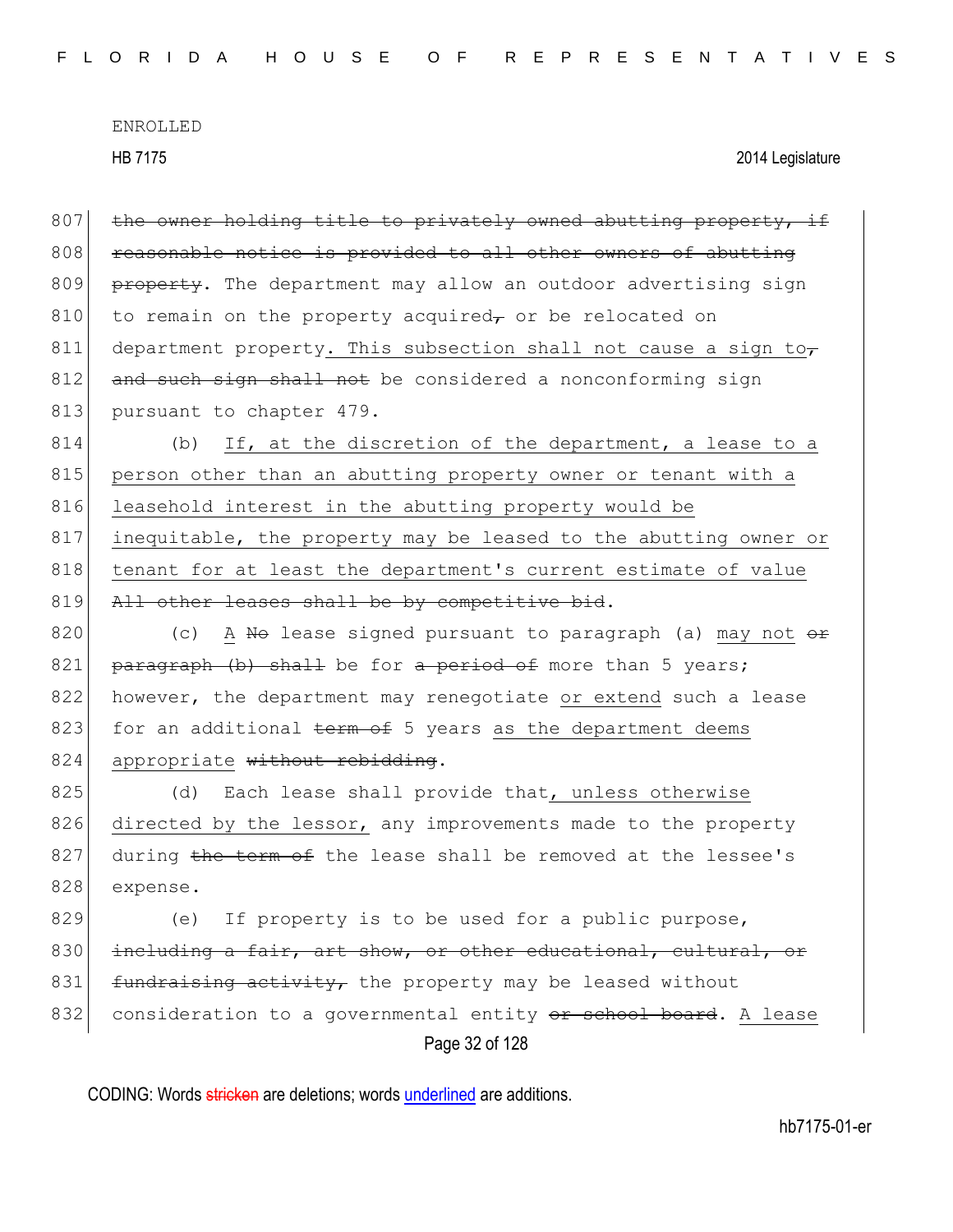HB 7175 2014 Legislature

Page 33 of 128 833 for a public purpose is exempt from the term limits in paragraph 834 (c). 835 (f) Paragraphs (c) and (e)  $\left(\frac{d}{dt}\right)$  do not apply to leases 836 entered into pursuant to s. 260.0161(3), except as provided in 837 such a lease.  $838$  (g) A No lease executed under this subsection may not be 839 used  $\text{utilized}$  by the lessee to establish the 4 years<sup>1</sup> standing 840 required under  $\frac{1}{2}$  s. 73.071(3)(b) if the business had not been 841 established for the specified number of 4 years on the date 842 title passed to the department. 843 (h) The department may enter into a long-term lease 844 without compensation with a public port listed in s.  $845$  403.021(9)(b) for rail corridors used for the operation of a 846 short-line railroad to the port. 847 (6) Nothing in This chapter does not prevent prevents the 848 joint use of right-of-way for alternative modes of 849 transportation if<del>; provided that</del> the joint use does not impair  $850$  the integrity and safety of the transportation facility. 851 (7) The department shall prepare the estimate of value 852 provided under subsection (4) in accordance with department 853 procedures, guidelines, and rules for valuation of real 854 property. If the value of the property is greater than \$50,000, 855 as determined by the department estimate, the sale must be at a 856 negotiated price of at least the estimate of value as determined 857 by an appraisal prepared in accordance with department 858 procedures, guidelines, and rules for valuation of real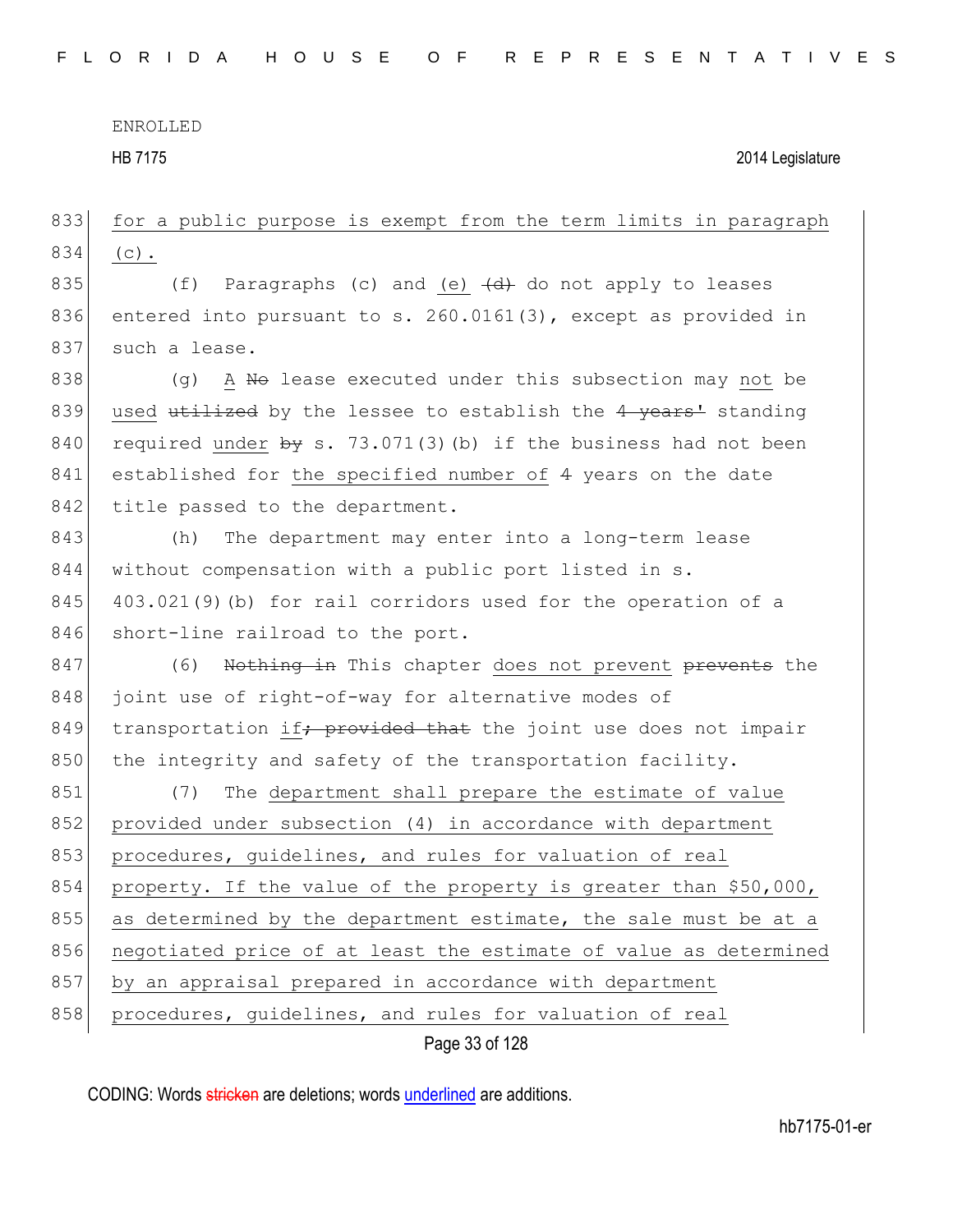859 property, the cost of which shall be paid by the party seeking 860 the purchase of the property. If the estimated value is \$50,000 861 or less, the department may use a department staff appraiser or 862 obtain an independent appraisal required by paragraphs  $(4)$  (c) 863 and (d) shall be prepared in accordance with department 864 guidelines and rules by an independent appraiser who has been 865 certified by the department. If federal funds were used in the 866 acquisition of the property, the appraisal shall also be subject 867 to the approval of the Federal Highway Administration.

868 (8) As used in this section, the term A "due 869 advertisement" means under this section is an advertisement in a 870 newspaper of general circulation in the area of the improvements 871 of at least not less than 14 calendar days before prior to the 872 date of the receipt of bids or the date on which a public 873 auction is to be held.

874 (9) The department, with the approval of the Chief 875 Financial Officer, may is authorized to disburse state funds for 876 real estate closings in a manner consistent with good business 877 practices and in a manner minimizing costs and risks to the 878 state.

Page 34 of 128  $879$  (10) The department may is authorized to purchase title  $880$  insurance if in those instances where it determines is 881 determined that such insurance is necessary to protect the 882 public's investment in property being acquired for 883 transportation purposes. The department shall adopt procedures 884 to be followed in making the determination to purchase title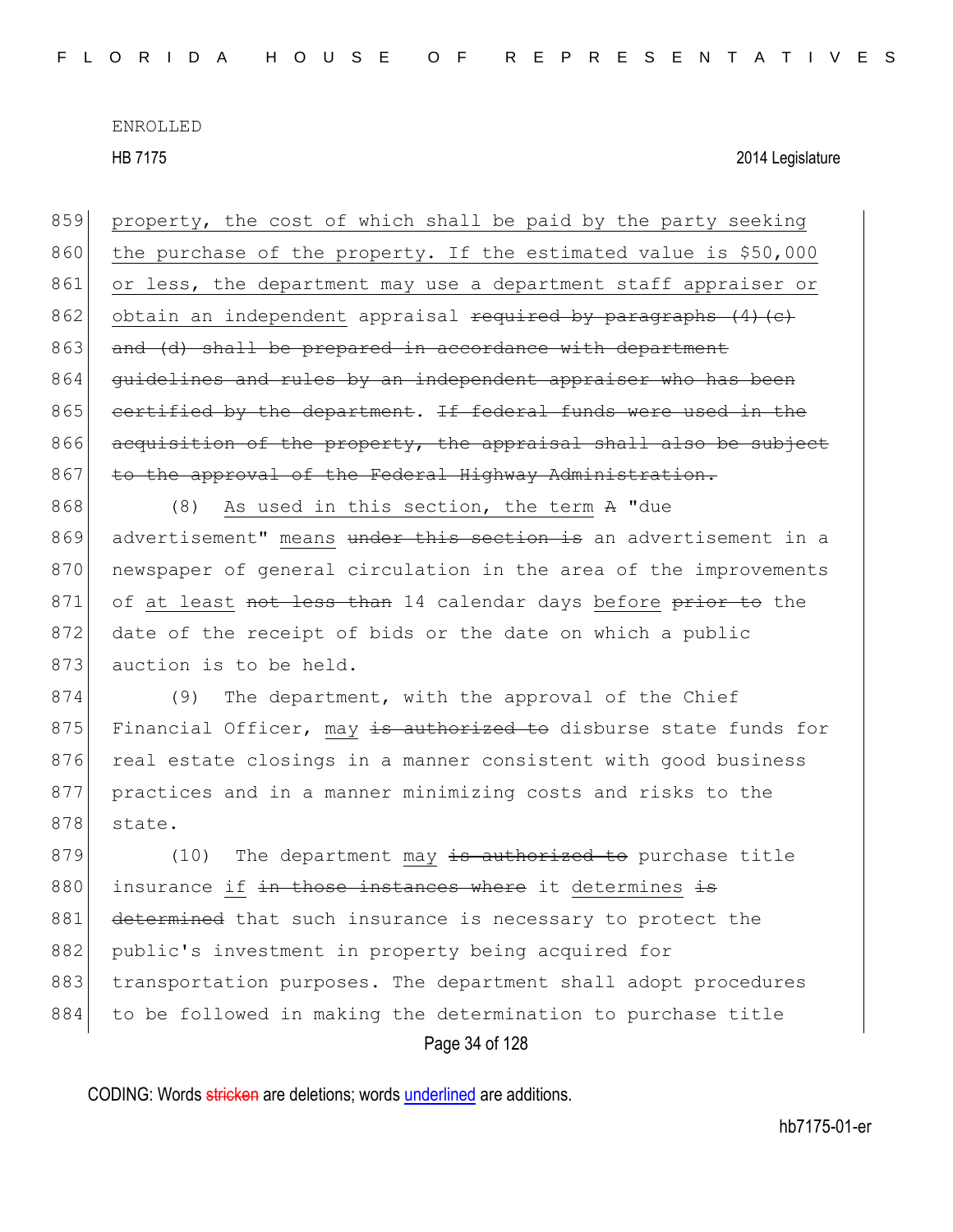HB 7175 2014 Legislature

885 insurance for a particular parcel or group of parcels which, at 886 a minimum, shall specify set forth criteria that which the 887 parcels must meet. 888 (11) This section does not modify the requirements of s.

889 73.013.

890 Section 13. Subsection (2) of section 337.251, Florida 891 Statutes, is amended to read:

892 337.251 Lease of property for joint public-private 893 development and areas above or below department property.

894 (2) The department may request proposals for the lease of 895 such property or, if the department receives a proposal for  $\pm \sigma$ 896 negotiate a lease of a particular department property which it 897 desires to consider, the department  $\pm$ t shall publish a notice in 898 a newspaper of general circulation at least once a week for 2 899 weeks<sub>7</sub> stating that it has received the proposal and will  $900$  accept, for 60 days after the date of publication, other 901 proposals for lease of such property for 120 days after the date 902 of publication use of the space. A copy of the notice must be 903 mailed to each local government in the affected area. The 904 department shall establish by rule an application fee for the 905 submission of proposals pursuant to this section. The fee must 906 be sufficient to pay the anticipated costs of evaluating the 907 proposals. The department may engage the services of private 908 consultants to assist in the evaluations. Before approval, the 909 department shall determine that the proposed lease: 910 (a) Is in the public's best interest;

Page 35 of 128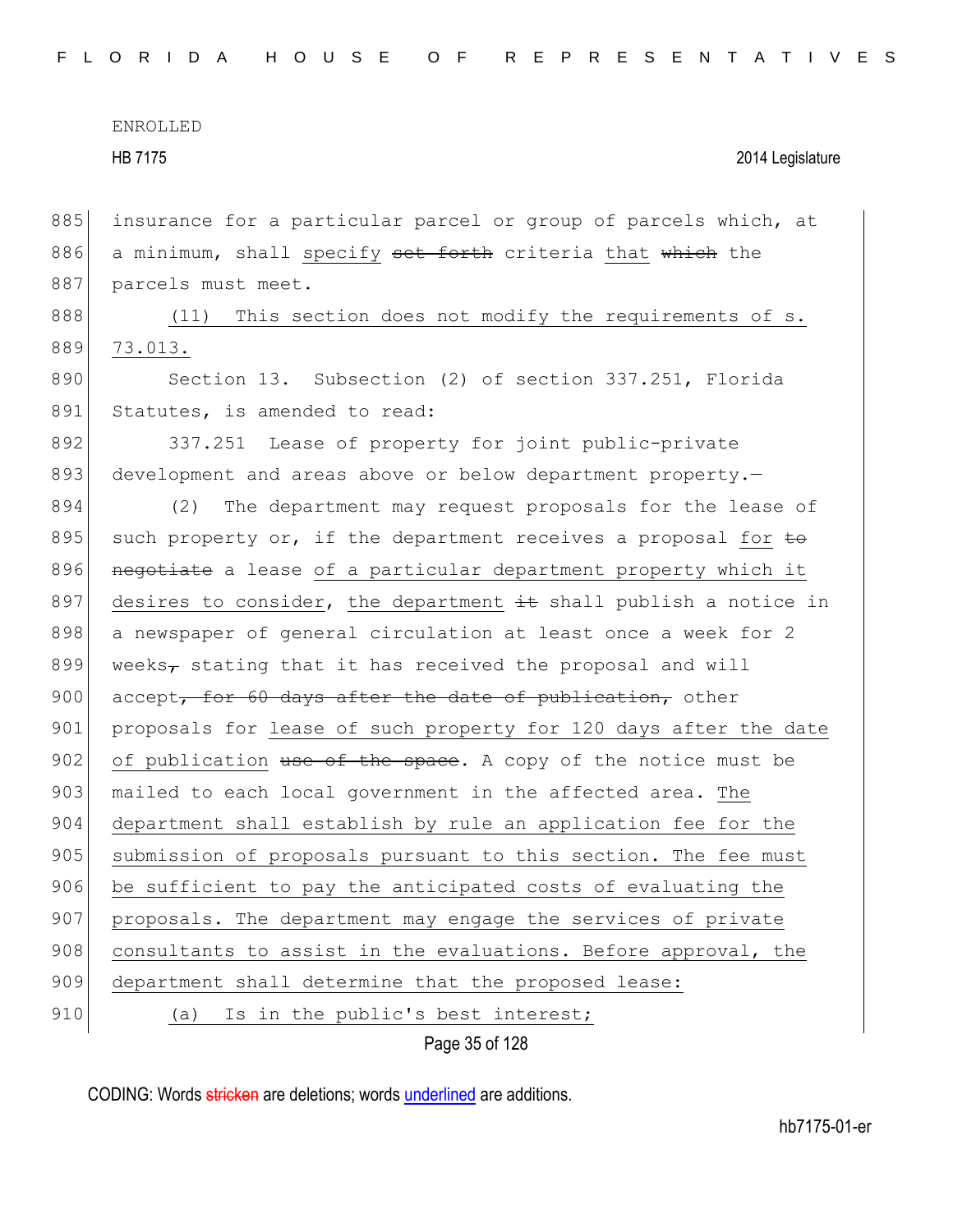HB 7175 2014 Legislature

| 911 | Does not require that state funds be used; and<br>(b)            |
|-----|------------------------------------------------------------------|
| 912 | Has adequate safeguards in place to ensure that<br>(C)           |
| 913 | additional costs are not borne and service disruptions are not   |
| 914 | experienced by the traveling public and residents of the state   |
| 915 | in the event of default by the private lessee or upon            |
| 916 | termination or expiration of the lease.                          |
| 917 | Section 14. Subsection (5) of section 338.161, Florida           |
| 918 | Statutes, is amended to read:                                    |
| 919 | 338.161 Authority of department or toll agencies to              |
| 920 | advertise and promote electronic toll collection; expanded uses  |
| 921 | of electronic toll collection system; authority of department to |
| 922 | collect tolls, fares, and fees for private and public entities.- |
| 923 | If the department finds that it can increase nontoll<br>(5)      |
| 924 | revenues or add convenience or other value for its customers,    |
| 925 | and if a public or private transportation facility owner agrees  |
| 926 | that its facility will become interoperable with the             |
| 927 | department's electronic toll collection and video billing        |
| 928 | systems, the department may is authorized to enter into an       |
| 929 | agreement with the owner of such facility under which the        |
| 930 | department uses private or public entities for the department's  |
| 931 | use of its electronic toll collection and video billing systems  |
| 932 | to collect and enforce for the owner tolls, fares,               |
| 933 | administrative fees, and other applicable charges due imposed in |
| 934 | connection with use of the owner's facility transportation       |
| 935 | facilities of the private or public entities that become         |
| 936 | interoperable with the department's electronic toll collection   |
|     | Page 36 of 128                                                   |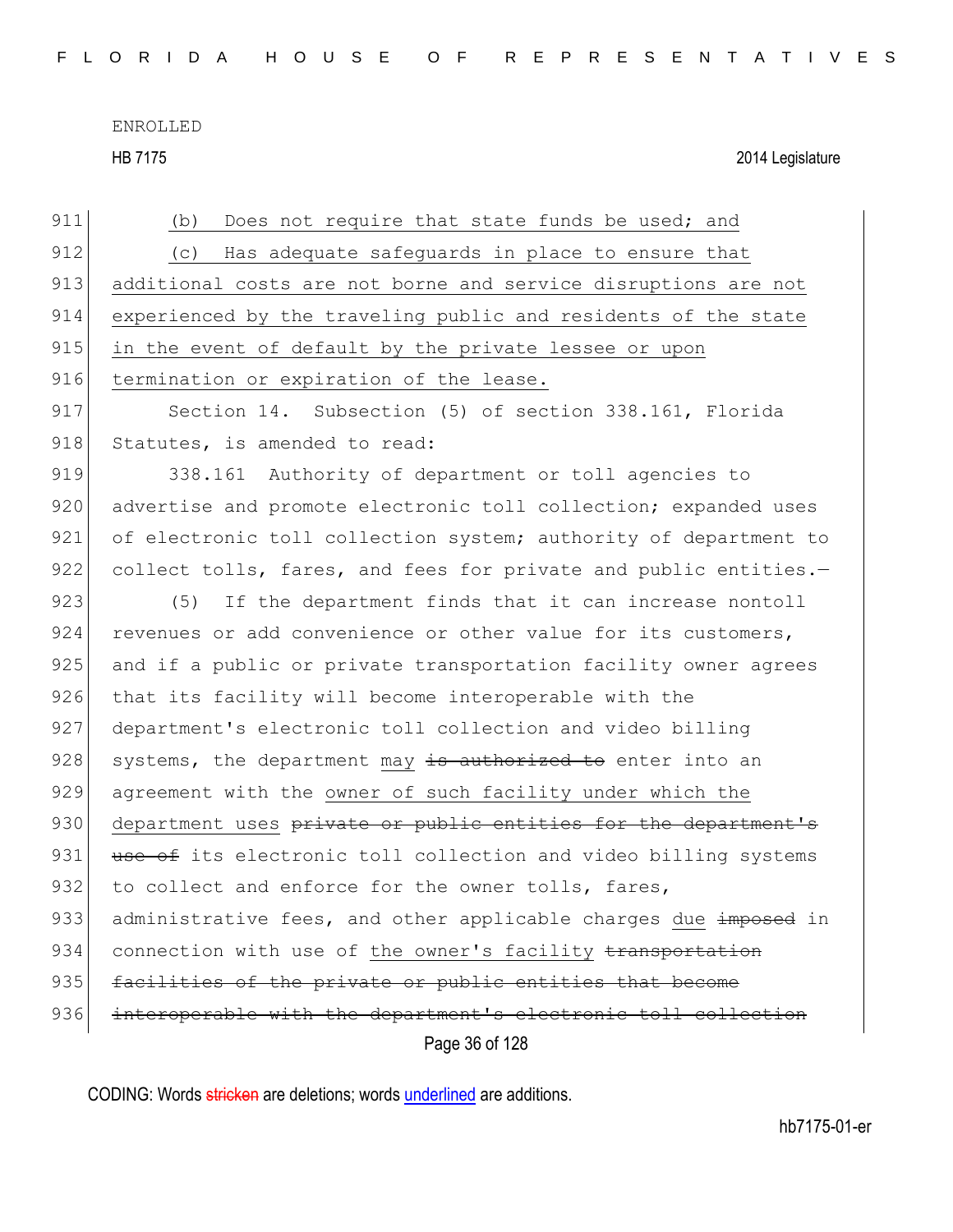Page 37 of 128 937 system. The department may modify its rules regarding toll 938 collection procedures and the imposition of administrative 939 charges to be applicable to toll facilities that are not part of 940 the turnpike system or otherwise owned by the department. This  $941$  subsection does may not be construed to limit the authority of 942 the department under any other provision of law or under any 943 agreement entered into before prior to July 1, 2012. 944 Section 15. Subsection (3) of section 338.26, Florida 945 Statutes, is amended to read: 946 338.26 Alligator Alley toll road.-947 (3) (a) Fees generated from tolls shall be deposited in the 948 State Transportation Trust Fund and shall be used:  $\tau$  and any 949 amount of funds generated annually in excess of that required 950 1. To reimburse outstanding contractual obligations; $\tau$ 951 2. To operate and maintain the highway and toll 952 facilities, including reconstruction and restoration; $\tau$ 953 3. To pay for those projects that are funded with 954 Alligator Alley toll revenues and that are contained in the 955 1993-1994 adopted work program or the 1994-1995 tentative work 956 program submitted to the Legislature on February 22, 1994; $\frac{1}{100}$ 957 4. To design develop and construct operate a fire station 958 at mile marker 63 on Alligator Alley, which may be used by a 959 county or another local governmental entity to provide fire, 960 rescue, and emergency management services to the public on 961 adjacent counties along Alligator Alley; and 962 5. By interlocal agreement effective July 1, 2014, through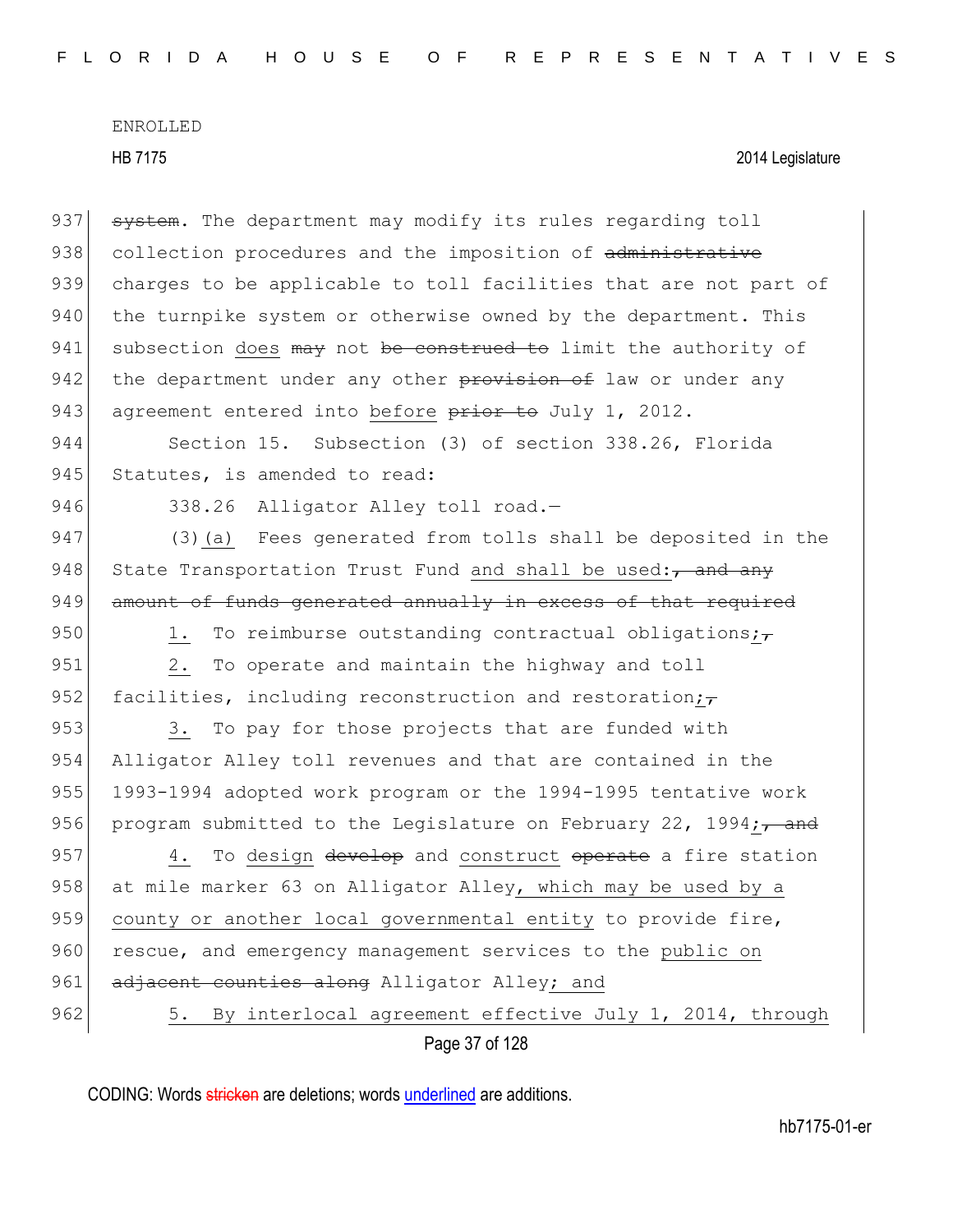HB 7175 2014 Legislature

963 no later than June 30, 2018, to reimburse a county or another

964 local governmental entity for the direct actual costs of

965 operating such fire station.

966 (b) Funds generated annually in excess of those required 967 to pay the expenses in paragraph (a) $\tau$  may be transferred to the 968 Everglades Fund of the South Florida Water Management District. 969 The South Florida Water Management District shall deposit funds 970 for projects undertaken pursuant to s. 373.4592 in the 971 Everglades Trust Fund pursuant to s. 373.45926(4)(a). Any funds 972 remaining in the Everglades Fund may be used for environmental 973 projects to restore the natural values of the Everglades, 974 subject to compliance with any applicable federal laws and 975 regulations. Projects must shall be limited to:

976 1. (a) Highway redesign to allow for improved sheet flow of 977 water across the southern Everglades.

978 2.  $\leftrightarrow$  Water conveyance projects to enable more water 979 resources to reach Florida Bay to replenish marine estuary 980 functions.

981 3. (c) Engineering design plans for wastewater treatment 982 facilities as recommended in the Water Quality Protection 983 Program Document for the Florida Keys National Marine Sanctuary.

984  $\vert$  4.  $\vert$  Acquisition of lands to move STA 3/4 out of the Toe 985 of the Boot, provided such lands are located within 1 mile of 986 the northern border of STA 3/4.

987 5. (e) Other Everglades Construction Projects as described 988 in the February 15, 1994, conceptual design document.

Page 38 of 128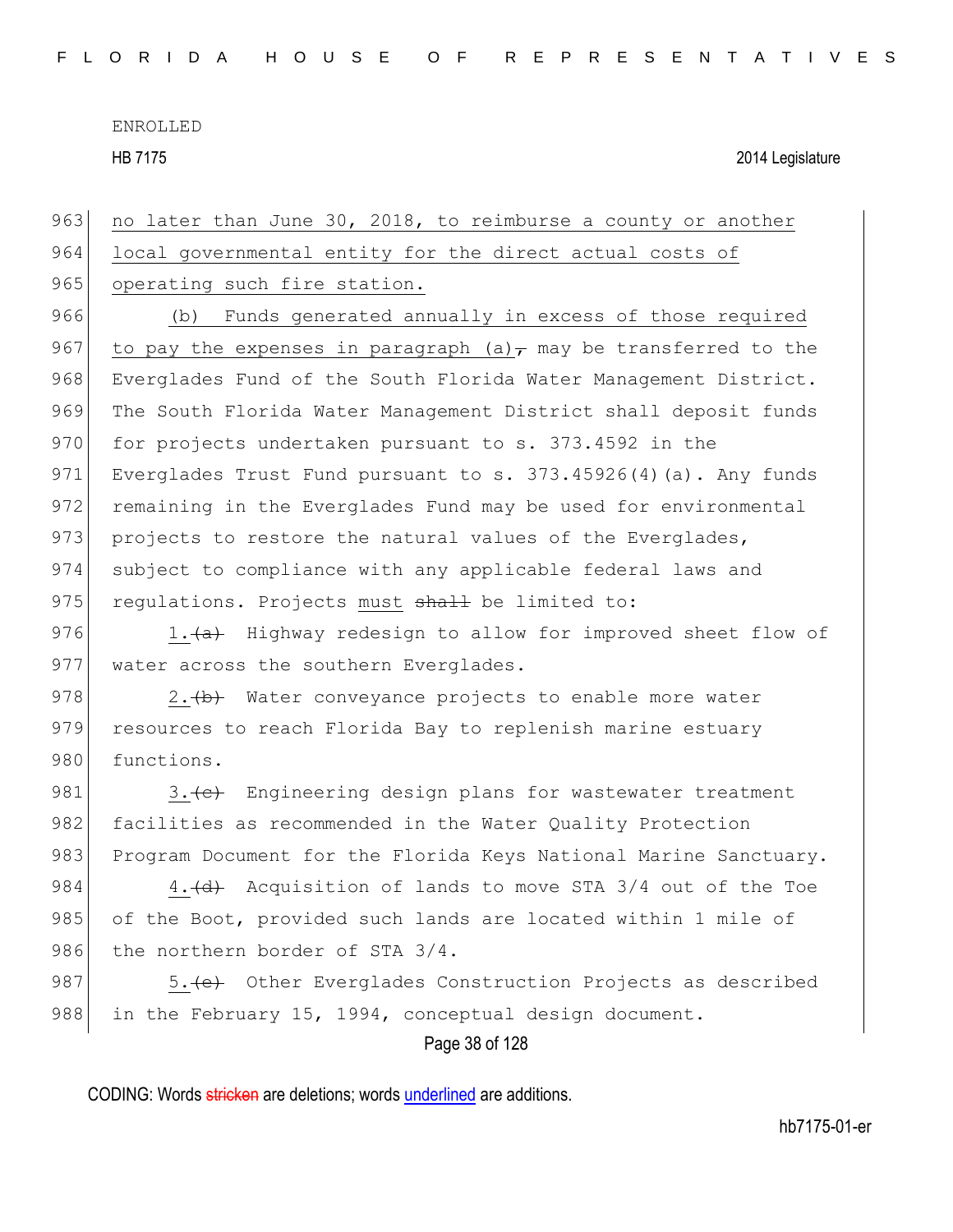HB 7175 2014 Legislature

| 989  | Section 16. Section 339.041, Florida Statutes, is created        |
|------|------------------------------------------------------------------|
| 990  | to read:                                                         |
| 991  | 339.041 Factoring of revenues from leases for wireless           |
| 992  | communication facilities.-                                       |
| 993  | The Legislature finds that efforts to increase funding<br>(1)    |
| 994  | for capital expenditures for the transportation system are       |
| 995  | necessary for the protection of the public safety and general    |
| 996  | welfare and for the preservation of transportation facilities in |
| 997  | this state. It is, therefore, the intent of the Legislature to:  |
| 998  | Create a mechanism for factoring future revenues<br>(a)          |
| 999  | received by the department from leases for wireless              |
| 1000 | communication facilities on department property on a nonrecourse |
| 1001 | basis;                                                           |
| 1002 | Fund fixed capital expenditures for the statewide<br>(b)         |
| 1003 | transportation system from proceeds generated through this       |
| 1004 | mechanism; and                                                   |
| 1005 | Maximize revenues from factoring by ensuring that such<br>(C)    |
| 1006 | revenues are exempt from income taxation under federal law in    |
| 1007 | order to increase funds available for capital expenditures.      |
| 1008 | (2)<br>For the purposes of factoring revenues under this         |
| 1009 | section, department property includes real property located      |
| 1010 | within the department's limited access rights-of-way, property   |
| 1011 | located outside the current operating right-of-way limits which  |
| 1012 | is not needed to support current transportation facilities,      |
| 1013 | other property owned by the Board of Trustees of the Internal    |
| 1014 | Improvement Trust Fund and leased by the department, space on    |
|      | Page 39 of 128                                                   |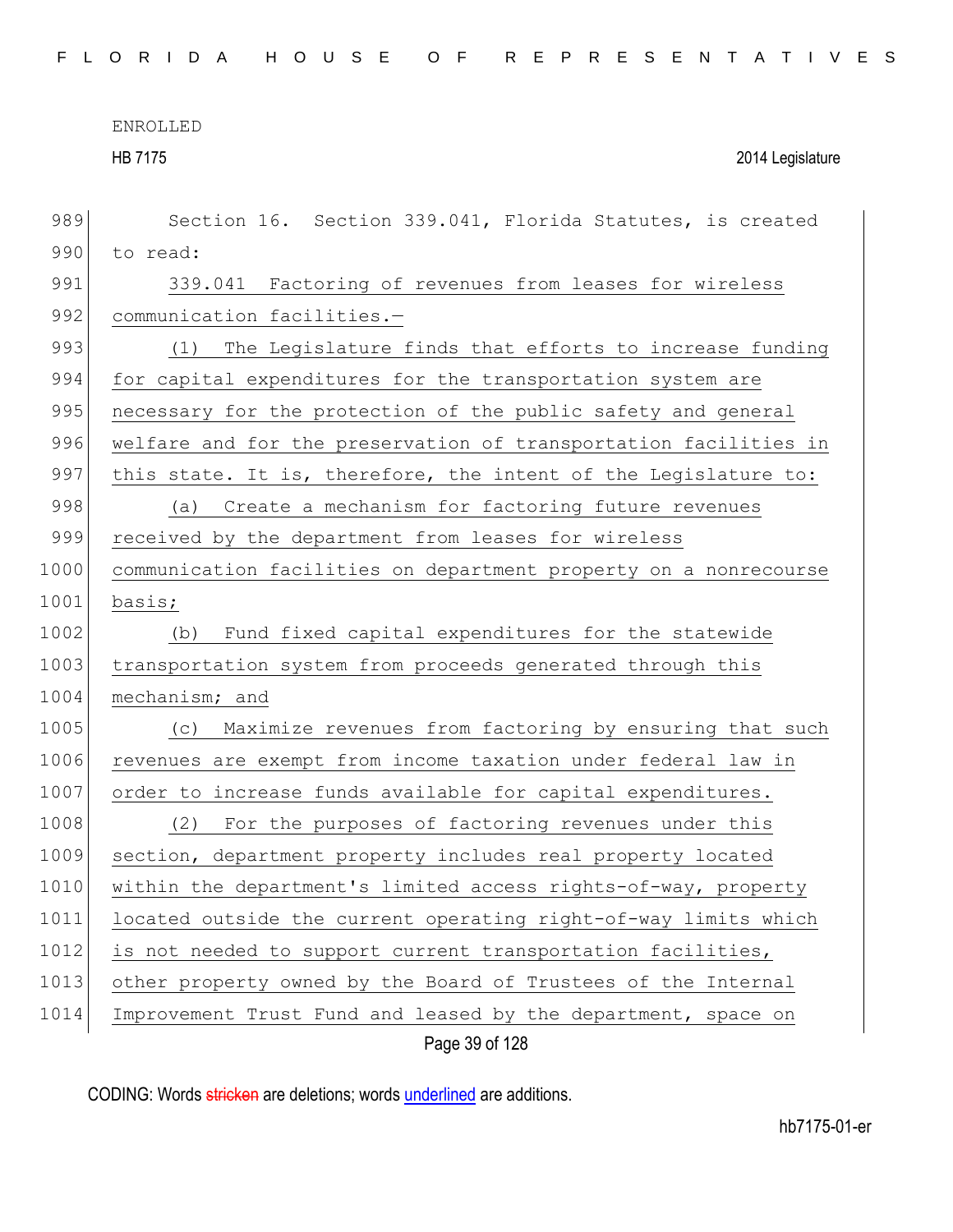HB 7175 2014 Legislature 1015 department telecommunications facilities, and space on 1016 department structures. 1017 (3) The department may solicit investors willing to enter 1018 into agreements to purchase the revenue stream from one or more 1019 existing department leases for wireless communication facilities 1020 on property owned or controlled by the department through the 1021 issuance of an invitation to negotiate. Such agreements shall be 1022 structured as tax-exempt financings for federal income tax 1023 purposes in order to result in the largest possible payout. 1024 (4) The department may not pledge the credit, the general 1025 revenues, or the taxing power of the state or of any political 1026 subdivision of the state. The obligations of the department and 1027 investors under the agreement do not constitute a general 1028 obligation of the state or a pledge of the full faith and credit 1029 or taxing power of the state. The agreement is payable from and 1030 secured solely by payments received from department leases for 1031 wireless communication facilities on property owned or 1032 controlled by the department, and the state or any state agency 1033 does not have any liability beyond such payments. 1034 (5) The department may make any covenant or representation 1035 necessary or desirable in connection with the agreement, 1036 including a commitment by the department to take whatever 1037 actions are necessary on behalf of investors to enforce the 1038 department's rights to payments on property leased for wireless 1039 communications facilities. However, the department may not

1040 guarantee that revenues actually received in a future year will

Page 40 of 128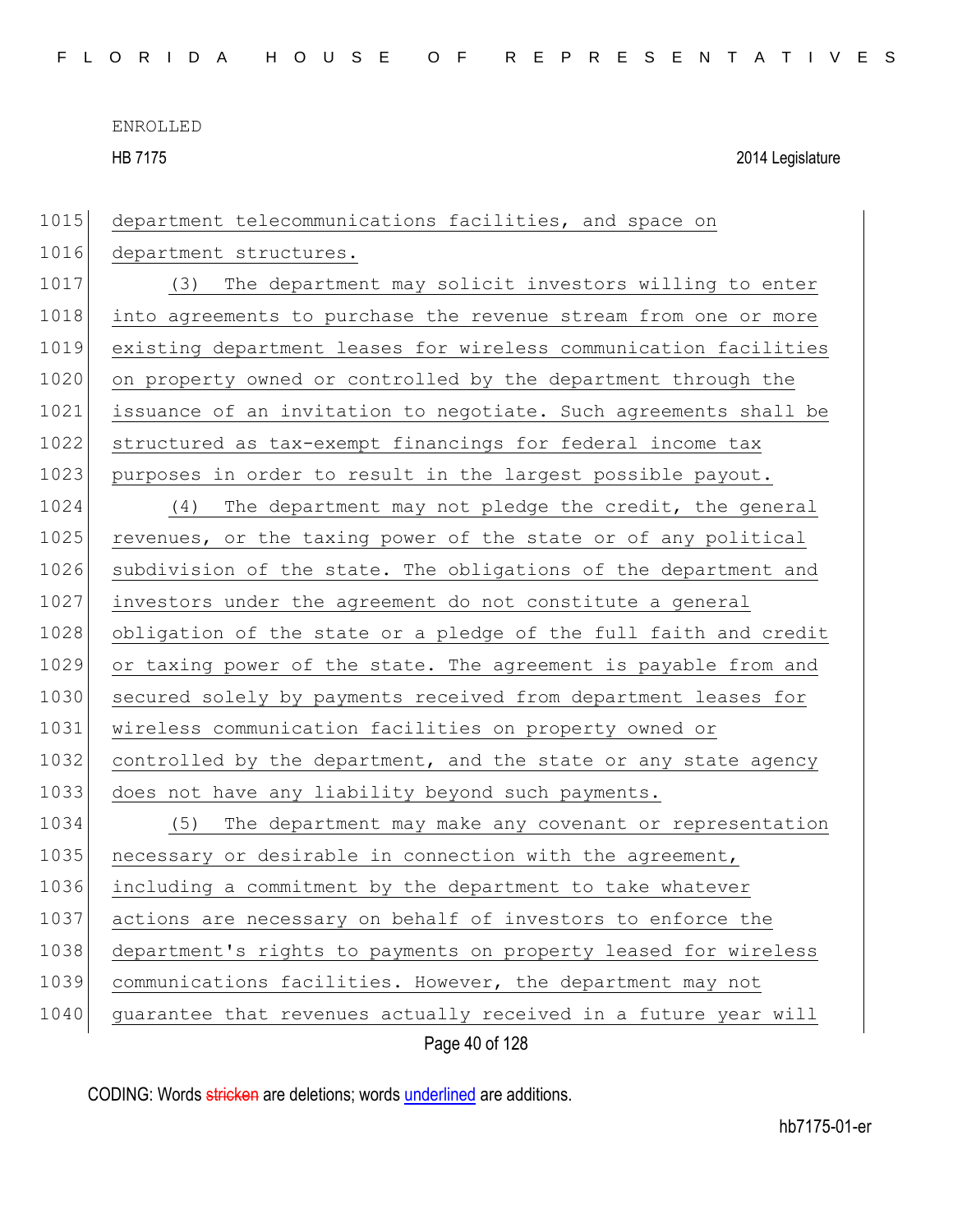HB 7175 2014 Legislature

| 1041 | be those anticipated in its leases for wireless communication       |
|------|---------------------------------------------------------------------|
| 1042 | facilities. The department may agree to use its best efforts to     |
| 1043 | ensure that anticipated future-year revenues are protected. Any     |
| 1044 | risk that actual revenues received from department leases for       |
| 1045 | wireless communications facilities will be lower than               |
| 1046 | anticipated shall be borne exclusively by investors.                |
| 1047 | (6)<br>Subject to annual appropriation, the investors shall         |
| 1048 | collect the lease payments on a schedule and in a manner            |
| 1049 | established in the agreements entered into pursuant to this         |
| 1050 | section between the department and the investors. The agreements    |
| 1051 | may provide for lease payments to be made directly to investors     |
| 1052 | by lessees if the lease agreements entered into by the              |
| 1053 | department and the lessees pursuant to s. $365.172(12)$ (f) allow   |
| 1054 | direct payment.                                                     |
| 1055 | (7) Proceeds received by the department from leases for             |
| 1056 | wireless communication facilities shall be deposited in the         |
| 1057 | State Transportation Trust Fund created under s. 206.46 and used    |
| 1058 | for fixed capital expenditures for the statewide transportation     |
| 1059 | system.                                                             |
| 1060 | Section 17. Paragraphs (a) and (b) of subsection $(3)$ ,            |
| 1061 | paragraph (a) of subsection $(4)$ , and paragraph (c) of subsection |
| 1062 | (11) of section 339.175, Florida Statutes, are amended to read:     |
| 1063 | 339.175<br>Metropolitan planning organization.-                     |
| 1064 | VOTING MEMBERSHIP.-<br>(3)                                          |
| 1065 | The voting membership of an M.P.O. shall consist of at<br>(a)       |
| 1066 | least not fewer than 5 but not or more than 25 19 apportioned       |
|      | Page 41 of 128                                                      |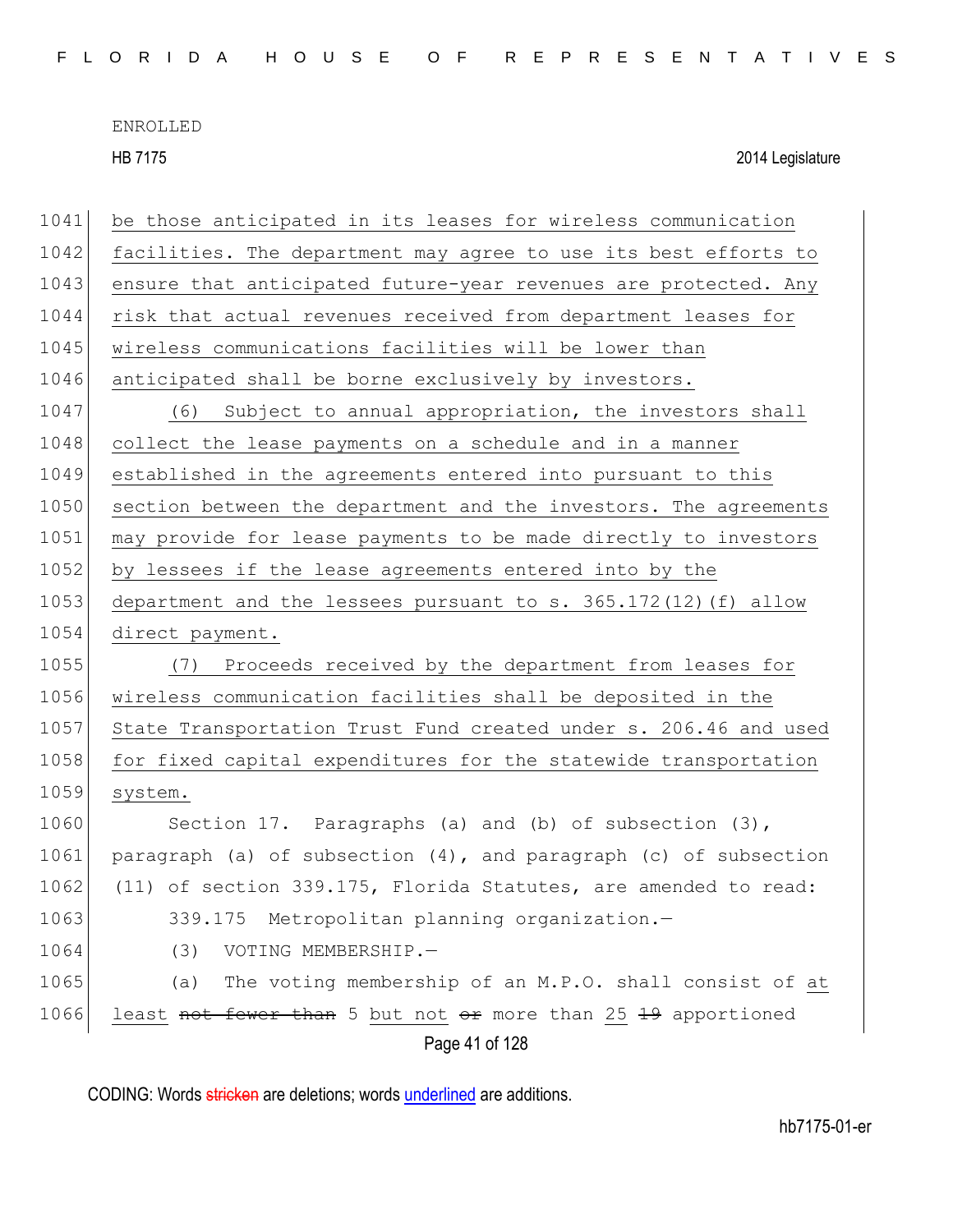Page 42 of 128 1067 members, with the exact number to be determined on an equitable 1068 geographic-population ratio basis by the Governor, based on an 1069 agreement among the affected units of general-purpose local 1070 government and the Governor, as required by federal rules and 1071 requistions. The Governor, In accordance with 23 U.S.C. s. 134, 1072 the Governor may also allow provide for M.P.O. members who 1073 represent municipalities to alternate with representatives from 1074 other municipalities within the metropolitan planning area which 1075  $\rightarrow$  that do not have members on the M.P.O. With the exception of 1076 instances in which all of the county commissioners in a single-1077 county M.P.O. are members of the M.P.O. governing board, county 1078 commissioners commission members shall compose at least not less 1079  $\frac{1079}{1079}$  than one-third of the M.P.O. governing board membership. A 1080 multicounty M.P.O. may satisfy this requirement by any 1081 combination of county commissioners from each of the counties 1082 constituting the M.P.O., except for an M.P.O. with more than  $15$ 1083 members located in a county with a 5-member county commission or 1084 an M.P.O. with 19 members located in a county with no more than 1085 6 county commissioners, in which case county commission members 1086 may compose less than one-third percent of the M.P.O. 1087 membership, but all county commissioners must be members. All 1088 Voting members shall be elected officials of general-purpose 1089 local governments, one of whom may represent a group of general-1090 purpose local governments through an entity created by an M.P.O. 1091 for that purpose. except that An M.P.O. may include, as part of 1092 its apportioned voting members, a member of a statutorily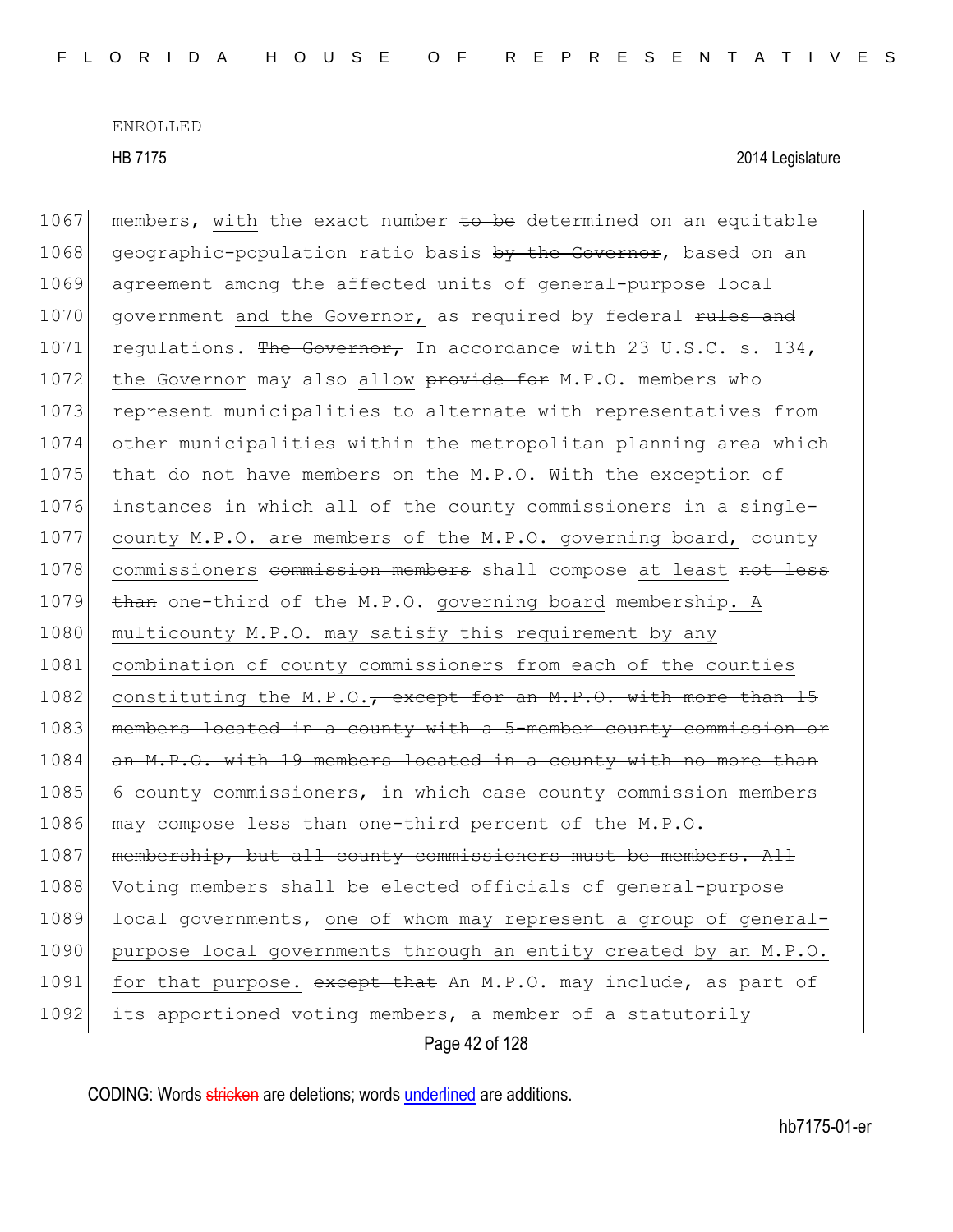1093 authorized planning board, an official of an agency that 1094 operates or administers a major mode of transportation, or an 1095 official of Space Florida. As used in this section, the term 1096 "elected officials of a general-purpose local government" 1097 excludes shall exclude constitutional officers, including 1098 sheriffs, tax collectors, supervisors of elections, property 1099 appraisers, clerks of the court, and similar types of officials. 1100 County commissioners shall compose not less than 20 percent of 1101 the M.P.O. membership if an official of an agency that operates 1102 or administers a major mode of transportation has been appointed 1103 to an M.P.O.

1104 (b) In metropolitan areas in which authorities or other 1105 agencies have been or may be created by law to perform 1106 transportation functions and are or will be performing 1107 transportation functions that are not under the jurisdiction of 1108 a general-purpose local government represented on the M.P.O., 1109 such authorities or other agencies may they shall be provided 1110 voting membership on the M.P.O. In all other M.P.O.'s in which 1111 Where transportation authorities or agencies are to be 1112 represented by elected officials from general-purpose local 1113 governments, the M.P.O. shall establish a process by which the 1114 collective interests of such authorities or other agencies are 1115 expressed and conveyed.

1116 (4) APPORTIONMENT.—

Page 43 of 128 1117 (a) Each M.P.O. shall review the composition of its 1118 membership in conjunction with the decennial census, as prepared

CODING: Words stricken are deletions; words underlined are additions.

hb7175-01-er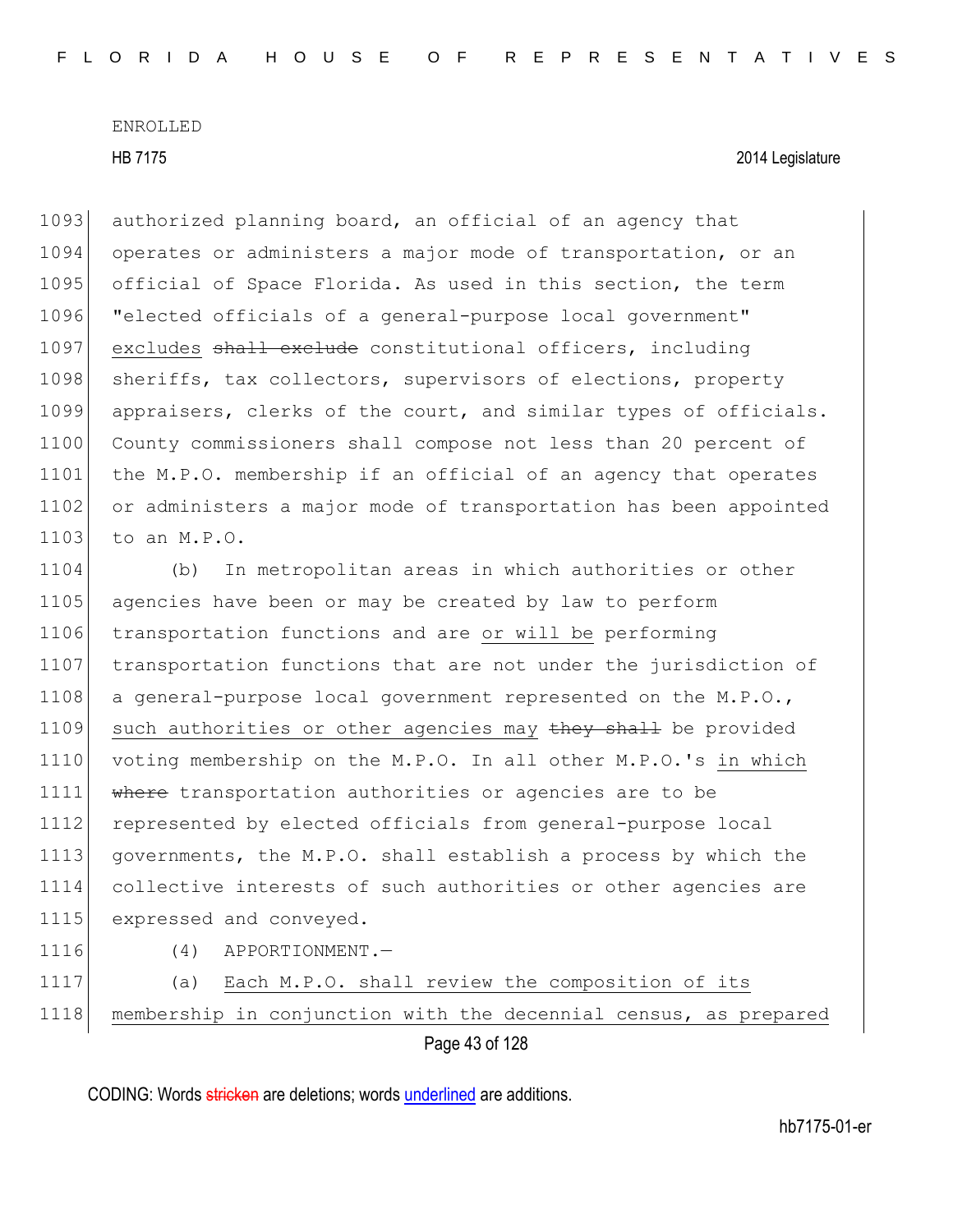HB 7175 2014 Legislature

Page 44 of 128 1119 by the United States Department of Commerce, Bureau of the 1120 Census, and with the agreement of the Governor and the affected 1121 general-purpose local government units that constitute the 1122 existing M.P.O., reapportion the membership as necessary to 1123 comply with subsection (3) The Governor shall, with the 1124 agreement of the affected units of general-purpose local 1125 government as required by federal rules and requiations, 1126 apportion the membership on the applicable M.P.O. among the 1127 various governmental entities within the area. At the request of 1128 a majority of the affected units of general-purpose local 1129 government comprising an M.P.O., the Governor and a majority of 1130 units of general-purpose local government serving on an M.P.O. 1131 shall cooperatively agree upon and prescribe who may serve as an 1132 alternate member and a method for appointing alternate members, 1133 who may vote at any M.P.O. meeting that he or she an alternate 1134 member attends in place of a regular member. The method must 1135 shall be set forth as a part of the interlocal agreement 1136 describing the M.P.O. M.P.O.'s membership or in the M.P.O.'s 1137 operating procedures and bylaws of the M.P.O. The governmental 1138 entity so designated shall appoint the appropriate number of 1139 members to the M.P.O. from eligible officials. Representatives 1140 of the department shall serve as nonvoting advisers to the 1141 M.P.O. governing board. Additional nonvoting advisers may be 1142 appointed by the M.P.O. as deemed necessary; however, to the 1143 maximum extent feasible, each M.P.O. shall seek to appoint 1144 nonvoting representatives of various multimodal forms of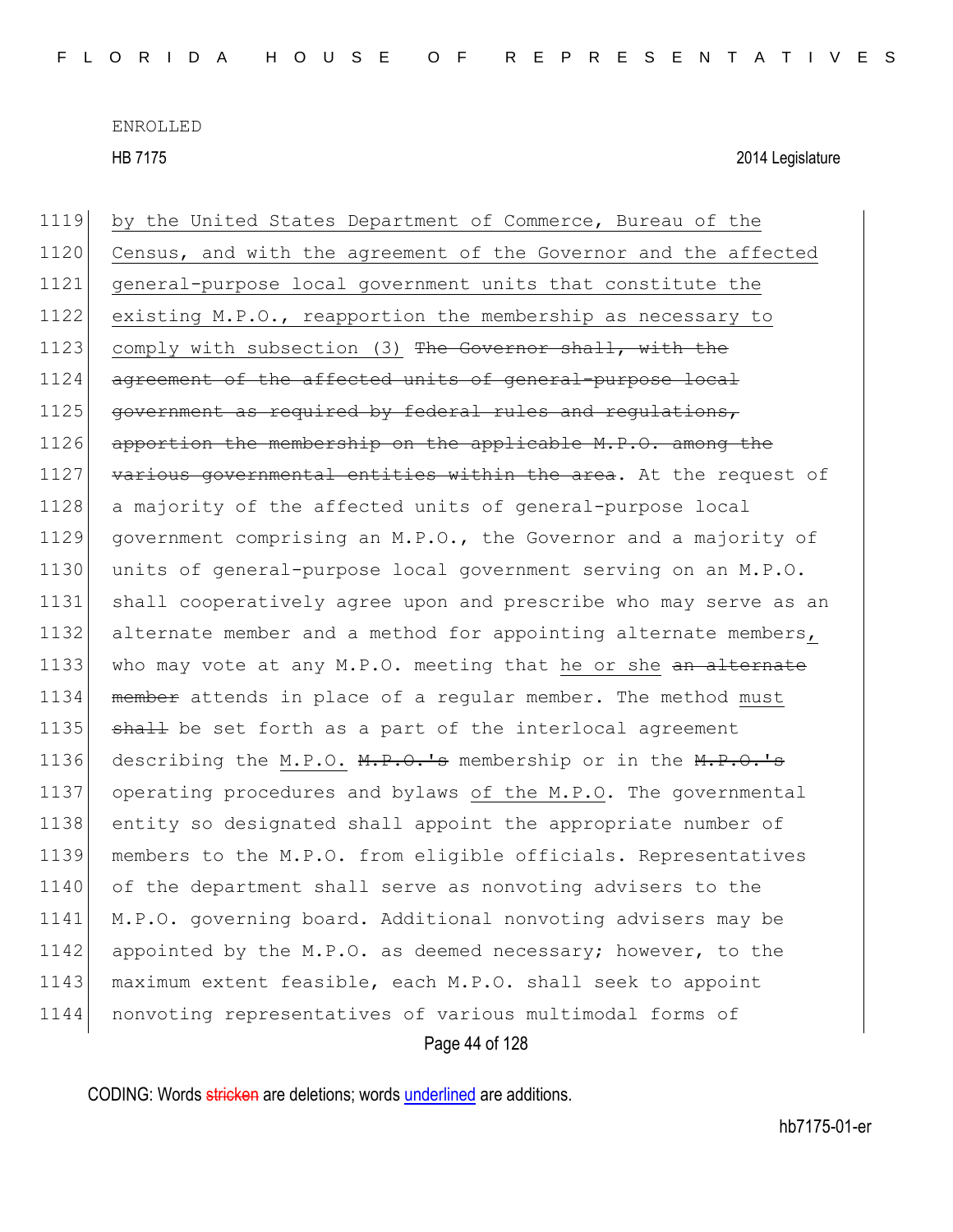1145 transportation not otherwise represented by voting members of 1146 the M.P.O. An M.P.O. shall appoint nonvoting advisers 1147 representing major military installations located within the 1148 jurisdictional boundaries of the M.P.O. upon the request of the 1149 aforesaid major military installations and subject to the 1150 agreement of the M.P.O. All nonvoting advisers may attend and 1151 participate fully in governing board meetings but may not vote 1152 or be members of the governing board. The Governor shall review 1153 the composition of the M.P.O. membership in conjunction with the 1154 decennial census as prepared by the United States Department of 1155 Commerce, Bureau of the Census, and reapportion it as necessary 1156 to comply with subsection (3).

1157 (11) METROPOLITAN PLANNING ORGANIZATION ADVISORY COUNCIL.—

1158 (c) The powers and duties of the Metropolitan Planning 1159 Organization Advisory Council are to:

1160 1. Enter into contracts with individuals, private 1161 corporations, and public agencies.

1162 2. Acquire, own, operate, maintain, sell, or lease 1163 personal property essential for the conduct of business.

1164 3. Accept funds, grants, assistance, gifts, or bequests 1165 from private, local, state, or federal sources.

Page 45 of 128 1166 4. Establish bylaws by action of its governing board 1167 providing procedural rules to guide its proceedings and 1168 consideration of matters before the council, or, alternatively, 1169  $\overline{a}$  and adopt rules pursuant to ss. 120.536(1) and 120.54 to 1170 implement provisions of law conferring powers or duties upon it.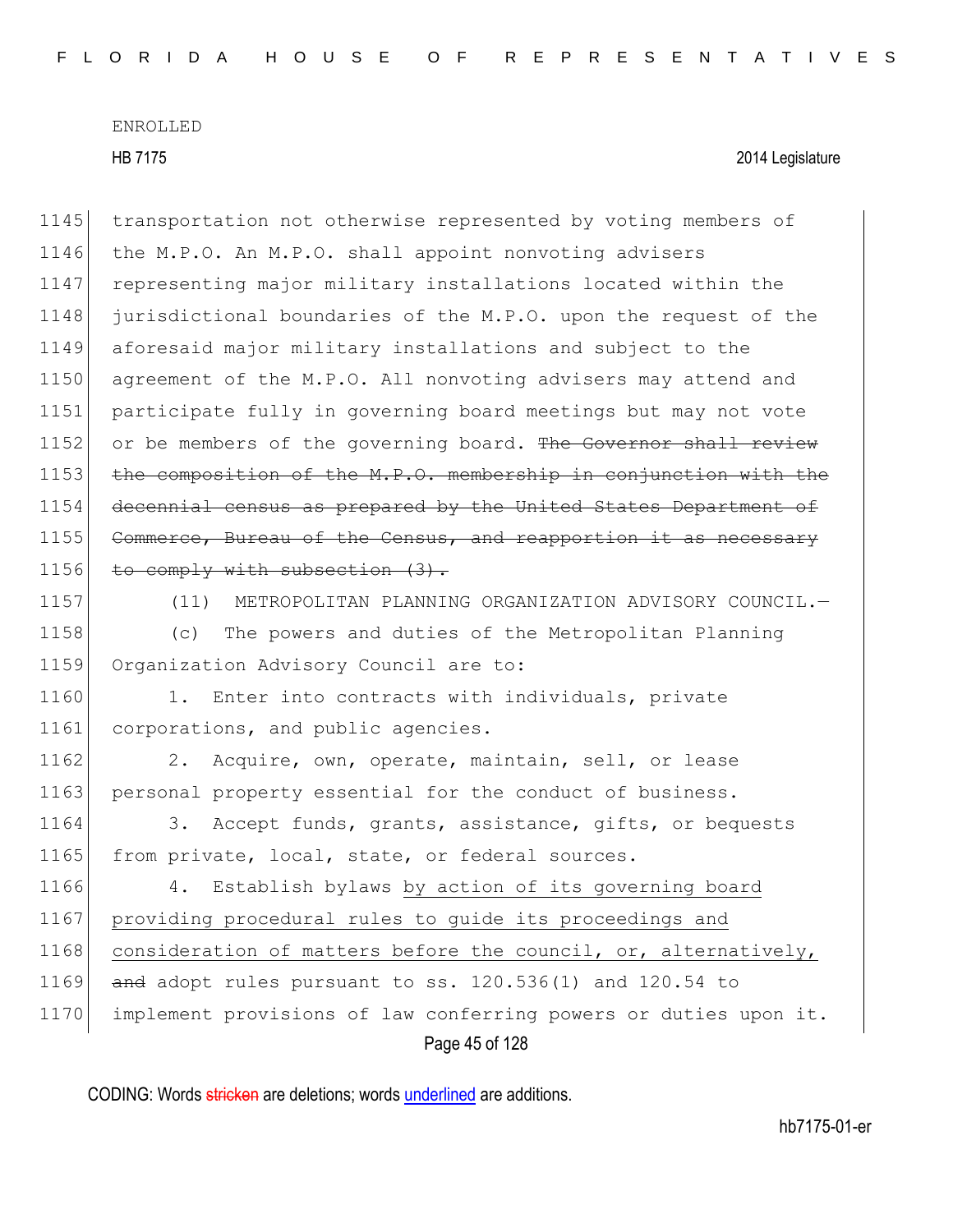HB 7175 2014 Legislature

1171 5. Assist M.P.O.'s in carrying out the urbanized area 1172 transportation planning process by serving as the principal 1173 forum for collective policy discussion pursuant to law.

1174 6. Serve as a clearinghouse for review and comment by 1175 M.P.O.'s on the Florida Transportation Plan and on other issues 1176 required to comply with federal or state law in carrying out the 1177 urbanized area transportation and systematic planning processes 1178 instituted pursuant to s. 339.155.

1179 12. Employ an executive director and such other staff as 1180 necessary to perform adequately the functions of the council, 1181 within budgetary limitations. The executive director and staff 1182 are exempt from part II of chapter 110 and serve at the 1183 direction and control of the council. The council is assigned to 1184 the Office of the Secretary of the Department of Transportation 1185 for fiscal and accountability purposes, but it shall otherwise 1186 function independently of the control and direction of the 1187 department.

1188 8. Adopt an agency strategic plan that prioritizes steps 1189 provides the priority directions the agency will take to carry 1190 out its mission within the context of the state comprehensive 1191 plan and any other statutory mandates and directives directions 1192  $q$ iven to the agency.

1193 Section 18. Paragraph (a) of subsection (1) and 1194 subsections (4) and (5) of section 339.2821, Florida Statutes, 1195 are amended to read:

Page 46 of 128 1196 339.2821 Economic development transportation projects.-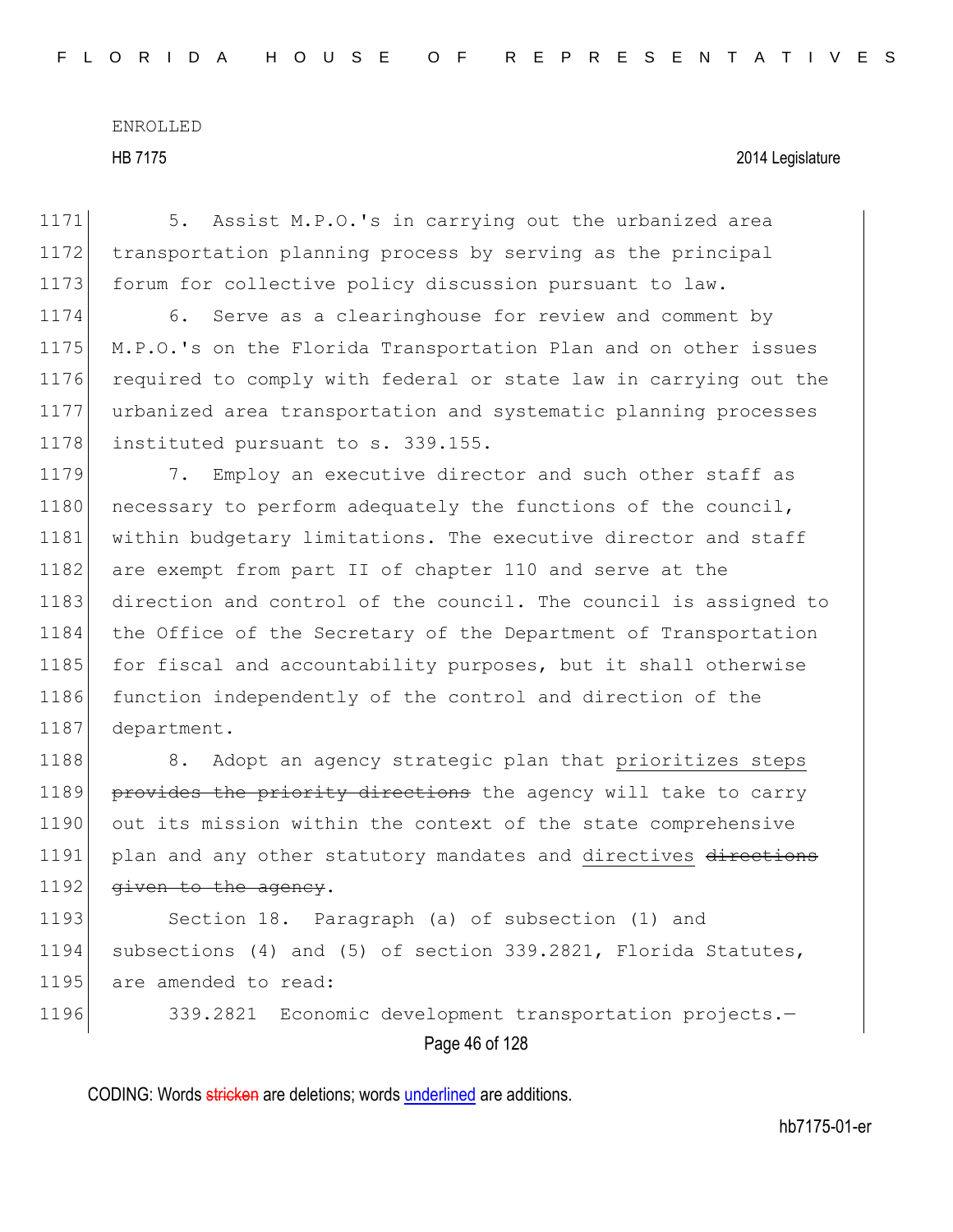HB 7175 2014 Legislature

1197 (1)(a) The department, in consultation with the Department 1198 of Economic Opportunity and Enterprise Florida, Inc., may make 1199 and approve expenditures and contract with the appropriate 1200 governmental body for the direct costs of transportation 1201 projects. The Department of Economic Opportunity and the 1202 Department of Environmental Protection may formally review and 1203 comment on recommended transportation projects, although the 1204 department has final approval authority for any project 1205 authorized under this section. 1206 (4) A contract between the department and a governmental 1207 body for a transportation project must: 1208 (a) Specify that the transportation project is for the 1209 construction of a new or expanding business and specify the 1210 number of full-time permanent jobs that will result from the 1211 project. 1212 (b) Identify the governmental body and require that the 1213 governmental body award the construction of the particular 1214 transportation project to the lowest and best bidder in 1215 accordance with applicable state and federal statutes or rules 1216 unless the transportation project can be constructed using 1217 existing local governmental employees within the contract period 1218 specified by the department.

1219 (c) Require that the governmental body provide the 1220 department with quarterly progress reports. Each quarterly 1221 progress report must contain:

Page 47 of 128 1222 1. A narrative description of the work completed and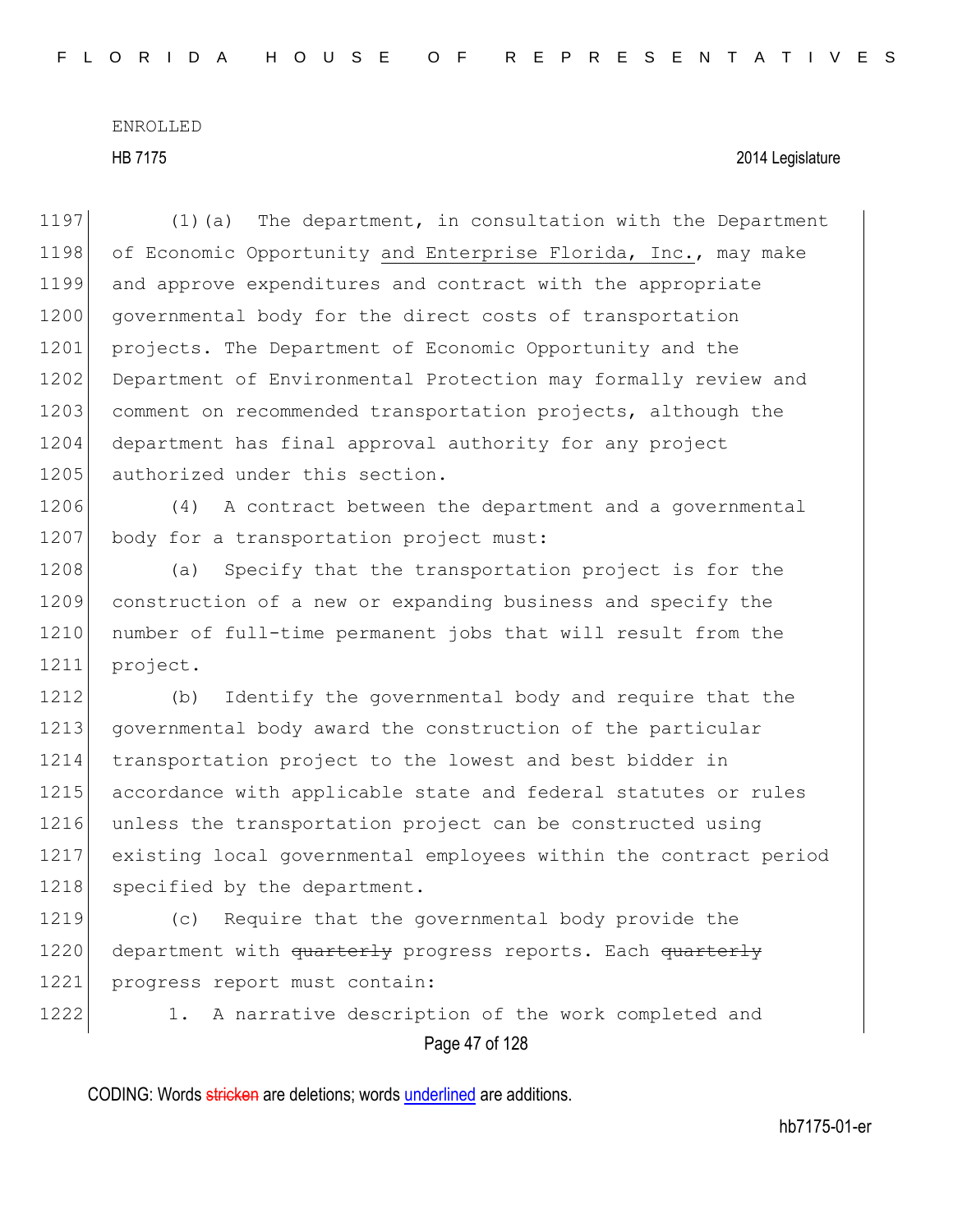HB 7175 2014 Legislature

1223 whether the work is proceeding according to the transportation 1224 project schedule;

1225 2. A description of each change order executed by the 1226 governmental body;

1227 3. A budget summary detailing planned expenditures 1228 compared to actual expenditures; and

1229 4. The identity of each small or minority business used as 1230 a contractor or subcontractor.

 (d) Require that the governmental body make and maintain 1232 records in accordance with accepted governmental accounting principles and practices for each progress payment made for work performed in connection with the transportation project, each change order executed by the governmental body, and each payment made pursuant to a change order. The records are subject to 1237 financial audit as required by law.

1238 (e) Require that the governmental body, upon completion 1239 and acceptance of the transportation project, certify to the 1240 department that the transportation project has been completed in 1241 compliance with the terms and conditions of the contract between 1242 the department and the governmental body and meets the minimum 1243 construction standards established in accordance with s. 1244 336.045.

Page 48 of 128 1245 (f) Specify that the department transfer funds will not be 1246 transferred to the governmental body unless construction has 1247 begun on the facility of the not more often than quarterly, upon 1248 receipt of a request for funds from the governmental body and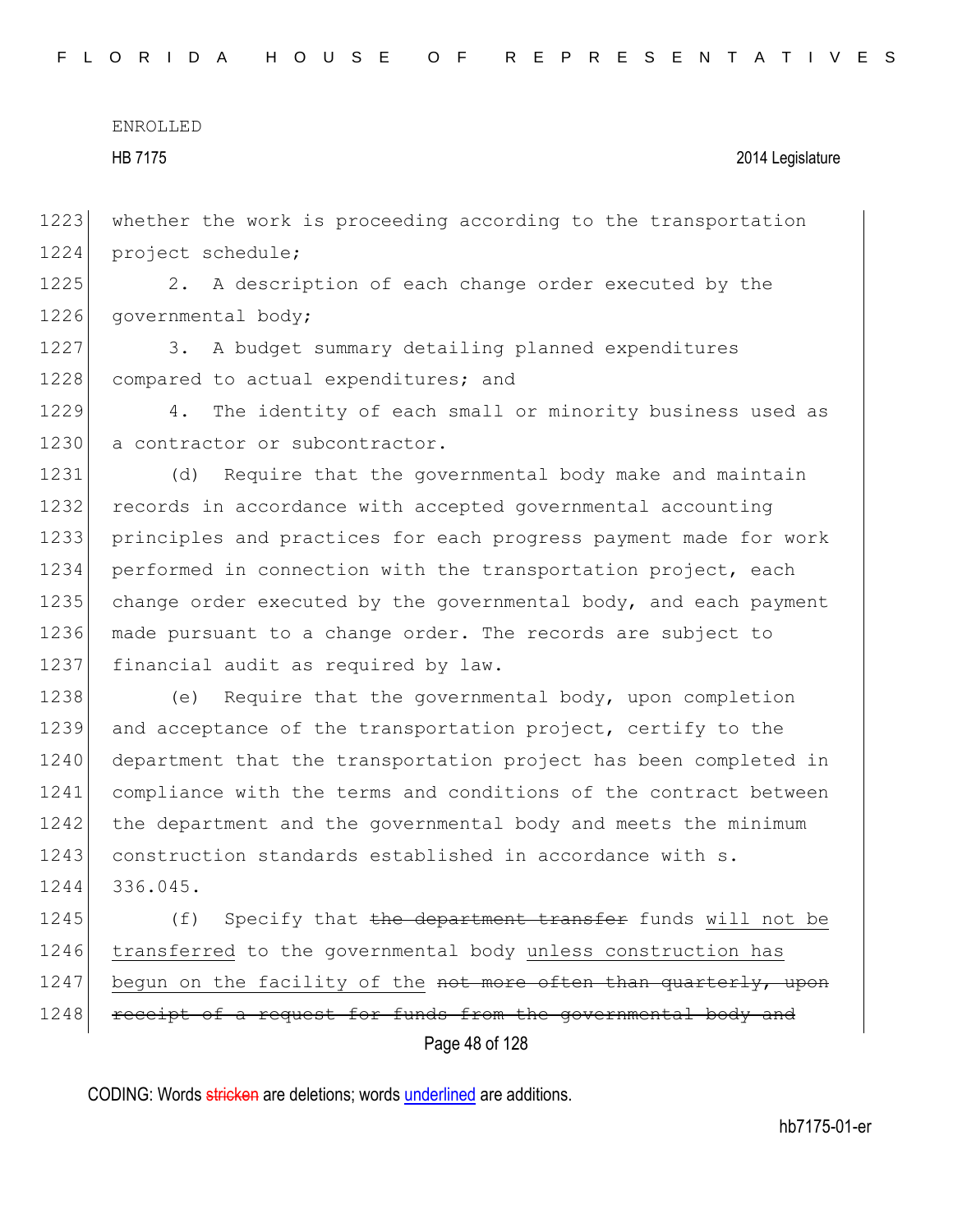HB 7175 2014 Legislature

Page 49 of 128 1249 consistent with the needs of the transportation project. The 1250 governmental body shall expend funds received from the 1251 department in a timely manner. The department may not transfer 1252 funds unless construction has begun on the facility of a 1253 business on whose behalf the award was made. The grant award 1254 shall be terminated if construction of the transportation 1255 project does not begin within 4 years after the date of the 1256 initial grant award A contract totaling less than \$200,000 is 1257 exempt from the transfer requirement. 1258 (g) Require that funds be used only on a transportation 1259 project that has been properly reviewed and approved in 1260 accordance with the criteria provided set forth in this section. 1261 (h) Require that the governing board of the governmental 1262 body adopt a resolution accepting future maintenance and other 1263 attendant costs occurring after completion of the transportation 1264 project if the transportation project is constructed on a county 1265 or municipal system. 1266 (5) For purposes of this section, Space Florida may serve 1267 as the governmental body or as the contracting agency for a 1268 transportation project within a spaceport territory as defined 1269 by s. 331.304. 1270 Section 19. Sections 339.401, 339.402, 339.403, 339.404, 1271 339.405, 339.406, 339.407, 339.408, 339.409, 339.410, 339.411, 1272 339.412, 339.414, 339.415, 339.416, 339.417, 339.418, 339.419, 1273 339.420, and 339.421, Florida Statutes, are repealed. 1274 Section 20. Paragraph (d) of subsection (3) of section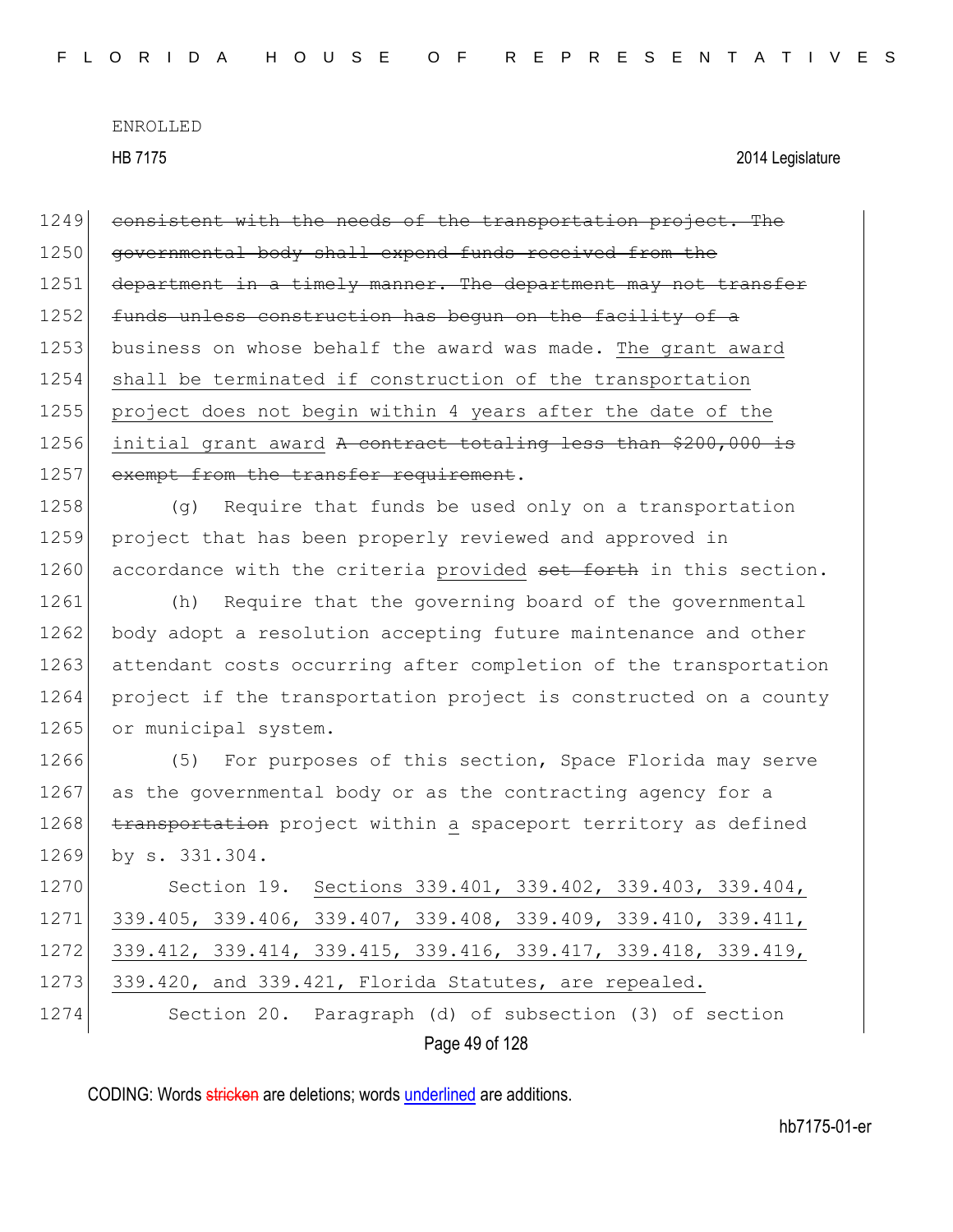HB 7175 2014 Legislature

1275 343.82, Florida Statutes, is amended to read:

1276 343.82 Purposes and powers.-

1277 (3)

1278 (d) The authority may undertake projects or other 1279 improvements in the master plan in phases as particular projects 1280 or segments thereof become feasible, as determined by the 1281 authority. In carrying out its purposes and powers, the 1282 authority may request funding and technical assistance from the 1283 department and appropriate federal and local agencies, 1284 including, but not limited to, state infrastructure bank loans $\tau$ 1285 advances from the Toll Facilities Revolving Trust Fund, and from 1286 any other sources.

1287 Section 21. Subsection (4) of section 343.922, Florida 1288 Statutes, is amended to read:

1289 343.922 Powers and duties.-

Page 50 of 128 1290 (4) The authority may undertake projects or other 1291 improvements in the master plan in phases as particular projects 1292 or segments become feasible, as determined by the authority. The 1293 authority shall coordinate project planning, development, and 1294 implementation with the applicable local governments. The 1295 authority's projects that are transportation oriented must shall 1296 be consistent to the maximum extent feasible with the adopted 1297 local government comprehensive plans at the time such projects 1298 they are funded for construction. Authority projects that are 1299 not transportation oriented and meet the definition of 1300 development pursuant to s. 380.04 must shall be consistent with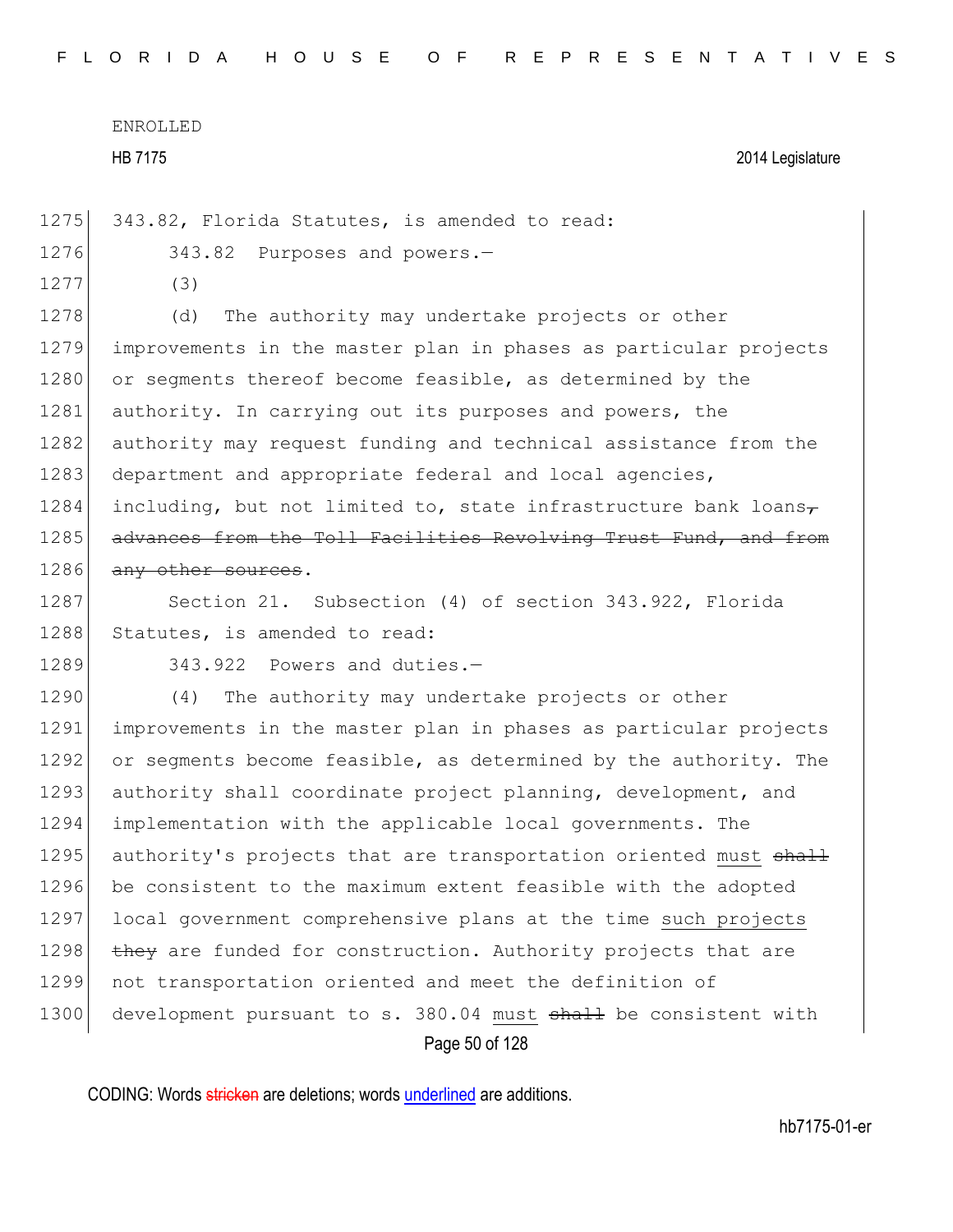1301 the local comprehensive plans. In carrying out its purposes and 1302 powers, the authority may request funding and technical 1303 assistance from the department and appropriate federal and local 1304 agencies, including, but not limited to, state infrastructure 1305 bank loans<del>, advances from the Toll Facilities Revolving Trust</del> 1306 Fund, and funding and technical assistance from any other  $1307$  source. 1308 Section 22. Section 373.4137, Florida Statutes, is amended 1309 to read: 1310 373.4137 Mitigation requirements for specified 1311 transportation projects.-1312 (1) The Legislature finds that environmental mitigation 1313 for the impact of transportation projects proposed by the 1314 Department of Transportation or a transportation authority 1315 established pursuant to chapter 348 or chapter 349 can be more 1316 effectively achieved by regional, long-range mitigation planning 1317 rather than on a project-by-project basis. It is the intent of 1318 the Legislature that mitigation to offset the adverse effects of 1319 these transportation projects be funded by the Department of 1320 Transportation and be carried out by the use of mitigation banks 1321 and any other mitigation options that satisfy state and federal

1322 requirements in a manner that promotes efficiency, timeliness in 1323 project delivery, and cost-effectiveness.

1324 (2) Environmental impact inventories for transportation 1325 projects proposed by the Department of Transportation or a 1326 transportation authority established pursuant to chapter 348 or

Page 51 of 128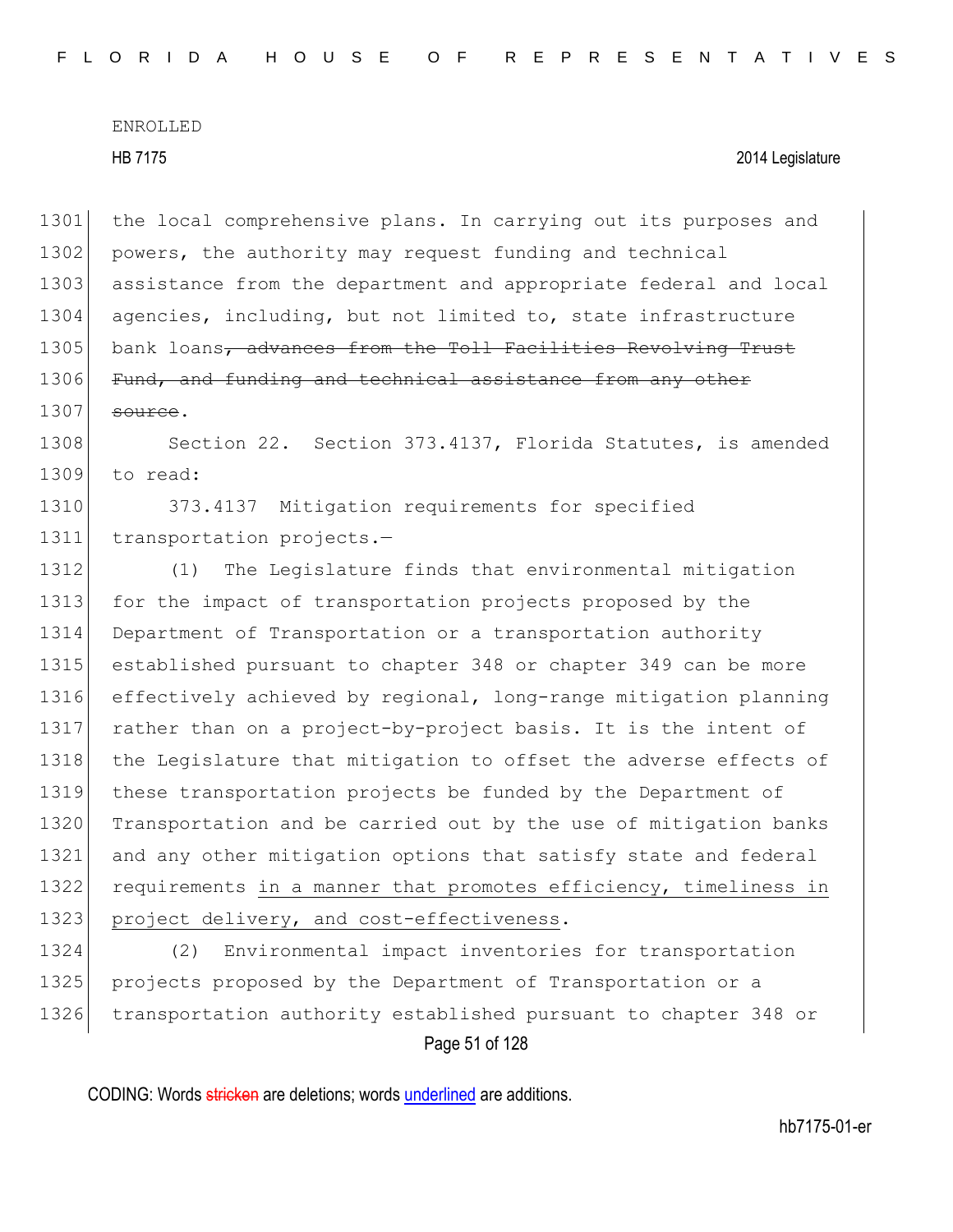1327 chapter 349 shall be developed as follows:

1328 (a) By July 1 of each year, the Department of 1329 Transportation, or a transportation authority established 1330 pursuant to chapter 348 or chapter 349 which chooses to 1331 participate in the program, shall submit to the water management 1332 districts a list of its projects in the adopted work program and 1333 an environmental impact inventory of habitat impacts and the 1334 anticipated mitigation needed to offset impacts as described in 1335 paragraph (b). The environmental impact inventory must be based 1336 on habitats addressed in the rules adopted pursuant to this 1337 part, and s. 404 of the Clean Water Act, 33 U.S.C. s. 1344, and 1338 the Department of Transportation's which may be impacted by its 1339 plan of construction for transportation projects in the next 3 1340 years of the tentative work program. The Department of 1341 Transportation or a transportation authority established 1342 pursuant to chapter 348 or chapter 349 may also include in its 1343 environmental impact inventory the habitat impacts and the 1344 anticipated amount of mitigation needed for  $\theta$  any future 1345 transportation project. The Department of Transportation and 1346 each transportation authority established pursuant to chapter 1347 348 or chapter 349 may fund any mitigation activities for future 1348 projects using current year funds. 1349 (b) The environmental impact inventory must shall include

1350 a description of these habitat impacts, including their 1351 location, acreage, and type; the anticipated mitigation needed 1352 based on the functional loss as determined through the uniform

Page 52 of 128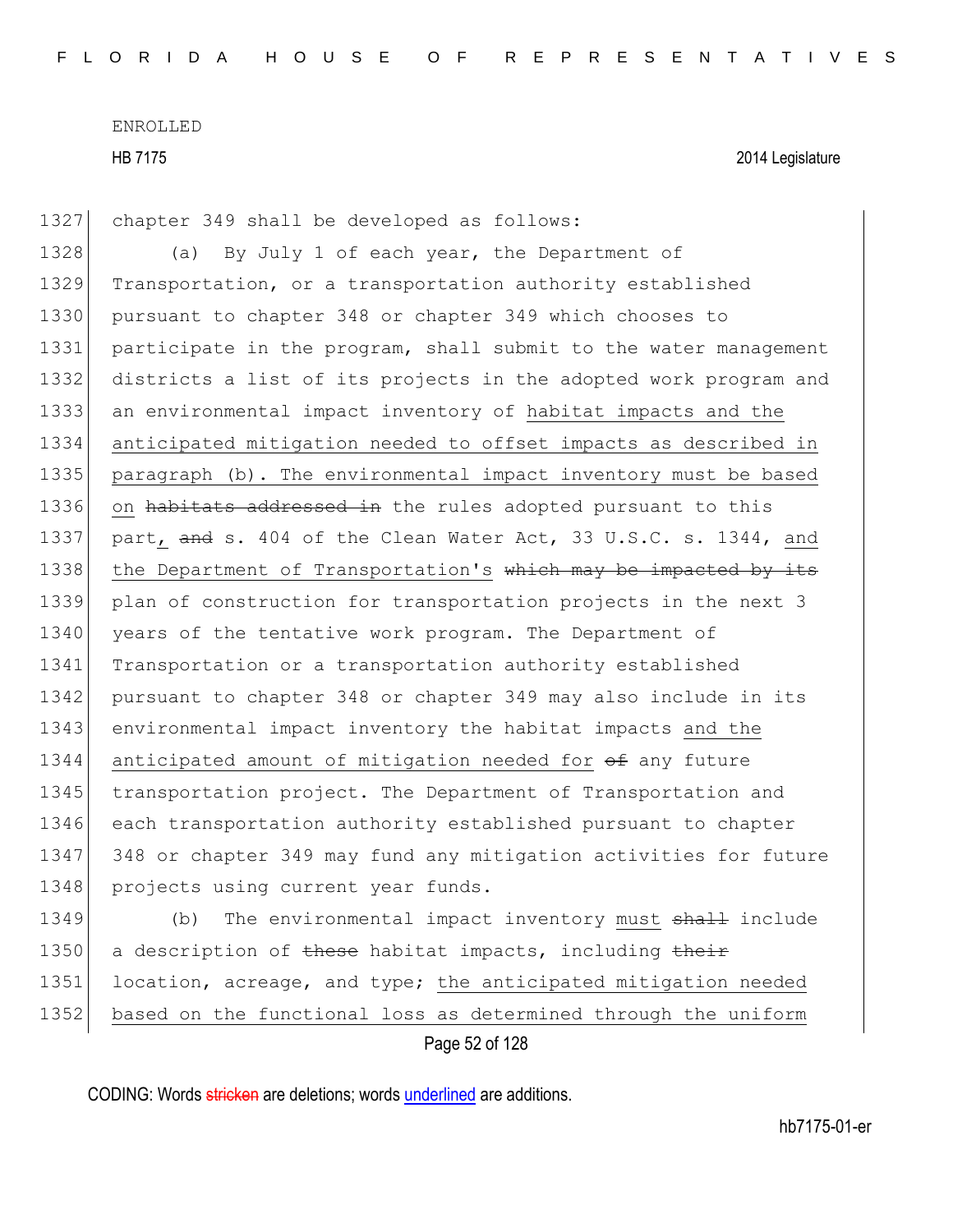| 1353 | mitigation assessment method adopted by the Department of        |
|------|------------------------------------------------------------------|
| 1354 | Environmental Protection by rule pursuant to s. 373.414(18);     |
| 1355 | identification of the proposed mitigation option; state water    |
| 1356 | quality classification of impacted wetlands and other surface    |
| 1357 | waters; any other state or regional designations for these       |
| 1358 | habitats; and a list of threatened species, endangered species,  |
| 1359 | and species of special concern affected by the proposed project. |
| 1360 | Before projects are identified for inclusion in a<br>(C)         |
| 1361 | water management district mitigation plan as described in        |
| 1362 | subsection (4), the Department of Transportation must consider   |
| 1363 | using credits from a permitted mitigation bank. The Department   |
| 1364 | of Transportation must consider the availability of suitable and |
| 1365 | sufficient mitigation bank credits within the transportation     |
| 1366 | project's area, the ability to satisfy commitments to regulatory |
| 1367 | and resource agencies, the availability of suitable and          |
| 1368 | sufficient mitigation purchased or developed under this section, |
| 1369 | the ability to complete suitable existing water management       |
| 1370 | district or Department of Environmental Protection mitigation    |
| 1371 | sites initiated with Department of Transportation mitigation     |
| 1372 | funds, and the ability to satisfy state and federal              |
| 1373 | requirements, including long-term maintenance and liability.     |
| 1374 | To implement the mitigation option fund development<br>(3) (a)   |
| 1375 | and implementation of the mitigation plan for the projected      |
| 1376 | impacts identified in the environmental impact inventory         |
| 1377 | described in subsection $(2)$ , the Department of Transportation |
| 1378 | may purchase credits for current and future use directly from a  |
|      | Page 53 of 128                                                   |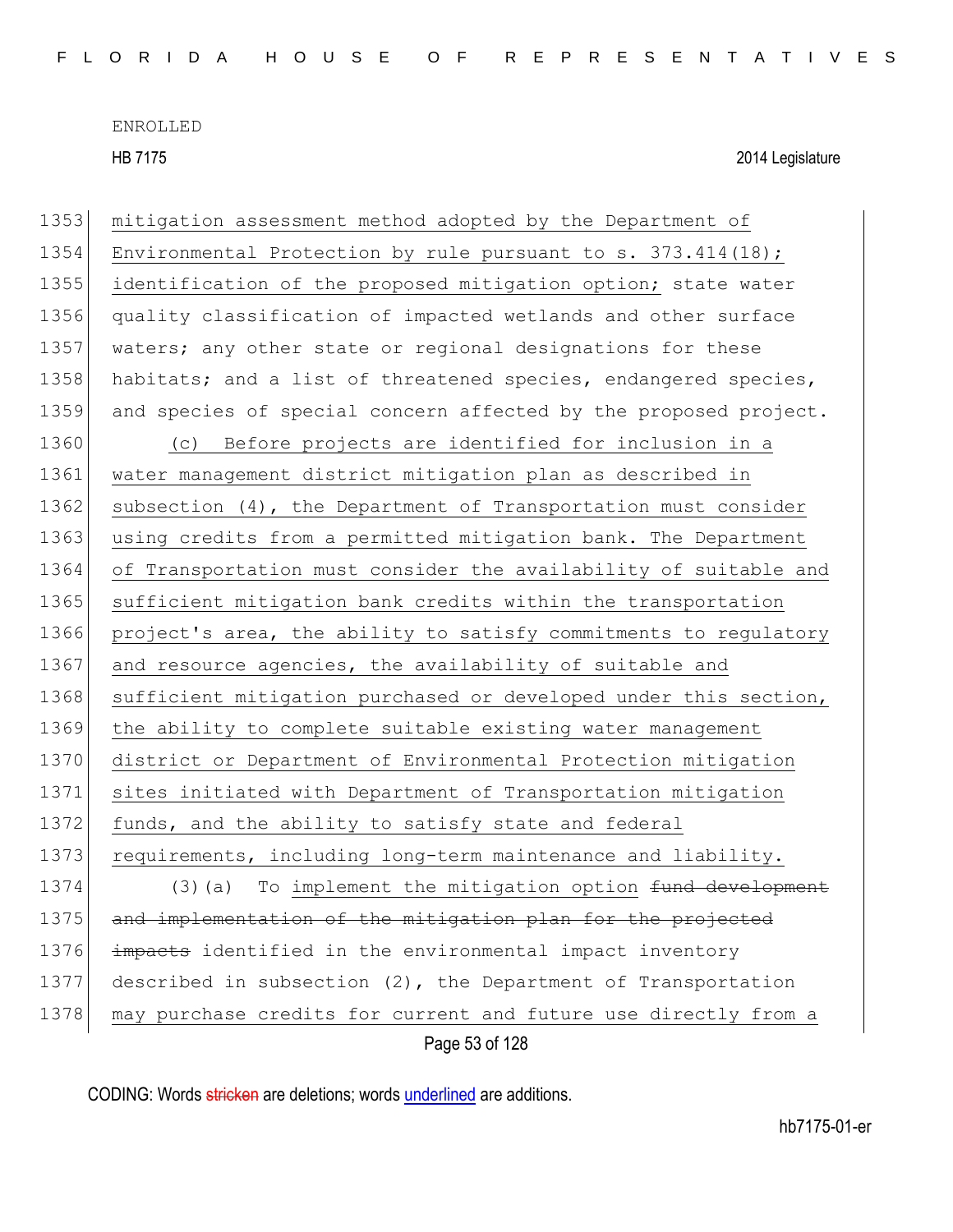HB 7175 2014 Legislature

1379 mitigation bank, purchase mitigation services through the water 1380 | management districts or the Department of Environmental 1381 Protection, conduct its own mitigation, or use other mitigation 1382 options that meet state and federal requirements. Funding for 1383 the identified mitigation option as described in the 1384 environmental impact inventory must be included in shall 1385 identify funds quarterly in an escrow account within the State 1386 Transportation Trust Fund for the environmental mitigation phase 1387 of projects budgeted by the Department of Transportation's work 1388 program developed pursuant to s. 339.135 Transportation for the 1389 current fiscal year. The amount programmed each year by the 1390 Department of Transportation and participating transportation 1391 authorities established pursuant to chapter 348 or chapter 349 1392 must correspond to an estimated cost to mitigate for the 1393 functional loss identified in the environmental impact inventory 1394 described in subsection (2) The escrow account shall be 1395 maintained by the Department of Transportation for the benefit 1396 of the water management districts. Any interest earnings from 1397 the escrow account shall remain with the Department of 1398 Transportation.

Page 54 of 128 1399 (b) Each transportation authority established pursuant to 1400 chapter 348 or chapter 349 which that chooses to participate in 1401 this program shall create an escrow account within its financial 1402 structure and deposit funds in the account to pay for the 1403 environmental mitigation phase of projects budgeted for the 1404 current fiscal year. The escrow account shall be maintained by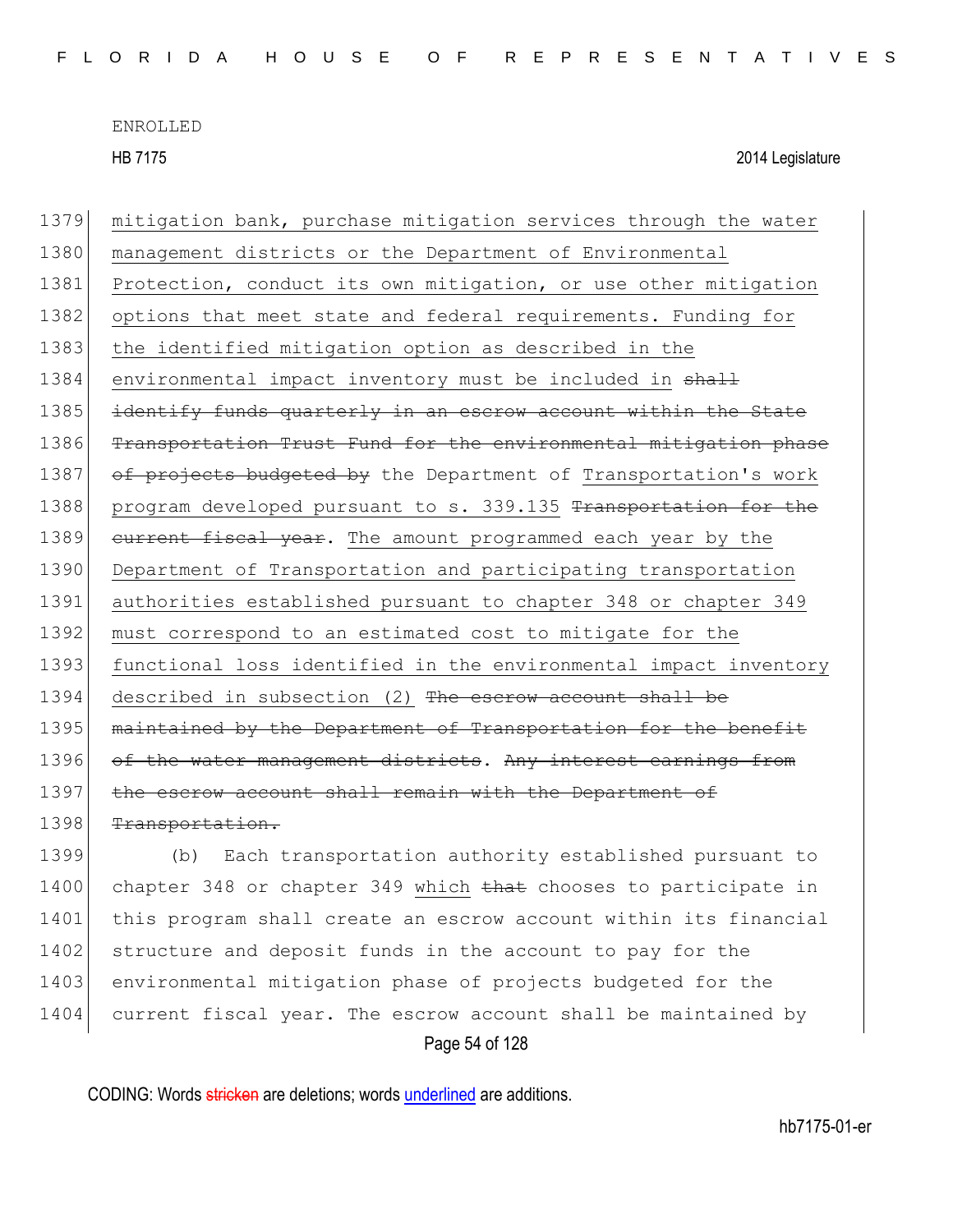HB 7175 2014 Legislature

Page 55 of 128 1405 the authority for the benefit of the water management districts. 1406 Any interest earnings from the escrow account must shall remain 1407 with the authority. 1408 (c) For mitigation implemented by the water management 1409 district or the Department of Environmental Protection, as 1410 appropriate, the amount paid each year must be based on 1411 mitigation services provided by the water management districts 1412 or the Department of Environmental Protection pursuant to an 1413 approved water management district mitigation plan, as described 1414 in subsection (4). Except for current mitigation projects in the 1415 monitoring and maintenance phase and except as allowed by 1416 **paragraph**  $(d)$  The water management districts or the Department 1417 of Environmental Protection, as appropriate, may request payment 1418 a transfer of funds from an escrow account no sooner than 30 1419 days before the date the funds are needed to pay for activities 1420 associated with development or implementation of permitted 1421 mitigation that meets the requirements of this part, 33 U.S.C. 1422 s. 1344, and 33 C.F.R. part 332, in the approved water 1423 management district mitigation plan described in subsection (4) 1424 for the current fiscal year, including, but not limited to, 1425 design, engineering, production, and staff support. Actual 1426 conceptual plan preparation costs incurred before plan approval 1427 may be submitted to the Department of Transportation or the 1428 appropriate transportation authority each year with the plan. 1429 The conceptual plan preparation costs of each water management 1430 district will be paid from mitigation funds associated with the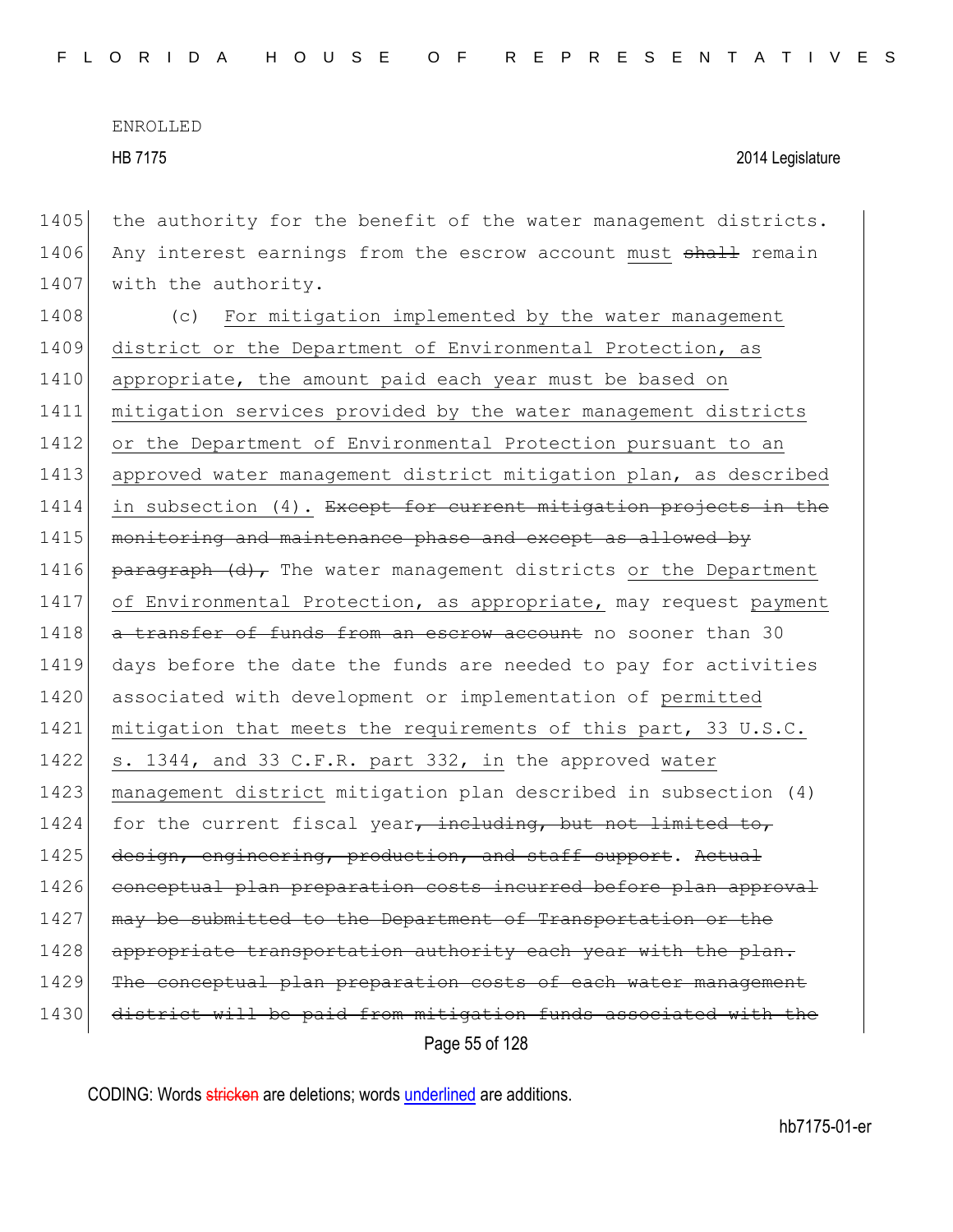HB 7175 2014 Legislature

Page 56 of 128 1431 environmental impact inventory for the current year. The amount 1432 transferred to the escrow accounts each year by the Department 1433 of Transportation and participating transportation authorities 1434 established pursuant to chapter 348 or chapter 349 shall 1435 correspond to a cost per acre of \$75,000 multiplied by the 1436 projected acres of impact identified in the environmental impact 1437 inventory described in subsection (2). However, the \$75,000 cost 1438 per acre does not constitute an admission against interest by 1439 the state or its subdivisions and is not admissible 1440 of full compensation for any property acquired by eminent domain 1441 or through inverse condemnation. Each July 1, the cost per acre 1442 shall be adjusted by the percentage change in the average of the 1443 Consumer Price Index issued by the United States Department of 1444 Labor for the most recent 12-month period ending September 30, 1445 compared to the base year average, which is the average for the 1446 12-month period ending September 30, 1996. Each quarter, The 1447 projected amount of mitigation acreage of impact shall be 1448 reconciled each quarter with the actual amount of mitigation 1449 needed for acreage of impact of projects as permitted, including 1450 permit modifications, pursuant to this part and s. 404 of the 1451 Clean Water Act, 33 U.S.C. s. 1344. The subject year's 1452 programming transfer of funds shall be adjusted accordingly to 1453 reflect the mitigation acreage of impacts as permitted. If the 1454 water management district excludes a project from an approved 1455 water management district mitigation plan, if the water 1456 management district cannot timely permit a mitigation site to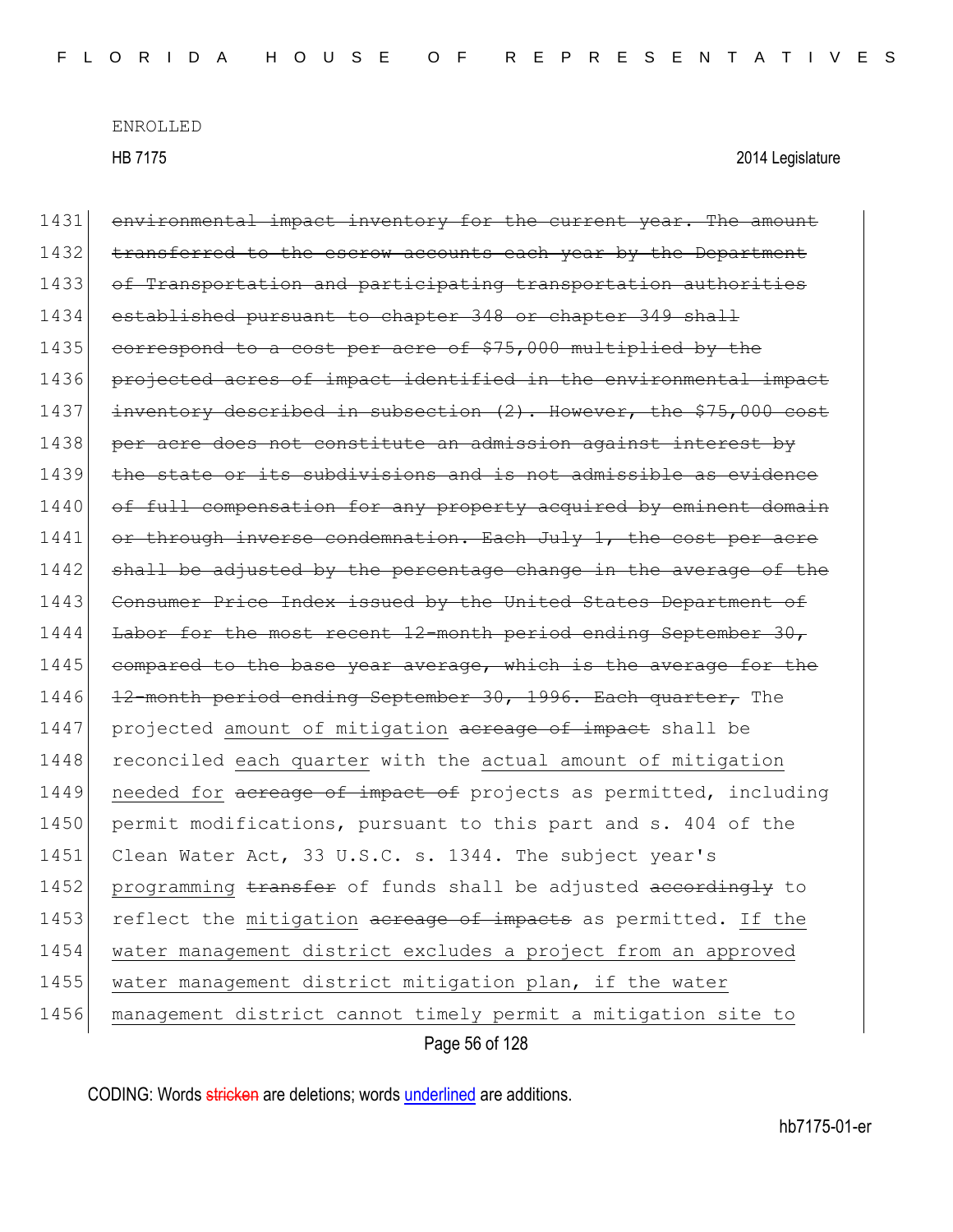HB 7175 2014 Legislature

Page 57 of 128 1457 offset the impacts of a Department of Transportation project 1458 identified in the environmental impact inventory, or if the 1459 proposed mitigation does not meet state and federal 1460 requirements, the Department of Transportation may use the 1461 associated funds for the purchase of mitigation bank credits or 1462 any other mitigation option that satisfies state and federal 1463 requirements. The Department of Transportation and participating 1464 transportation authorities established pursuant to chapter 348 1465 or chapter 349 are authorized to transfer such funds from the 1466 escrow accounts to the water management districts to carry out 1467 the mitigation programs. Environmental mitigation funds that are 1468 identified for or maintained in an escrow account for the 1469 benefit of a water management district may be released if the 1470 associated transportation project is excluded in whole or part 1471 from the mitigation plan. For a mitigation project that is in 1472 the maintenance and monitoring phase, the water management 1473 district may request and receive a one-time payment based on the 1474 project's expected future maintenance and monitoring costs. Upon 1475 final <del>disbursement of the final maintenance and monitoring</del> 1476 payment for mitigation of a transportation project as permitted, 1477 the obligation of the Department of Transportation or the 1478 participating transportation authority is satisfied, and the 1479 water management district or the Department of Environmental 1480 Protection, as appropriate, has continuing responsibility for 1481 the mitigation project, the escrow account for the project 1482 established by the Department of Transportation or the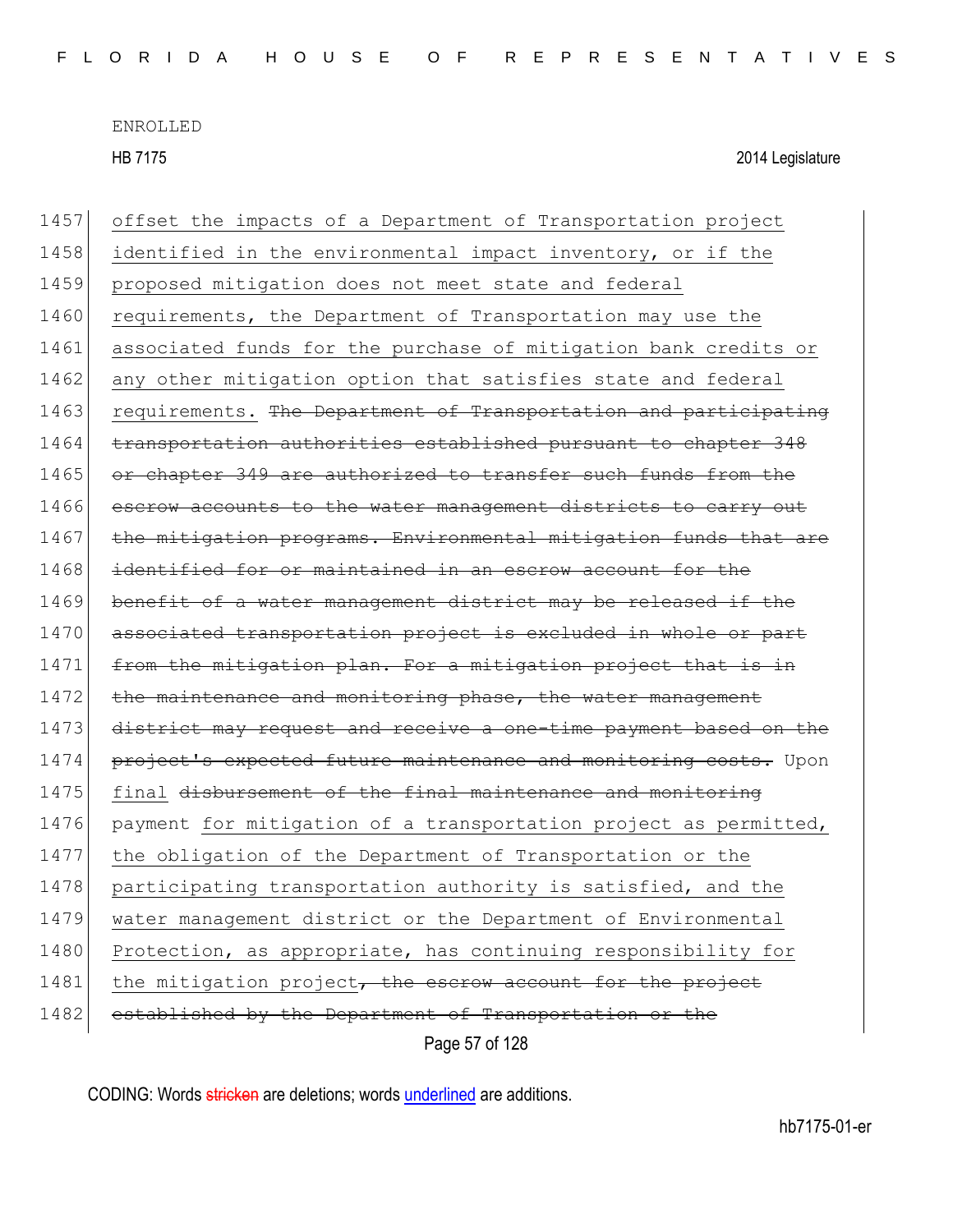1483 participating transportation authority may be closed. Any

ENROLLED HB 7175 2014 Legislature

Page 58 of 128 1484 interest earned on these disbursed funds shall remain with the 1485 water management district and must be used as authorized under 1486 this section. 1487 (d) Beginning with the March 2015 water management 1488 district mitigation plans in the 2005-2006 fiscal year, each 1489 water management district or the Department of Environmental 1490 Protection, as appropriate, shall invoice the Department of 1491 Transportation for mitigation services to offset only the 1492 impacts of a Department of Transportation project identified in 1493 the environmental impact inventory, including planning, design, 1494 construction, maintenance and monitoring, and other costs 1495 necessary to meet the requirements of this section, 33 U.S.C. s. 1496 1344, and 33 C.F.R. part 332 be paid a lump-sum amount of 1497 \$75,000 per acre, adjusted as provided under paragraph (c), for 1498 federally funded transportation projects that are included on 1499 the environmental impact inventory and that have an approved 1500 mitigation plan. If the water management district identifies the 1501 use of mitigation bank credits to offset a Department of 1502 Transportation impact, the water management district shall 1503 exclude that purchase from the mitigation plan, and the 1504 Department of Transportation shall purchase the bank credits. 1505 Beginning in the 2009-2010 fiscal year, each water management 1506 district shall be paid a lump-sum amount of  $$75,000$  per acre, 1507 adjusted as provided under paragraph (c), for federally funded 1508 and nonfederally funded transportation projects that have an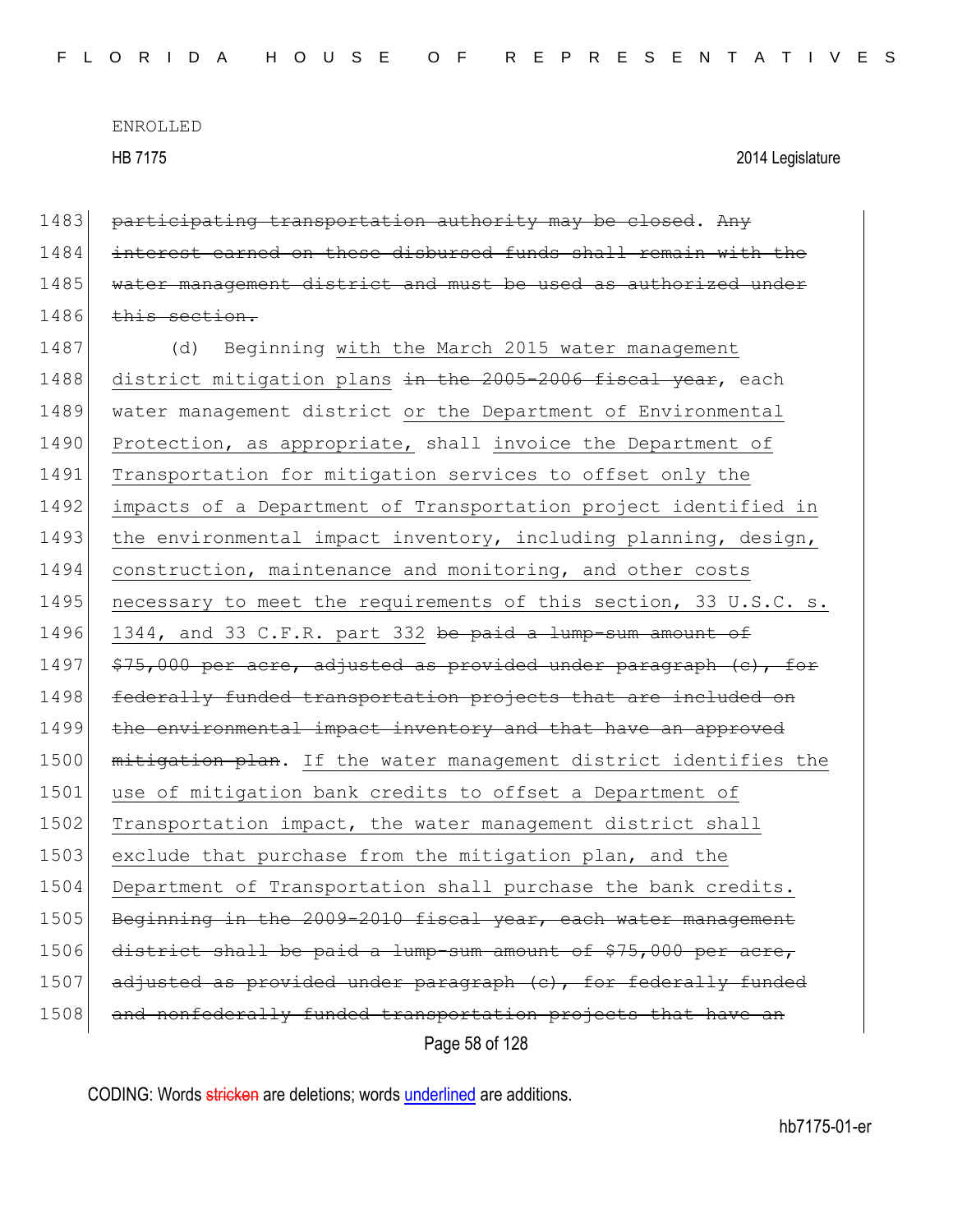HB 7175 2014 Legislature

Page 59 of 128 1509 approved mitigation plan. All mitigation costs, including, but 1510 not limited to, the costs of preparing conceptual plans and the 1511 costs of design, construction, staff support, future 1512 maintenance, and monitoring the mitigated acres shall be funded 1513 through these lump-sum amounts. 1514 (e) For mitigation activities occurring on existing water 1515 management district or Department of Environmental Protection 1516 mitigation sites initiated with Department of Transportation 1517 mitigation funds before July 1, 2013, the water management 1518 district or the Department of Environmental Protection, as 1519 appropriate, shall invoice the Department of Transportation or a 1520 participating transportation authority at a cost per acre of 1521 \$75,000 multiplied by the projected acres of impact as 1522 identified in the environmental impact inventory. The cost per 1523 acre must be adjusted by the percentage change in the average of 1524 the Consumer Price Index issued by the United States Department 1525 of Labor for the most recent 12-month period ending September 1526 30, compared to the base year average, which is the average for 1527 the 12-month period ending September 30, 1996. When implementing 1528 the mitigation activities necessary to offset the permitted 1529 impacts as provided in the approved mitigation plan, the water 1530 management district shall maintain records of the costs incurred 1531 in implementing the mitigation. The records must include, but 1532 are not limited to, costs for planning, land acquisition, 1533 design, construction, staff support, long-term maintenance and 1534 | monitoring of the mitigation site, and other costs necessary to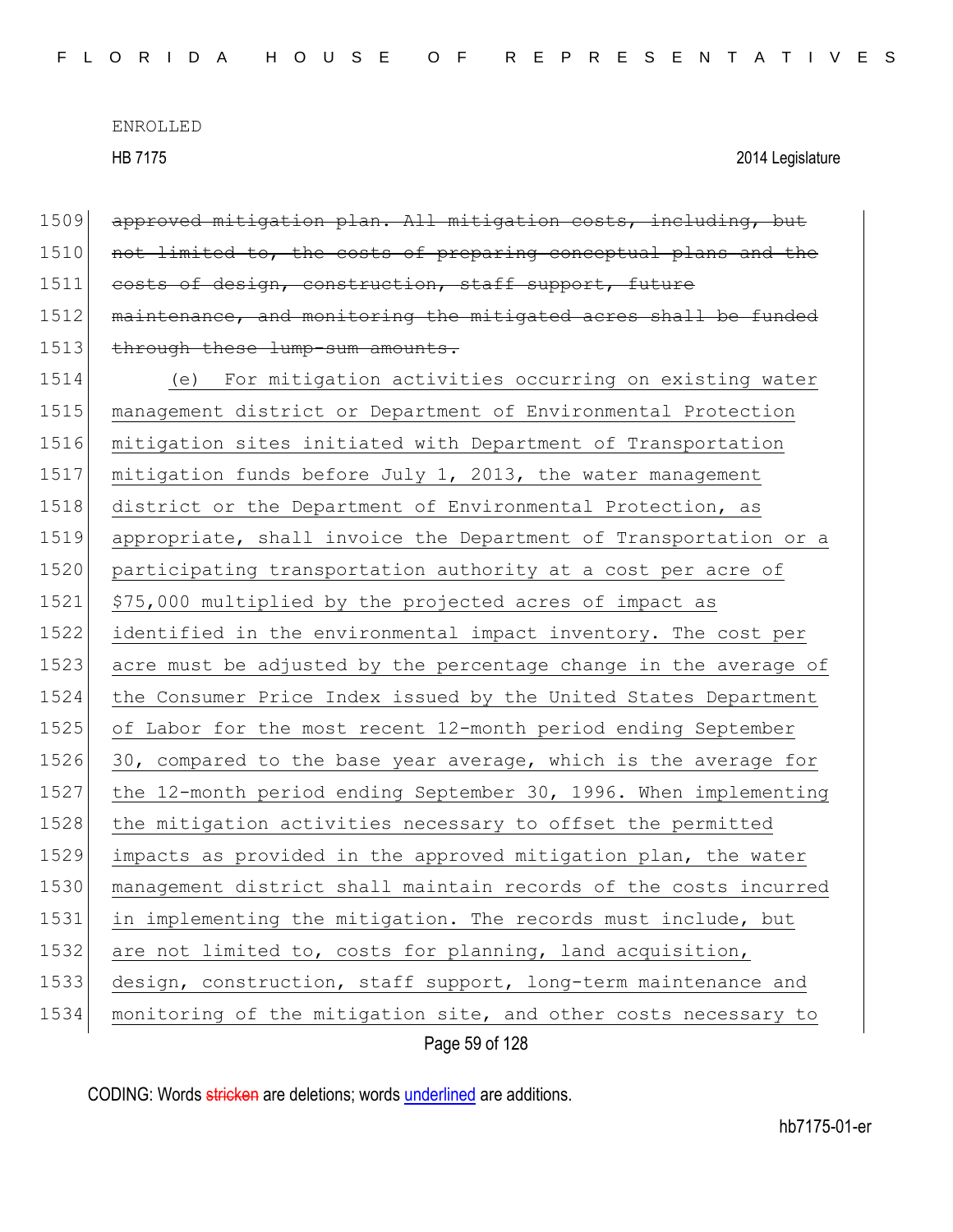HB 7175 2014 Legislature

Page 60 of 128 meet the requirements of 33 U.S.C. s. 1344 and 33 C.F.R. part 1536 332. (f) For purposes of preparing and implementing the mitigation plans to be adopted by the water management districts on or before March 1, 2014, for impacts based on the July 1, 1540 2013, environmental impact inventory, the funds identified in the Department of Transportation's work program or participating transportation authorities' escrow accounts must correspond to a cost per acre of \$75,000 multiplied by the projected acres of impact as identified in the environmental impact inventory. The cost per acre must be adjusted by the percentage change in the 1546 average of the Consumer Price Index issued by the United States Department of Labor for the most recent 12-month period ending 1548 September 30, compared to the base year average, which is the 1549 average for the 12-month period ending September 30, 1996. Payment under this paragraph is limited to mitigation activities 1551 that are identified in the first year of the 2013 mitigation 1552 plan and for which the transportation project is permitted and 1553 are in the Department of Transportation's adopted work program, or equivalent for a transportation authority. When implementing the mitigation activities necessary to offset the permitted impacts as provided in the approved mitigation plan, the water management district shall maintain records of the costs incurred in implementing the mitigation. The records must include, but are not limited to, costs for planning, land acquisition, 1560 design, construction, staff support, long-term maintenance and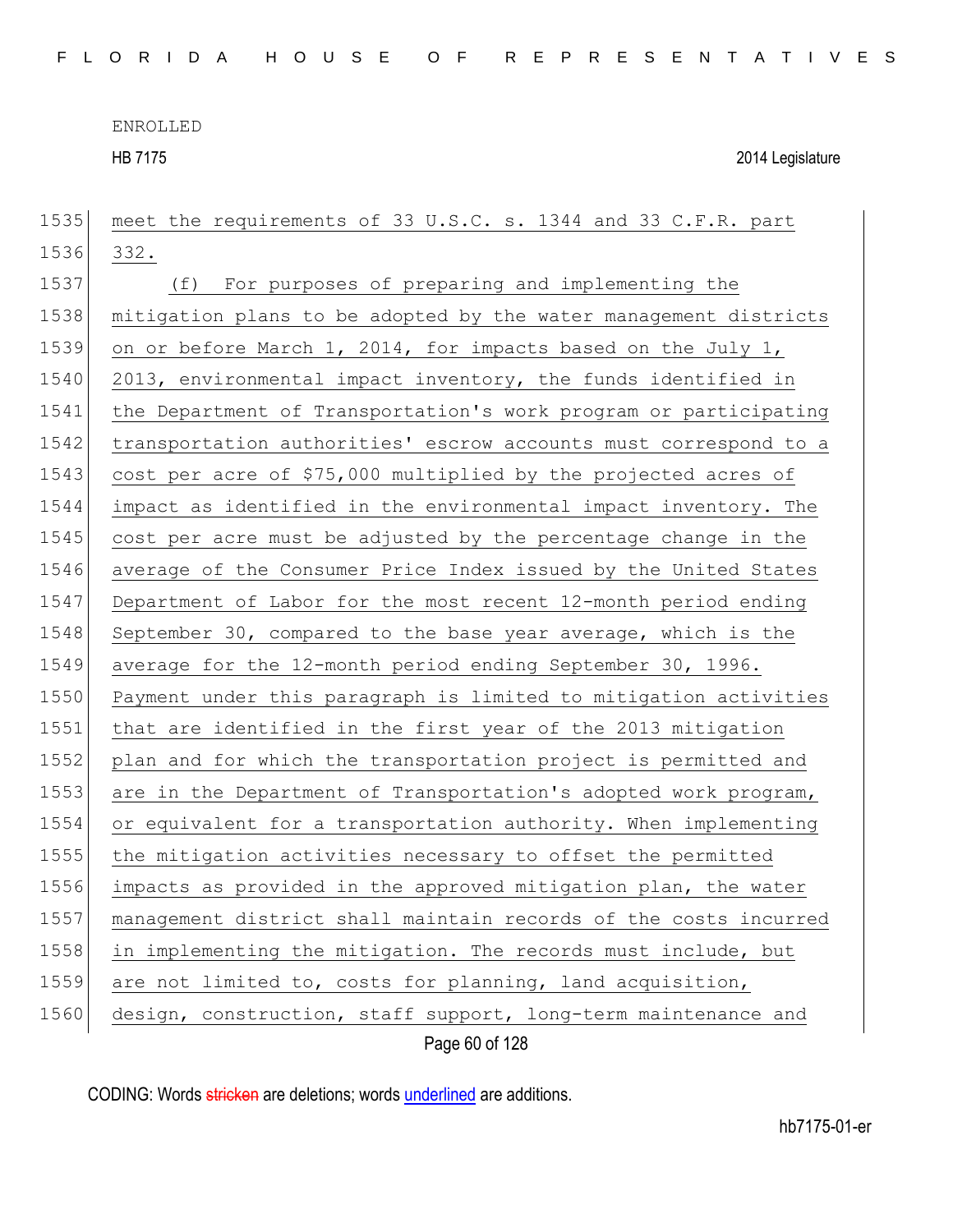HB 7175 2014 Legislature

Page 61 of 128 1561 monitoring of the mitigation site, and other costs necessary to 1562 meet the requirements of 33 U.S.C. s. 1344 and 33 C.F.R. part 1563 332. To the extent moneys paid to a water management district by 1564 the Department of Transportation or a participating 1565 transportation authority are greater than the amount spent by 1566 the water management districts in implementing the mitigation to 1567 offset the permitted impacts, these funds must be refunded to 1568 the Department of Transportation or participating transportation 1569 authority. This paragraph expires June 30, 2015. 1570 (4) Before March 1 of each year, each water management 1571 district shall develop a mitigation plan to offset only the 1572 impacts of transportation projects in the environmental impact 1573 inventory for which a water management district is implementing 1574 mitigation that meets the requirements of this section, 33 1575 U.S.C. s. 1344, and 33 C.F.R. part 332. The water management 1576 district mitigation plan must be developed $<sub>\tau</sub>$  in consultation with</sub> 1577 the Department of Environmental Protection, the United States 1578 Army Corps of Engineers, the Department of Transportation, 1579 participating transportation authorities established pursuant to 1580 chapter 348 or chapter 349, and other appropriate federal, 1581 state, and local governments, and other interested parties, 1582 including entities operating mitigation banks, shall develop a 1583 plan for the primary purpose of complying with the mitigation 1584 requirements adopted pursuant to this part and 33 U.S.C. s. 1585 1344. In developing such plans, the water management districts 1586 shall use sound ecosystem management practices to address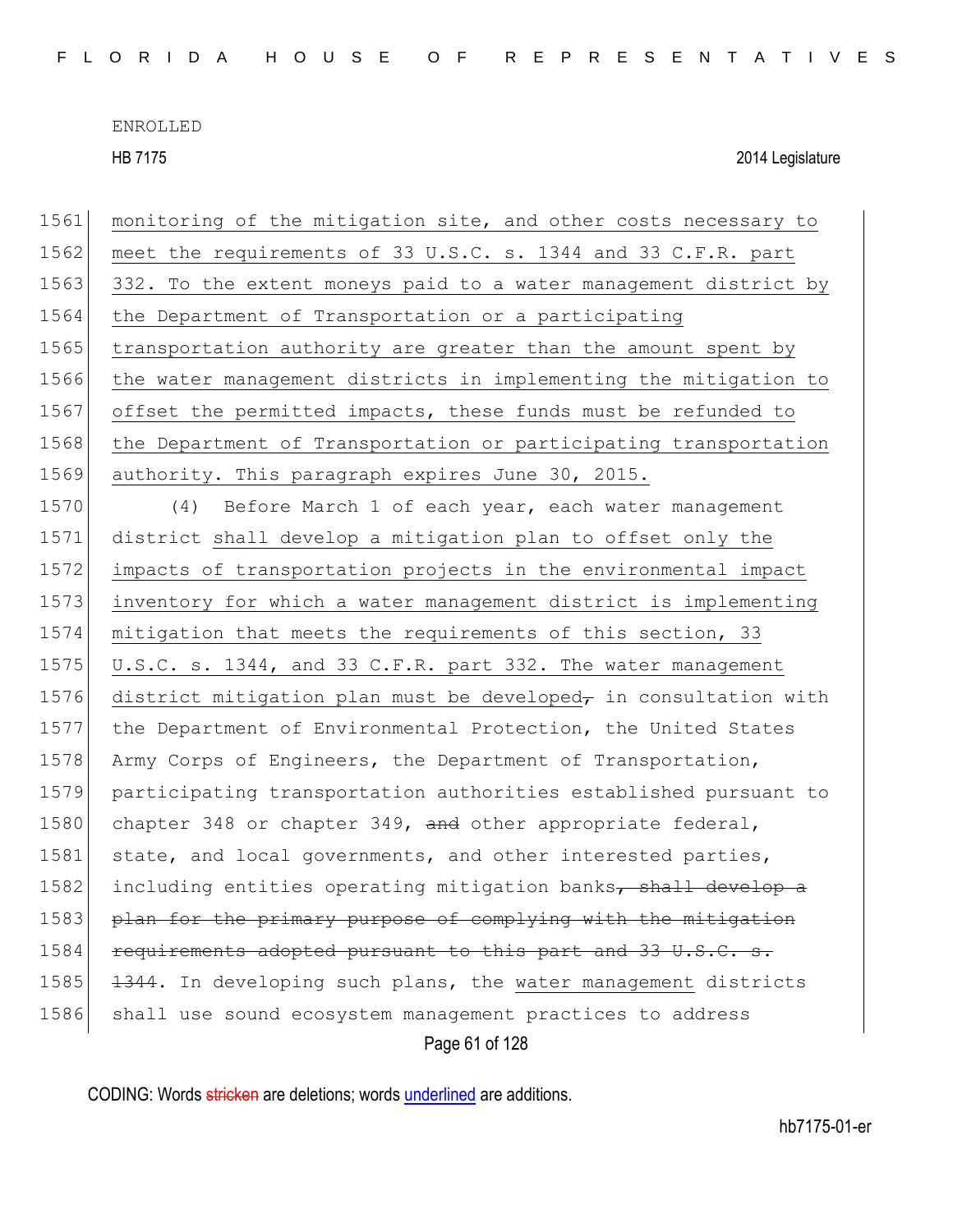HB 7175 2014 Legislature

Page 62 of 128 1587 significant water resource needs and consider shall focus on 1588 activities of the Department of Environmental Protection and the 1589 water management districts, such as surface water improvement 1590 and management (SWIM) projects and lands identified for 1591 potential acquisition for preservation, restoration, or 1592 enhancement, and the control of invasive and exotic plants in 1593 wetlands and other surface waters, to the extent that the 1594 activities comply with the mitigation requirements adopted under 1595 this part, and 33 U.S.C. s. 1344, and 33 C.F.R. part 332. The 1596 water management district mitigation plan must identify each 1597 site where the water management district will mitigate for a 1598 transportation project. For each mitigation site, the water 1599 management district shall provide the scope of the mitigation 1600 services; provide the functional gain as determined through the 1601 uniform mitigation assessment method adopted by the Department 1602 of Environmental Protection by rule pursuant to s. 373.414(18); 1603 describe how the mitigation offsets the impacts of each 1604 transportation project as permitted; and provide a schedule for 1605 the mitigation services. The water management districts shall 1606 maintain records of costs incurred and payments received for 1607 providing these services. Records must include, but are not 1608 limited to, planning, land acquisition, design, construction, 1609 staff support, long-term maintenance and monitoring of the 1610 mitigation site, and other costs necessary to meet the 1611 requirements of 33 U.S.C. s. 1344 and 33 C.F.R. part 332. To the 1612 extent moneys paid to a water management district by the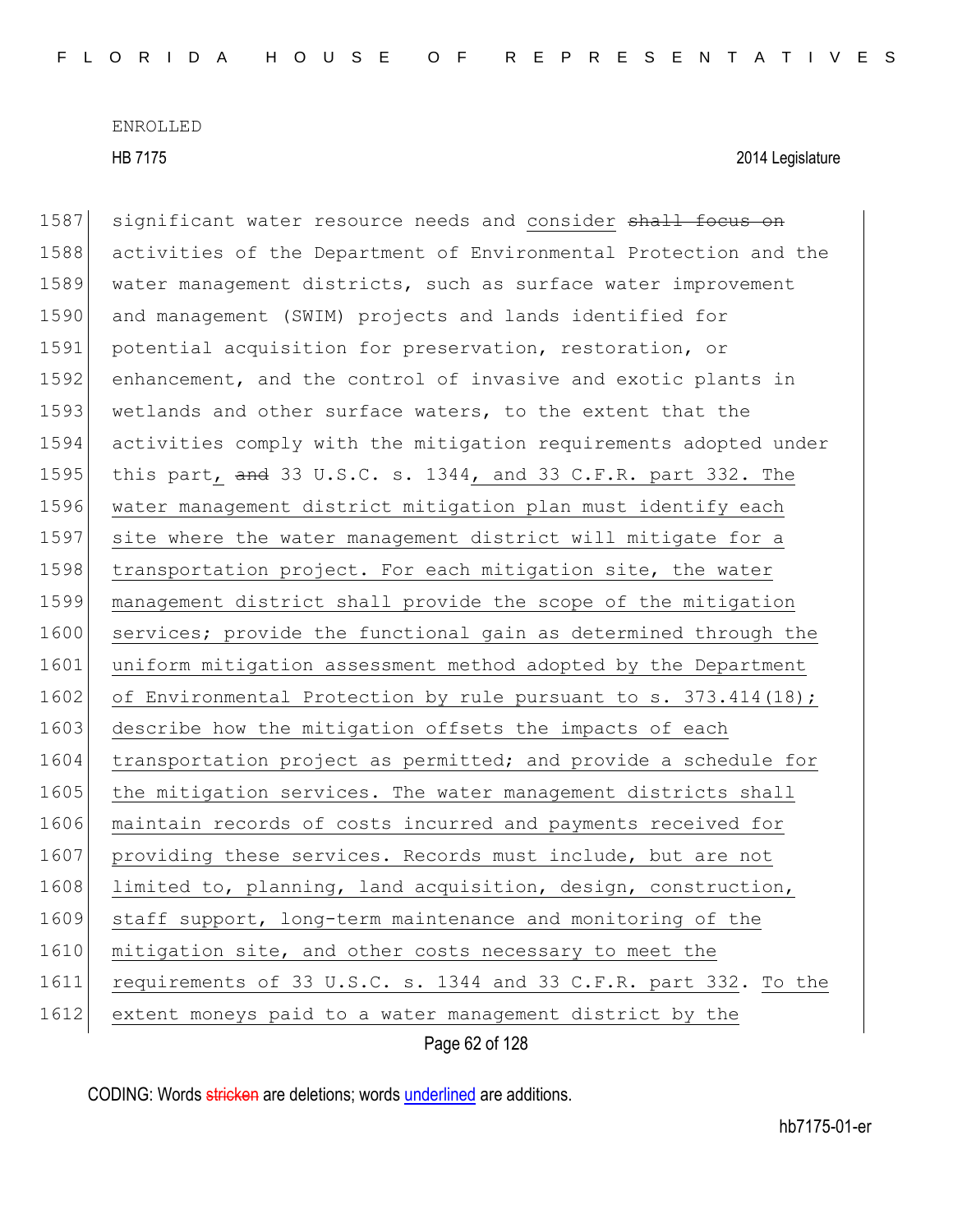HB 7175 2014 Legislature

1613 Department of Transportation or a participating transportation 1614 authority are greater than the amount spent by the water 1615 management districts in providing the mitigation services to 1616 offset the permitted transportation project impacts, these 1617 moneys must be refunded to the Department of Transportation or 1618 participating transportation authority In determining the 1619 activities to be included in the plans, the districts shall 1620 consider the purchase of credits from public or private 1621 mitigation banks permitted under s. 373.4136 and associated 1622 federal authorization and shall include the purchase as a part 1623 of the mitigation plan when the purchase would offset the impact 1624 of the transportation project, provide equal benefits to the 1625 water resources than other mitigation options being considered, 1626 and provide the most cost-effective mitigation option. The 1627 mitigation plan shall be submitted to the water management 1628 district governing board, or its designee, for review and 1629 approval. At least 14 days before approval by the governing 1630 board, the water management district shall provide a copy of the 1631 draft mitigation plan to the Department of Environmental 1632 Protection and any person who has requested a copy. Subsequent 1633 to the governing board approval, the mitigation plan shall be 1634 submitted to the Department of Environmental Protection for 1635 approval. The plan may not be implemented until it is submitted 1636 to, and approved<sub> $\tau$ </sub> in part or in its entirety $\tau$  by, the Department 1637 of Environmental Protection.  $1638$  (a) For each transportation project with a funding request

Page 63 of 128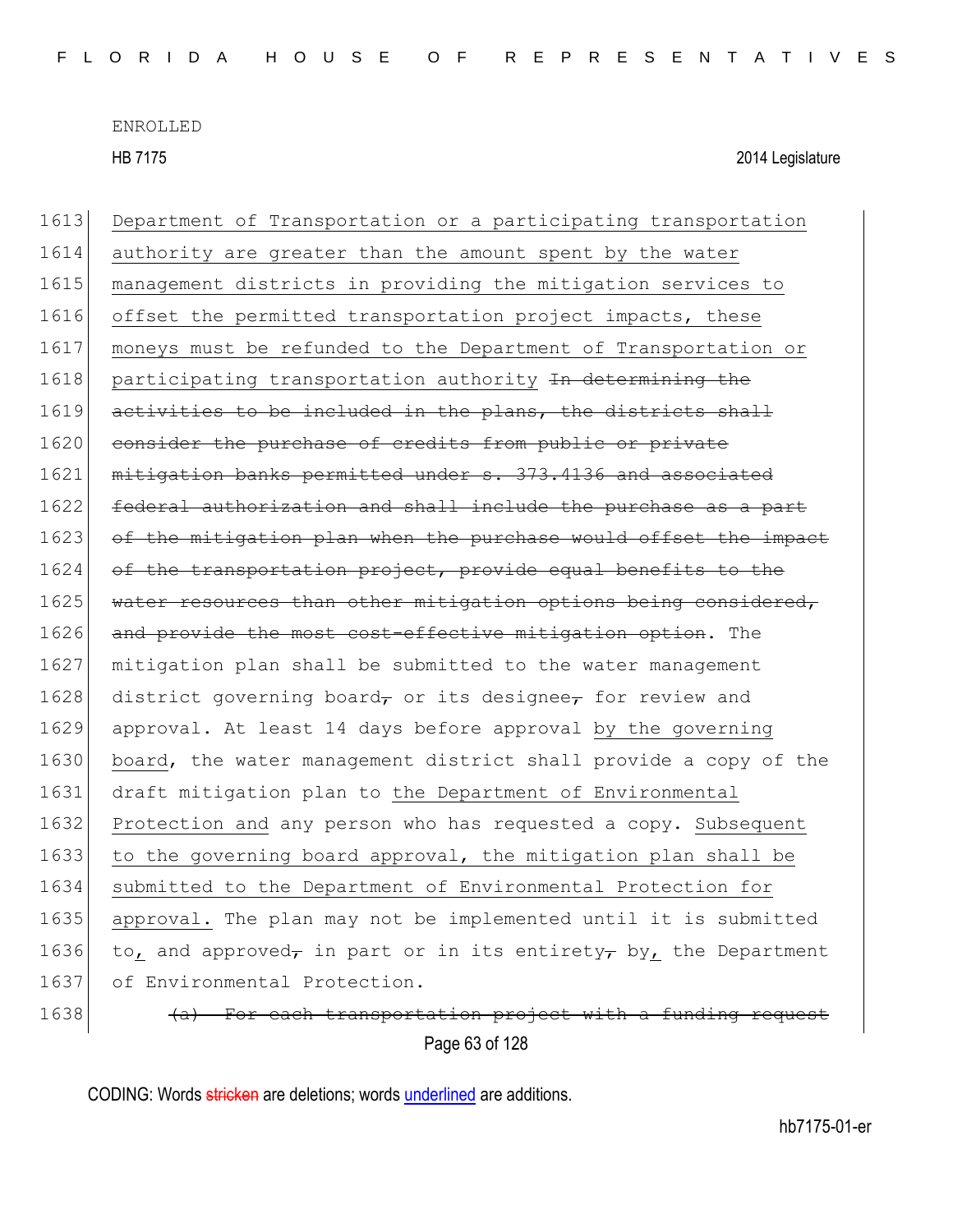| 1639 | for the next fiscal year, the mitigation plan must include a     |
|------|------------------------------------------------------------------|
| 1640 | brief explanation of why a mitigation bank was or was not chosen |
| 1641 | as a mitigation option, including an estimation of identifiable  |
| 1642 | costs of the mitigation bank and nonbank options and other       |
| 1643 | factors such as time saved, liability for success of the         |
| 1644 | mitigation, and long-term maintenance.                           |
| 1645 | (a) $(b)$ Specific projects may be excluded from the             |
| 1646 | mitigation plan, in whole or in part, and are not subject to     |
| 1647 | this section upon the election of the Department of              |
| 1648 | Transportation, a transportation authority if applicable, or the |
| 1649 | appropriate water management district. The Department of         |
| 1650 | Transportation or a participating transportation authority may   |
| 1651 | not exclude a transportation project from the mitigation plan if |
| 1652 | mitigation is scheduled for implementation by the water          |
| 1653 | management district in the current fiscal year unless the        |
| 1654 | transportation project is removed from the Department of         |
| 1655 | Transportation's work program or transportation authority        |
| 1656 | funding plan, the mitigation cannot be timely permitted to       |
| 1657 | offset the impacts of a Department of Transportation project     |
| 1658 | identified in the environmental impact inventory, or the         |
| 1659 | proposed mitigation does not meet state and federal              |
| 1660 | requirements. If a project is removed from the work program or   |
| 1661 | the mitigation plan, costs spent by the water management         |
| 1662 | district before removal are eligible for reimbursement by the    |
| 1663 | Department of Transportation or participating transportation     |
| 1664 | authority.                                                       |
|      |                                                                  |

Page 64 of 128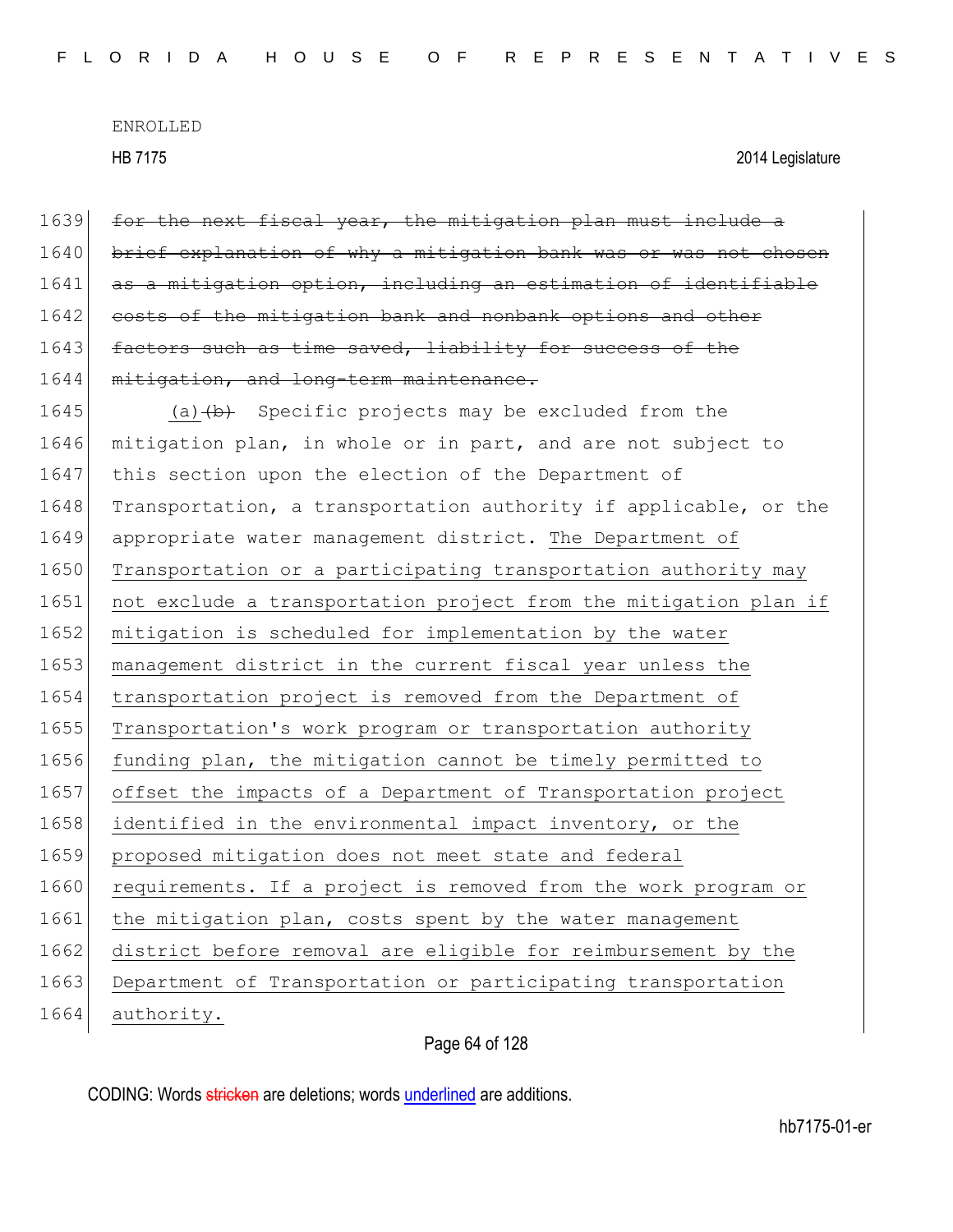Page 65 of 128 1665 (b) $\left\langle e\right\rangle$  When determining which projects to include in or 1666 exclude from the mitigation plan, the Department of 1667 Transportation shall investigate using credits from a permitted 1668 mitigation bank before those projects are submitted for 1669 inclusion in a water management district mitigation the plan. 1670 The Department of Transportation shall exclude a project from 1671 the mitigation plan if the investigation undertaken pursuant to 1672 this paragraph results in the conclusion that the use of credits 1673 from a permitted mitigation bank promotes efficiency, timeliness 1674 in project delivery, The investigation shall consider the cost-1675 effectiveness, and of mitigation bank credits, including, but 1676 not limited to, factors such as time saved, transfer of 1677 liability for success of the mitigation, and long-term 1678 maintenance. 1679 (5) The water management district shall ensure that 1680 mitigation requirements pursuant to 33 U.S.C. s. 1344 and 33 1681 C.F.R. part 332 are met for the impacts identified in the 1682 environmental impact inventory for which the water management 1683 district will implement mitigation described in subsection (2), 1684 by implementation of the approved mitigation plan described in 1685 subsection (4) to the extent funding is provided by the 1686 Department of Transportation, or a transportation authority 1687 established pursuant to chapter 348 or chapter 349, if 1688 applicable. In developing and implementing the mitigation plan, 1689 the water management district shall comply with federal 1690 permitting requirements pursuant to 33 U.S.C. s. 1344 and 33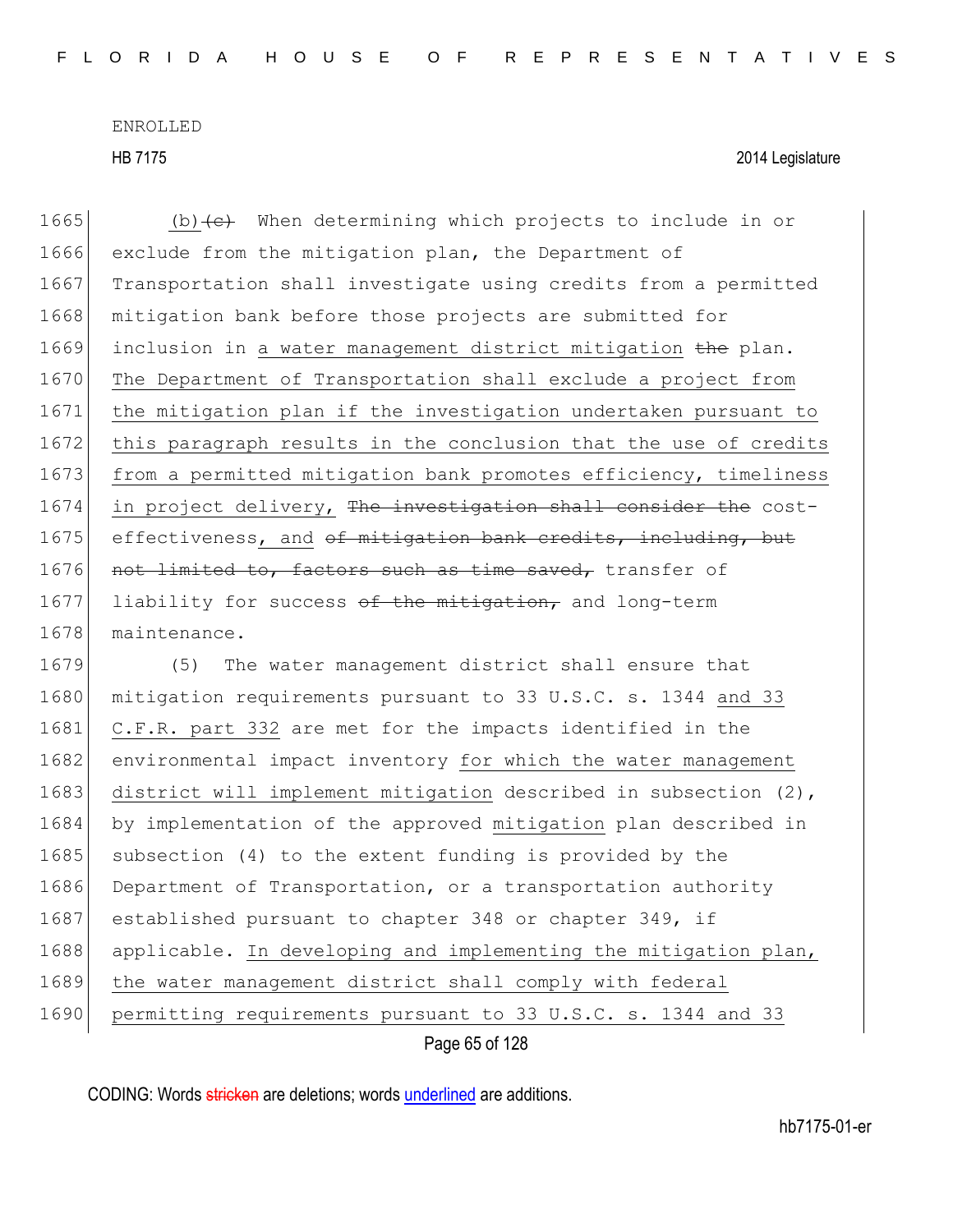HB 7175 2014 Legislature

1691 C.F.R. part 332. During the federal permitting process, the 1692 water management district may deviate from the approved 1693 mitigation plan in order to comply with federal permitting 1694 requirements upon notice and coordination with the Department of 1695 Transportation or participating transportation authority.

1696 (6) The water management district mitigation plans shall 1697 be updated annually to reflect the most current Department of 1698 Transportation work program and project list of a transportation 1699 authority established pursuant to chapter 348 or chapter 349, if 1700 applicable, and may be amended throughout the year to anticipate 1701 schedule changes or additional projects that which may arise. 1702 Before amending the mitigation plan to include new projects, the 1703 Department of Transportation must consider mitigation banks and 1704 other available mitigation options that meet state and federal 1705 requirements. Each update and amendment of the mitigation plan 1706 shall be submitted to the governing board of the water 1707 management district or its designee for approval. However, such 1708 approval shall not apply be applicable to a deviation as 1709 described in subsection (5).

Page 66 of 128 1710 (7) Upon approval by the governing board of the water 1711 management district and the Department of Environmental 1712 Protection or its designee, the mitigation plan shall be deemed 1713  $\pm$  es satisfy the mitigation requirements under this part for 1714 impacts specifically identified in the environmental impact 1715 inventory described in subsection (2) and any other mitigation 1716 requirements imposed by local, regional, and state agencies for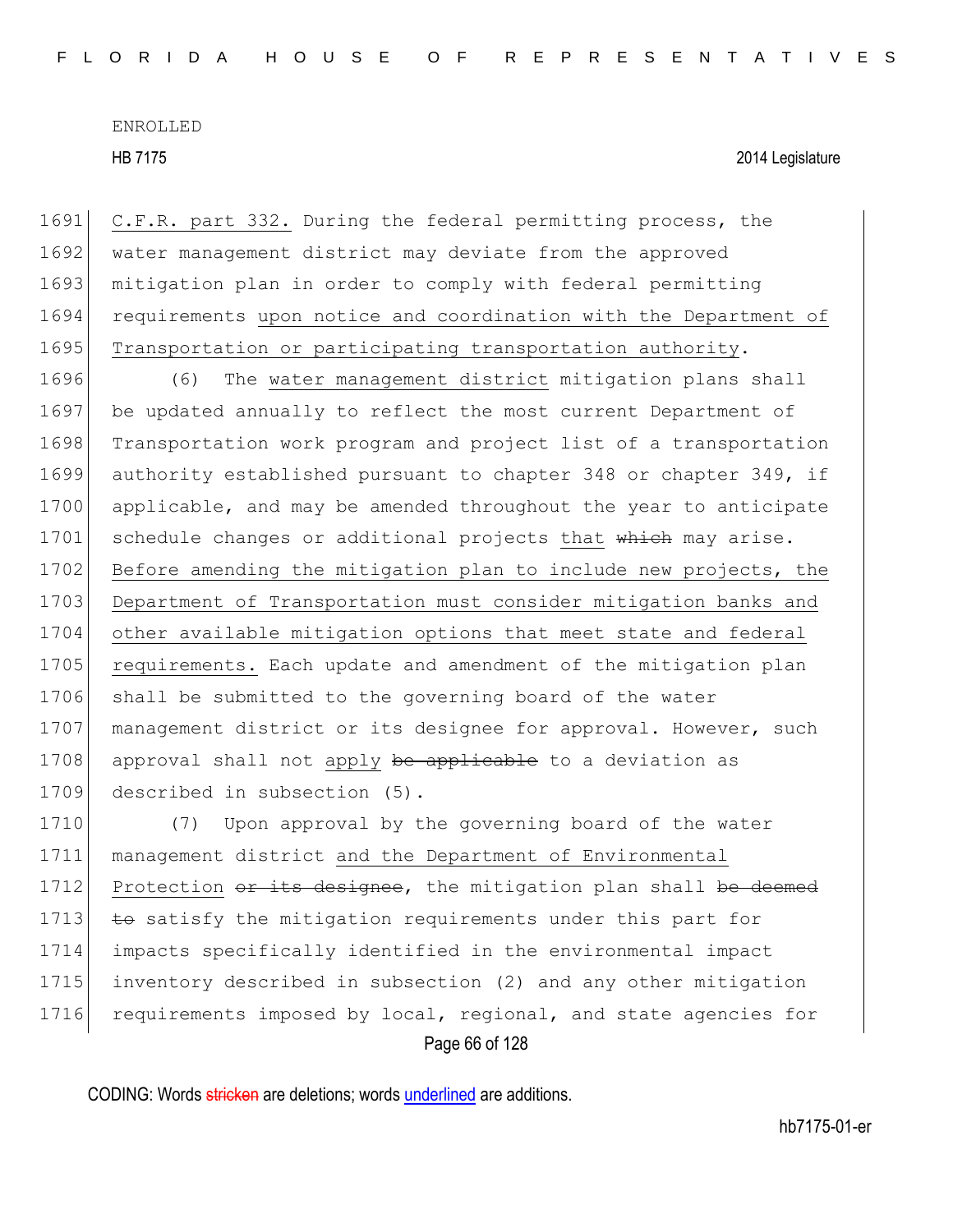1717 these same impacts. The approval of the governing board of the 1718 water management district and the Department of Environmental 1719 Protection authorizes or its designee shall authorize the 1720 activities proposed in the mitigation plan, and no other state, 1721 regional, or local permit or approval is shall be necessary.

1722 (8) This section does shall not be construed to eliminate 1723 the need for the Department of Transportation or a transportation authority established pursuant to chapter 348 or 1725 chapter 349 to comply with the requirement to implement practicable design modifications, including realignment of transportation projects, to reduce or eliminate the impacts of its transportation projects on wetlands and other surface waters as required by rules adopted pursuant to this part, or to diminish the authority under this part to regulate other impacts, including water quantity or water quality impacts, or 1732 impacts regulated under this part which that are not identified in the environmental impact inventory described in subsection 1734 (2).

Page 67 of 128 1735 **(9)** The process for environmental mitigation for the 1736 impact of transportation projects under this section shall be 1737 available to an expressway, bridge, or transportation authority 1738 established under chapter 348 or chapter 349. Use of this 1739 process may be initiated by an authority depositing the 1740 requisite funds into an escrow account set up by the authority 1741 and filing an environmental impact inventory with the 1742 appropriate water management district. An authority that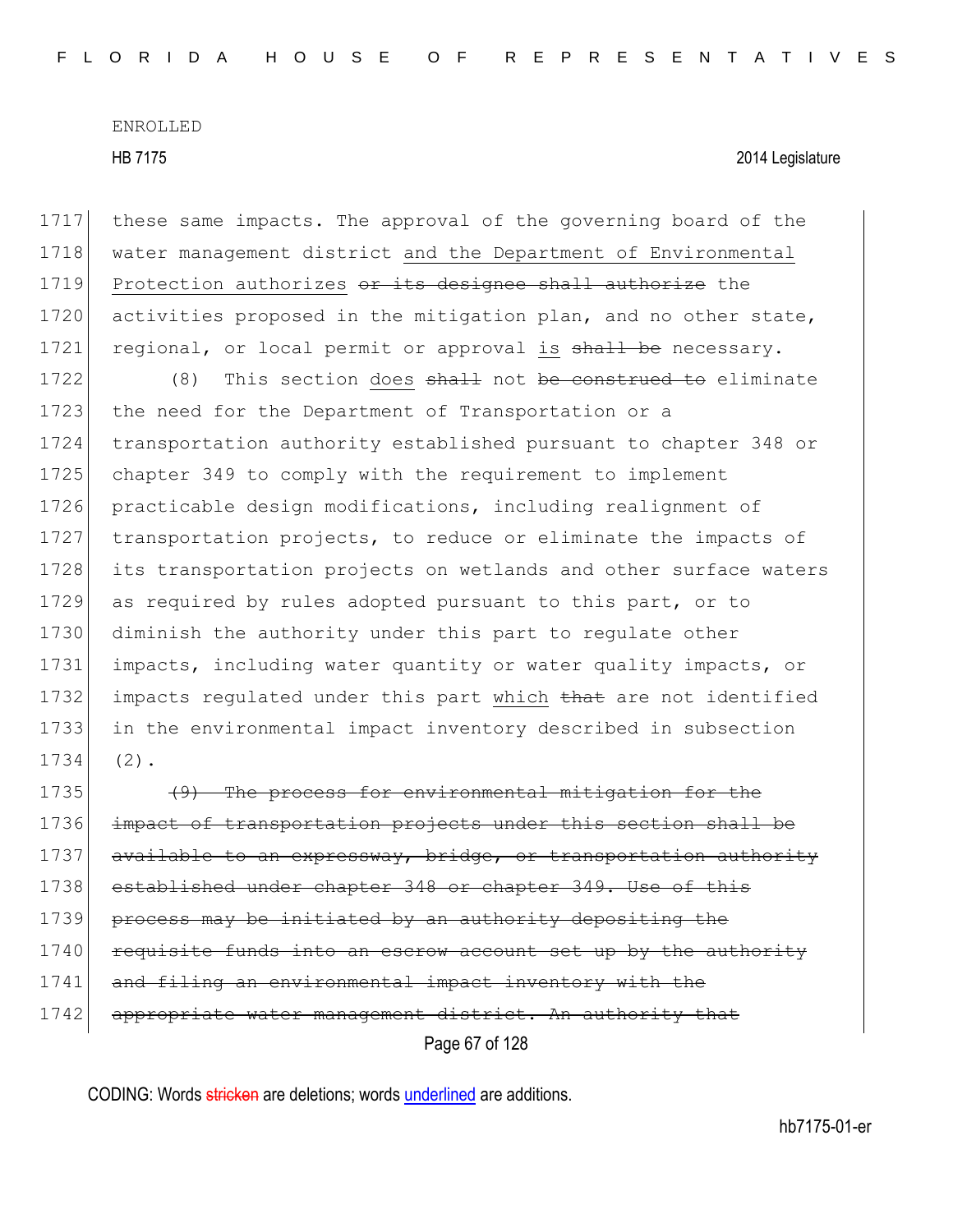Page 68 of 128 1743 initiates the environmental mitigation process established by  $1744$  this section shall comply with subsection (6) by timely 1745 providing the appropriate water management district with the 1746 requisite work program information. A water management district 1747 may draw down funds from the escrow account as provided in this  $1748$  section. 1749 Section 23. Section 373.618, Florida Statutes, is amended 1750 to read: 1751 373.618 Public service warnings, alerts, and 1752 announcements.—The Legislature believes it is in the public 1753 interest that all water management districts created pursuant to 1754 s. 373.069 own, acquire, develop, construct, operate, and manage 1755 public information systems. Public information systems may be 1756 located on property owned by the water management district, upon 1757 terms and conditions approved by the water management district, 1758 and must display messages to the general public concerning water 1759 management services, activities, events, and sponsors, as well 1760 as other public service announcements, including watering 1761 restrictions, severe weather reports, amber alerts, and other 1762 essential information needed by the public. Local government 1763 review or approval is not required for a public information 1764 system owned or hereafter acquired, developed, or constructed by 1765 the water management district on its own property. A public 1766 information system is subject to exempt from the requirements of 1767 the Highway Beautification Act of 1965 and all Federal Laws and 1768 agreements, when applicable chapter 479. Water management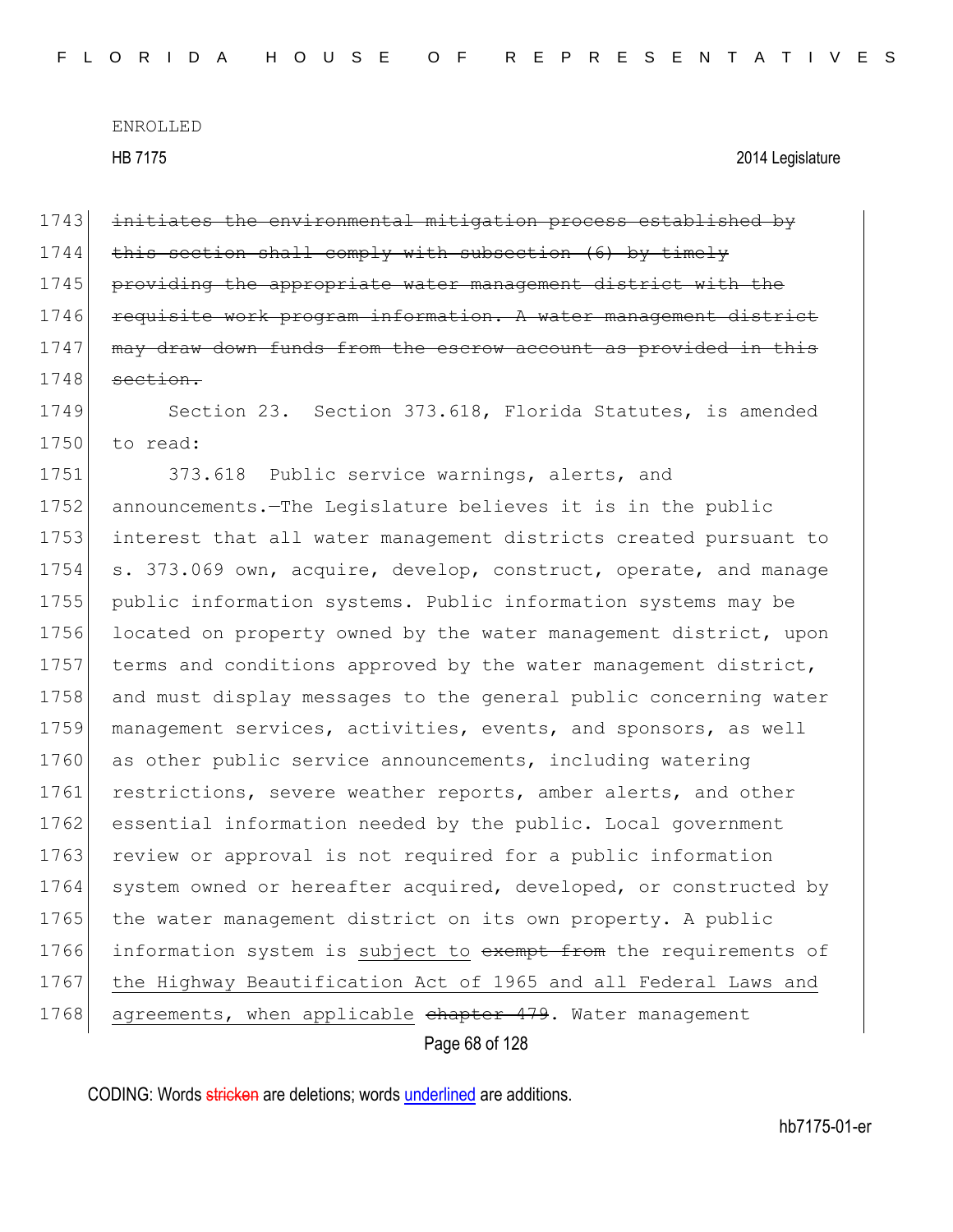1769 district funds may not be used to pay the cost to acquire, 1770 develop, construct, operate, or manage a public information 1771 system. Any necessary funds for a public information system 1772 shall be paid for and collected from private sponsors who may 1773 display commercial messages.

1774 Section 24. Section 479.01, Florida Statutes, is amended 1775 to read:

1776 479.01 Definitions.—As used in this chapter, the term:

1777 (1) "Allowable uses" means the intended uses identified in 1778 a local government's land development regulations which those 1779 uses that are authorized within a zoning category as a use by 1780 right, without the requirement to obtain a variance or waiver. 1781 The term includes conditional uses and those allowed by special 1782 exception if such uses are a present and actual use, but does 1783 not include uses that are accessory, ancillary, incidental to 1784 the allowable uses, or allowed only on a temporary basis.

1785 (2) "Automatic changeable facing" means a facing that is 1786 capable of delivering two or more advertising messages through 1787 an automated or remotely controlled process.

1788 (3) "Business of outdoor advertising" means the business 1789 of constructing, erecting, operating, using, maintaining, 1790 leasing, or selling outdoor advertising structures, outdoor 1791 advertising signs, or outdoor advertisements.

Page 69 of 128  $1792$  (4) "Commercial or industrial zone" means a parcel of land 1793 designated for commercial or industrial uses under both the 1794 future land use map of the comprehensive plan and the land use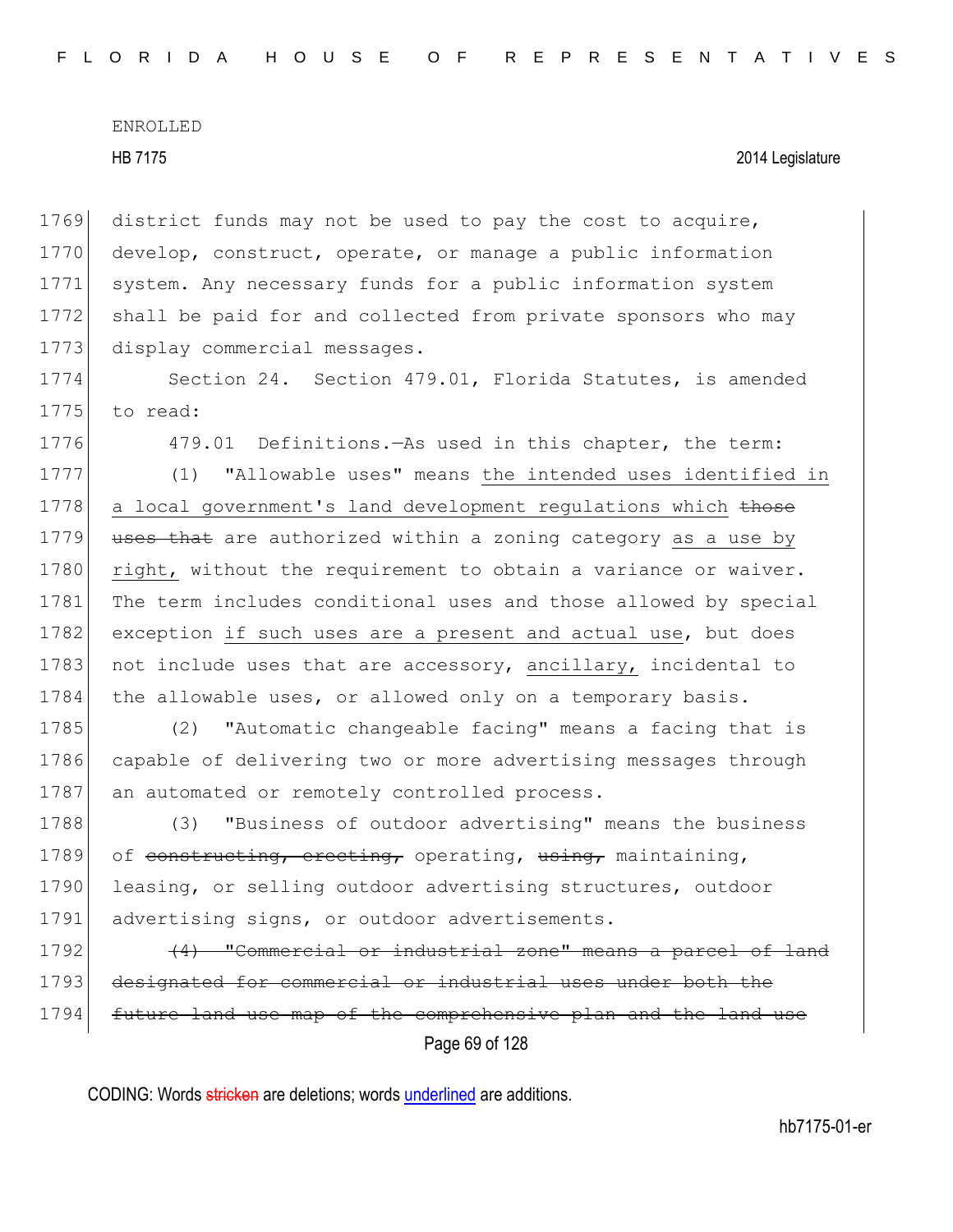1795 development regulations adopted pursuant to chapter 163. If a 1796 parcel is located in an area designated for multiple uses on the 1797 future land use map of a comprehensive plan and the zoning 1798 category of the land development regulations does not clearly 1799 designate that parcel for a specific use, the area will be 1800 considered an unzoned commercial or industrial area if 1801 the criteria of subsection (26).

1802  $(4)$   $\overline{5}$  "Commercial use" means activities associated with 1803 the sale, rental, or distribution of products or the performance 1804 of services. The term includes, but is not limited to without 1805 <del>limitation</del>, such uses or activities as retail sales; wholesale 1806 sales; rentals of equipment, goods, or products; offices; 1807 restaurants; food service vendors; sports arenas; theaters; and 1808 tourist attractions.

1809  $(5)$   $(6)$  "Controlled area" means 660 feet or less from the 1810 nearest edge of the right-of-way of any portion of the State 1811 Highway System, interstate, or federal-aid primary highway 1812 system and beyond 660 feet of the nearest edge of the right-of-1813 way of any portion of the State Highway System, interstate 1814 highway system, or federal-aid primary system outside an urban 1815 area.

1816  $(6)$   $(7)$  "Department" means the Department of 1817 Transportation.

Page 70 of 128 1818  $(7)$   $(8)$  "Erect" means to construct, build, raise, assemble, 1819 place, affix, attach, create, paint, draw, or in any other way 1820 bring into being or establish. The term<del>; but it</del> does not include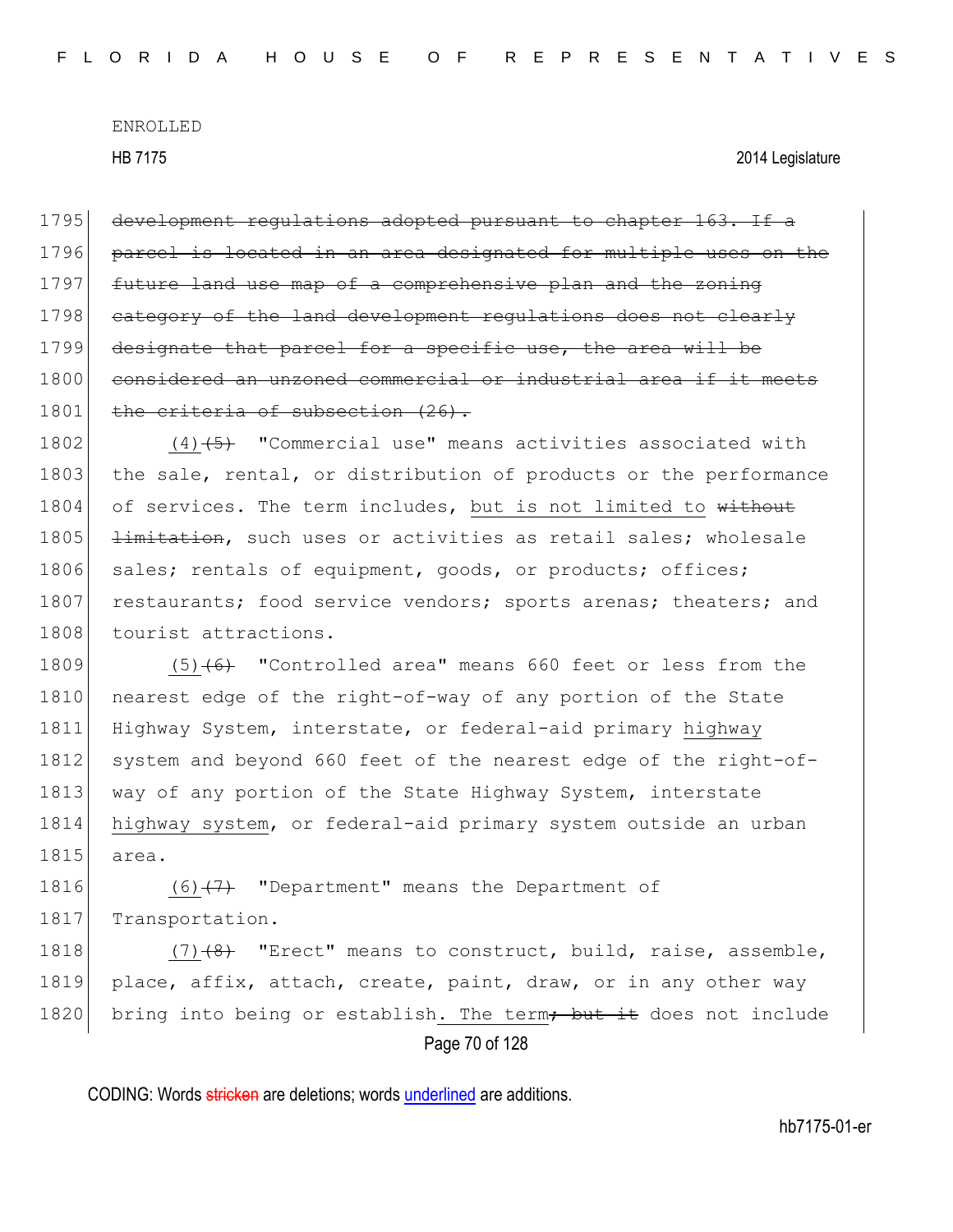HB 7175 2014 Legislature

1821 such any of the foregoing activities when performed as an 1822 incident to the change of advertising message or customary 1823 maintenance or repair of a sign.

1824 (8)<del>(9)</del> "Federal-aid primary highway system" means the 1825 federal-aid primary highway system in existence on June 1, 1991, 1826 and any highway that was not a part of such system as of that 1827 date but that is, or became after June 1, 1991, a part of the 1828 National Highway System, including portions that have been 1829 accepted as part of the National Highway System but are unbuilt 1830 or unopened existing, unbuilt, or unopened system of highways or 1831 portions thereof, which shall include the National Highway 1832 System, designated as the federal-aid primary highway system by 1833 the department.

1834 (9) $(10)$  "Highway" means any road, street, or other way 1835 open or intended to be opened to the public for travel by motor 1836 vehicles.

1837 (10) $(11)$  "Industrial use" means activities associated with 1838 the manufacture, assembly, processing, or storage of products or 1839 the performance of related services relating thereto. The term 1840 includes, but is not limited to without limitation, such uses or 1841 activities as automobile manufacturing or repair, boat 1842 manufacturing or repair, junk yards, meat packing facilities, 1843 citrus processing and packing facilities, produce processing and 1844 packing facilities, electrical generating plants, water 1845 treatment plants, sewage treatment plants, and solid waste 1846 disposal sites.

## Page 71 of 128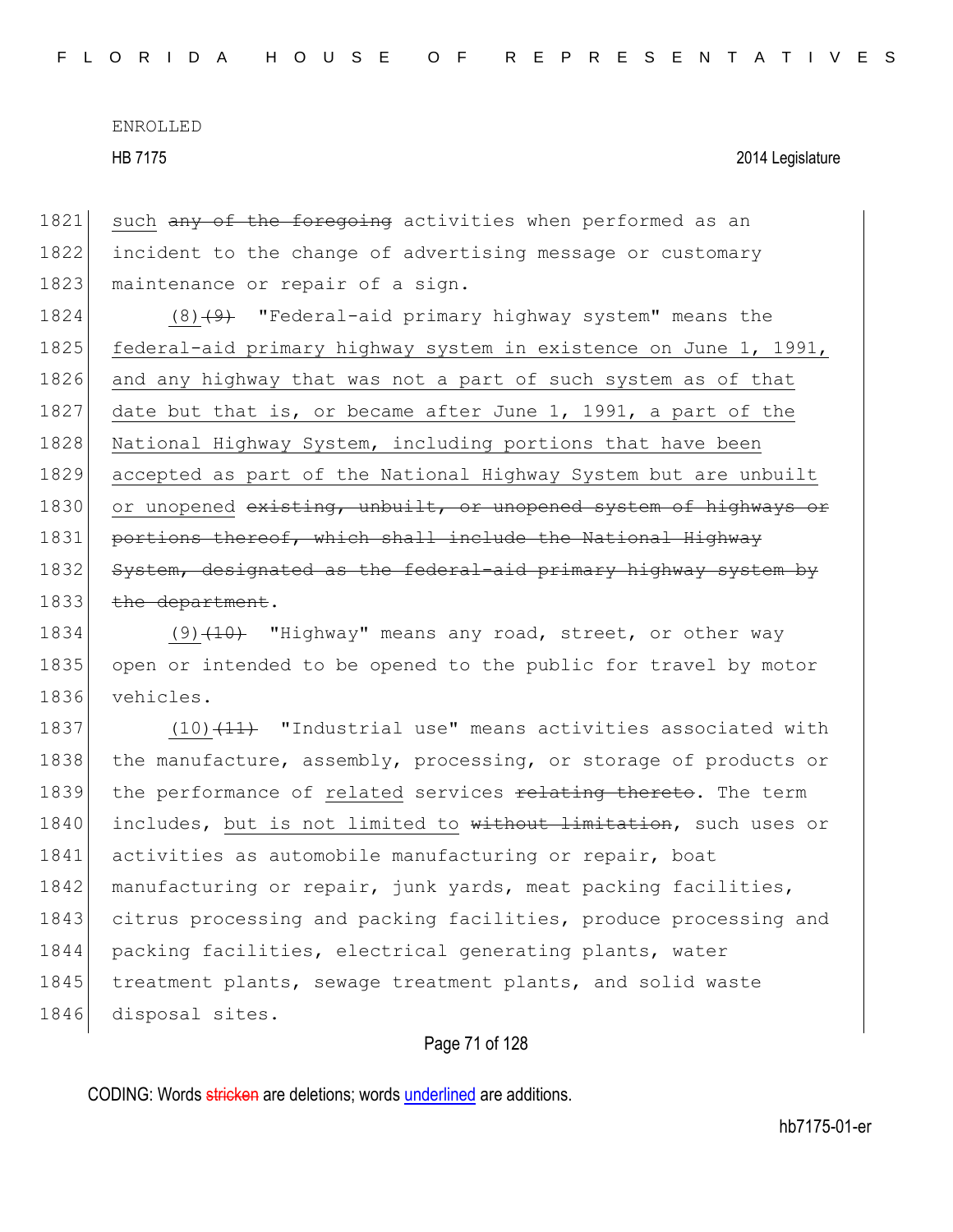1847  $(11)$   $(12)$  "Interstate highway system" means the existing, 1848 unbuilt, or unopened system of highways or portions thereof 1849 designated as the national system of interstate and defense 1850 highways by the department.

1851  $(12)$   $(13)$  "Main-traveled way" means the traveled way of a 1852 highway on which through traffic is carried. In the case of a 1853 divided highway, the traveled way of each of the separate 1854 roadways for traffic in opposite directions is a main-traveled 1855 way. The term  $H$  does not include such facilities as frontage 1856 roads, turning roadways which specifically include on-ramps or 1857 off-ramps to the interstate highway system, or parking areas.

1858  $(13)$   $(14)$  "Maintain" means to allow to exist.

1859  $(14)$   $(15)$  "Motorist services directional signs" means signs 1860 providing directional information about goods and services in 1861 the interest of the traveling public where such signs were 1862 lawfully erected and in existence on or before May 6, 1976, and 1863 continue to provide directional information to goods and 1864 services in a defined area.

1865 (15) $(15)$  (16) "New highway" means the construction of any road, 1866 paved or unpaved, where no road previously existed or the act of 1867 paving any previously unpaved road.

Page 72 of 128 1868 (16) $(17)$  "Nonconforming sign" means a sign which was 1869 lawfully erected but which does not comply with the land use, 1870 setback, size, spacing, and lighting provisions of state or 1871 local law, rule, regulation, or ordinance passed at a later date 1872 or a sign which was lawfully erected but which later fails to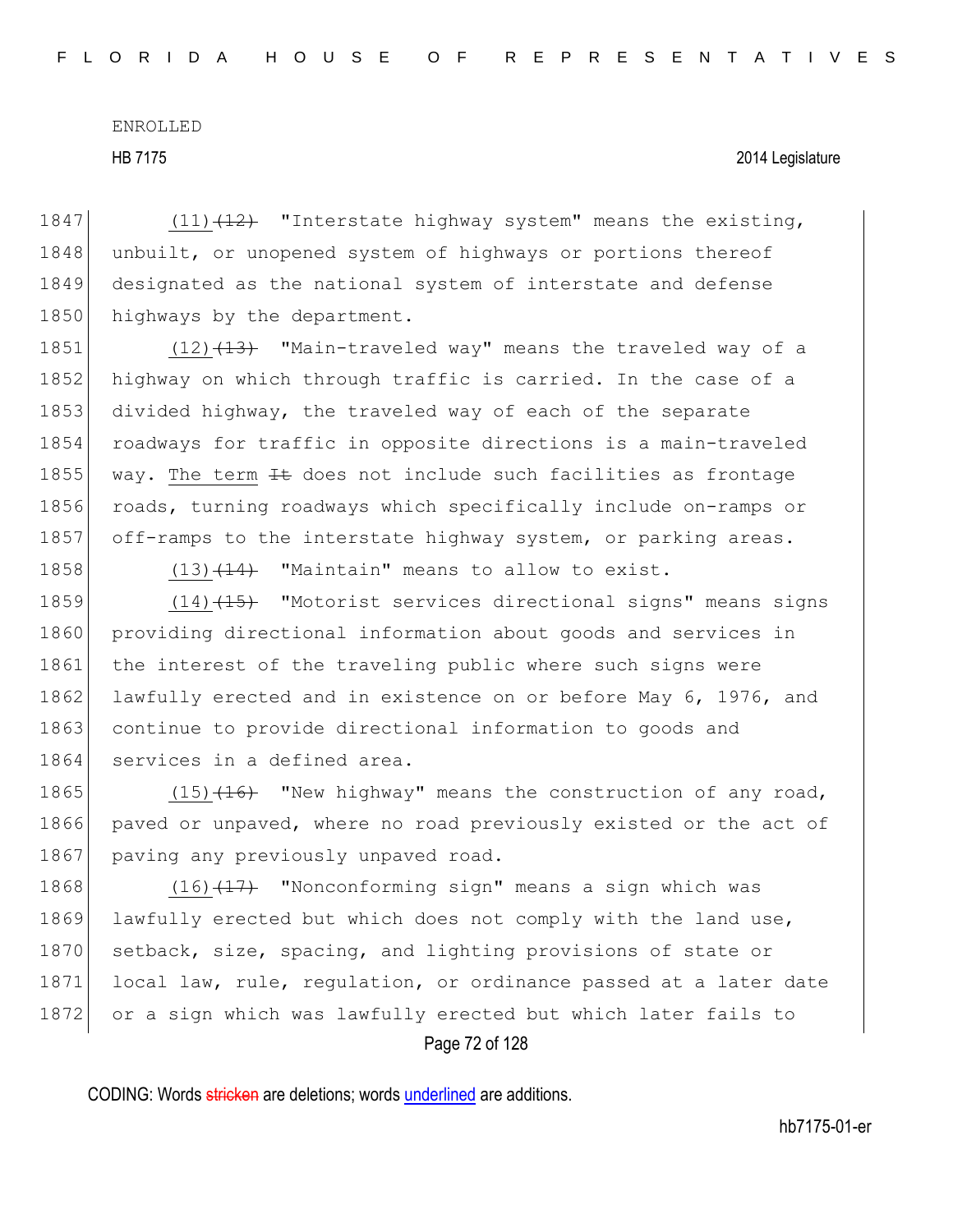1873 comply with state or local law, rule, regulation, or ordinance 1874 due to changed conditions.

1875  $(17)$   $(18)$  "Premises" means all the land areas under 1876 ownership or lease arrangement to the sign owner which are 1877 contiguous to the business conducted on the land except for 1878 instances where such land is a narrow strip contiguous to the 1879 advertised activity or is connected by such narrow strip, the 1880 only viable use of such land is to erect or maintain an 1881 advertising sign. If When the sign owner is a municipality or 1882 county, the term means "premises" shall mean all lands owned or 1883 leased by the such municipality or county within its 1884 jurisdictional boundaries as set forth by law.

1885  $(18)$   $(19)$  "Remove" means to disassemble all sign materials 1886 above ground level and, transport such materials from the site, 1887 and dispose of sign materials by sale or destruction.

1888  $(19)$   $(20)$  "Sign" means any combination of structure and 1889 message in the form of an outdoor sign, display, device, figure, 1890 painting, drawing, message, placard, poster, billboard, 1891 advertising structure, advertisement, logo, symbol, or other 1892 form, whether placed individually or on a V-type, back-to-back, 1893 side-to-side, stacked, or double-faced display or automatic 1894 changeable facing, designed, intended, or used to advertise or 1895 inform, any part of the advertising message or informative 1896 contents of which is visible from any place on the main-traveled 1897 way. The term does not include an official traffic control sign, 1898 official marker, or specific information panel erected, caused

Page 73 of 128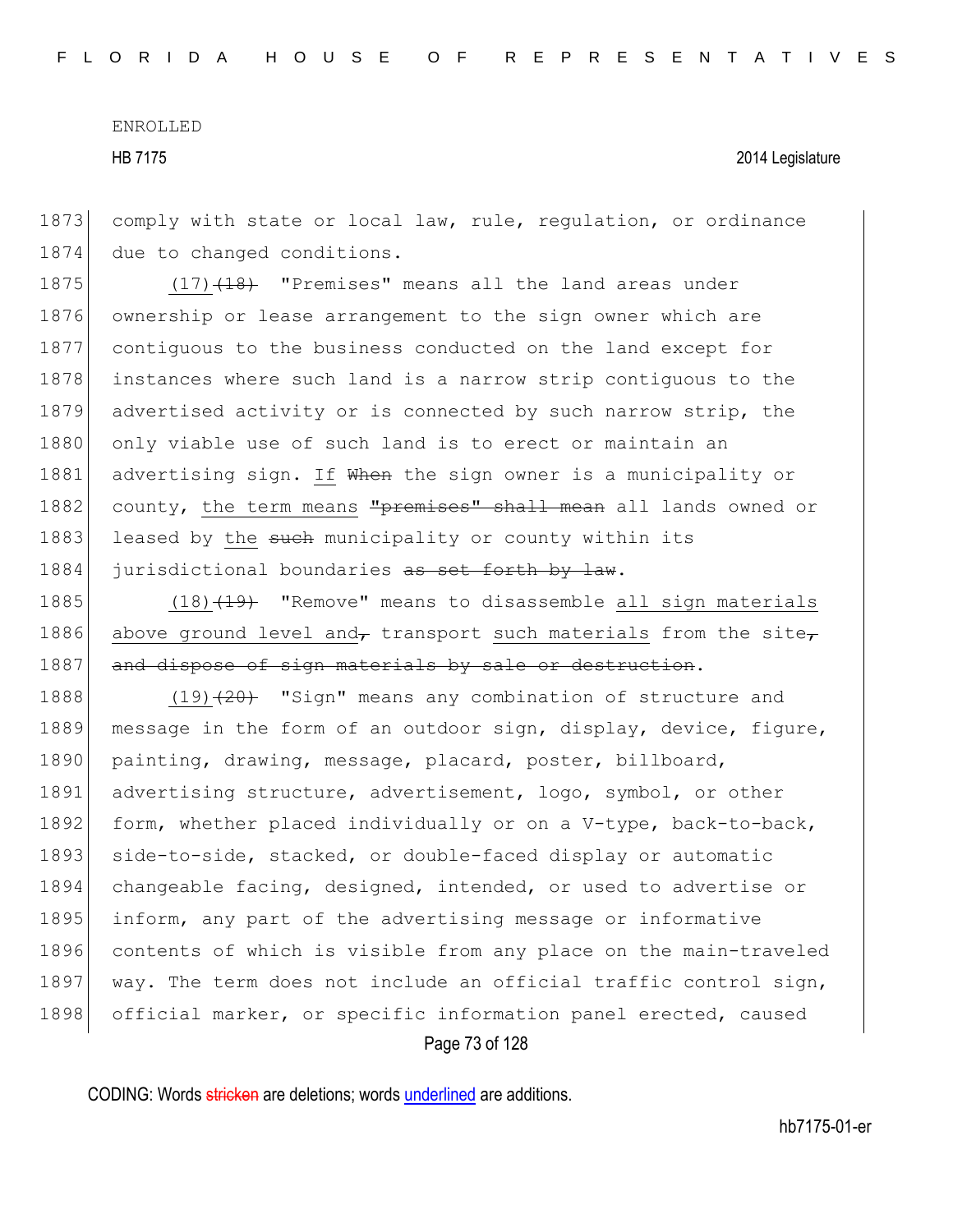HB 7175 2014 Legislature

1899 to be erected, or approved by the department.

1900 (20) $(21)$  "Sign direction" means the that direction from 1901 which the message or informative contents are most visible to 1902 oncoming traffic on the main-traveled way.

1903 (21) $(22)$  "Sign face" means the part of a the sign, 1904 including trim and background, which contains the message or 1905 informative contents, including an automatic changeable face.

1906  $(22)$   $(23)$  "Sign facing" includes all sign faces and 1907 automatic changeable faces displayed at the same location and 1908 facing the same direction.

1909  $(23)$   $(24)$  "Sign structure" means all the interrelated parts 1910 and material, such as beams, poles, and stringers, which are 1911 constructed for the purpose of supporting or displaying a 1912 message or informative contents.

1913  $(24)$   $(25)$  "State Highway System" has the same meaning as 1914 provided in s. 334.03 means the existing, unbuilt, or unopened 1915 system of highways or portions thereof designated as the State 1916 Highway System by the department.

Page 74 of 128 1917 (26) "Unzoned commercial or industrial area" means 1918 parcel of land designated by the future land use map of the 1919 comprehensive plan for multiple uses that include commercial or 1920 industrial uses but are not specifically designated for 1921 commercial or industrial uses under the land development 1922 requiations, in which three or more separate and distinct 1923 conforming industrial or commercial activities are located. 1924 (a) These activities must satisfy the following criteria: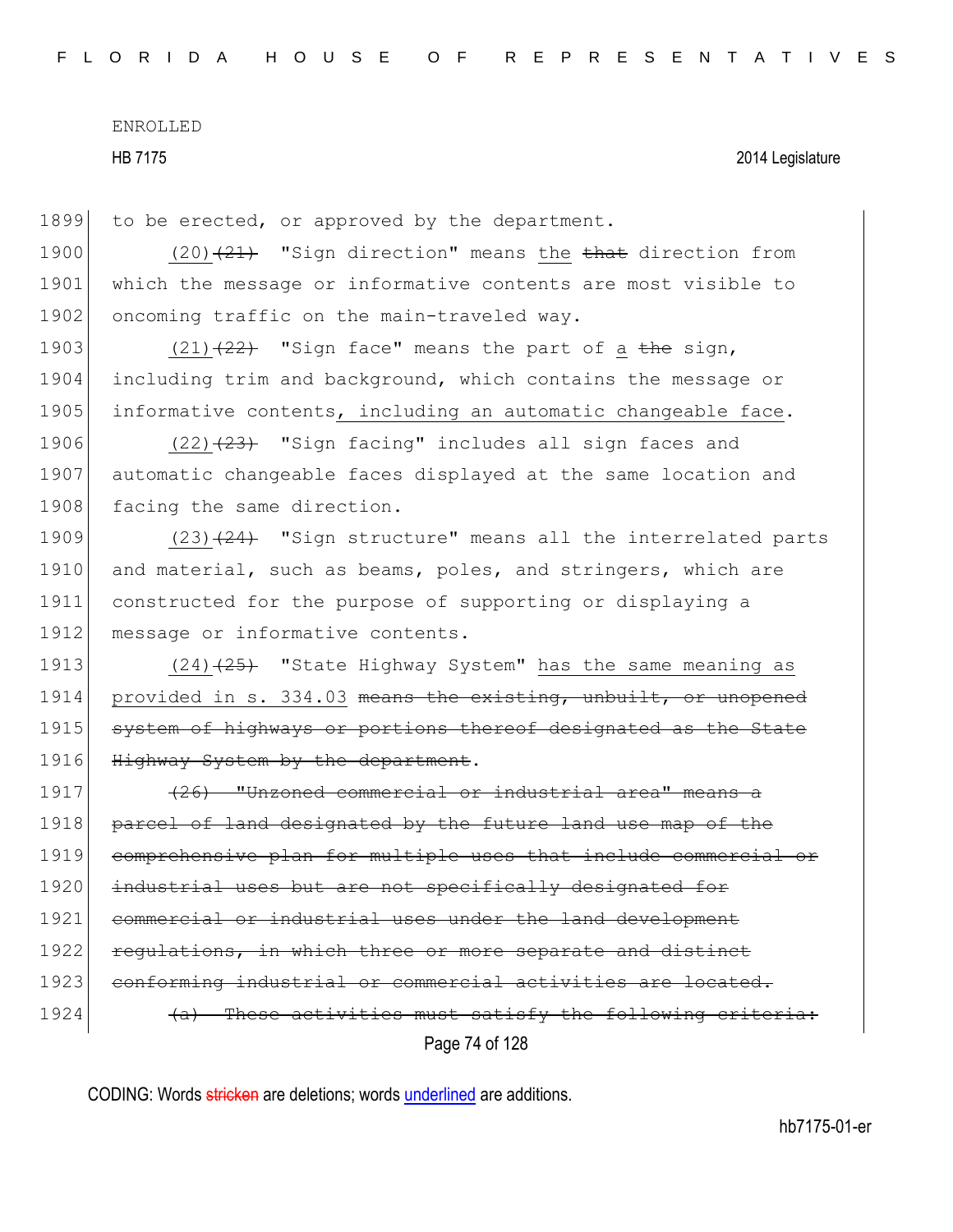| 1925 | 1. At least one of the commercial or industrial activities        |
|------|-------------------------------------------------------------------|
| 1926 | must be located on the same side of the highway and within 800    |
| 1927 | feet of the sign location;                                        |
| 1928 | The commercial or industrial activities must be within            |
| 1929 | 660 feet from the nearest edge of the right-of-way; and           |
| 1930 | 3. The commercial industrial activities must be within            |
| 1931 | 1,600 feet of each other.                                         |
| 1932 |                                                                   |
| 1933 | Distances specified in this paragraph must be measured from the   |
| 1934 | nearest outer edge of the primary building or primary building    |
| 1935 | complex when the individual units of the complex are connected    |
| 1936 | by covered walkways.                                              |
| 1937 | (b) Certain activities, including, but not limited to, the        |
| 1938 | following, may not be so recognized as commercial or industrial   |
| 1939 | activities:                                                       |
| 1940 | 1. Signs.                                                         |
| 1941 | 2. Agricultural, forestry, ranching, grazing, farming, and        |
| 1942 | related activities, including, but not limited to, wayside fresh  |
| 1943 | produce stands.                                                   |
| 1944 | 3. Transient or temporary activities.                             |
| 1945 | Activities not visible from the main-traveled way.<br>4.          |
| 1946 | Activities conducted more than 660 feet from the<br>$\rightarrow$ |
| 1947 | nearest edge of the right-of-way.                                 |
| 1948 | 6. Activities conducted in a building principally used as         |
| 1949 | a residence.                                                      |
| 1950 | 7. Railroad tracks and minor sidings.                             |
|      | Page 75 of 128                                                    |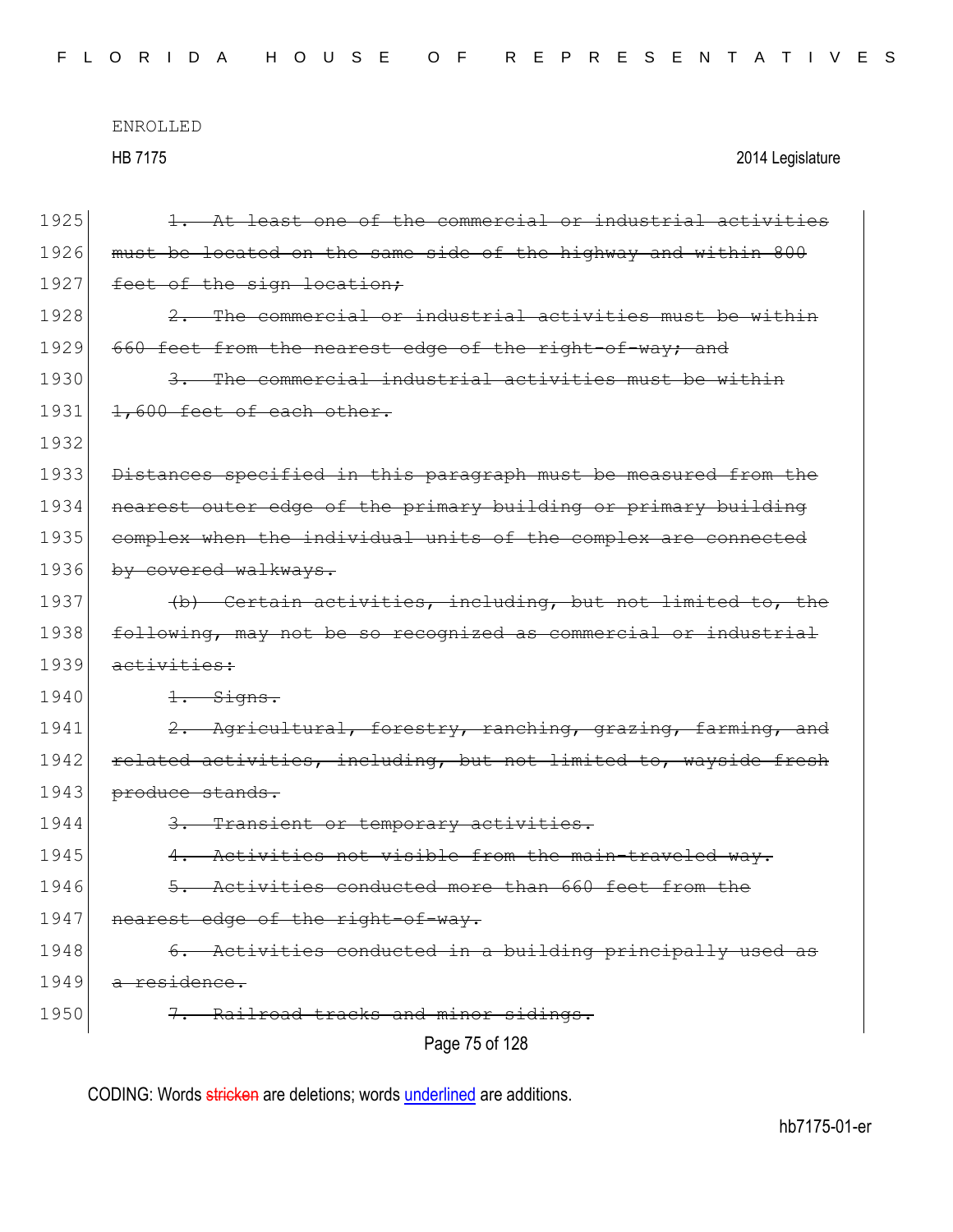HB 7175 2014 Legislature

1951 8. Communication towers.

1952 (25) $(25)$  (27) "Urban area" has the same meaning as provided 1953 defined in s. 334.03<del>(31)</del>.

 $(26)$   $(28)$  "Visible commercial or industrial activity" means a commercial or industrial activity that is capable of being seen without visual aid by a person of normal visual acuity from the main-traveled way and that is generally recognizable as 1958 commercial or industrial.

1959  $(27)$   $(29)$  "Visible sign" means that the advertising message 1960 or informative contents of a sign, whether or not legible, can 1961 be is capable of being seen without visual aid by a person of 1962 normal visual acuity.

1963  $(28)$   $(30)$  "Wall mural" means a sign that is a painting or 1964 an artistic work composed of photographs or arrangements of 1965 color and that displays a commercial or noncommercial message, 1966 relies solely on the side of the building for rigid structural 1967 support, and is painted on the building or depicted on vinyl, 1968 fabric, or other similarly flexible material that is held in 1969 place flush or flat against the surface of the building. The 1970 term excludes a painting or work placed on a structure that is 1971 erected for the sole or primary purpose of signage.

1972 (29)<del>(31)</del> "Zoning category" means the designation under the 1973 land development requiations or other similar ordinance enacted 1974 to regulate the use of land as provided in s. 163.3202(2)(b), 1975 which designation sets forth the allowable uses, restrictions, 1976 and limitations on use applicable to properties within the

Page 76 of 128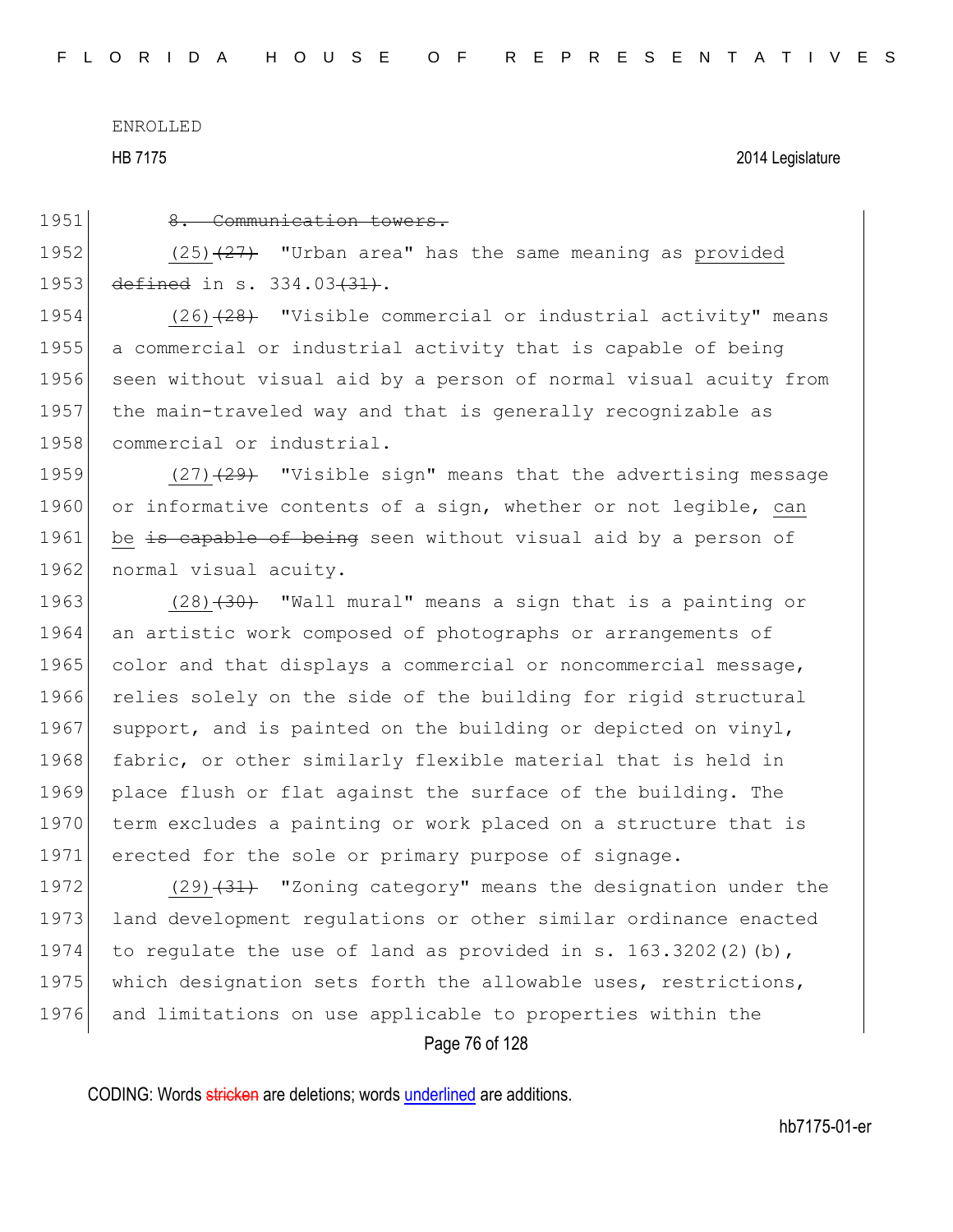HB 7175 2014 Legislature

1977 category.

1978 Section 25. Section 479.02, Florida Statutes, is amended 1979 to read:

1980 479.02 Duties of the department.—It shall be the duty of 1981 The department shall to:

1982 (1) Administer and enforce the provisions of this chapter, 1983 and the 1972 agreement between the state and the United States 1984 Department of Transportation relating to the size, lighting, and 1985 spacing of signs in accordance with Title I of the Highway 1986 Beautification Act of 1965 and Title 23 of the $_{\tau}$  United States 1987 Code, and federal regulations, including, but not limited to, 1988 those pertaining to the maintenance, continuance, and removal of 1989 nonconforming signs in effect as of the effective date of this 1990 act.

1991 (2) Regulate size, height, lighting, and spacing of signs 1992 permitted on commercial and industrial parcels and in unzoned 1993 commercial or industrial areas in zoned and unzoned commercial 1994 areas and zoned and unzoned industrial areas on the interstate 1995 highway system and the federal-aid primary highway system.

1996 (3) Determine unzoned commercial and industrial parcels 1997 and unzoned commercial or areas and unzoned industrial areas in 1998 | the manner provided in s. 479.024.

1999 (4) Implement a specific information panel program on the 2000 limited access interstate highway system to promote tourist-2001 oriented businesses by providing directional information safely 2002 and aesthetically.

# Page 77 of 128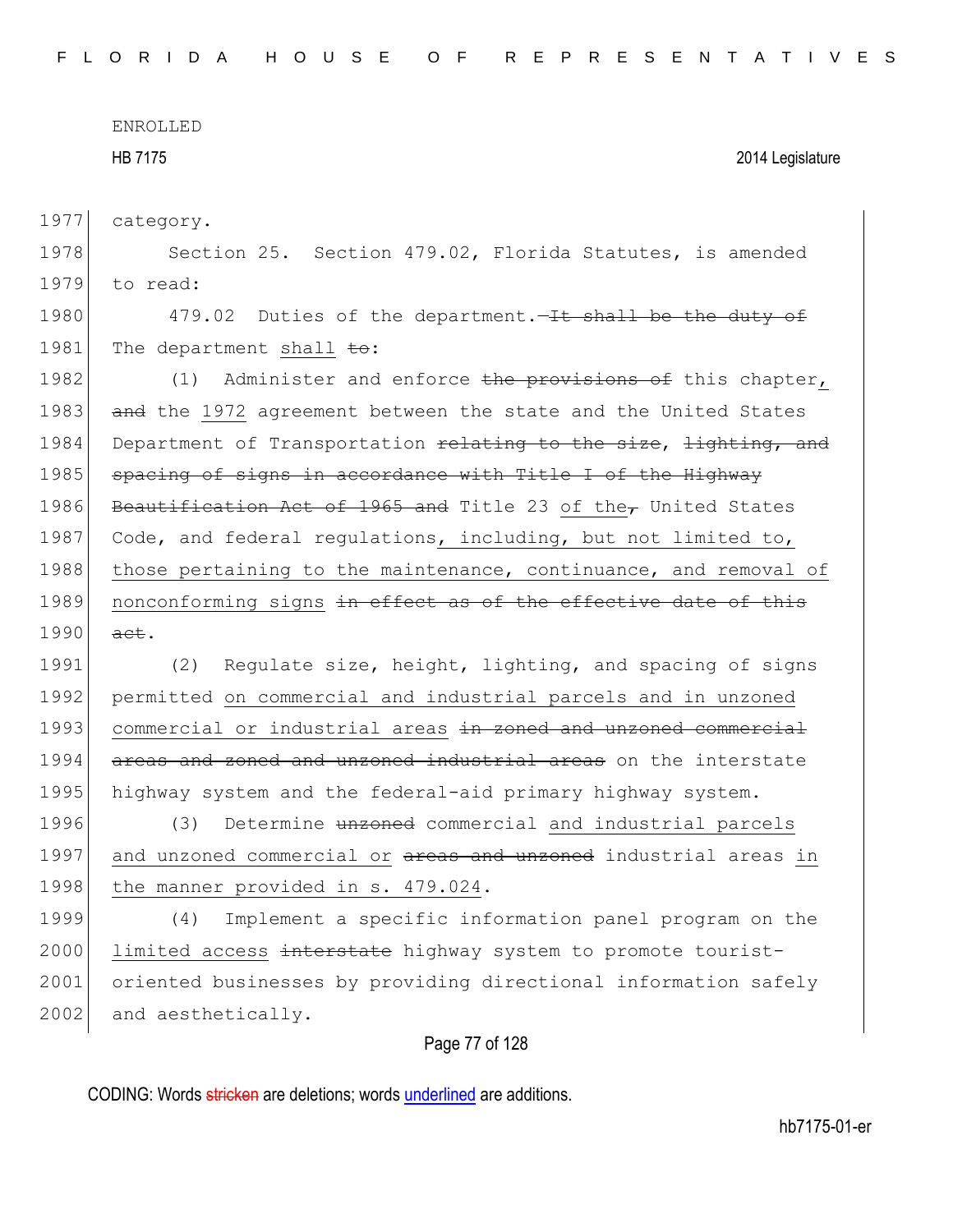## HB 7175 2014 Legislature

2003 (5) Implement a rest area information panel or devices 2004 program at rest areas along the interstate highway system and 2005 the federal-aid primary highway system to promote tourist-2006 oriented businesses.

2007 (6) Test and, if economically feasible, implement 2008 alternative methods of providing information in the specific 2009 interest of the traveling public which allow the traveling 2010 public freedom of choice, conserve natural beauty, and present 2011 information safely and aesthetically.

2012 (7) Adopt such rules as the department  $\pm\text{}$  deems necessary 2013 or proper for the administration of this chapter, including 2014 rules that which identify activities that may not be recognized 2015 as industrial or commercial activities for purposes of 2016 determination of a an area as an unzoned commercial or 2017 industrial parcel or an unzoned commercial or industrial area in 2018 the manner provided in s. 479.024.

Page 78 of 128 2019 (8) Prior to July 1, 1998, Inventory and determine the 2020 location of all signs on the state highway system, interstate 2021 highway system, and federal-aid primary highway system to be 2022 used as  $s$ ystems. Upon completion of the inventory, it shall 2023 become the database and permit information for all permitted 2024 signs permitted at the time of completion, and the previous  $2025$  records of the department shall be amended accordingly. The 2026 inventory shall be updated at least  $\frac{1}{100}$  than every 2 years. 2027 The department shall adopt rules regarding what information is 2028 to be collected and preserved to implement the purposes of this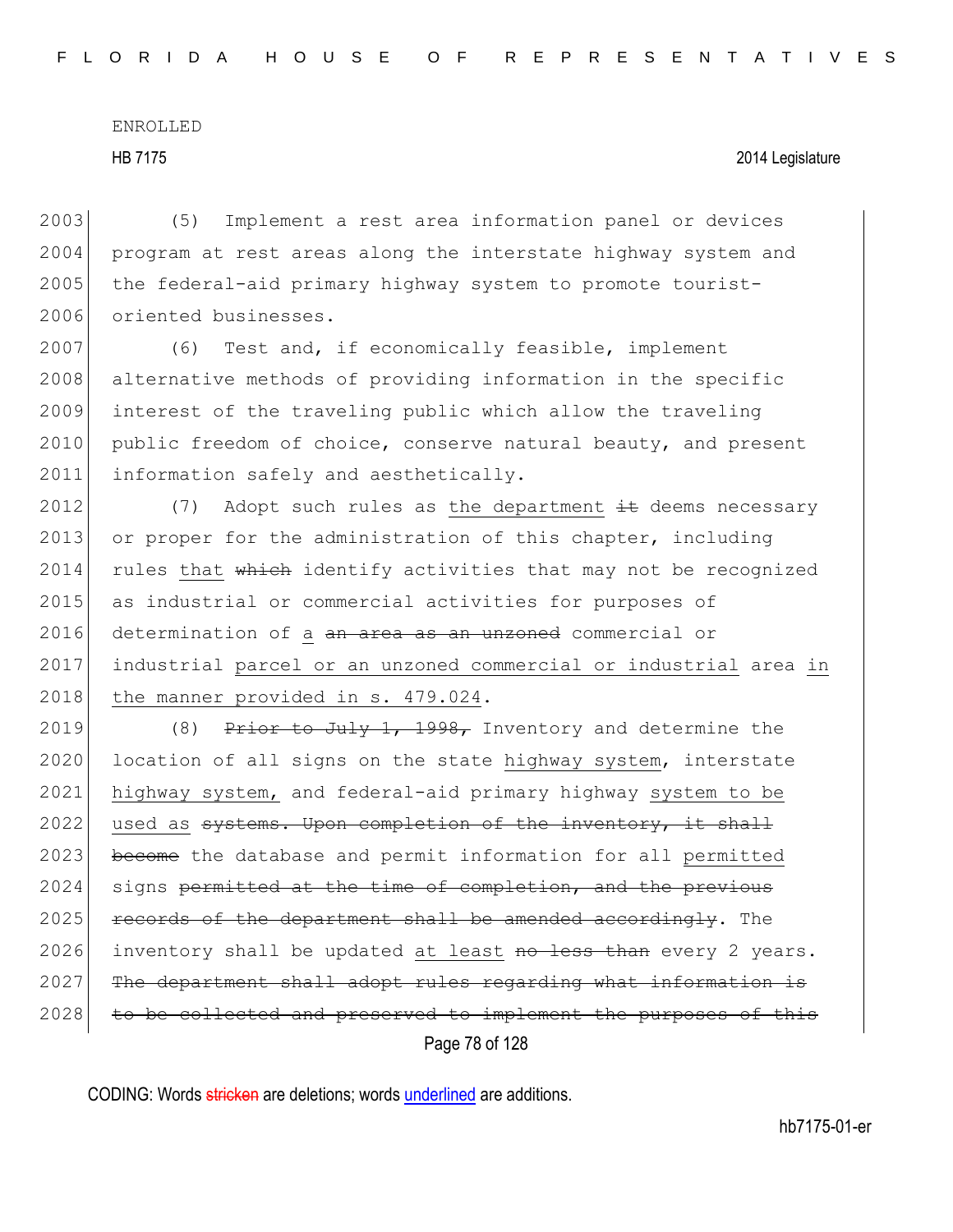Page 79 of 128 2029 chapter. The department may perform the inventory using 2030 department staff or may contract with a private firm to perform 2031 the work, whichever is more cost efficient. The department shall 2032 maintain a database of sign inventory information such as sign 2033 location, size, height, and structure type, the permittee's 2034 permitholder's name, and any other information the department 2035 finds necessary to administer the program. 2036 Section 26. Section 479.024, Florida Statutes, is created 2037 to read: 2038 479.024 Commercial and industrial parcels.—Signs shall be 2039 permitted by the department only in commercial or industrial 2040 zones, as determined by the local government, in compliance with 2041 chapter 163, unless otherwise provided in this chapter. 2042 Commercial and industrial zones are those areas appropriate for 2043 commerce, industry, or trade, regardless of how those areas are 2044 labeled. 2045 (1) As used in this section, the term: 2046 (a) "Parcel" means the property where the sign is located 2047 or is proposed to be located. 2048 (b) "Utilities" includes all privately, publicly, or 2049 cooperatively owned lines, facilities, and systems for 2050 producing, transmitting, or distributing communications, power, 2051 electricity, light, heat, gas, oil, crude products, water, 2052 steam, waste, and stormwater not connected with the highway 2053 drainage, and other similar commodities. 2054 (2) The determination as to zoning by the local government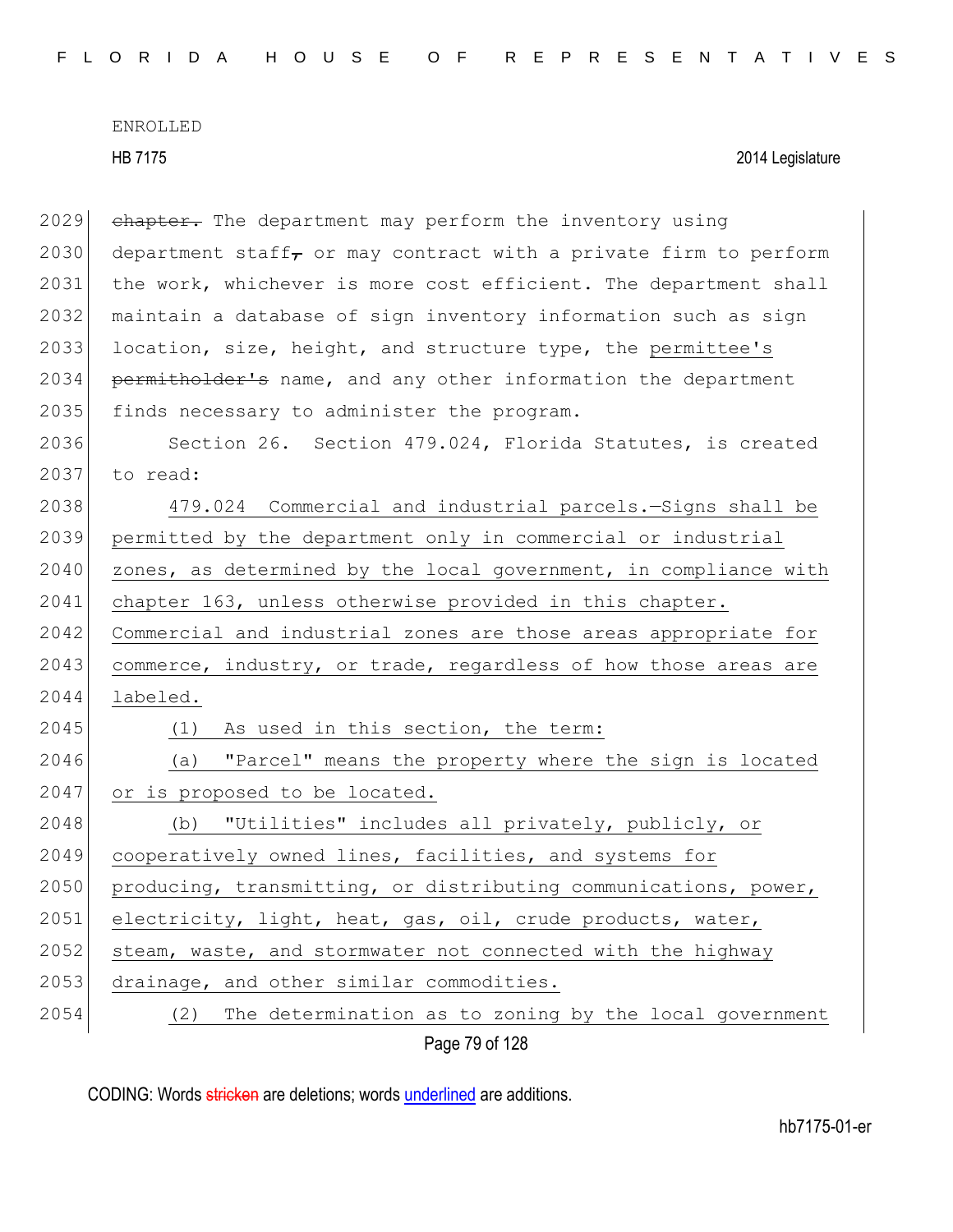HB 7175 2014 Legislature

| 2055 | for the parcel must meet all of the following criteria:          |
|------|------------------------------------------------------------------|
| 2056 | The parcel is comprehensively zoned and includes<br>(a)          |
| 2057 | commercial or industrial uses as allowable uses.                 |
| 2058 | (b)<br>The parcel can reasonably accommodate a commercial or     |
| 2059 | industrial use under the future land use map of the              |
| 2060 | comprehensive plan and land use development regulations, as      |
| 2061 | follows:                                                         |
| 2062 | Sufficient utilities are available to support<br>1.              |
| 2063 | commercial or industrial development; and                        |
| 2064 | 2. The size, configuration, and public access of the             |
| 2065 | parcel are sufficient to accommodate a commercial or industrial  |
| 2066 | use, given the requirements in the comprehensive plan and land   |
| 2067 | development regulations for vehicular access, on-site            |
| 2068 | circulation, building setbacks, buffering, parking, and other    |
| 2069 | applicable standards, or the parcel consists of railroad tracks  |
| 2070 | or minor sidings abutting commercial or industrial property that |
| 2071 | meets the criteria of this subsection.                           |
| 2072 | The parcel is not being used exclusively for<br>(C)              |
| 2073 | noncommercial or nonindustrial uses.                             |
| 2074 | (3) If a local government has not designated zoning              |
| 2075 | through land development regulations in compliance with chapter  |
| 2076 | 163 but has designated the parcel under the future land use map  |
| 2077 | of the comprehensive plan for uses that include commercial or    |
| 2078 | industrial uses, the parcel shall be considered an unzoned       |
| 2079 | commercial or industrial area. For a permit to be issued for a   |
| 2080 | sign in an unzoned commercial or industrial area, there must be  |
|      | Page 80 of 128                                                   |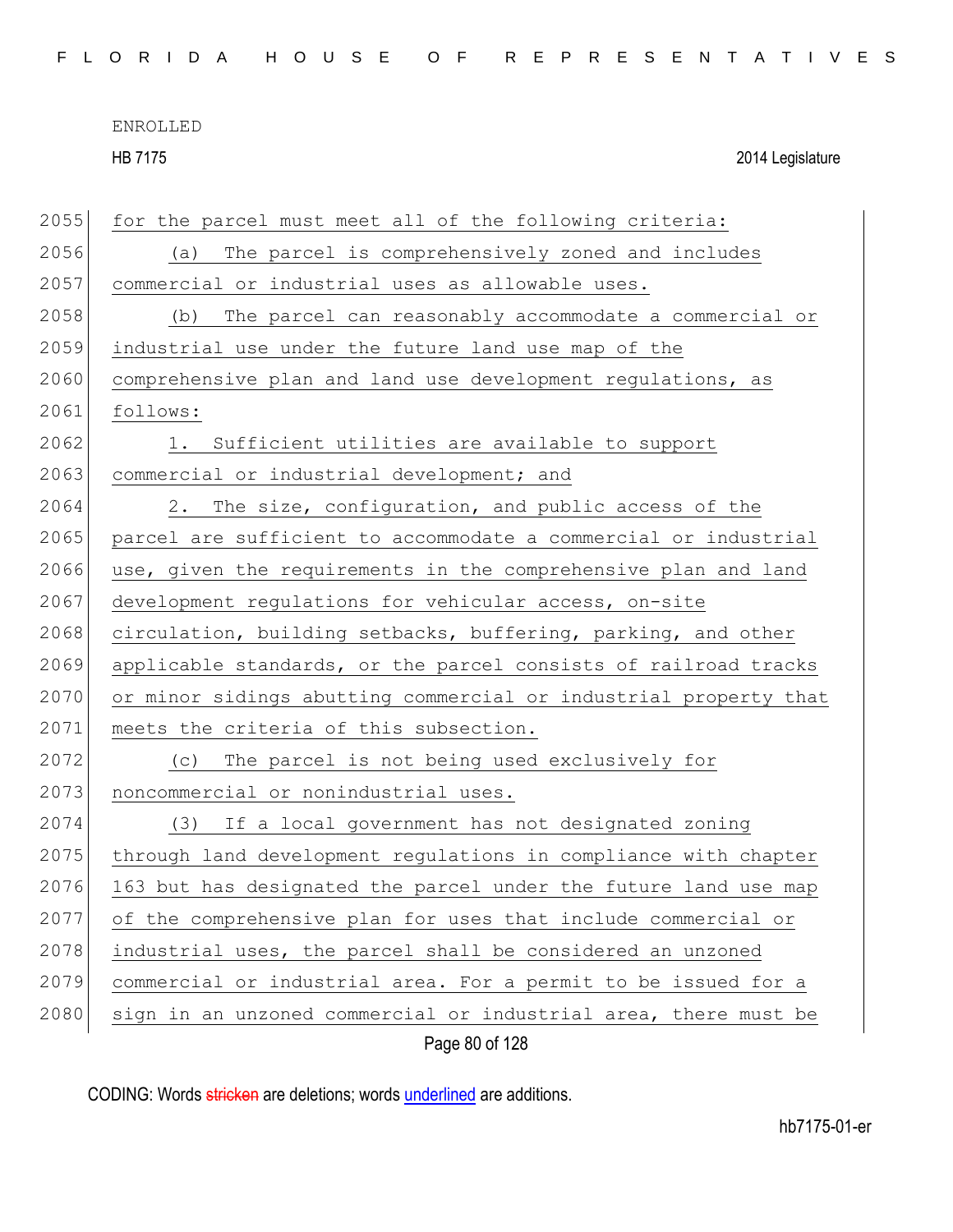|  |  |  |  |  |  | FLORIDA HOUSE OF REPRESENTATIVES |  |  |  |  |  |  |  |  |
|--|--|--|--|--|--|----------------------------------|--|--|--|--|--|--|--|--|
|  |  |  |  |  |  |                                  |  |  |  |  |  |  |  |  |

HB 7175 2014 Legislature

| 2081 | three or more distinct commercial or industrial activities       |
|------|------------------------------------------------------------------|
| 2082 | within 1,600 feet of each other, with at least one of the        |
| 2083 | commercial or industrial activities located on the same side of  |
| 2084 | the highway as, and within 800 feet of, the sign location.       |
| 2085 | Multiple commercial or industrial activities enclosed in one     |
| 2086 | building shall be considered one use if all activities have only |
| 2087 | shared building entrances.                                       |
| 2088 | (4) For purposes of this section, certain uses and               |
| 2089 | activities may not be independently recognized as commercial or  |
| 2090 | industrial, including, but not limited to:                       |
| 2091 | Signs.<br>(a)                                                    |
| 2092 | (b) Agricultural, forestry, ranching, grazing, farming,          |
| 2093 | and related activities, including, but not limited to, wayside   |
| 2094 | fresh produce stands.                                            |
| 2095 | Transient or temporary activities.<br>(C)                        |
| 2096 | Activities not visible from the main-traveled way,<br>(d)        |
| 2097 | unless a department transportation facility is the only cause    |
| 2098 | for the activity not being visible.                              |
| 2099 | Activities conducted more than 660 feet from the<br>(e)          |
| 2100 | nearest edge of the right-of-way.                                |
| 2101 | Activities conducted in a building principally used as<br>(f)    |
| 2102 | a residence.                                                     |
| 2103 | Railroad tracks and minor sidings, unless the tracks<br>(g)      |
| 2104 | and sidings are abutted by a commercial or industrial property   |
| 2105 | that meets the criteria in subsection (2).                       |
| 2106 | Communication towers.<br>(h)                                     |
|      | Page 81 of 128                                                   |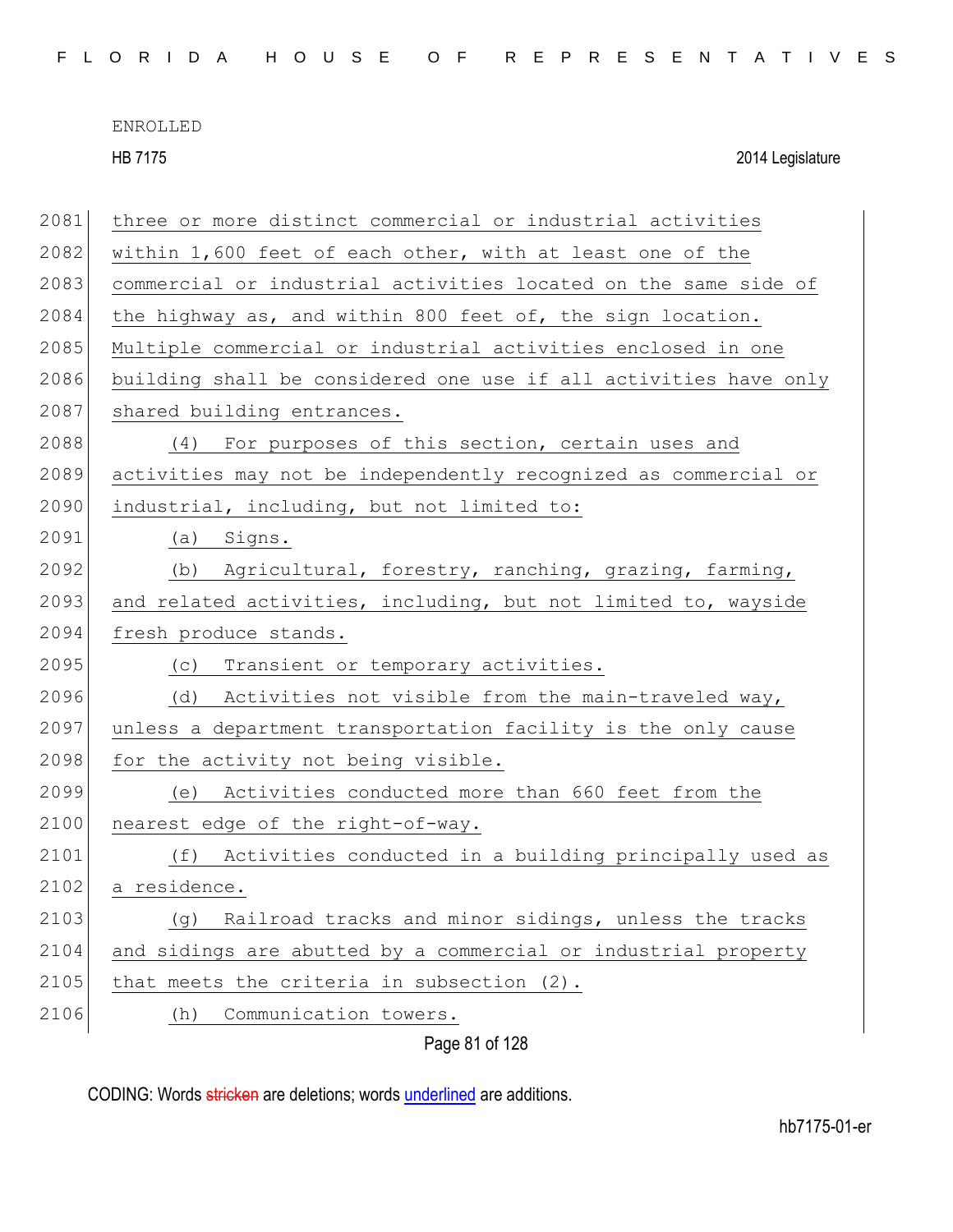HB 7175 2014 Legislature

| 2107 | (i) Public parks, public recreation services, and                |
|------|------------------------------------------------------------------|
| 2108 | governmental uses and activities that take place in a structure  |
| 2109 | that serves as the permanent public meeting place for local,     |
| 2110 | state, or federal boards, commissions, or courts.                |
| 2111 | If the local government has indicated that the<br>(5)            |
| 2112 | proposed sign location is on a parcel that is in a commercial or |
| 2113 | industrial zone but the department finds that it is not, the     |
| 2114 | department shall notify the sign applicant in writing of its     |
| 2115 | determination.                                                   |
| 2116 | (6) An applicant whose application for a permit is denied        |
| 2117 | may request, within 30 days after the receipt of the             |
| 2118 | notification of intent to deny, an administrative hearing        |
| 2119 | pursuant to chapter 120 for a determination of whether the       |
| 2120 | parcel is located in a commercial or industrial zone. Upon       |
| 2121 | receipt of such request, the department shall notify the local   |
| 2122 | government that the applicant has requested an administrative    |
| 2123 | hearing pursuant to chapter 120.                                 |
| 2124 | If the department determines in a final order that the<br>(7)    |
| 2125 | parcel does not meet the permitting conditions in this section   |
| 2126 | and a sign exists on the parcel, the applicant shall remove the  |
| 2127 | sign within 30 days after the date of the order. The applicant   |
| 2128 | is responsible for all sign removal costs.                       |
| 2129 | If the Federal Highway Administration reduces funds<br>(8)       |
| 2130 | that would otherwise be apportioned to the department due to a   |
| 2131 | local government's failure to comply with this section, the      |
| 2132 | department shall reduce transportation funding apportioned to    |
|      | Page 82 of 128                                                   |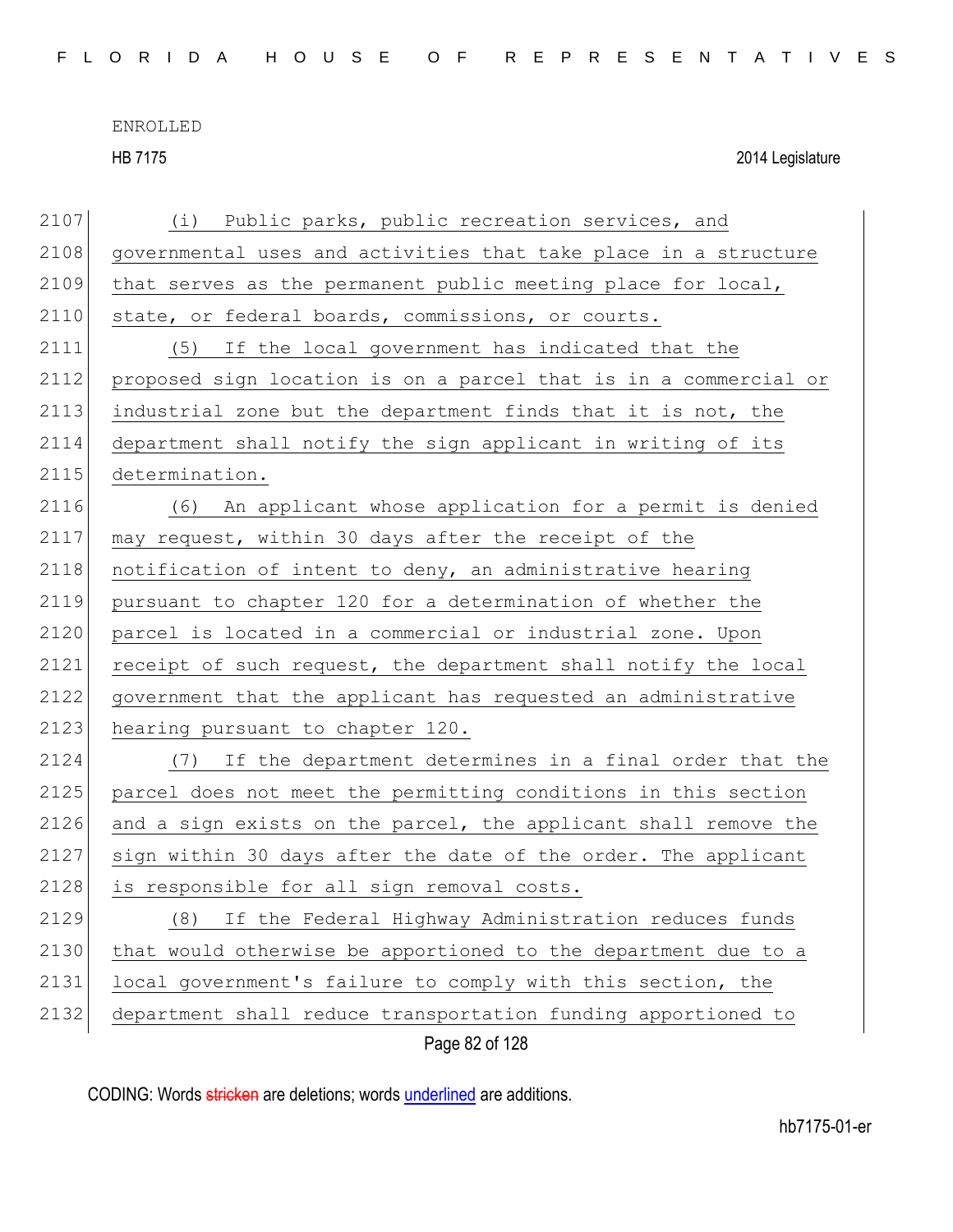HB 7175 2014 Legislature

2133 the local government by an equivalent amount.

2134 Section 27. Section 479.03, Florida Statutes, is amended 2135 to read:

Page 83 of 128 2136 479.03 Jurisdiction of the Department of Transportation; 2137 entry upon privately owned lands.—The territory under the 2138 jurisdiction of the department for the purpose of this chapter 2139 includes shall include all the state. Employees, agents, or 2140 independent contractors working for the department, in the 2141 performance of their functions and duties under the provisions 2142 of this chapter, may enter into and upon any land upon which a 2143 sign is displayed, is proposed to be erected, or is being 2144 erected and make such inspections, surveys, and removals as may 2145 be relevant. Upon written notice to  $After receiving consent by$ 2146 the landowner, operator, or person in charge of an intervening 2147 privately owned land that or appropriate inspection warrant 2148 | issued by a judge of any county court or circuit court of this  $2149$  state which has jurisdiction of the place or thing to be 2150  $r$  removed, that the removal of an illegal outdoor advertising sign 2151 is necessary and has been authorized by a final order or results 2152 from an uncontested notice to the sign owner, the department may 2153 shall be authorized to enter upon any intervening privately 2154 owned lands for the purposes of effectuating removal of illegal 2155 signs., provided that The department may enter intervening 2156 privately owned lands  $shall$  only  $do$  so in circumstances where it 2157 has determined that  $H$  other legal or economically feasible 2158 means of entry to the sign site are not reasonably available.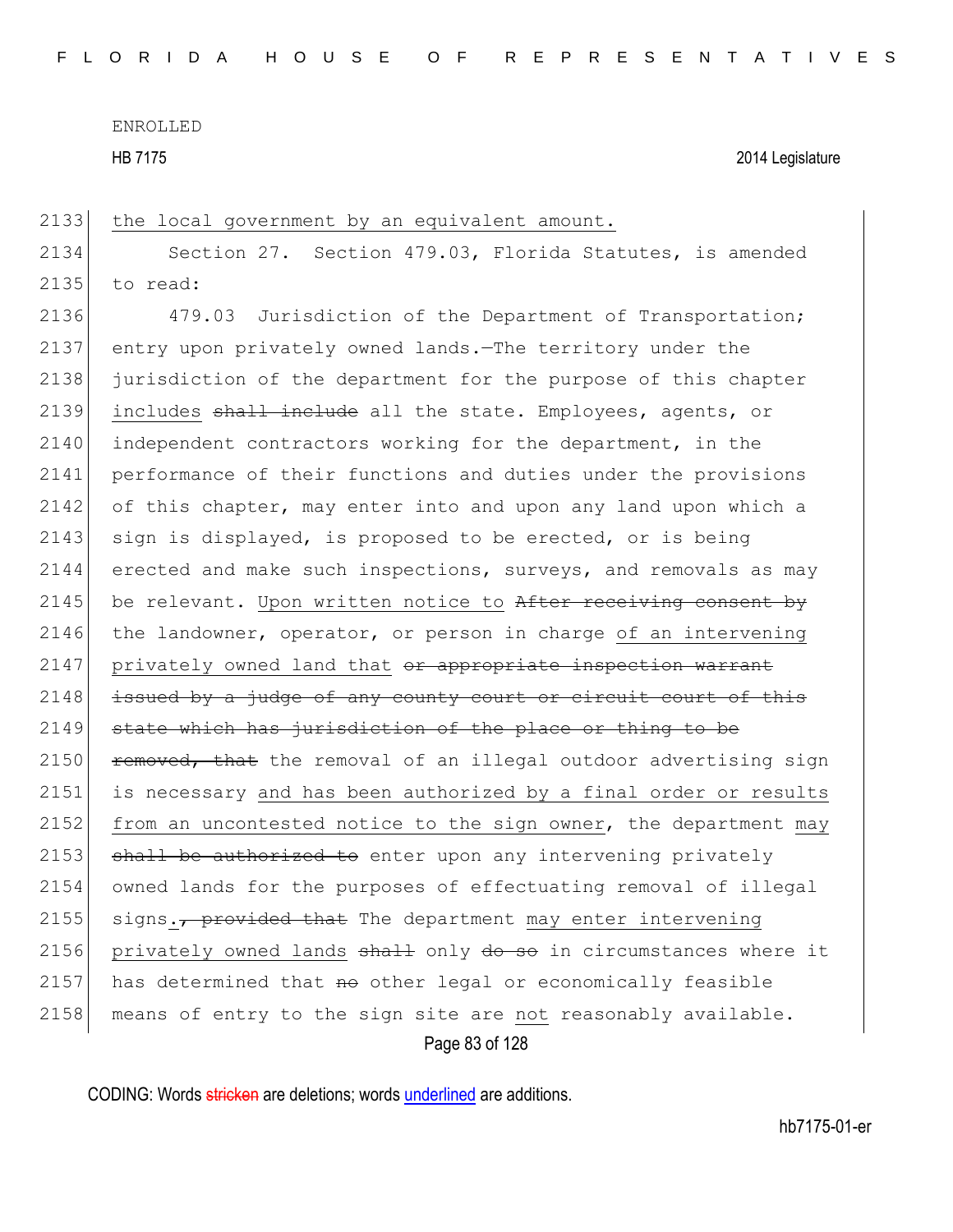2159 Except as otherwise provided by this chapter, the department is  $2160$  shall be responsible for the repair or replacement in a like 2161 manner for any physical damage or destruction of private 2162 property, other than the sign, incidental to the department's 2163 entry upon such intervening privately owned lands.

2164 Section 28. Section 479.04, Florida Statutes, is amended 2165 to read:

2166 479.04 Business of outdoor advertising; license 2167 requirement; renewal; fees.-

2168 (1) A No person may not  $shall$  engage in the business of 2169 outdoor advertising in this state without first obtaining a 2170 license therefor from the department. Such license shall be 2171 renewed annually. The fee for such license, and for each annual 2172 renewal, is \$300. License renewal fees are shall be payable as 2173 provided for in s. 479.07.

 $2174$  (2) A No person is not shall be required to obtain the 2175 license provided for in this section solely to erect or 2176 construct outdoor advertising signs or structures as an 2177 incidental part of a building construction contract.

2178 Section 29. Section 479.05, Florida Statutes, is amended 2179 to read:

Page 84 of 128 2180 479.05 Denial, suspension, or revocation of license. The 2181 department may has authority to deny, suspend, or revoke a  $\frac{a}{a}$ 2182 license requested or granted under this chapter in any case in 2183 which it determines that the application for the license 2184 contains knowingly false or misleading information of material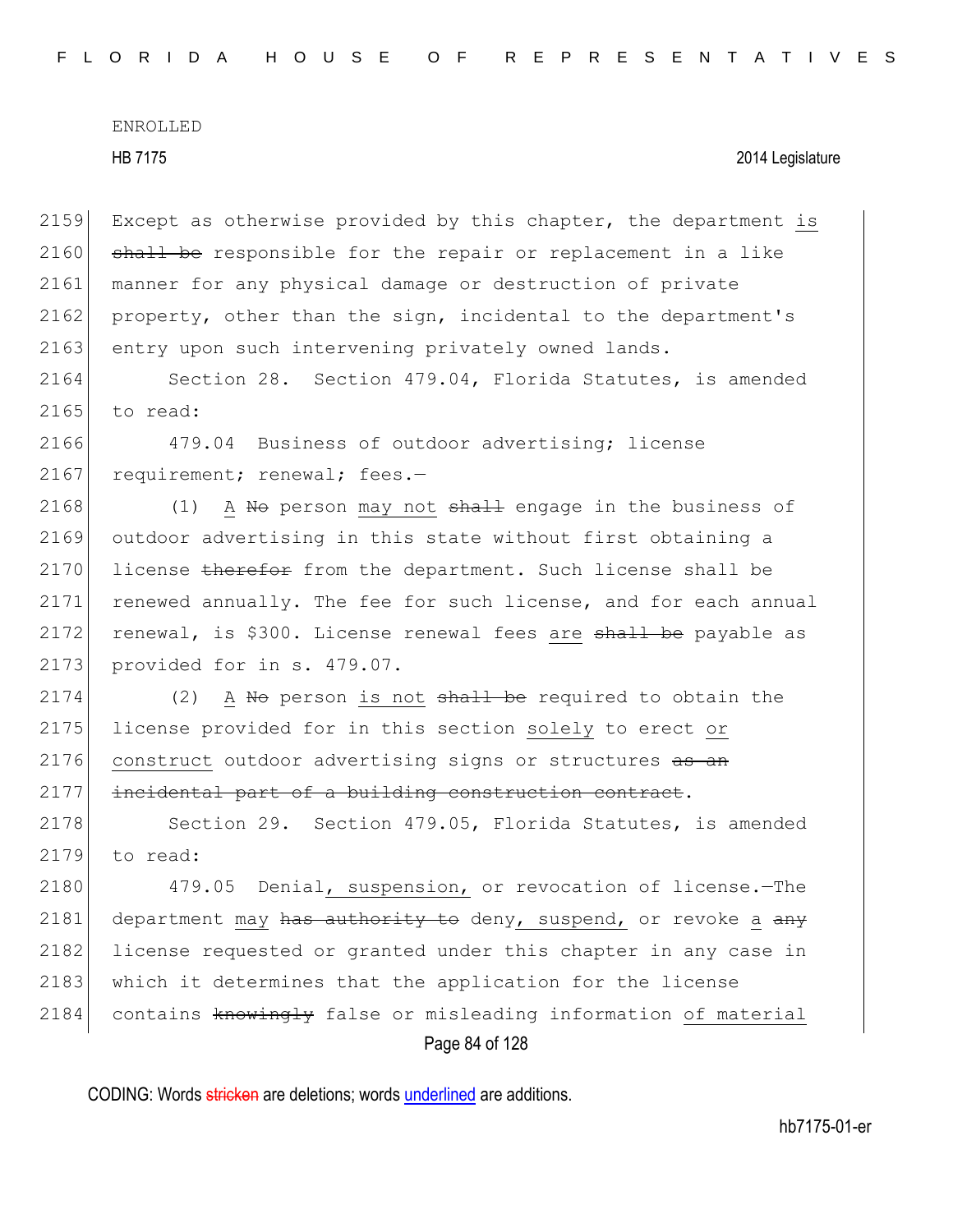HB 7175 2014 Legislature

2185 consequence, that the licensee has failed to pay fees or costs 2186 owed to the department for outdoor advertising purposes, or that 2187 the licensee has violated any of the provisions of this chapter, 2188 unless such licensee, within 30 days after the receipt of notice 2189 by the department, corrects such false or misleading 2190 information, pays the outstanding amounts, or complies with  $the$ 2191 **provisions of** this chapter. Suspension of a license allows the 2192 licensee to maintain existing sign permits, but the department 2193 may not grant a transfer of an existing permit or issue an 2194 additional permit to a licensee with a suspended license. A  $A_{\text{H}}$ 2195 person aggrieved by an  $\frac{any}{x}$  action of the department which 2196 denies, suspends, or revokes in denying or revoking a license 2197 under this chapter may, within 30 days after  $f$  to the receipt of  $2198$  the notice, apply to the department for an administrative 2199 hearing pursuant to chapter 120.

2200 Section 30. Section 479.07, Florida Statutes, is amended 2201 to read:

2202 479.07 Sign permits.—

2203 (1) Except as provided in ss.  $479.105(1)$  (e) and  $479.16$ , a 2204 person may not erect, operate, use, or maintain, or cause to be 2205 erected, operated, used, or maintained, any sign on the State 2206 Highway System outside an urban area, as defined in  $s$ . 2207  $\left| \frac{334.03(31)}{200} \right|$ , or on any portion of the interstate or federal-aid 2208 primary highway system without first obtaining a permit for the 2209 sign from the department and paying the annual fee as provided 2210 in this section. As used in this section, the term "on any

Page 85 of 128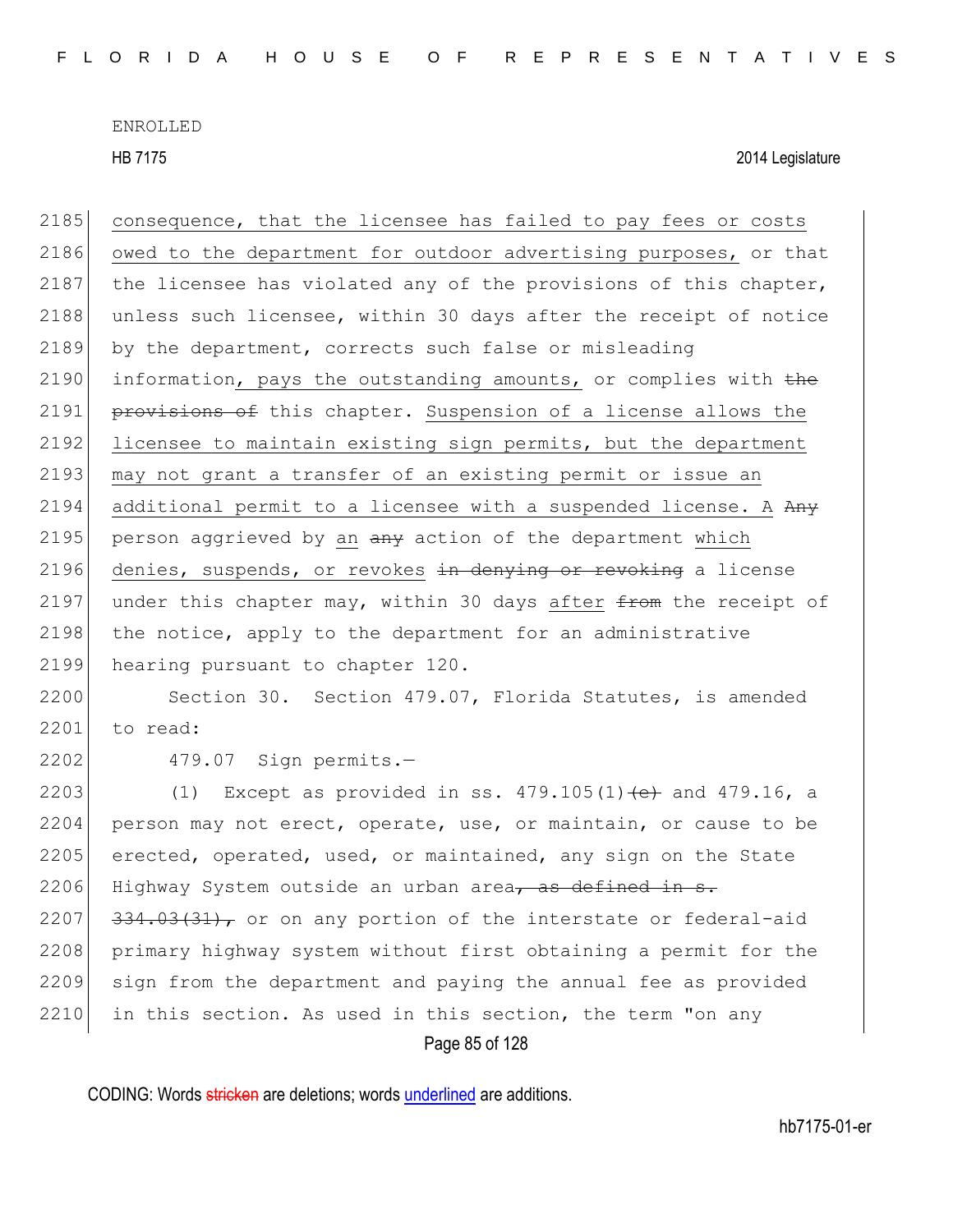### HB 7175 2014 Legislature

2211 portion of the State Highway System, interstate highway system, 2212 or federal-aid primary system" means a sign located within the 2213 controlled area which is visible from any portion of the main-2214 traveled way of such system.

 $2215$  (2) A person may not apply for a permit unless he or she 2216 has first obtained the Written permission of the owner or other 2217 person in lawful possession or control of the site designated as 2218 the location of the sign is required for issuance of a  $\pm$ n the 2219 application for the permit.

 $(3)(a)$  An application for a sign permit must be made on a form prescribed by the department, and a separate application must be submitted for each permit requested. A permit is 2223 required for each sign facing.

Page 86 of 128 2224 (b) As part of the application, the applicant or his or 2225 her authorized representative must certify  $\frac{1}{x}$  a notarized signed 2226 statement that all information provided in the application is 2227 true and correct and that, pursuant to subsection  $(2)$ , he or she 2228 has obtained the written permission of the owner or other person 2229 in lawful possession of the site designated as the location of 2230 the sign in the permit application. Each Every permit 2231 application must be accompanied by the appropriate permit fee; a 2232 signed statement by the owner or other person in lawful control 2233 of the site on which the sign is located or will be erected, 2234 authorizing the placement of the sign on that site;  $\frac{1}{2}$  where  $2235$  <del>local governmental regulation of signs exists,</del> a statement from 2236 the appropriate local governmental official indicating that the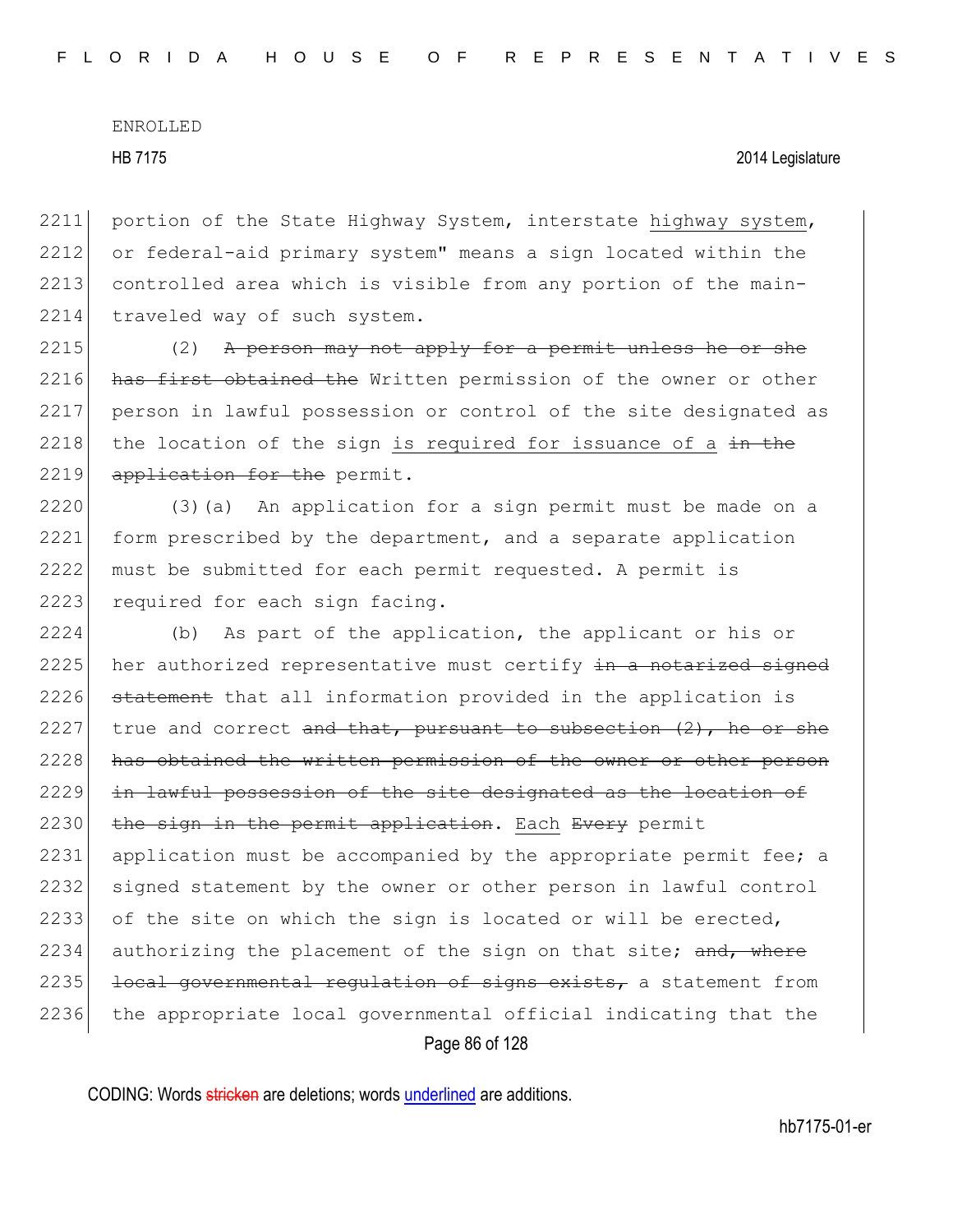HB 7175 2014 Legislature

2237 sign complies with all local government governmental 2238 requirements; and, if a local government permit is required for 2239 a sign, a statement that the agency or unit of local government 2240 will issue a permit to that applicant upon approval of the state 2241 permit application by the department.

2242 (c) The annual permit fee for each sign facing shall be 2243 established by the department by rule in an amount sufficient to 2244 offset the total cost to the department for the program, but may  $2245$  shall not be greater than exceed \$100. The A fee may not be 2246 prorated for a period less than the remainder of the permit year  $2247$  to accommodate short-term publicity features; however, a first- $2248$  year fee may be prorated by payment of an amount equal to one-2249 fourth of the annual fee for each remaining whole quarter or 2250 partial quarter of the permit year. Applications received after 2251 the end of the third quarter of the permit year must include 2252 fees for the last quarter of the current year and fees for the 2253 succeeding year.

2254 (4) An application for a permit shall be acted on by 2255 granting, denying, or returning the incomplete application  $t$ he 2256 department within 30 days after receipt of the application by 2257 the department.

Page 87 of 128 2258 (5)(a) For each permit issued, the department shall 2259 furnish to the applicant a serially numbered permanent metal 2260 permit tag. The permittee is responsible for maintaining a valid 2261 permit tag on each permitted sign facing at all times. The tag  $2262$  shall be securely attached to the upper 50 percent of the sign

CODING: Words stricken are deletions; words underlined are additions.

hb7175-01-er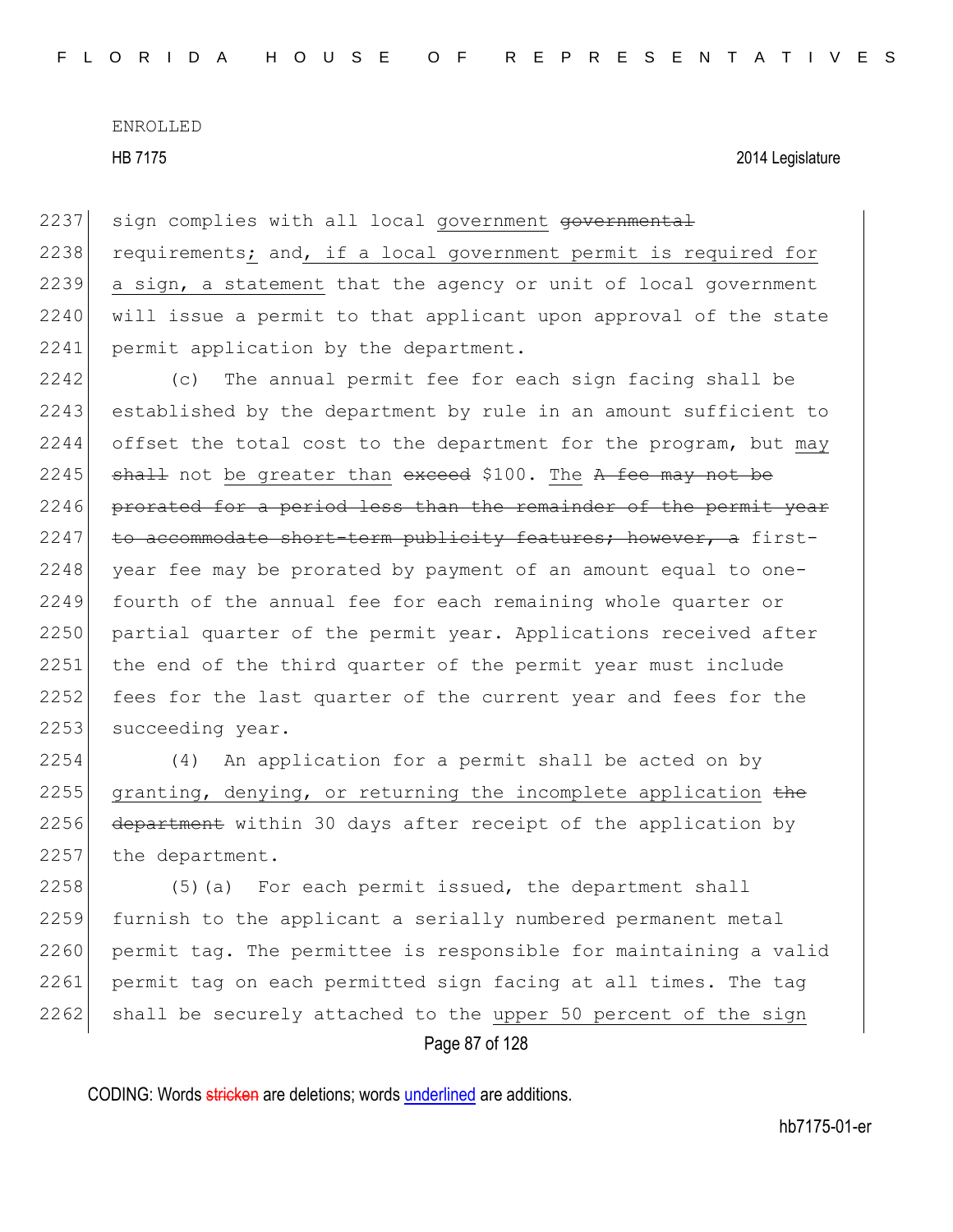HB 7175 2014 Legislature

2263 structure and sign facing or, if there is no facing, on the pole  $2264$  nearest the highway; and it shall be attached in such a manner 2265 as to be plainly visible from the main-traveled way. Effective 2266 July 1, 2012, the tag must be securely attached to the upper  $50$ 2267 percent of the pole nearest the highway and must be attached in  $2268$  such a manner as to be plainly visible from the main-traveled 2269 way. The permit becomes void unless the permit tag must be  $\pm s$ 2270 properly and permanently displayed at the permitted site within 2271 30 days after the date of permit issuance. If the permittee 2272 fails to erect a completed sign on the permitted site within 270 2273 days after the date on which the permit was issued, the permit 2274 will be void, and the department may not issue a new permit to  $2275$  that permittee for the same location for 270 days after the date 2276 on which the permit becomes became void.

2277 (b) If a permit tag is lost, stolen, or destroyed, the 2278 permittee to whom the tag was issued must apply to the 2279 department for a replacement tag. The department shall adopt a 2280 rule establishing a service fee for replacement tags in an 2281 amount that will recover the actual cost of providing the 2282 replacement tag. Upon receipt of the application accompanied by 2283 the service fee, the department shall issue a replacement permit  $2284$  tag. Alternatively, the permittee may provide its own 2285 replacement tag pursuant to department specifications that the 2286 department shall adopt by rule at the time it establishes the 2287 service fee for replacement tags. 2288 (6) A permit is valid only for the location specified in

Page 88 of 128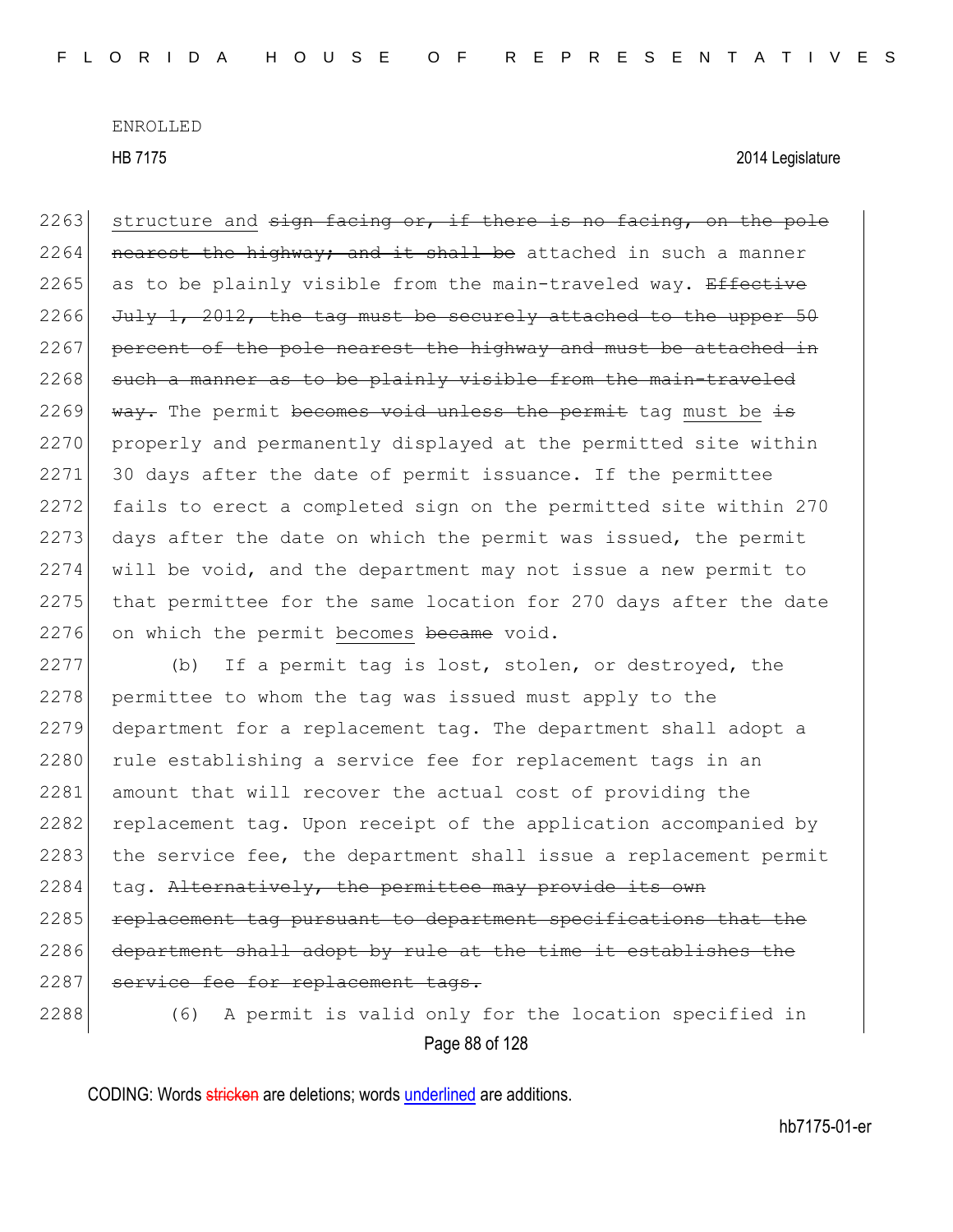### HB 7175 2014 Legislature

2289 the permit. Valid permits may be transferred from one sign owner 2290 to another upon written acknowledgment from the current 2291 permittee and submittal of a transfer fee of \$5 for each permit 2292 to be transferred. However, the maximum transfer fee for any 2293 multiple transfer between two outdoor advertisers in a single 2294 transaction is \$100.

2295 (7) A permittee shall at all times maintain the permission 2296 of the owner or other person in lawful control of the sign site 2297 in order to have and maintain a sign at such site.

Page 89 of 128 2298  $(8)(a)$  In order to reduce peak workloads, the department 2299 may adopt rules providing for staggered expiration dates for 2300 licenses and permits. Unless otherwise provided for by rule, all 2301 licenses and permits expire annually on January 15. All license 2302 and permit renewal fees are required to be submitted to the 2303 department by no later than the expiration date. At least 105  $2304$  days before  $\frac{1}{200}$  the expiration date of licenses and 2305 permits, the department shall send to each permittee a notice of 2306 fees due for all licenses and permits that which were issued to 2307 him or her before prior to the date of the notice. Such notice 2308 must shall list the permits and the permit fees due for each 2309 sign facing. The permittee shall, no later than 45 days before 2310  $\overline{p}$  prior to the expiration date, advise the department of any 2311 additions, deletions, or errors contained in the notice. Permit 2312 tags that  $\frac{1}{2}$  which are not renewed shall be returned to the 2313 department for cancellation by the expiration date. Permits that 2314 which are not renewed or are canceled shall be certified in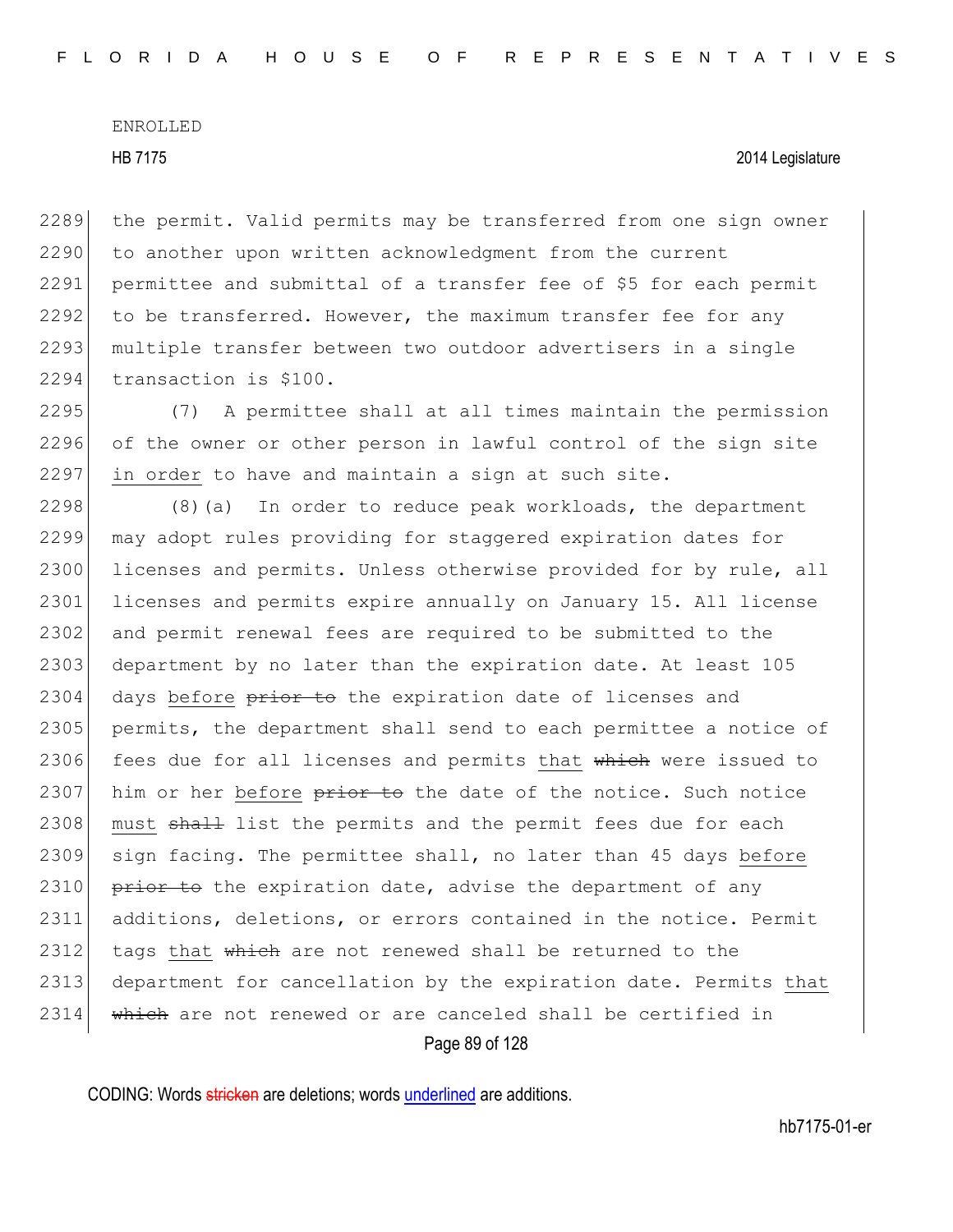2315 writing at that time as canceled or not renewed by the 2316 permittee, and permit tags for such permits shall be returned to 2317 the department or shall be accounted for by the permittee in 2318 | writing, which writing shall be submitted with the renewal fee 2319 payment or the cancellation certification. However, failure of a 2320 permittee to submit a permit cancellation does shall not affect 2321 the nonrenewal of a permit. Before Prior to cancellation of a 2322 permit, the permittee shall provide written notice to all 2323 persons or entities having a right to advertise on the sign that 2324 the permittee intends to cancel the permit.

2325 (b) If a permittee has not submitted his or her fee 2326 payment by the expiration date of the licenses or permits, the 2327 department shall send a notice of violation to the permittee 2328 within 45 days after the expiration date, requiring the payment 2329 of the permit fee within 30 days after the date of the notice 2330 and payment of a delinquency fee equal to 10 percent of the 2331 original amount due or, in the alternative to these payments, 2332 requiring the filing of a request for an administrative hearing 2333 to show cause why the  $h$ is or her sign should not be subject to 2334 immediate removal due to expiration of his or her license or 2335 permit. If the permittee submits payment as required by the 2336 violation notice, the his or her license or permit shall  $\overline{with}$  be 2337 automatically reinstated and such reinstatement is  $\frac{11}{100}$  be 2338 retroactive to the original expiration date. If the permittee 2339 does not respond to the notice of violation within the 30-day  $2340$  period, the department shall, within 30 days, issue a final

Page 90 of 128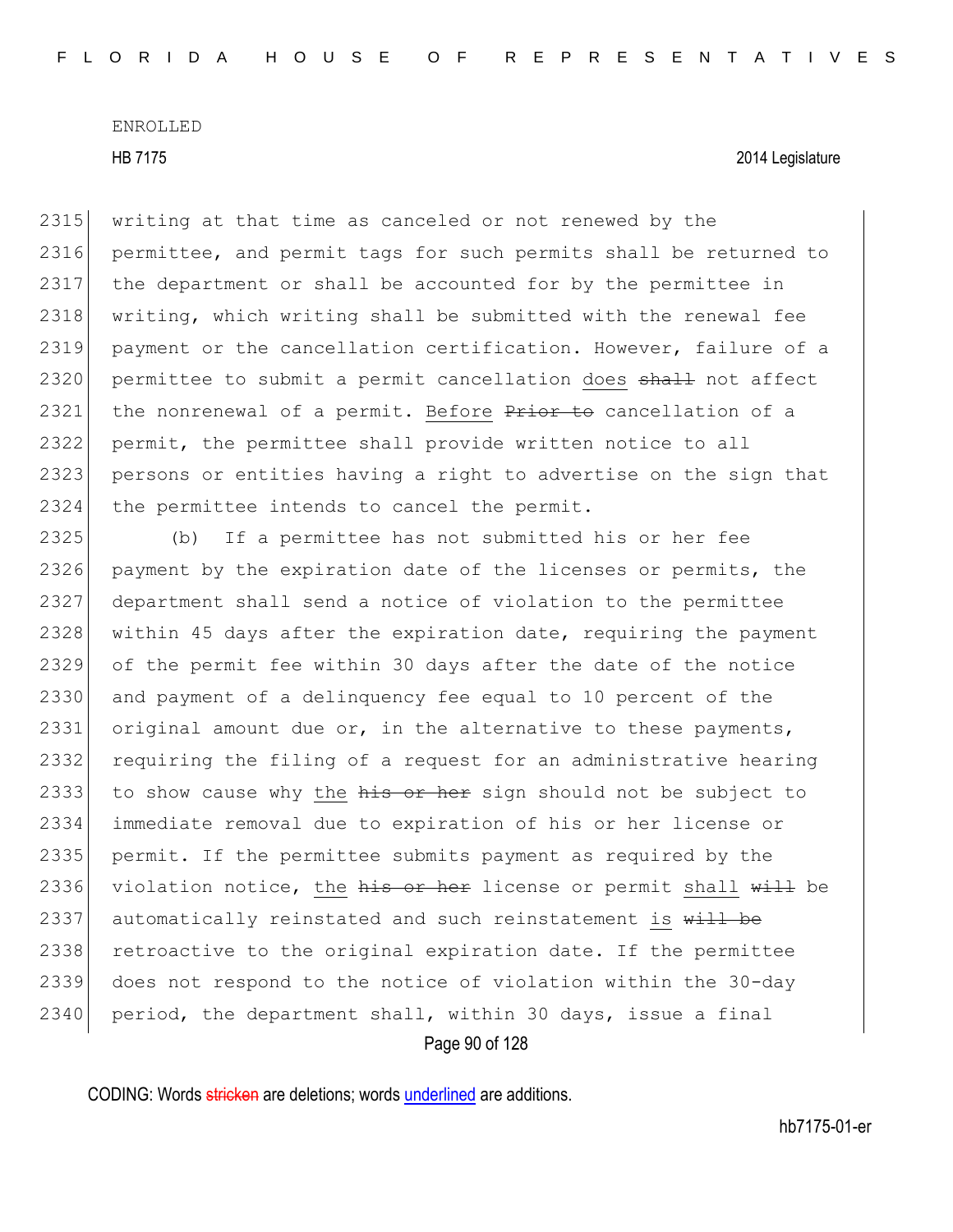## HB 7175 2014 Legislature

2341 notice of sign removal and may, following 90 days after the date 2342 of the department's final notice of sign removal, remove the 2343 sign without incurring any liability as a result of such 2344 removal. However, if at any time before removal of the sign, the 2345 permittee demonstrates that a good faith error on the part of 2346 the permittee resulted in cancellation or nonrenewal of the 2347 permit, the department may reinstate the permit if:

2348 1. The permit reinstatement fee of up to \$300 based on the 2349 size of the sign is paid;

2350 2. All other permit renewal and delinquent permit fees due 2351 as of the reinstatement date are paid; and

2352 3. The permittee reimburses the department for all actual 2353 costs resulting from the permit cancellation or nonrenewal.

 (c) Conflicting applications filed by other persons for the same or competing sites covered by a permit subject to paragraph (b) may not be approved until after the sign subject 2357 to the expired permit has been removed.

2358 (d) The cost for removing a sign, whether by the 2359 department or an independent contractor<sub>r</sub> shall be assessed by 2360 the department against the permittee.

2361 (9) (a) A permit may shall not be granted for any sign for 2362 which a permit had not been granted by the effective date of 2363 this act unless such sign is located at least:

2364 1. One thousand five hundred feet from any other permitted  $2365$  sign on the same side of the highway, if on an interstate 2366 highway.

# Page 91 of 128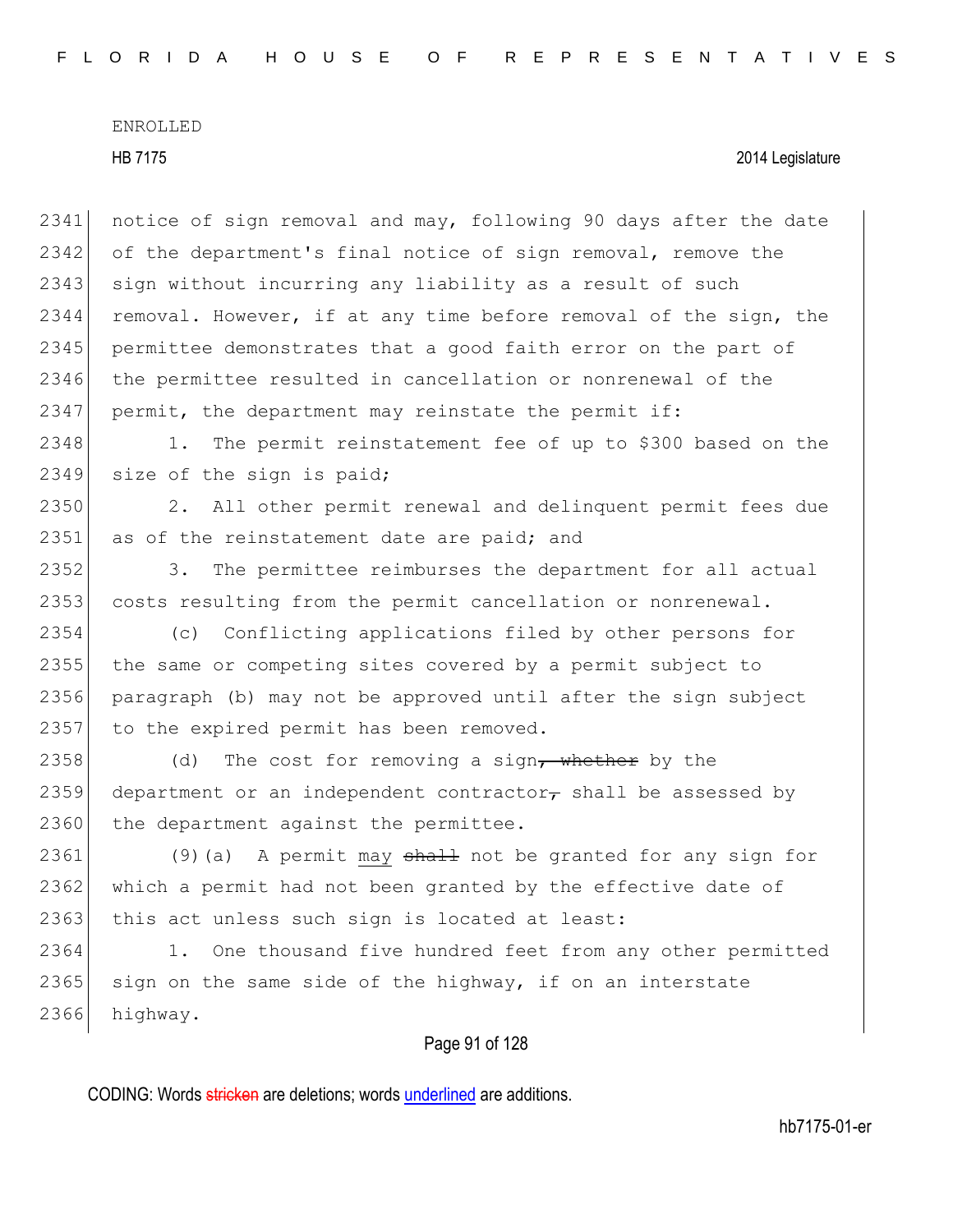Page 92 of 128 2367 2. One thousand feet from any other permitted sign on the 2368 same side of the highway, if on a federal-aid primary highway. 2369 2370 The minimum spacing provided in this paragraph does not preclude 2371 the permitting of V-type, back-to-back, side-to-side, stacked, 2372 or double-faced signs at the permitted sign site. If a sign is 2373 visible to more than one highway subject to the jurisdiction of 2374 the department and within the controlled area of the highways 2375 from the controlled area of more than one highway subject to the 2376 jurisdiction of the department, the sign must shall meet the 2377 permitting requirements of all highways<sub> $\tau$ </sub> and $\tau$  if the sign meets 2378 the applicable permitting requirements, be permitted to, the 2379 highway having the more stringent permitting requirements. 2380 (b) A permit may shall not be granted for a sign pursuant 2381 to this chapter to locate such sign on any portion of the 2382 | interstate or federal-aid primary highway system, which sign: 2383 1. Exceeds 50 feet in sign structure height above the 2384 crown of the main-traveled way to which the sign is permitted, 2385 if outside an incorporated area; 2386 2. Exceeds 65 feet in sign structure height above the 2387 crown of the main-traveled way to which the sign is permitted, 2388 if inside an incorporated area; or 2389 3. Exceeds 950 square feet of sign facing including all 2390 embellishments. 2391 (c) Notwithstanding subparagraph (a)1., there is 2392 established a pilot program in Orange, Hillsborough, and Osceola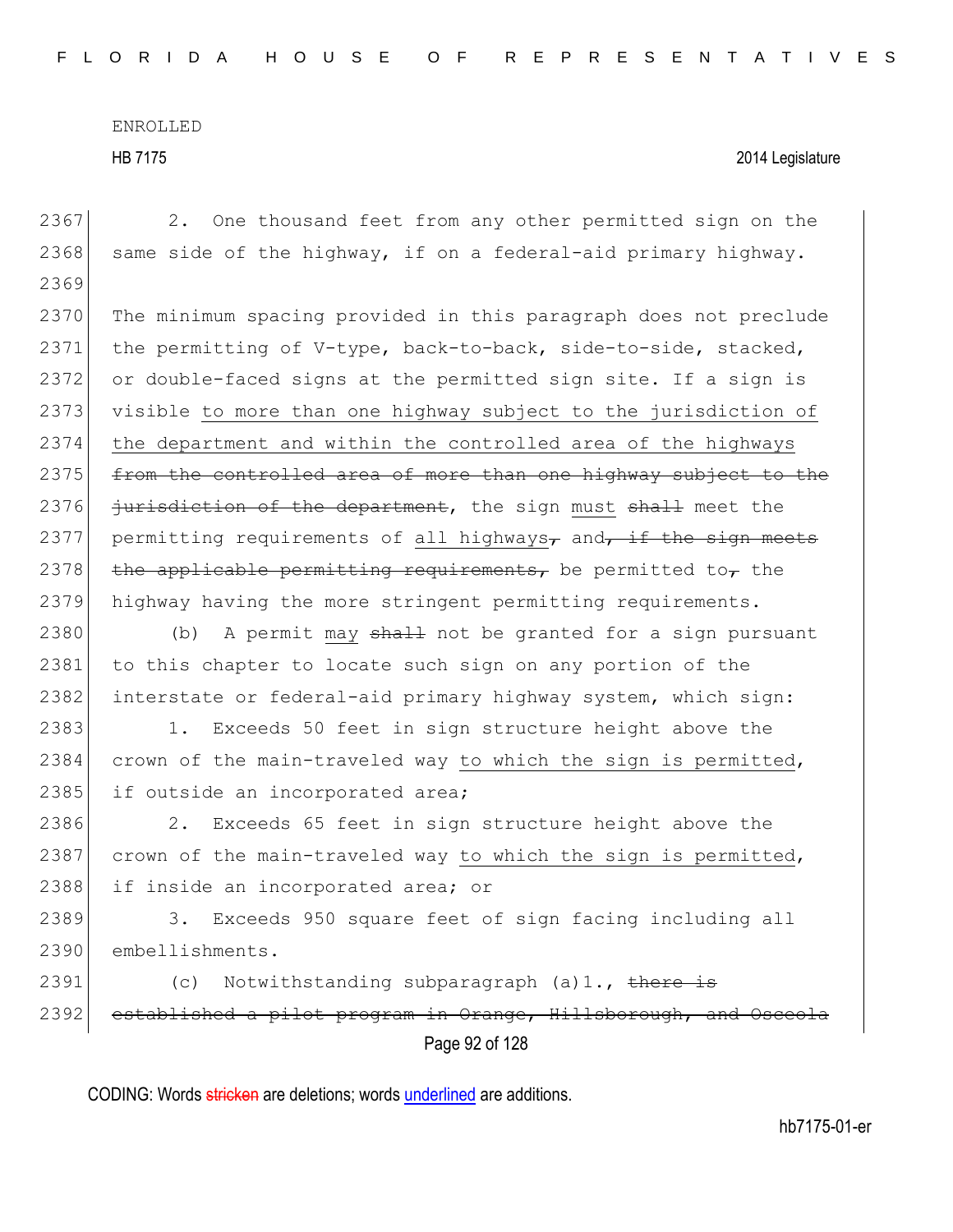2393 Counties, and within the boundaries of the City of Miami, under 2394 which the distance between permitted signs on the same side of 2395 an interstate highway may be reduced to 1,000 feet if all other 2396 requirements of this chapter are met and if:

2397 1. The local government has adopted a plan, program, 2398 resolution, ordinance, or other policy encouraging the voluntary 2399 removal of signs in a downtown, historic, redevelopment, infill, 2400 or other designated area which also provides for a new or 2401 replacement sign to be erected on an interstate highway within  $2402$  that jurisdiction if a sign in the designated area is removed;

2403 2. The sign owner and the local government mutually agree 2404 to the terms of the removal and replacement; and

2405 3. The local government notifies the department of its 2406 intention to allow such removal and replacement as agreed upon 2407 pursuant to subparagraph 2.

Page 93 of 128  $2408$  4. The new or replacement sign to be erected on an 2409 interstate highway within that jurisdiction is to be located on 2410 a parcel of land specifically designated for commercial or 2411 industrial use under both the future land use map of the 2412 comprehensive plan and the land use development requiations 2413 adopted pursuant to chapter 163, and such parcel shall not be 2414 subject to an evaluation in accordance with the criteria set 2415  $\vert$  forth in s. 479.01(26) to determine if the parcel can be 2416 considered an unzoned commercial or industrial 2417 2418 The department shall maintain statistics tracking the use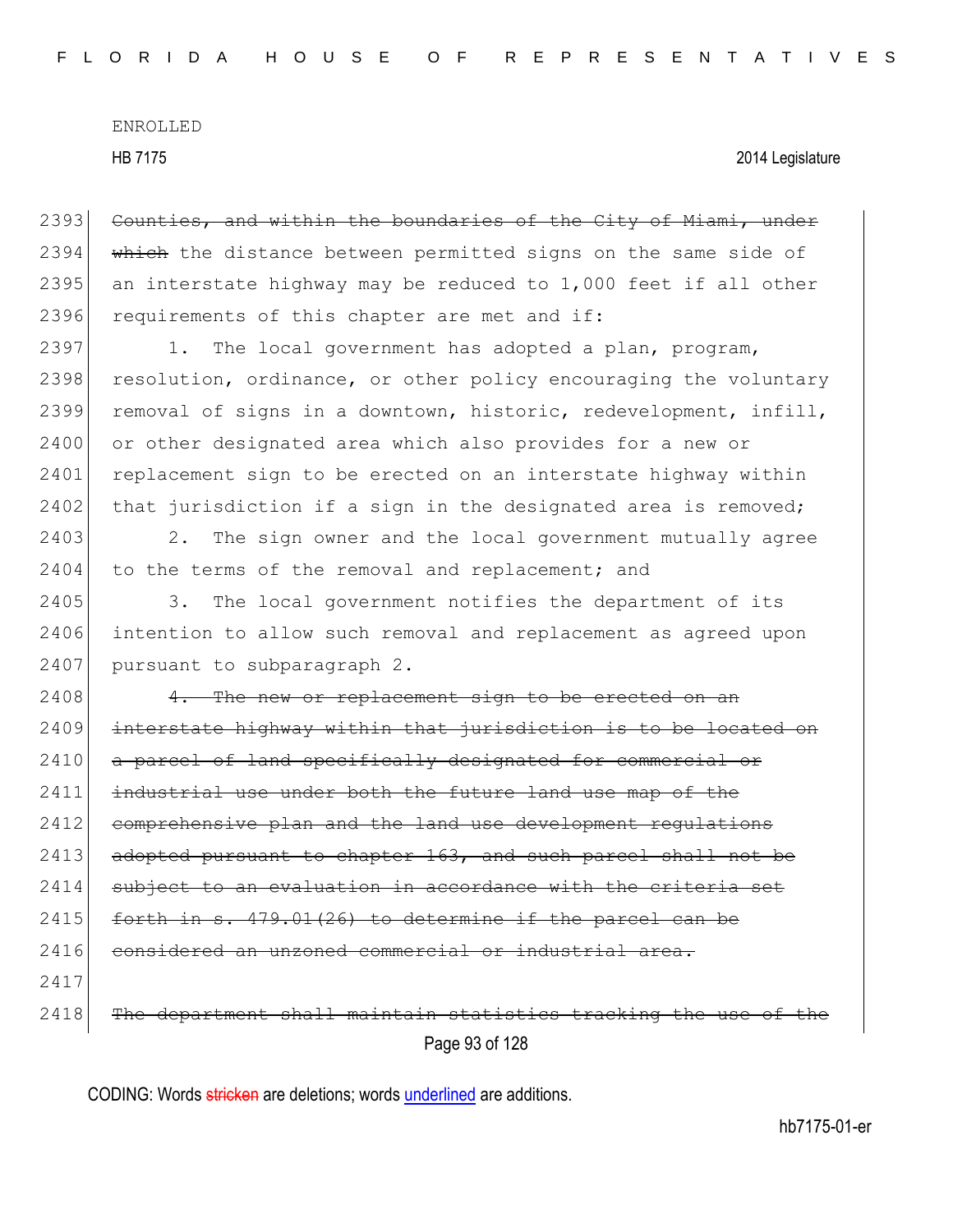2419 provisions of this pilot program based on the notifications  $2420$  received by the department from local governments under 2421 paragraph.

2422 (d) This subsection does not cause a sign that was 2423 conforming on October 1, 1984, to become nonconforming.

2424 (10) Commercial or industrial zoning that which is not 2425 comprehensively enacted or that which is enacted primarily to 2426 permit signs may shall not be recognized as commercial or 2427 industrial zoning for purposes of this provision, and permits 2428 may  $\frac{1}{2428}$  not be issued for signs in such areas. The department  $2429$  shall adopt rules that within 180 days after this act takes 2430 effect which shall provide criteria to determine whether such 2431 zoning is comprehensively enacted or enacted primarily to permit 2432 signs.

2433 Section 31. Section 479.08, Florida Statutes, is amended 2434 to read:

Page 94 of 128 2435 479.08 Denial or revocation of permit. The department may 2436 deny or revoke a  $\frac{a}{b}$  permit requested or granted under this 2437 chapter in any case in which it determines that the application 2438 for the permit contains  $km \rightarrow m$  false or misleading 2439 information of material consequence. The department may revoke a  $2440$  any permit granted under this chapter in any case in which the 2441 permittee has violated  $\frac{1}{2}$  and  $\frac{1}{2}$  be provisions of this chapter, 2442 unless such permittee, within 30 days after the receipt of 2443 notice by the department, complies with the provisions of this 2444 chapter. For the purpose of this section, the notice of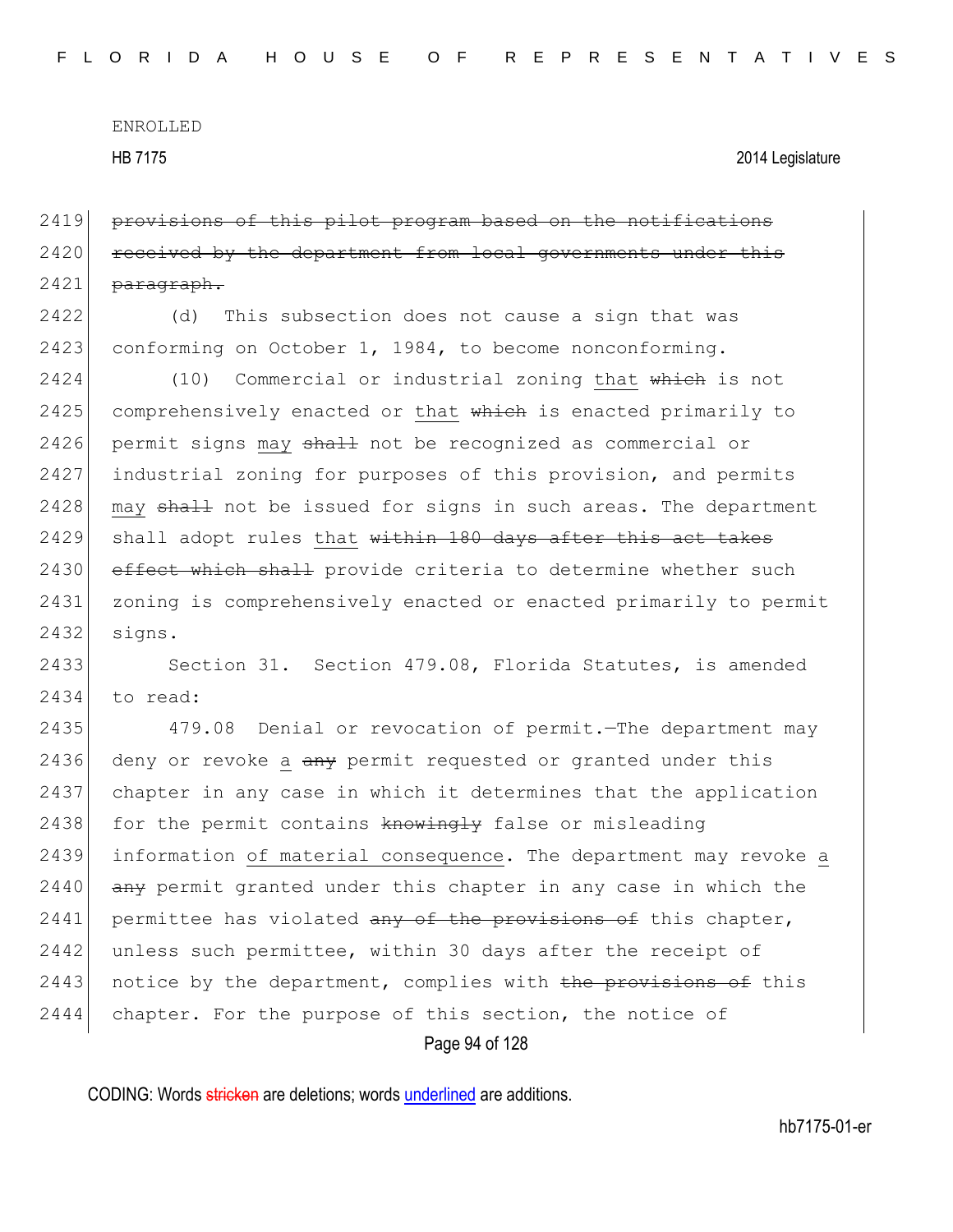Page 95 of 128 2445 violation issued by the department must describe in detail the 2446 alleged violation. A  $Any$  person aggrieved by any action of the 2447 department in denying or revoking a permit under this chapter 2448  $\mid$  may, within 30 days after receipt of the notice, apply to the 2449 department for an administrative hearing pursuant to chapter 2450 120. If a timely request for hearing has been filed and the 2451 department issues a final order revoking a permit, such 2452 revocation shall be effective 30 days after the date of 2453 rendition. Except for department action pursuant to s.  $2454$  479.107(1), the filing of a timely and proper notice of appeal 2455 shall operate to stay the revocation until the department's 2456 action is upheld. 2457 Section 32. Section 479.10, Florida Statutes, is amended 2458 to read: 2459 479.10 Sign removal following permit revocation or 2460 cancellation.—A sign shall be removed by the permittee within 30 2461 days after the date of revocation or cancellation of the permit 2462 for the sign. If the permittee fails to remove the sign within 2463 the 30-day period, the department shall remove the sign at the 2464 permittee's expense with or without further notice and without 2465 incurring any liability as a result of such removal. 2466 Section 33. Section 479.105, Florida Statutes, is amended  $2467$  to read: 2468 479.105 Signs erected or maintained without required 2469 permit; removal.-2470 (1) A  $A_{\text{H}}$  any sign that which is located adjacent to the

CODING: Words stricken are deletions; words underlined are additions.

hb7175-01-er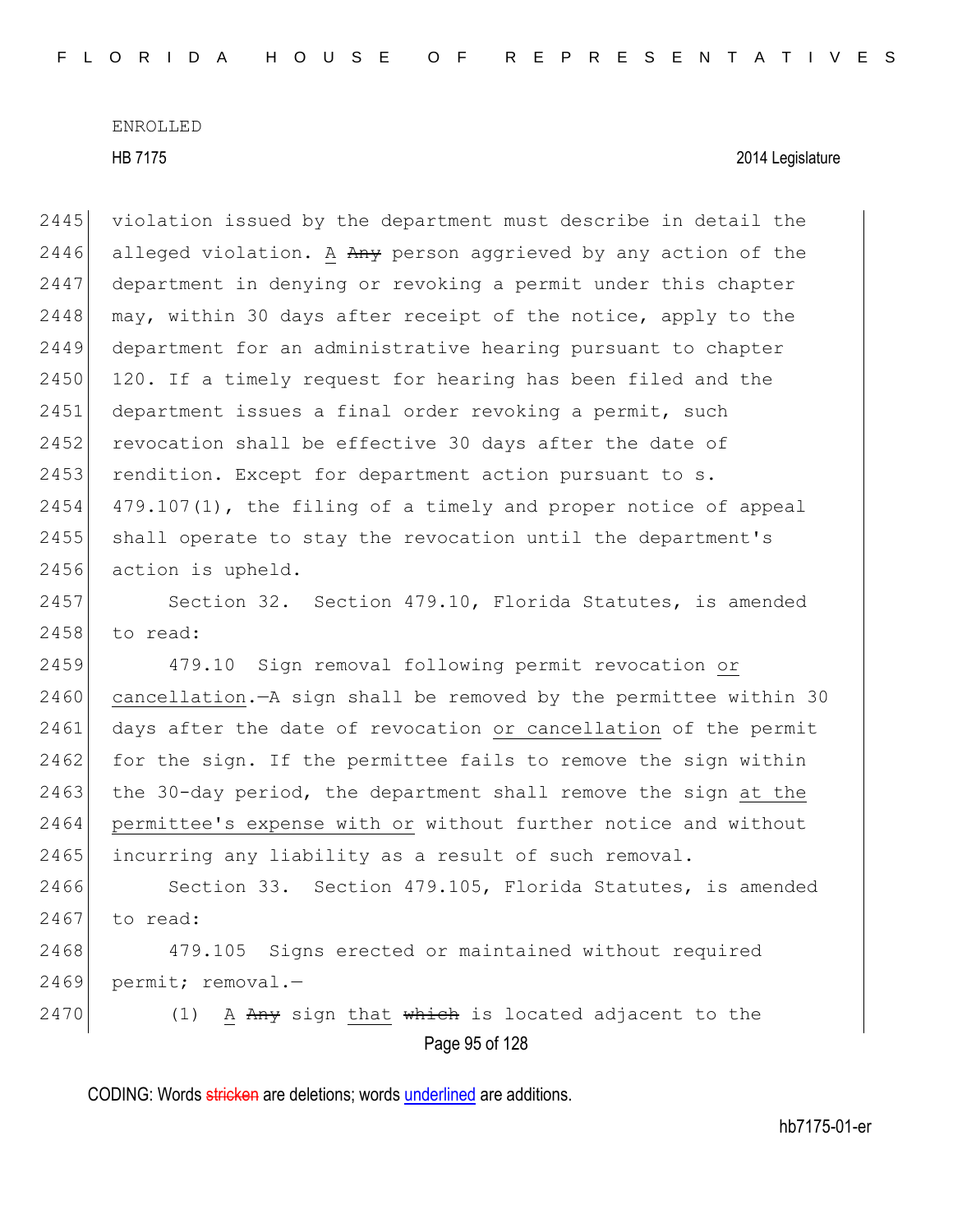right-of-way of any highway on the State Highway System outside an incorporated area or adjacent to the right-of-way on any 2473 portion of the interstate or federal-aid primary highway system, which sign was erected, operated, or maintained without the permit required by s. 479.07(1) having been issued by the department, is declared to be a public nuisance and a private nuisance and shall be removed as provided in this section.

 $2478$  (a) Upon a determination by the department that a sign is 2479 in violation of s. 479.07(1), the department shall prominently 2480 post on the sign, or as close to the sign as possible for a 2481 location in which the sign is not easily accessible,  $f$ ace a 2482 notice stating that the sign is illegal and must be removed 2483 within 30 days after the date on which the notice was posted.  $2484$  However, if the sign bears the name of the licensee or the name 2485 and address of the nonlicensed sign owner, The department shall, 2486 concurrently with and in addition to posting the notice on the  $2487$  sign, provide a written notice to the owner of the sign, the 2488 advertiser displayed on the sign, or the owner of the property, 2489 stating that the sign is illegal and must be permanently removed 2490 within the 30-day period specified on the posted notice. The  $2491$  written notice shall further state that the sign owner has a 2492  $r$  right to request a hearing may be requested and that the, which 2493 request must be filed with the department within 30 days after 2494 receipt  $t$ he date of the written notice. However, the filing of a 2495 request for a hearing will not stay the removal of the sign. 2496 (b) If, pursuant to the notice provided, the sign is not

Page 96 of 128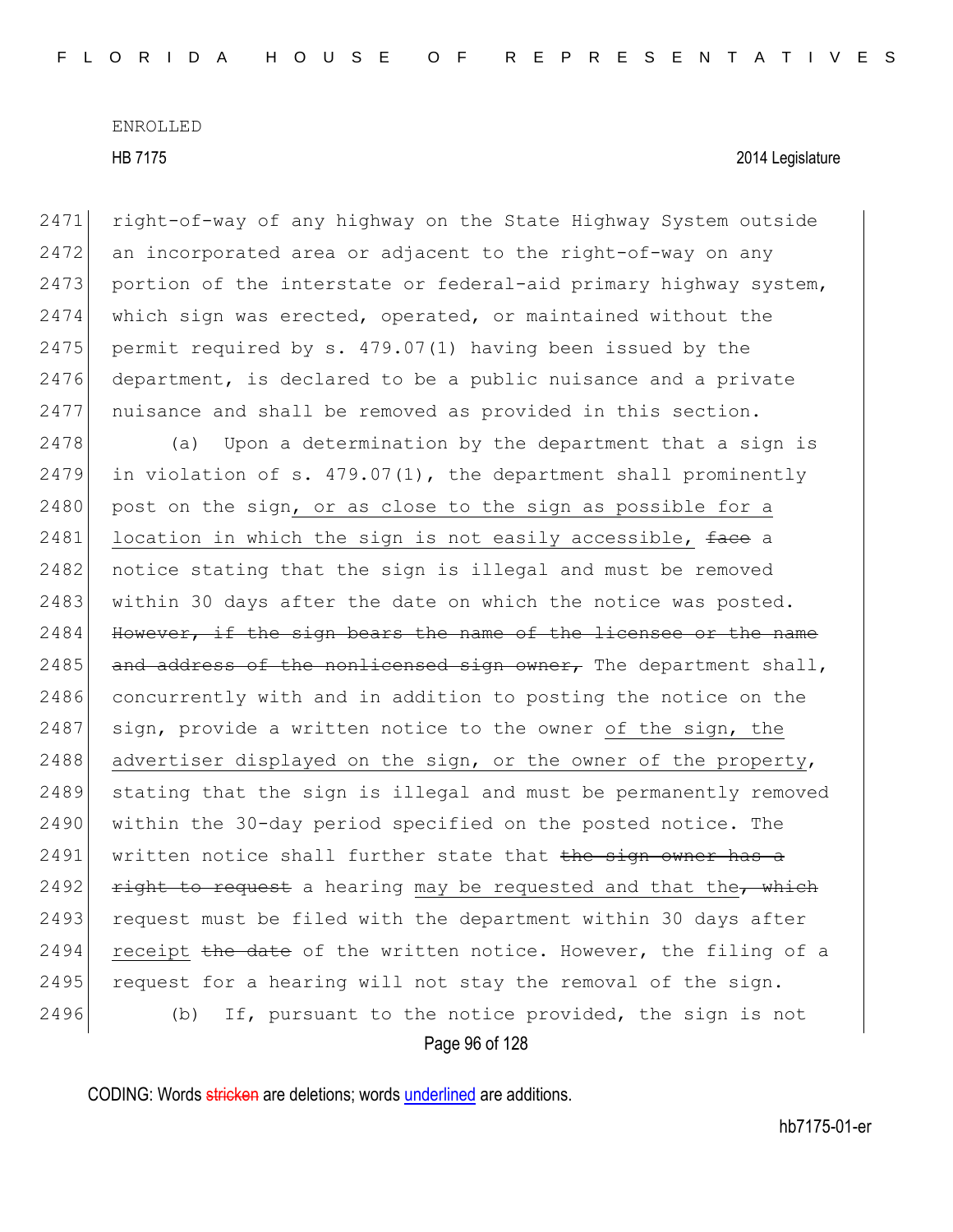2497 removed by the  $s_{\text{i}}$  owner of the sign, the advertiser displayed 2498 on the sign, or the owner of the property within the prescribed 2499 period, the department shall immediately remove the sign without 2500 further notice; and, for that purpose, the employees, agents, or 2501 independent contractors of the department may enter upon private 2502 property without incurring any liability for so entering. 2503 (c) However, the department may issue a permit for a sign,  $2504$  as a conforming or nonconforming sign, if the sign owner 2505 demonstrates to the department one of the following: 2506 1. If the sign meets the current requirements of this 2507 chapter for a sign permit, the sign owner may submit the 2508 required application package and receive a permit as a 2509 conforming sign upon payment of all applicable fees. 2510 2. If the sign does not meet the current requirements of 2511 this chapter for a sign permit and has never been exempt from  $2512$  the requirement that a permit be obtained, the sign owner may 2513 receive a permit as a nonconforming sign if the department 2514 determines that the sign is not located on state right-of-way 2515 and is not a safety hazard and if the sign owner pays a penalty 2516 fee of \$300 and all pertinent fees required by this chapter, 2517 including annual permit renewal fees payable since the date of  $2518$  the erection of the sign, and attaches to the permit application 2519 package documentation that demonstrates that:  $2520$  a. The sign has been unpermitted, structurally unchanged, 2521 and continuously maintained at the same location for 7 years or 2522 more;

Page 97 of 128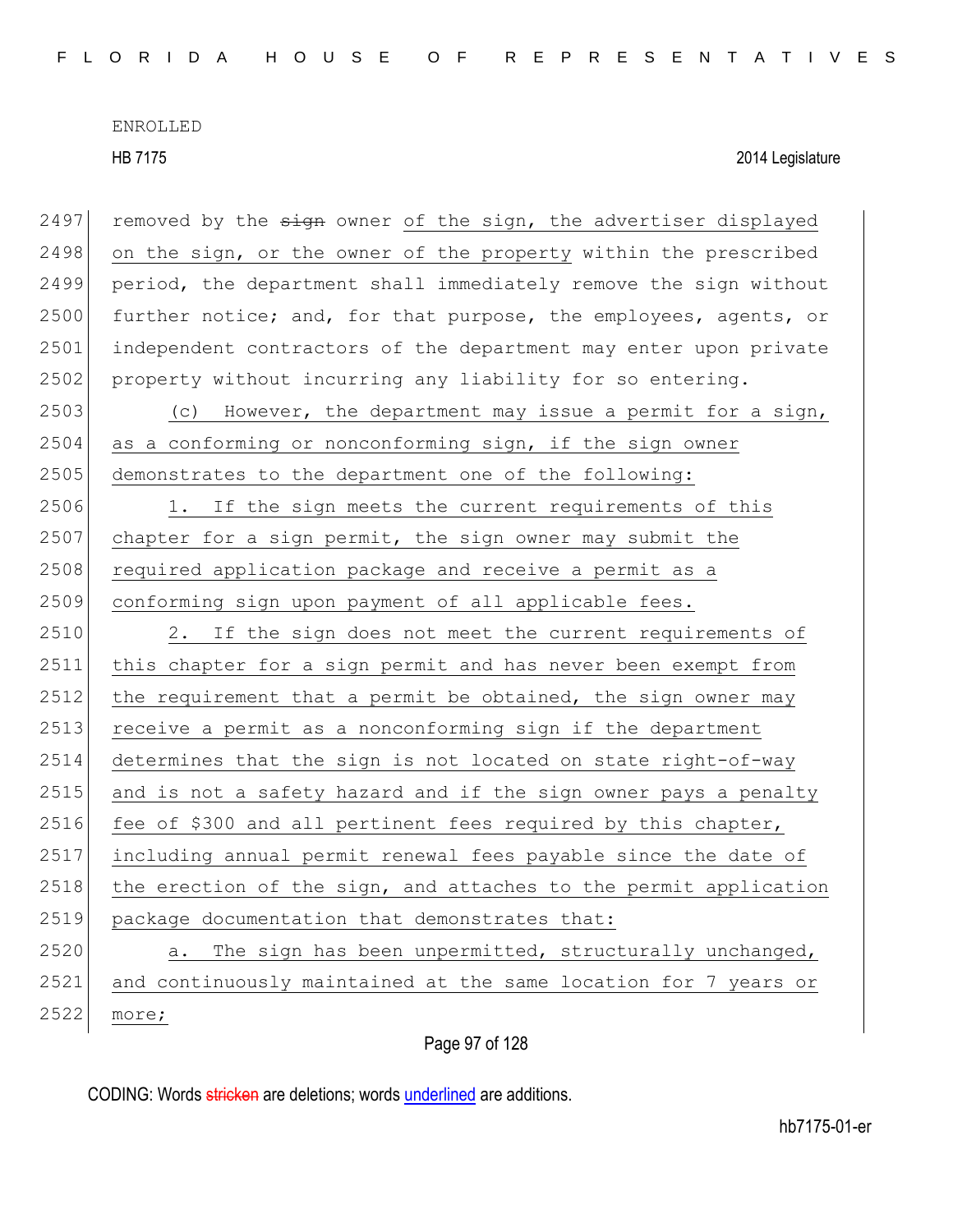HB 7175 2014 Legislature

Page 98 of 128 2523 b. During the initial 7 years in which the sign has been 2524 subject to the jurisdiction of the department, the sign would 2525 have met the criteria established in this chapter which were in 2526 effect at that time for issuance of a permit; and 2527 c. The department has not initiated a notice of violation 2528 or taken other action to remove the sign during the initial 7-2529 year period in which the sign has been subject to the 2530 jurisdiction of the department. 2531 (d) This subsection does not cause a neighboring sign that 2532 is permitted and that is within the spacing requirements under  $2533$  s.  $479.07(9)$  (a) to become nonconforming. 2534  $(e)$  + For purposes of this subsection, a notice to the 2535 sign owner, when required, constitutes sufficient notice. $\div$  and 2536 Notice is not required to be provided to the lessee, advertiser, 2537 or the owner of the real property on which the sign is located. 2538 (f) $\left(\frac{d}{dt}\right)$  If, after a hearing, it is determined that a sign 2539 has been wrongfully or erroneously removed pursuant to this  $2540$  subsection, the department, at the sign owner's discretion, 2541 shall either pay just compensation to the owner of the sign or 2542 reerect the sign in kind at the expense of the department. 2543 (e) However, if the sign owner demonstrates to the 2544 department that:  $2545$  1. The sign has been unpermitted, structurally unchanged,  $2546$  and continuously maintained at the same location for a period  $2547$   $7$  years or more;  $2548$  2. At any time during the period in which the sign has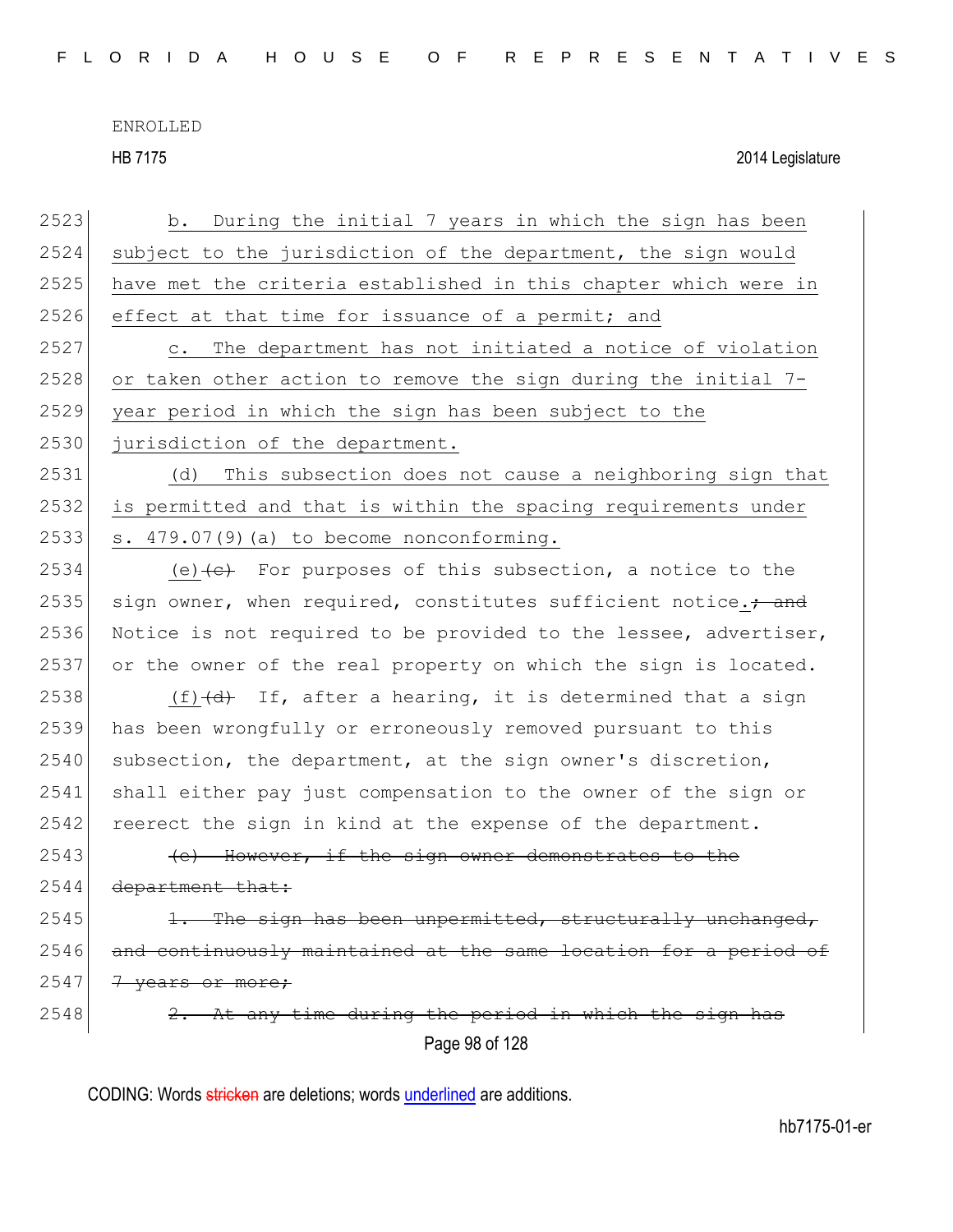Page 99 of 128 2549 been erected, the sign would have met the criteria established  $2550$  in this chapter for issuance of a permit; 2551 3. The department has not initiated a notice of violation  $2552$  or taken other action to remove the sign during the initial 2553 year period described in subparagraph 1.; and  $2554$  4. The department determines that the sign is not  $2555$  on state right-of-way and is not a safety hazard, 2556  $2557$  the sign may be considered a conforming or nonconforming sign  $2558$  and may be issued a permit by the department upon application in 2559 accordance with this chapter and payment of a penalty fee of 2560 \$300 and all pertinent fees required by this chapter, including 2561 annual permit renewal fees payable since the date of the 2562 erection of the sign. 2563 (2)(a) If a sign is under construction and the department 2564 determines that a permit has not been issued for the sign as 2565 required under the provisions of this chapter, the department  $2566$  may is authorized to require that all work on the sign cease 2567 until the sign owner shows that the sign does not violate  $t$ he 2568 provisions of this chapter. The order to cease work shall be  $2569$  prominently posted on the sign structure, and  $ne$  further notice 2570 is not required to be given. The failure of a sign owner or her 2571 or his agents to immediately comply with the order subjects  $2572$  shall subject the sign to prompt removal by the department. 2573 (b) For the purposes of this subsection only, a sign is 2574 under construction when it is in any phase of initial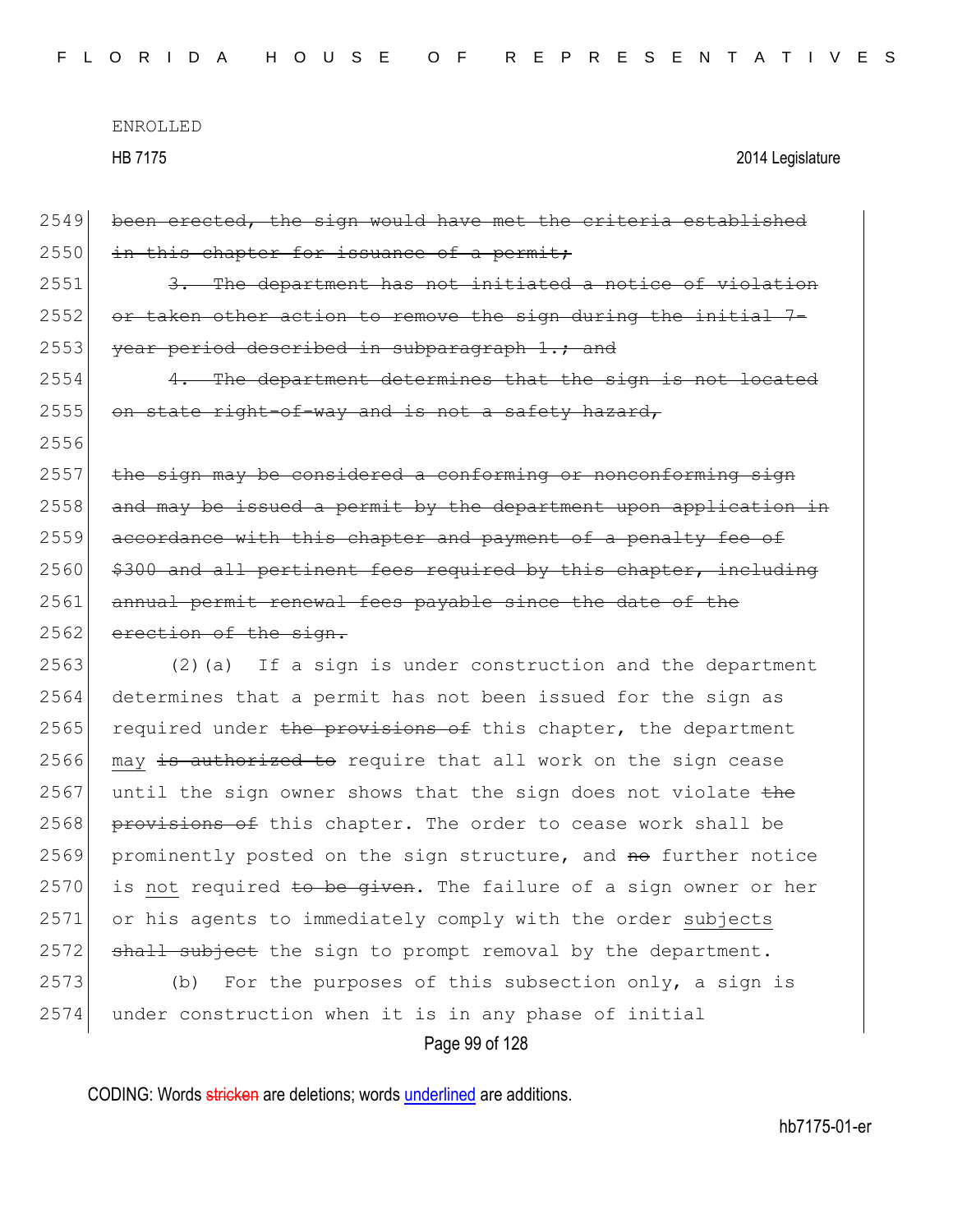2575 construction before  $\frac{1}{x}$  be attachment and display of the 2576 advertising message in final position for viewing by the 2577 traveling public. A sign that is undergoing routine maintenance 2578 or change of the advertising message only is not considered to 2579 be under construction for the purposes of this subsection.

 $2580$  (3) The cost of removing a sign, whether by the department 2581 or an independent contractor $\tau$  shall be assessed against the 2582 owner of the sign by the department.

2583 Section 34. Subsections (5) and (7) of section 479.106, 2584 Florida Statutes, are amended to read:

2585 479.106 Vegetation management.—

2586 (5) The department may only grant a permit pursuant to s. 2587 479.07 for a new sign that which requires the removal, cutting, 2588 or trimming of existing trees or vegetation on public right-of-2589 way for the sign face to be visible from the highway to which 2590 the sign will be permitted when the sign owner has removed at 2591 least two nonconforming signs of approximate comparable size and 2592 surrendered the permits for the nonconforming signs to the 2593 department for cancellation. For signs originally permitted 2594 after July 1, 1996, the first application, or application for a 2595 change of view zone, no permit for the removal, cutting, or 2596 trimming of trees or vegetation along the highway to which the 2597 sign is permitted shall require the removal of two nonconforming 2598 signs, in addition to mitigation or contribution to a plan of 2599 mitigation. The department may not grant a permit for the 2600 removal, cutting, or trimming of trees for a sign permitted

Page 100 of 128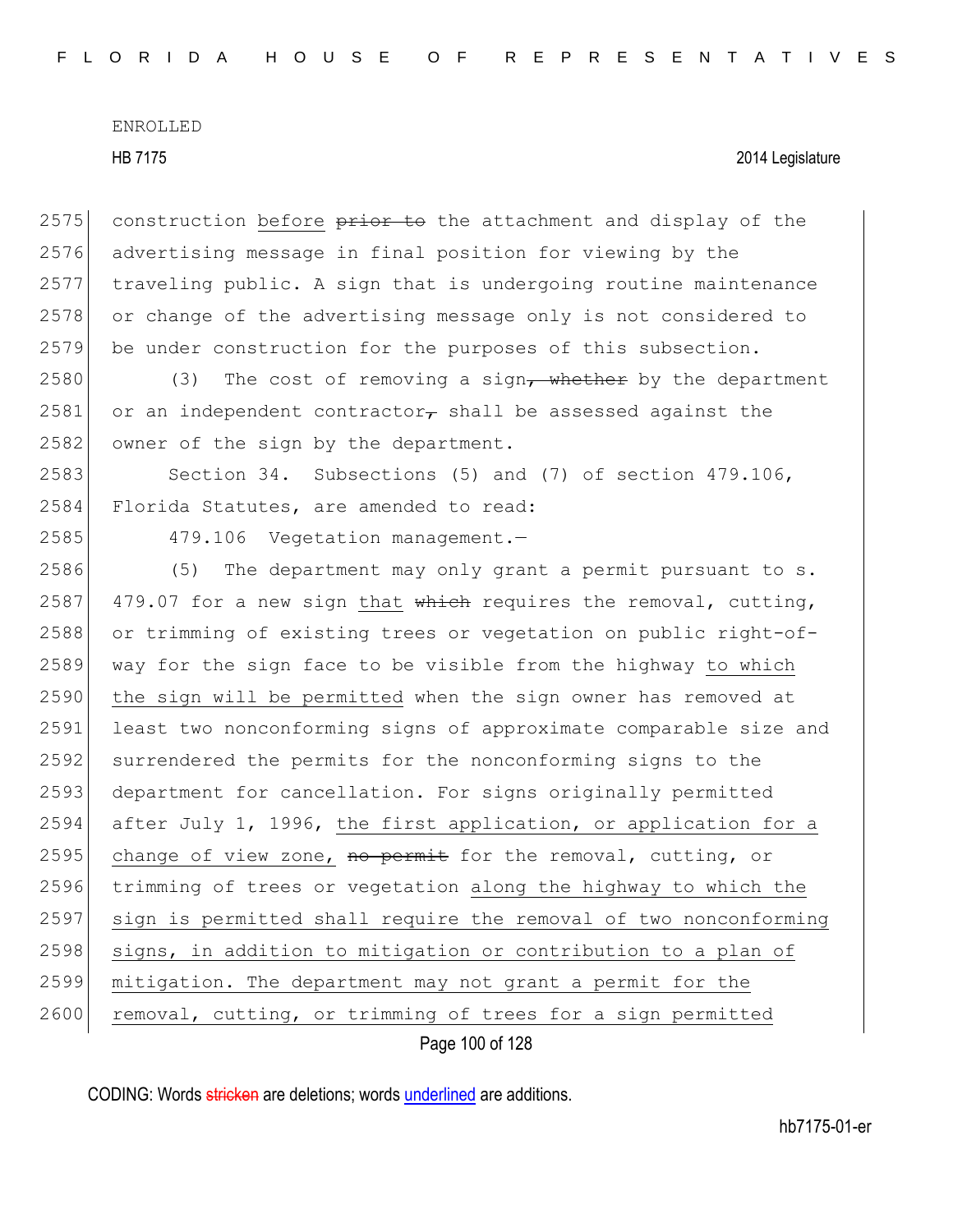2601 after July 1, 1996, if the shall be granted where such trees are 2602 or the vegetation is  $are$  part of a beautification project 2603 implemented before prior to the date of the original sign permit 2604 application and if, when the beautification project is 2605 specifically identified in the department's construction plans, 2606 permitted landscape projects, or agreements.

2607 (7) Any person engaging in removal, cutting, or trimming 2608 of trees or vegetation in violation of this section or 2609 benefiting from such actions shall be subject to an 2610 administrative penalty of up to \$1,000 per sign facing and 2611 required to mitigate for the unauthorized removal, cutting, or 2612 trimming in such manner and in such amount as may be required 2613 under the rules of the department.

2614 Section 35. Subsection (5) of section 479.107, Florida 2615 Statutes, is amended to read:

2616 479.107 Signs on highway rights-of-way; removal.

2617 (5) The cost of removing a sign, whether by the department 2618 or an independent contractor, shall be assessed by the 2619 department against the owner of the sign. Furthermore, the 2620 department shall assess a fine of \$75 against the sign owner for 2621 any sign which violates the requirements of this section.

2622 Section 36. Section 479.111, Florida Statutes, is amended  $2623$  to read:

Page 101 of 128 479.111 Specified signs allowed within controlled portions of the interstate and federal-aid primary highway system.—Only the following signs shall be allowed within controlled portions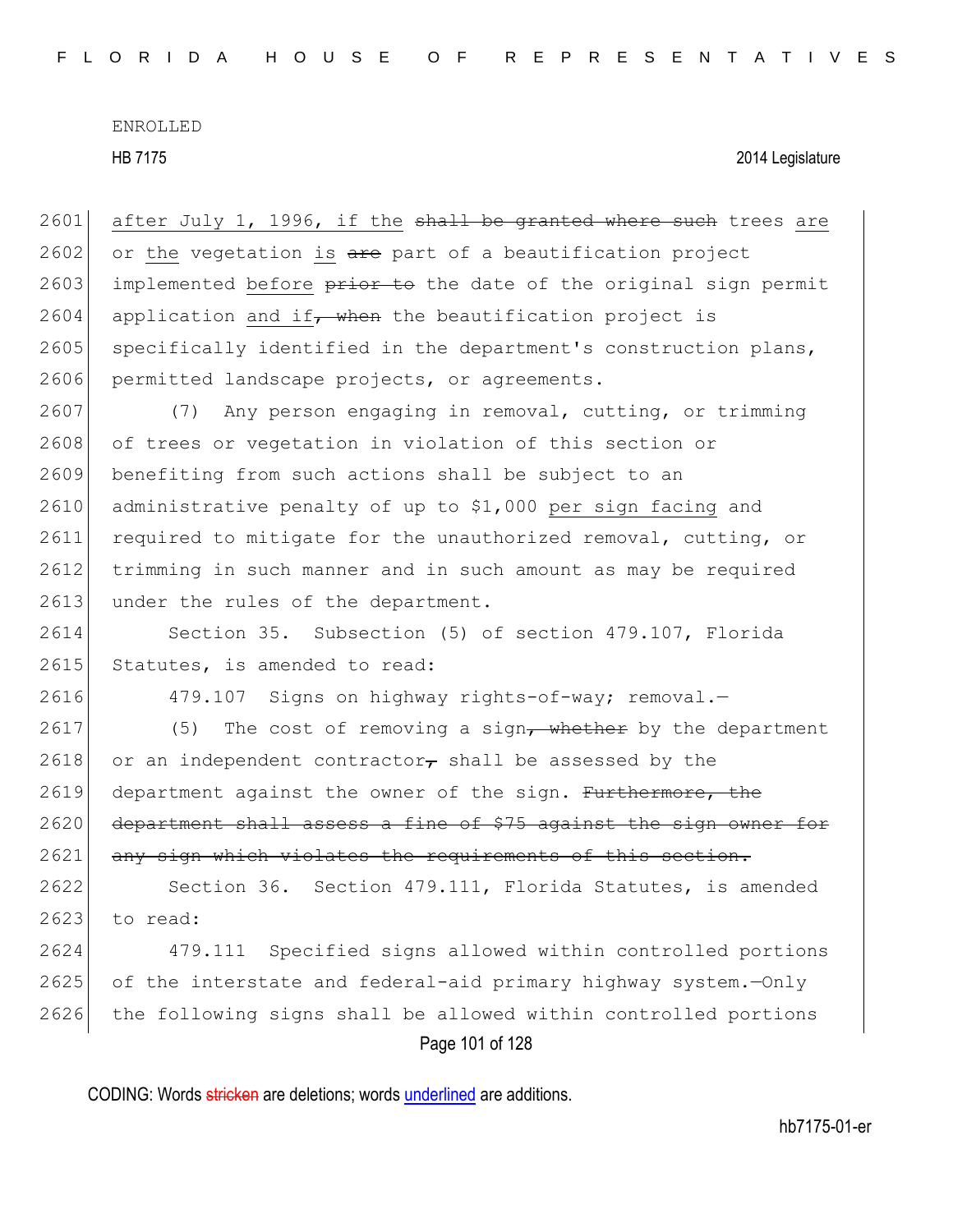HB 7175 2014 Legislature

2627 of the interstate highway system and the federal-aid primary 2628 highway system as set forth in s.  $479.11(1)$  and  $(2)$ :

2629 (1) Directional or other official signs and notices that 2630 which conform to 23 C.F.R. ss. 750.151-750.155.

2631 (2) Signs in commercial-zoned and industrial-zoned areas 2632 or commercial-unzoned and industrial-unzoned areas and within 2633 660 feet of the nearest edge of the right-of-way, subject to the 2634 requirements set forth in the 1972 agreement between the state 2635 and the United States Department of Transportation.

2636 (3) Signs for which permits are not required under s. 2637 479.16.

2638 Section 37. Section 479.15, Florida Statutes, is amended 2639 to read:

2640 479.15 Harmony of regulations.-

2641 (1) A No zoning board or commission or other public  $2642$  officer or agency may not  $shall$  issue a permit to erect a  $an y$ 2643 sign that which is prohibited under the provisions of this 2644 chapter or the rules of the department, and nor shall the 2645 department may not issue a permit for a any sign that which is 2646 prohibited by any other public board, officer, or agency in the 2647 lawful exercise of its powers.

Page 102 of 128 2648 (2) A municipality, county, local zoning authority, or 2649 other local governmental entity may not remove, or cause to be 2650 removed, a  $a_{\text{H}}$  lawfully erected sign along any portion of the 2651 interstate or federal-aid primary highway system without first 2652 paying just compensation for such removal. A local governmental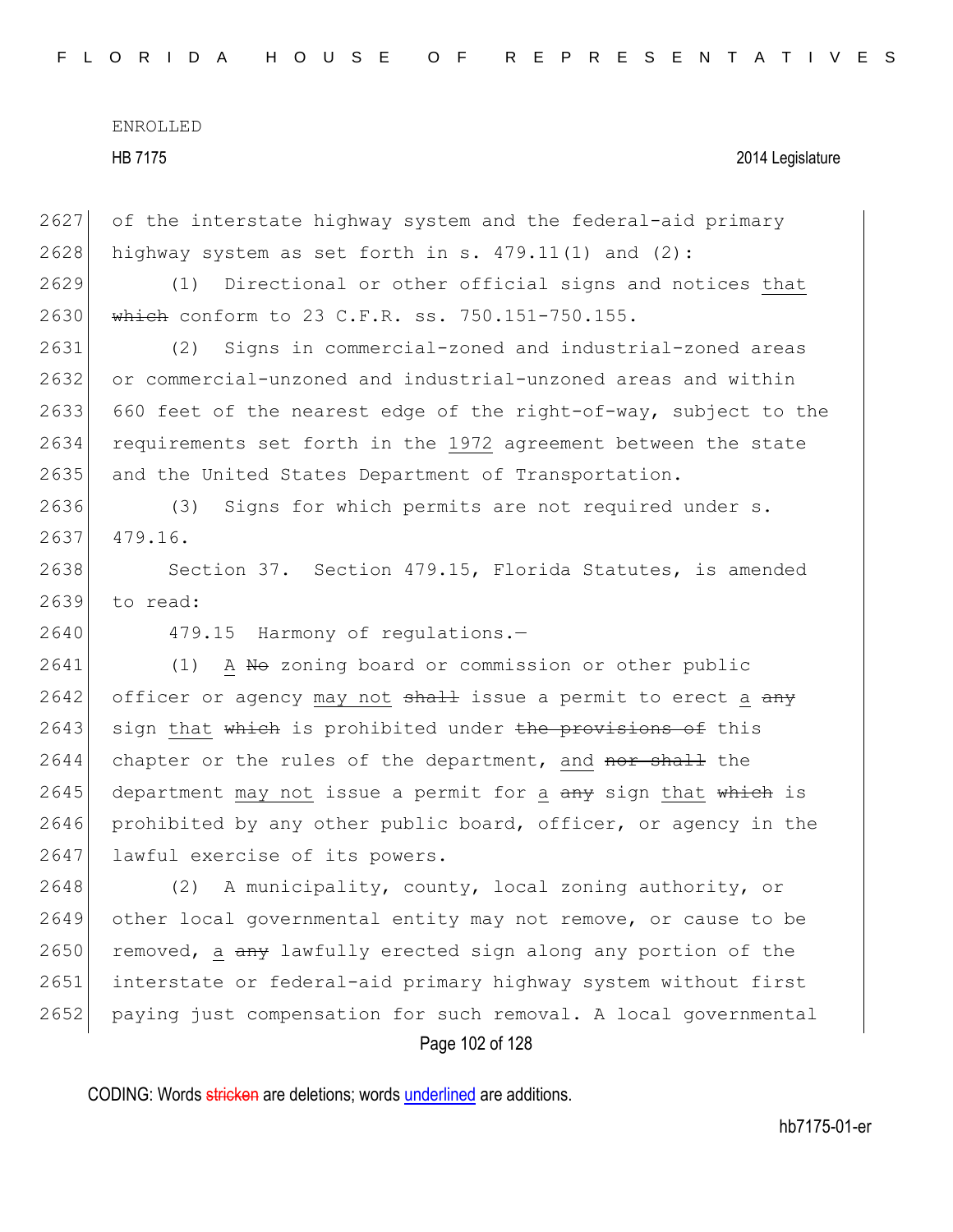2653 entity may not cause in any way the alteration of a  $\frac{a}{a}$  lawfully 2654 erected sign located along any portion of the interstate or 2655 federal-aid primary highway system without payment of just 2656 compensation if such alteration constitutes a taking under state  $2657$  law. The municipality, county, local zoning authority, or other 2658 local governmental government entity that adopts requirements 2659 for such alteration shall pay just compensation to the sign 2660 owner if such alteration constitutes a taking under state law. 2661 This subsection applies only to a lawfully erected sign the 2662 subject matter of which relates to premises other than the 2663 premises on which it is located or to merchandise, services, 2664 activities, or entertainment not sold, produced, manufactured, 2665 or furnished on the premises on which the sign is located. As 2666 used in this subsection, the term "federal-aid primary highway 2667 system" means the federal-aid primary highway system in 2668 existence on June 1, 1991, and any highway that was not a part 2669 of such system as of that date but that is or becomes after June 2670  $\left| \frac{1}{1} \right|$ ,  $\frac{1991}{10}$ , a part of the National Highway System. This subsection 2671 may shall not be interpreted as explicit or implicit legislative 2672 recognition that alterations do or do not constitute a taking 2673 under state law.

Page 103 of 128 2674 (3) It is the express intent of the Legislature to limit 2675 the state right-of-way acquisition costs on state and federal 2676 roads in eminent domain proceedings, the provisions of ss. 2677 479.07 and 479.155 notwithstanding. Subject to approval by the 2678 Federal Highway Administration, if whenever public acquisition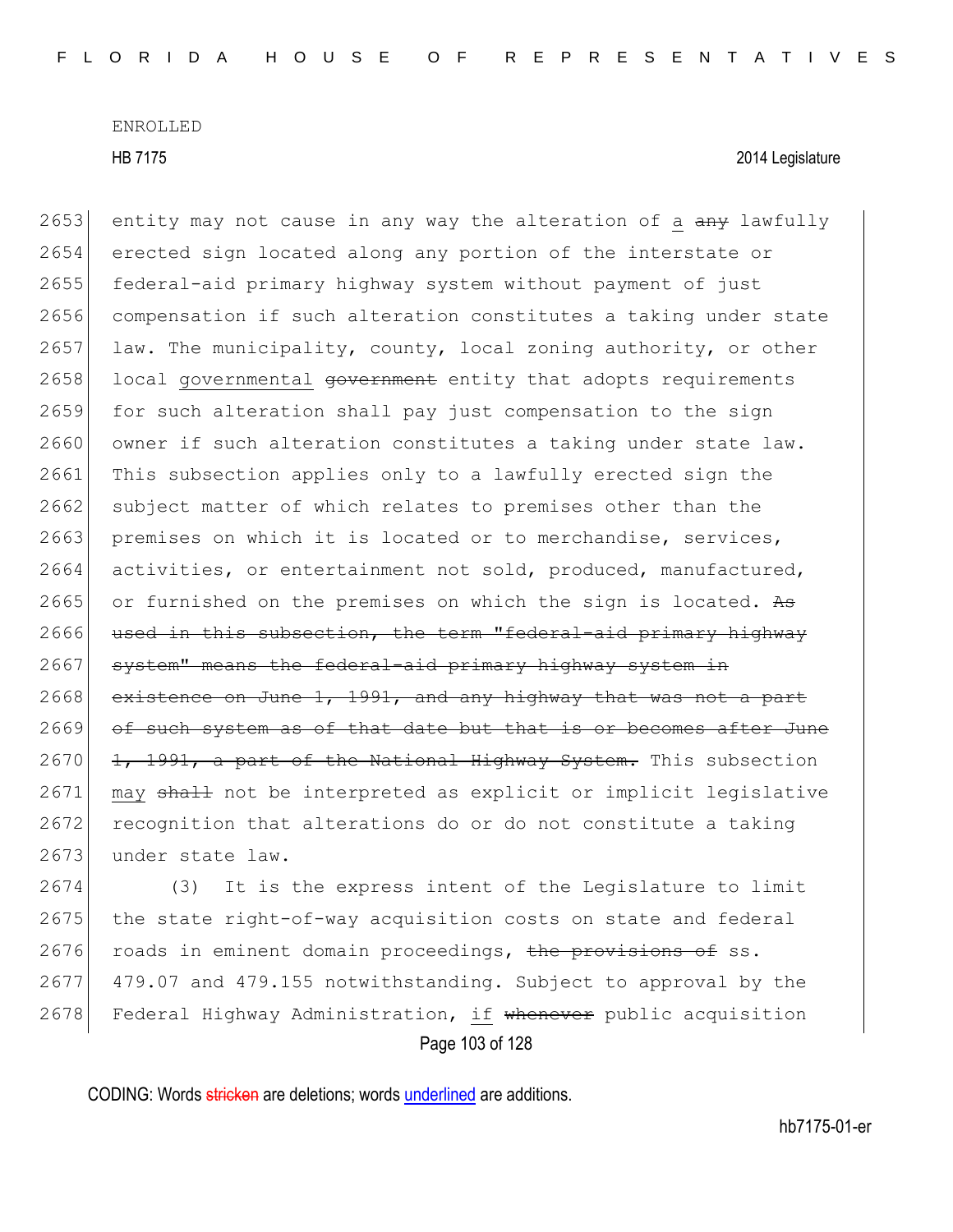HB 7175 2014 Legislature

 $2679$  of land upon which is situated a lawfully permitted  $\frac{1}{4}$ 2680 nonconforming sign occurs<sub> $\tau$ </sub> as provided in this chapter, the sign 2681 may, at the election of its owner and the department, be 2682 relocated or reconstructed adjacent to the new right-of-way and 2683 in close proximity to the current site if along the roadway 2684 within 100 feet of the current location, provided the 2685 nonconforming sign is not relocated in an area inconsistent with 2686 s. 479.024. on a parcel zoned residential, and provided further  $2687$  that Such relocation is shall be subject to the applicable 2688 setback requirements in the 1972 agreement between the state and 2689 the United States Department of Transportation. The sign owner 2690 shall pay all costs associated with relocating or reconstructing 2691 a  $\frac{any}{any}$  sign under this subsection, and  $\frac{ne\pm1}{ne\pm1}$  the state or  $\frac{not}{not}$ 2692 any local government may not shall reimburse the sign owner for 2693 such costs, unless part of such relocation costs is are required  $2694$  by federal law. If no adjacent property is not available for the 2695 relocation, the department is  $shall$  be responsible for paying 2696 the owner of the sign just compensation for its removal.

2697 (4) For a nonconforming sign, Such relocation shall be  $2698$  adjacent to the current site and the face of the sign may shall 2699 not be increased in size or height or structurally modified at 2700 the point of relocation in a manner inconsistent with the 2701 current building codes of the jurisdiction in which the sign is  $2702$  located.

Page 104 of 128 2703 (5) If In the event that relocation can be accomplished 2704 but is inconsistent with the ordinances of the municipality or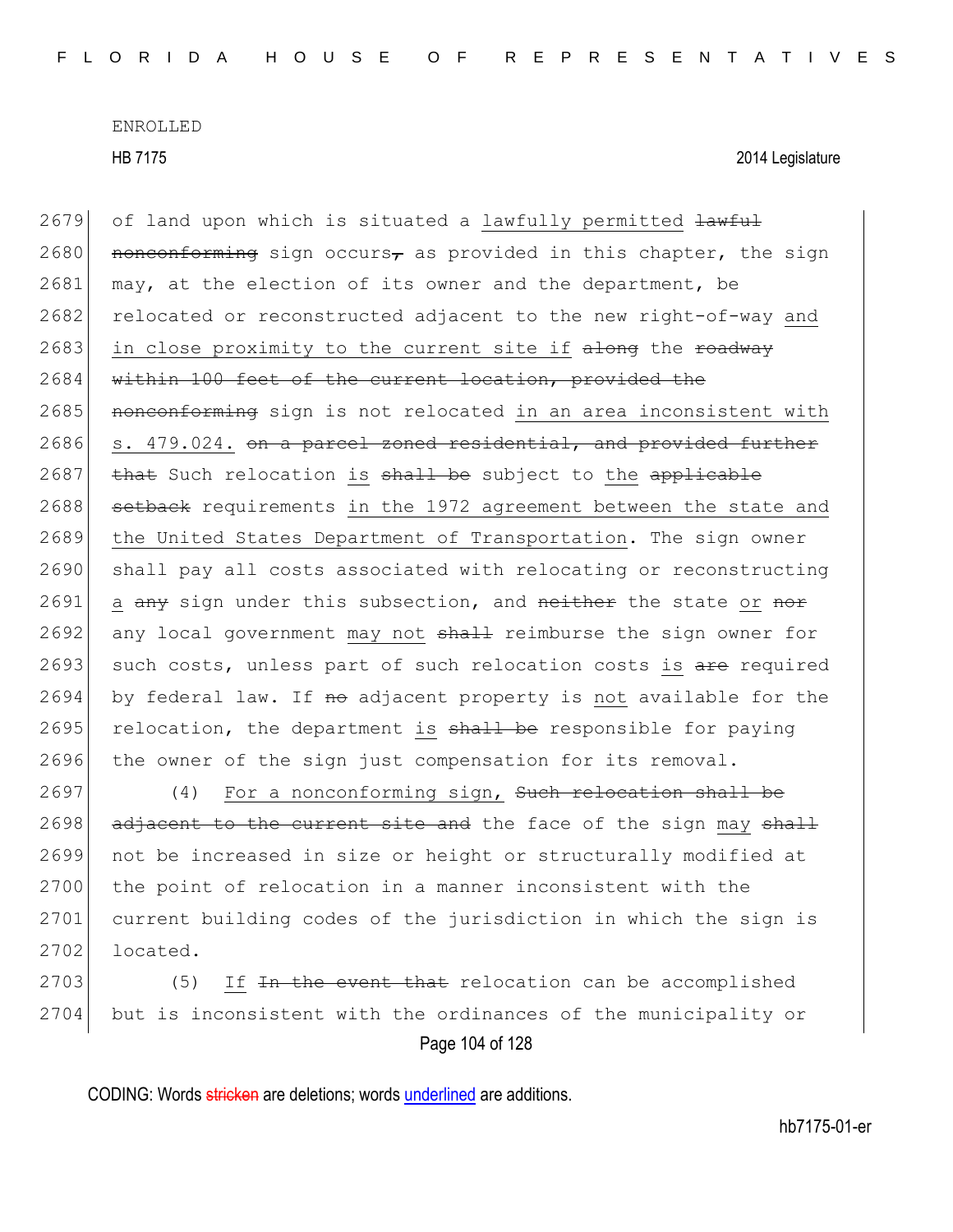HB 7175 2014 Legislature

2705 county within whose jurisdiction the sign is located, the 2706 ordinances of the local government shall prevail if, provided 2707 that the local government assumes shall assume the 2708 responsibility to provide the owner of the sign just  $2709$  compensation for its removal., but in no event shall 2710 Compensation paid by the local government may not be greater 2711 than exceed the compensation required under state or federal 2712 law. Further, the provisions of This section does shall not 2713 impair any agreement or future agreements between a municipality 2714 or county and the owner of a sign or signs within the  $2715$  jurisdiction of the municipality or county. Nothing in this 2716 section shall be deemed to cause a nonconforming sign to become 2717 conforming solely as a result of the relocation allowed in this  $2718$  section.

2719 (6) The provisions of Subsections  $(3)$ ,  $(4)$ , and  $(5)$  do  $\Theta$ f  $2720$  this section shall not apply within the jurisdiction of a any  $2721$  municipality that which is engaged in  $\frac{1}{2}$  intigation concerning 2722 its sign ordinance on April 23, 1999, and the subsections do not 2723 nor shall such provisions apply to a any municipality whose 2724 boundaries are identical to the county within which the said 2725 municipality is located.

2726 (7) This section does not cause a neighboring sign that is 2727 already permitted and that is within the spacing requirements  $2728$  established in s.  $479.07(9)$  (a) to become nonconforming.

2729 Section 38. Section 479.156, Florida Statutes, is amended 2730 to read:

Page 105 of 128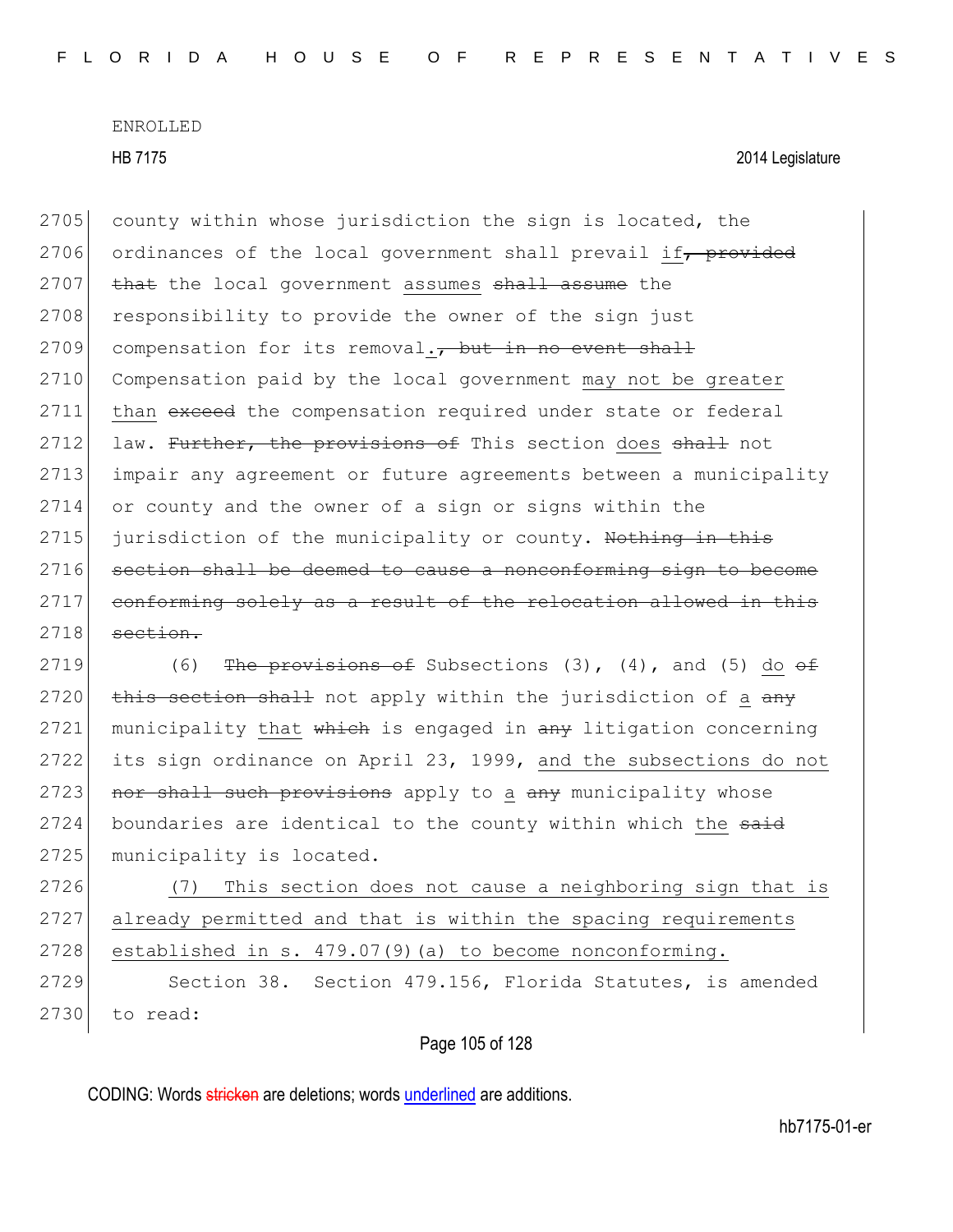HB 7175 2014 Legislature

Page 106 of 128 2731 479.156 Wall murals.—Notwithstanding any other provision 2732 of this chapter, a municipality or county may permit and 2733 regulate wall murals within areas designated by such government. 2734 If a municipality or county permits wall murals, a wall mural 2735 that displays a commercial message and is within 660 feet of the 2736 nearest edge of the right-of-way within an area adjacent to the 2737 interstate highway system or the federal-aid primary highway 2738 system shall be located only in an area that is zoned for 2739 industrial or commercial use pursuant to s. 479.024. and The 2740 municipality or county shall establish and enforce regulations  $2741$  for such areas which that, at a minimum, set forth criteria  $2742$  governing the size, lighting, and spacing of wall murals 2743 consistent with the intent of 23 U.S.C. s. 131  $the$  Highway 2744 Beautification Act of 1965 and with customary use. If Whenever a 2745 municipality or county exercises such control and makes a 2746 determination of customary use pursuant to 23 U.S.C. s. 131(d), 2747 such determination shall be accepted in lieu of controls in the 2748 agreement between the state and the United States Department of 2749 Transportation, and the department shall notify the Federal 2750 Highway Administration pursuant to the agreement, 23 U.S.C. s. 2751 131(d), and 23 C.F.R. s. 750.706(c). A wall mural that is 2752 subject to municipal or county regulation and 23 U.S.C. s. 131 2753  $\pm$ he Highway Beautification Act of 1965 must be approved by the 2754 Department of Transportation and the Federal Highway 2755 Administration when required by federal law and federal 2756 regulation under the agreement between the state and the United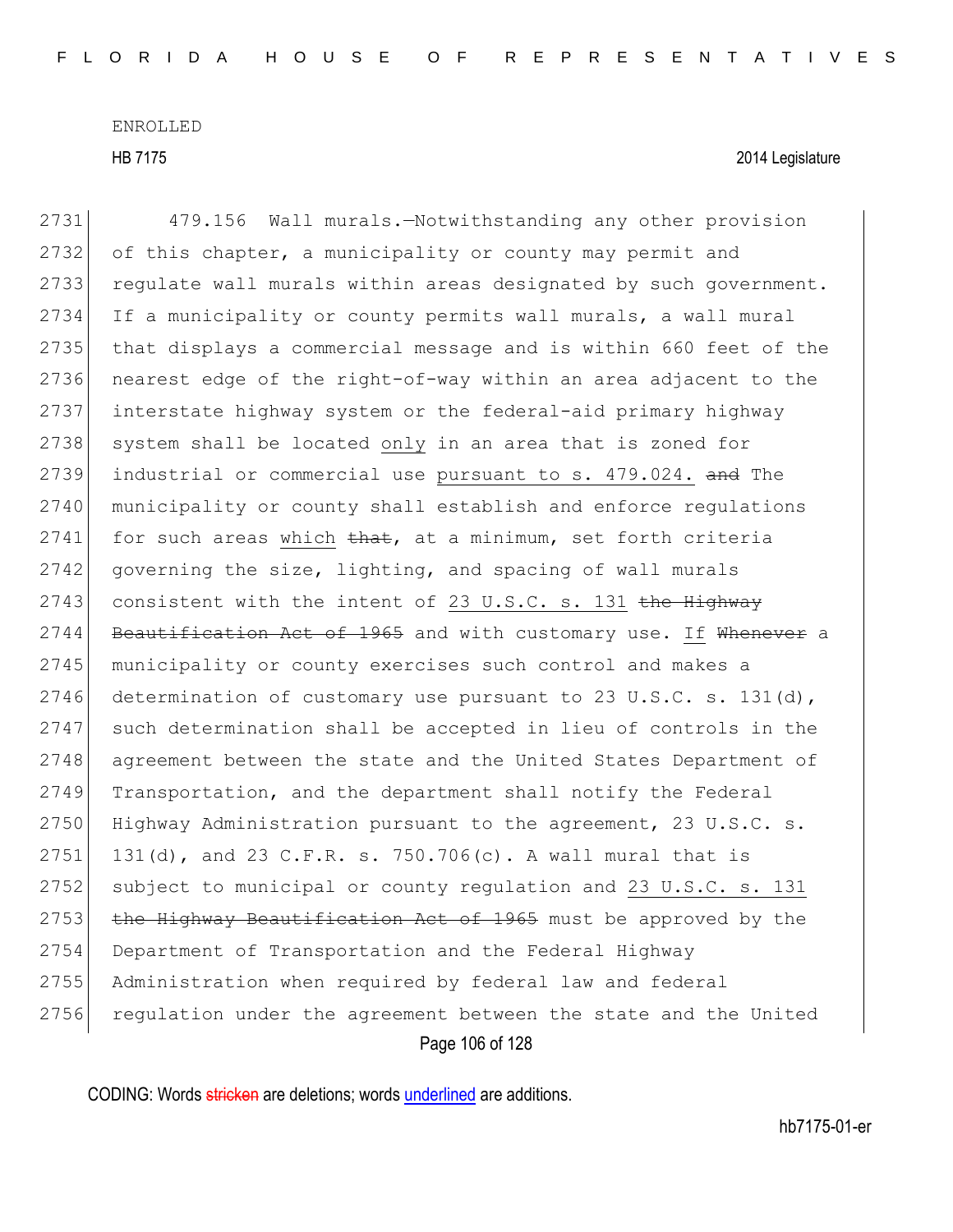2757 States Department of Transportation and federal regulations 2758 enforced by the Department of Transportation under s. 479.02(1). 2759 The existence of a wall mural as defined in s.  $479.01$  $(30)$  may 2760 shall not be considered in determining whether a sign as defined 2761 in s. 479.01  $(20)$ , either existing or new, is in compliance with  $2762$  s.  $479.07(9)(a)$ . 2763 Section 39. Section 479.16, Florida Statutes, is amended 2764 to read: 2765 479.16 Signs for which permits are not required.—The 2766 following signs are exempt from the requirement that a permit 2767 for a sign be obtained under the provisions of this chapter but 2768 are required to comply with the provisions of s.  $479.11(4)-(8)$ , 2769 and subsections  $(15)-(19)$  may not be implemented or continued if 2770 the Federal Government notifies the department that 2771 implementation or continuation will adversely affect the 2772 allocation of federal funds to the department: 2773 (1) Signs erected on the premises of an establishment $\tau$ 2774 which signs consist primarily of the name of the establishment 2775 or which identify the principal or accessory merchandise, 2776 services, activities, or entertainment sold, produced, 2777 manufactured, or furnished on the premises of the establishment 2778 and which comply with the lighting restrictions imposed under 2779 department rule adopted pursuant to s.  $479.11(5)$ , or signs owned 2780 by a municipality or a county located on the premises of such 2781 municipality or such county which display information regarding

2782 governmental government services, activities, events, or

Page 107 of 128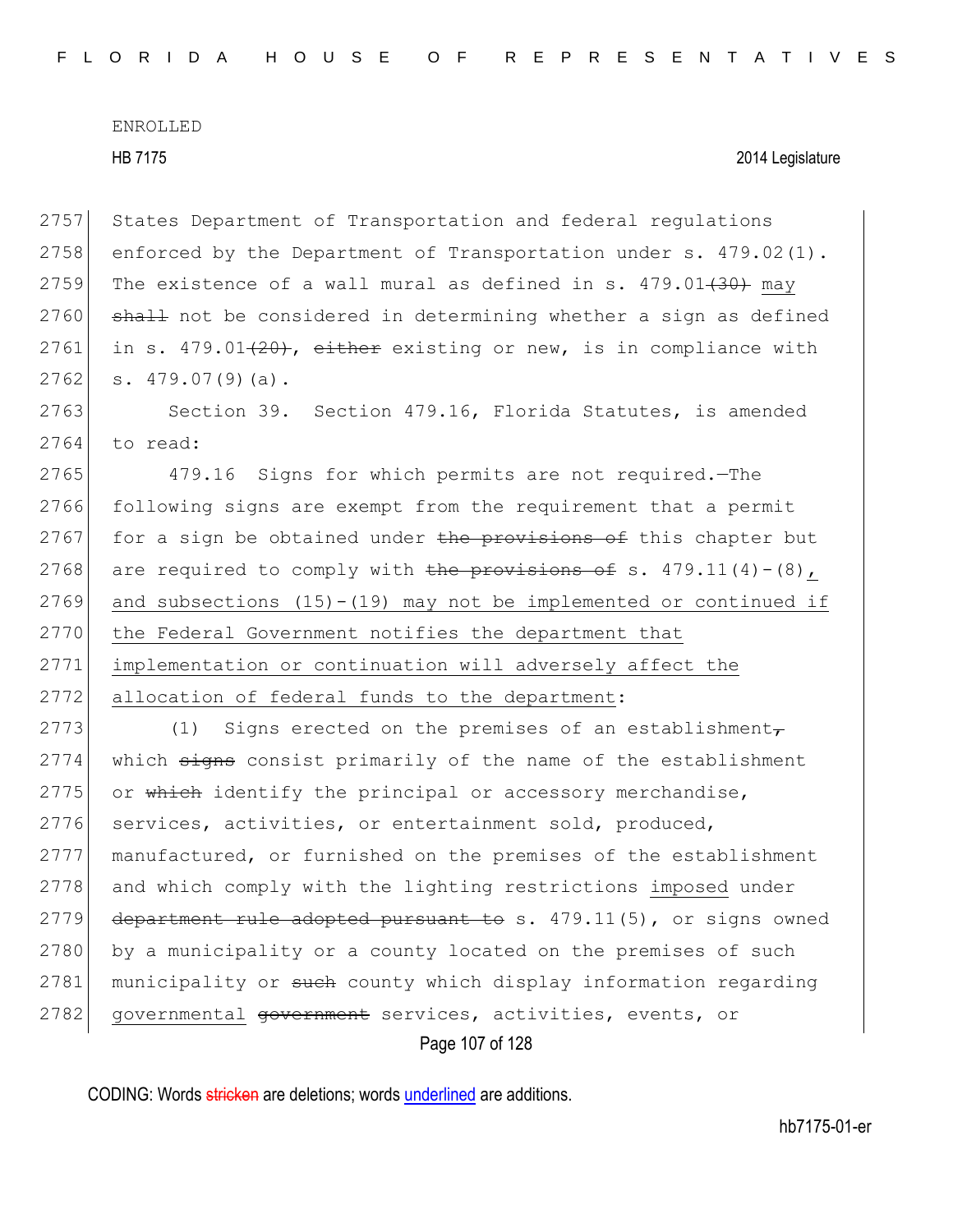ENROLLED HB 7175 2014 Legislature 2783 entertainment. For purposes of this section, the following types  $2784$  of messages are shall not be considered information regarding 2785 governmental government services, activities, events, or 2786 entertainment:

2787 (a) Messages that which specifically reference any 2788 commercial enterprise.

2789 (b) Messages that which reference a commercial sponsor of 2790 any event.

2791 (c) Personal messages.

2793

2792 (d) Political campaign messages.

2794 If a sign located on the premises of an establishment consists 2795 principally of brand name or trade name advertising and the 2796 merchandise or service is only incidental to the principal 2797 activity, or if the owner of the establishment receives rental 2798 income from the sign,  $\frac{1}{2798}$  is not exempt under this 2799 subsection.

2800 (2) Signs erected, used, or maintained on a farm by the 2801 owner or lessee of such farm and relating solely to farm 2802 produce, merchandise, service, or entertainment sold, produced, 2803 manufactured, or furnished on such farm.

2804 (3) Signs posted or displayed on real property by the 2805 owner or by the authority of the owner, stating that the real 2806 property is for sale or rent. However, if the sign contains any 2807 message not pertaining to the sale or rental of the that real 2808 property, then it is not exempt under this section.

Page 108 of 128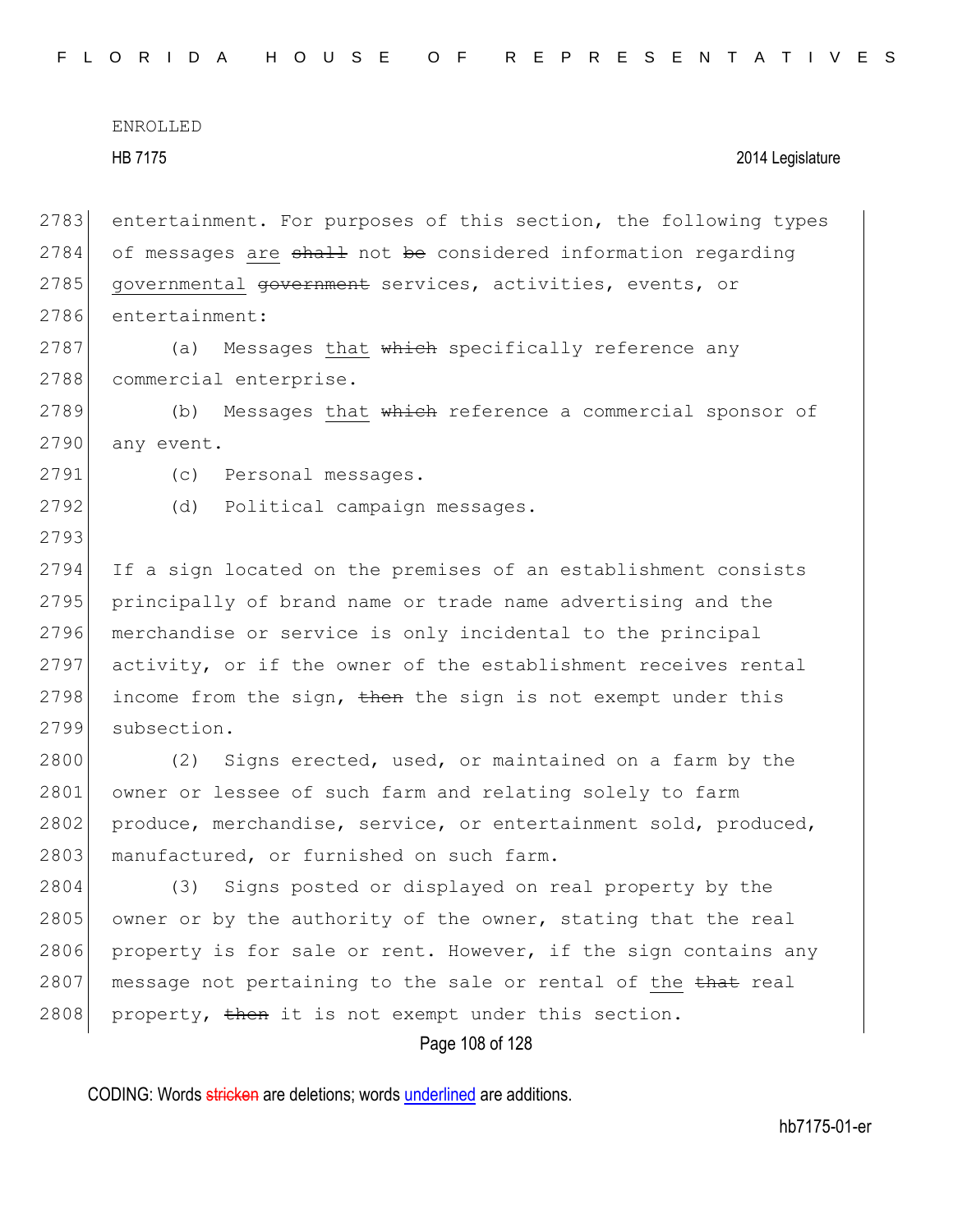## HB 7175 2014 Legislature

2809 (4) Official notices or advertisements posted or displayed 2810 on private property by or under the direction of any public or 2811 court officer in the performance of her or his official or 2812 directed duties<sub> $\tau$ </sub> or by trustees under deeds of trust or deeds of 2813 assignment or other similar instruments.

2814 (5) Danger or precautionary signs relating to the premises  $2815$  on which they are located; forest fire warning signs erected 2816 under the authority of the Florida Forest Service of the 2817 Department of Agriculture and Consumer Services; and signs, 2818 notices, or symbols erected by the United States Government 2819 under the direction of the United States Forest Forestry 2820 Service.

2821 (6) Notices of any railroad, bridge, ferry, or other 2822 transportation or transmission company necessary for the 2823 direction or safety of the public.

2824 (7) Signs, notices, or symbols for the information of 2825 aviators as to location, directions, and landings and conditions 2826 affecting safety in aviation erected or authorized by the 2827 department.

2828 (8) Signs or notices measuring up to 8 square feet in area 2829 which are erected or maintained upon property and which state 2830 stating only the name of the owner, lessee, or occupant of the 2831 premises and not exceeding 8 square feet in area.

2832 (9) Historical markers erected by duly constituted and 2833 authorized public authorities.

Page 109 of 128 2834 (10) Official traffic control signs and markers erected,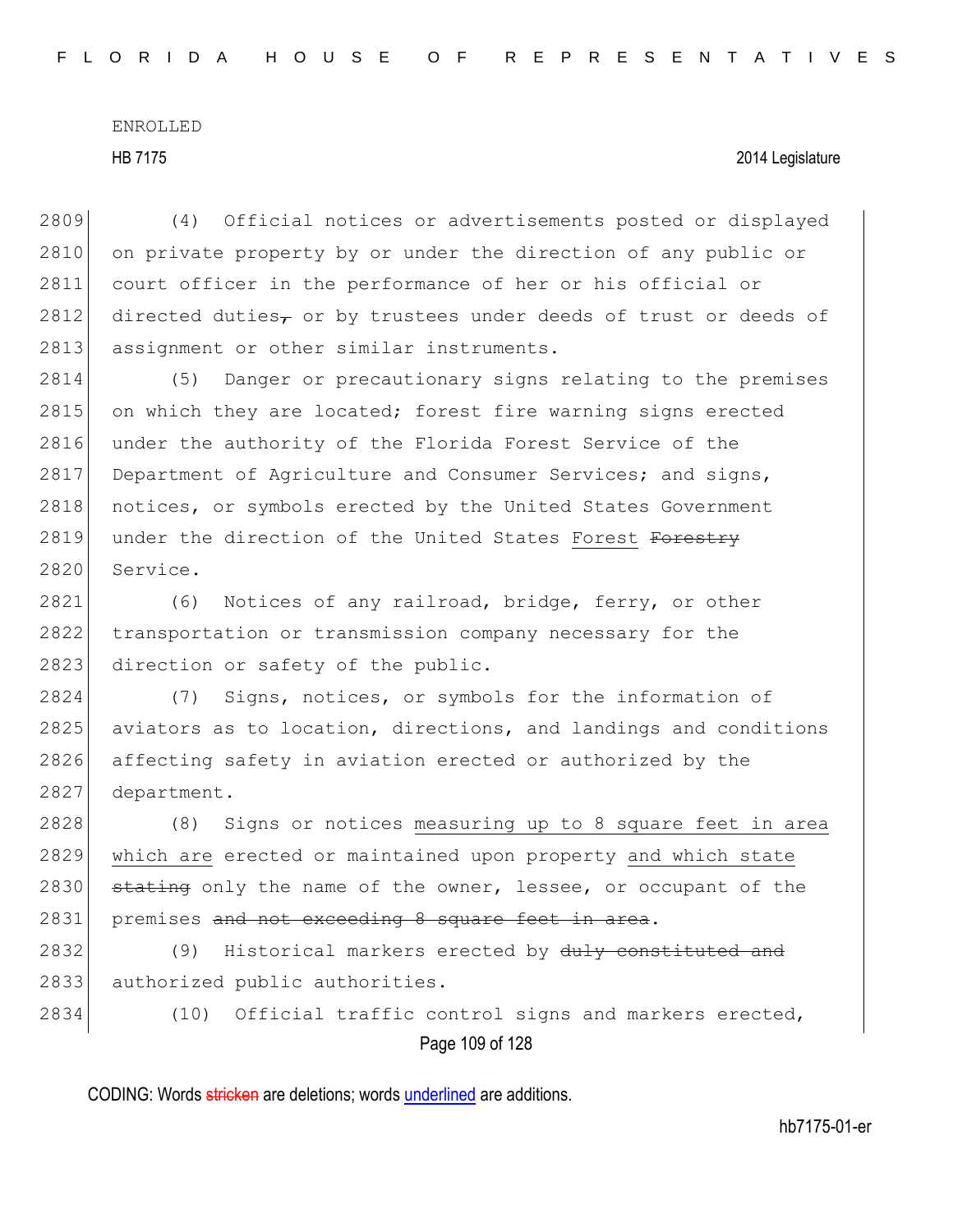HB 7175 2014 Legislature

2835 caused to be erected, or approved by the department.

2836 (11) Signs erected upon property warning the public 2837 against hunting and fishing or trespassing thereon.

2838 (12) Signs not in excess of up to 8 square feet which that 2839 are owned by and relate to the facilities and activities of 2840 churches, civic organizations, fraternal organizations, 2841 charitable organizations, or units or agencies of government.

2842 (13) Except that Signs placed on benches, transit 2843 shelters, modular news racks, street light poles, public pay 2844 telephones, and waste receptacles, within the right-of-way, as 2845 provided for in s. 337.408 are exempt from all provisions of 2846 this chapter.

2847 (14) Signs relating exclusively to political campaigns.

2848 (15) Signs measuring up to not in excess of 16 square feet 2849 placed at a road junction with the State Highway System denoting 2850 only the distance or direction of a residence or farm operation, 2851 or, outside an incorporated  $\frac{1}{2}n$  a rural area where a hardship is 2852 created because a small business is not visible from the road 2853 junction with the State Highway System, one sign measuring up to 2854 not in excess of 16 square feet<sub> $\tau$ </sub> denoting only the name of the 2855 business and the distance and direction to the business. The 2856 small-business-sign provision of this subsection does not apply  $2857$  to charter counties and may not be implemented if the Federal 2858 Government notifies the department that implementation will 2859 adversely affect the allocation of federal funds to the 2860 department.

Page 110 of 128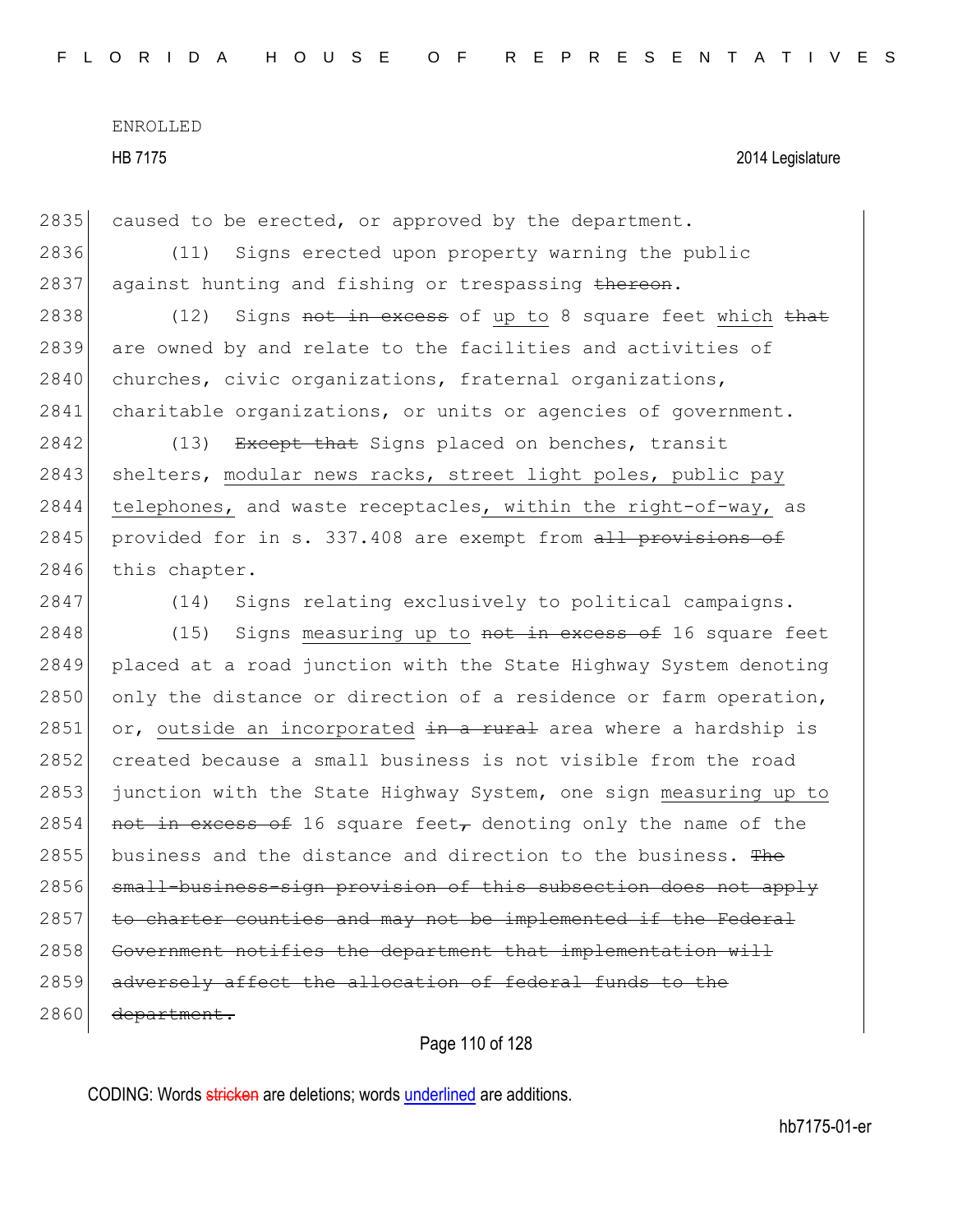| FLORIDA HOUSE OF REPRESENTATIVES |  |
|----------------------------------|--|
|----------------------------------|--|

HB 7175 2014 Legislature

| 2861 | Signs placed by a local tourist-oriented business<br>(16)        |
|------|------------------------------------------------------------------|
| 2862 | located within a rural area of critical economic concern as      |
| 2863 | defined in $s. 288.0656(2)$ which are:                           |
| 2864 | Not more than 8 square feet in size or more than 4<br>(a)        |
| 2865 | feet in height;                                                  |
| 2866 | Located only in rural areas on a facility that does<br>(b)       |
| 2867 | not meet the definition of a limited access facility, as defined |
| 2868 | in s. 334.03;                                                    |
| 2869 | Located within 2 miles of the business location and at<br>(C)    |
| 2870 | least 500 feet apart;                                            |
| 2871 | (d)<br>Located only in two directions leading to the             |
| 2872 | business; and                                                    |
| 2873 | Not located within the road right-of-way.<br>(e)                 |
| 2874 |                                                                  |
| 2875 | A business placing such signs must be at least 4 miles from any  |
| 2876 | other business using this exemption and may not participate in   |
| 2877 | any other directional signage program by the department.         |
| 2878 | (17) Signs measuring up to 32 square feet denoting only          |
| 2879 | the distance or direction of a farm operation which are erected  |
| 2880 | at a road junction with the State Highway System, but only       |
| 2881 | during the harvest season of the farm operation for up to 4      |
| 2882 | months.                                                          |
| 2883 | Acknowledgment signs erected upon publicly funded<br>(18)        |
| 2884 | school premises which relate to a specific public school club,   |
| 2885 | team, or event and which are placed at least 1,000 feet from any |
| 2886 | other acknowledgment sign on the same side of the roadway. The   |
|      | Page 111 of 128                                                  |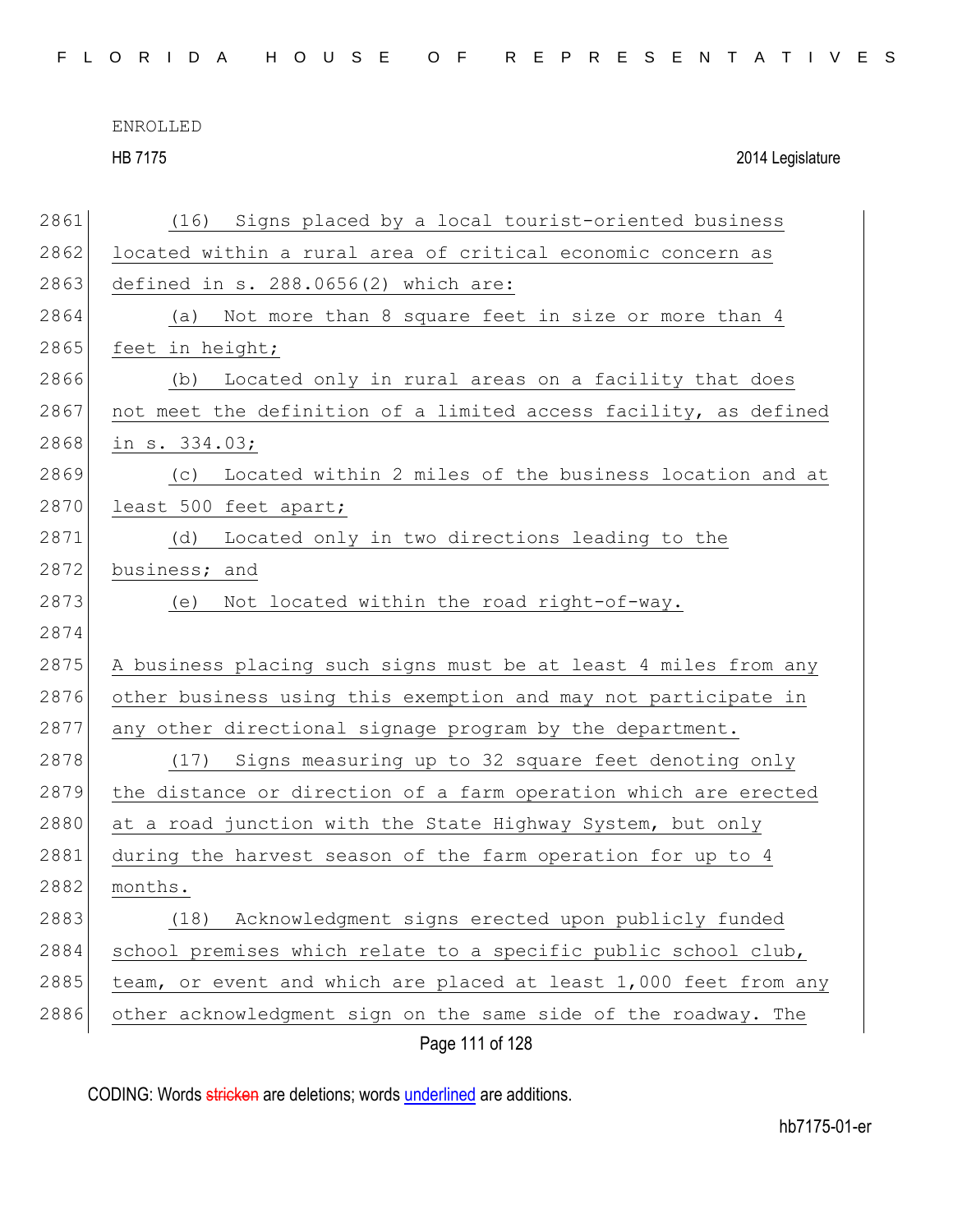HB 7175 2014 Legislature

| 2887 | sponsor information on an acknowledgment sign may constitute no    |
|------|--------------------------------------------------------------------|
| 2888 | more than 100 square feet of the sign. As used in this             |
| 2889 | subsection, the term "acknowledgment sign" means a sign that is    |
| 2890 | intended to inform the traveling public that a public school       |
| 2891 | club, team, or event has been sponsored by a person, firm, or      |
| 2892 | other entity.                                                      |
| 2893 | (19) Displays erected upon a sports facility, the content          |
| 2894 | of which is directly related to the facility's activities or to    |
| 2895 | the facility's products or services. Displays must be mounted      |
| 2896 | flush to the surface of the sports facility and must rely upon     |
| 2897 | the building facade for structural support. As used in this        |
| 2898 | subsection, the term "sports facility" means an athletic           |
| 2899 | complex, athletic arena, or athletic stadium, including            |
| 2900 | physically connected parking facilities, which is open to the      |
| 2901 | public and has a seating capacity of 15,000 or more permanently    |
| 2902 | installed seats.                                                   |
| 2903 |                                                                    |
| 2904 | If the exemptions in subsections $(15) - (19)$ are not implemented |
| 2905 | or continued due to notification from the Federal Government       |
| 2906 | that the allocation of federal funds to the department will be     |
| 2907 | adversely impacted, the department shall provide notice to the     |
| 2908 | sign owner that the sign must be removed within 30 days after      |
| 2909 | receipt of the notice. If the sign is not removed within 30 days   |
| 2910 | after receipt of the notice by the sign owner, the department      |
| 2911 | may remove the sign, and the costs incurred in connection with     |
| 2912 | the sign removal shall be assessed against and collected from      |
|      | Page 112 of 128                                                    |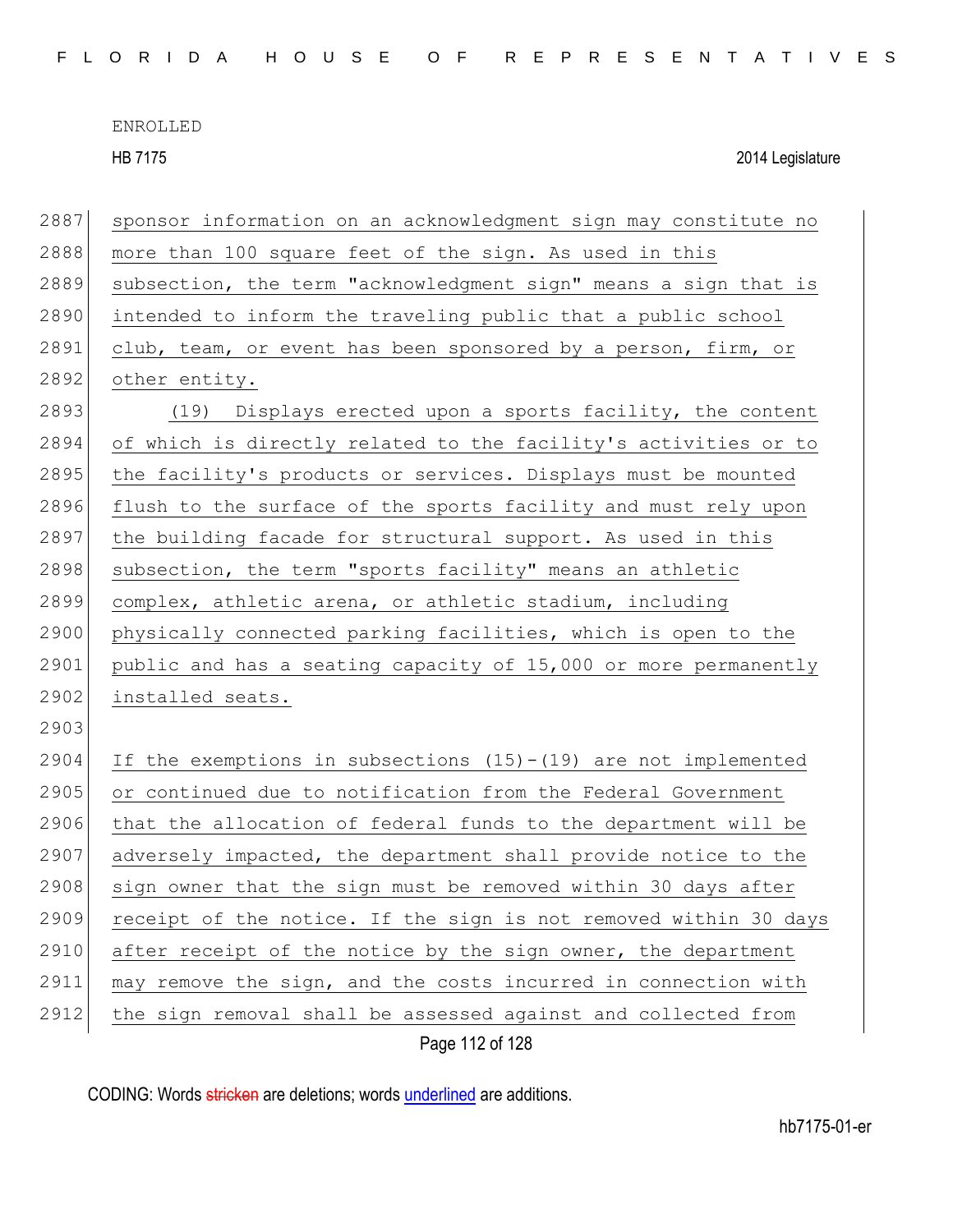HB 7175 2014 Legislature

2913 the sign owner.

2914 Section 40. Section 479.24, Florida Statutes, is amended 2915 to read:

2916 479.24 Compensation for **removal of** signs; eminent domain; 2917 exceptions.—

2918 (1) Just compensation shall be paid by the department upon 2919 the department's acquisition removal of a lawful conforming or 2920 nonconforming sign along any portion of the interstate or 2921 federal-aid primary highway system. This section does not apply 2922 to a sign that  $\frac{1}{2}$  which is illegal at the time of its removal. A 2923 sign loses will lose its nonconforming status and becomes become 2924 illegal at such time as it fails to be permitted or maintained 2925 in accordance with all applicable laws, rules, ordinances, or 2926 regulations other than the provision that which makes it 2927 nonconforming. A legal nonconforming sign under state law or 2928 rule does  $\frac{11}{2}$  not lose its nonconforming status solely because 2929 it additionally becomes nonconforming under an ordinance or 2930 requiation of a local governmental entity passed at a later 2931 date. The department shall make every reasonable effort to 2932 negotiate the purchase of the signs to avoid litigation and 2933 congestion in the courts.

2934 (2) The department is not required to remove any sign 2935 under this section if the federal share of the just compensation 2936 to be paid upon removal of the sign is not available to make 2937 such payment, unless an appropriation by the Legislature for 2938 such purpose is made to the department.

Page 113 of 128

CODING: Words stricken are deletions; words underlined are additions.

hb7175-01-er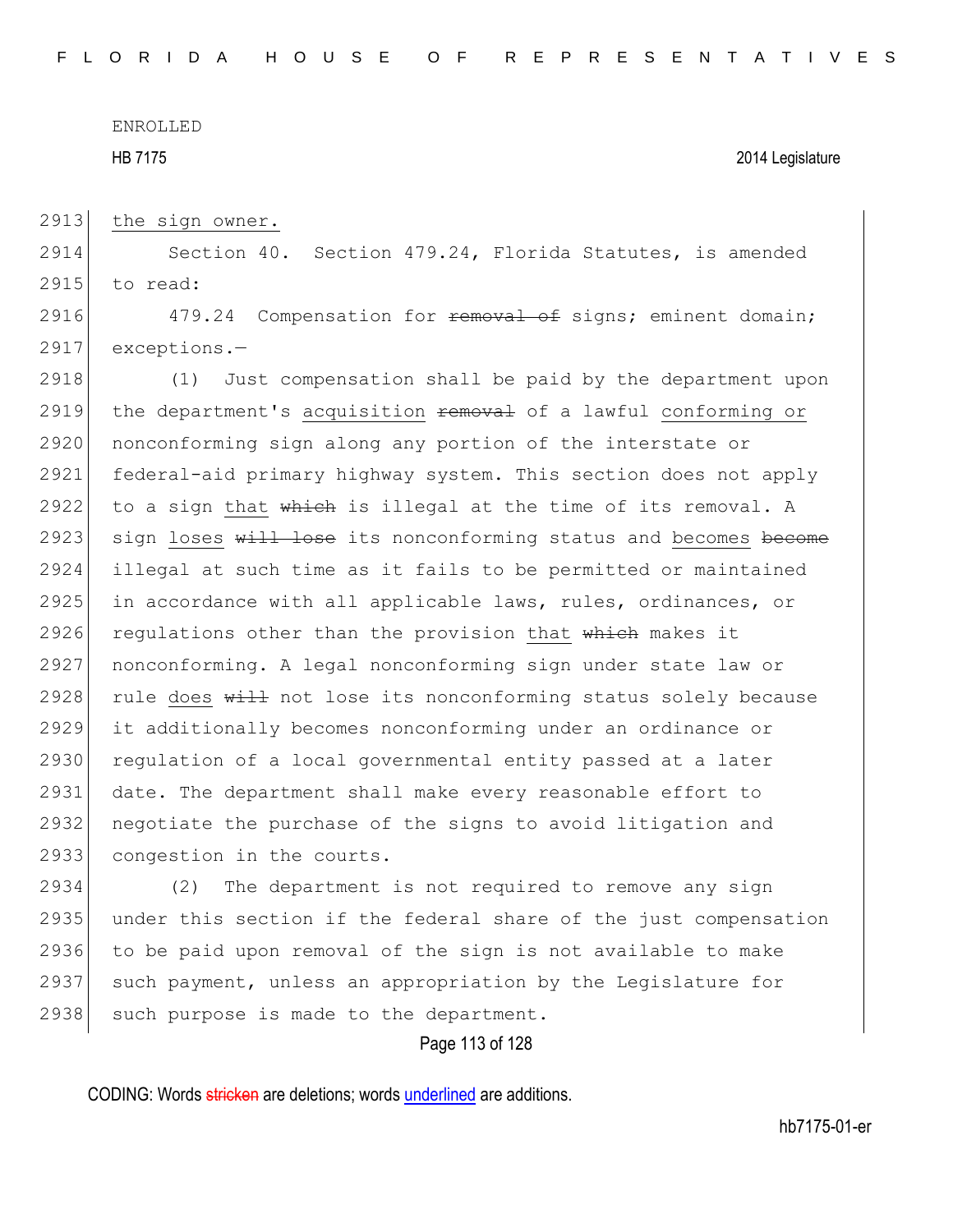2939  $(3)(a)$  The department may is authorized to use the power  $2940$  of eminent domain when necessary to carry out the provisions of 2941 this chapter.

2942 (b) If eminent domain procedures are instituted, just 2943 compensation shall be made pursuant to the state's eminent 2944 domain procedures, chapters 73 and 74.

2945 Section 41. Section 479.25, Florida Statutes, is amended 2946 to read:

2947 479.25 Erection of noise-attenuation barrier blocking view 2948 of sign; procedures; application.-

Page 114 of 128 2949 (1) The owner of a lawfully erected sign that is governed 2950 by and conforms to state and federal requirements for land use, 2951 size, height, and spacing may increase the height above ground 2952 level of such sign at its permitted location if a noise-2953 attenuation barrier is permitted by or erected by any 2954 governmental entity in such a way as to screen or block 2955 visibility of the sign. Any increase in height permitted under 2956 this section may only be the increase in height which is 2957 required to achieve the same degree of visibility from the 2958 right-of-way which the sign had before prior to the construction 2959 of the noise-attenuation barrier, notwithstanding the 2960 restrictions contained in s.  $479.07(9)(b)$ . A sign reconstructed 2961 under this section must  $shath$  comply with the building standards 2962 and wind load requirements provided set forth in the Florida 2963 Building Code. If construction of a proposed noise-attenuation 2964 barrier will screen a sign lawfully permitted under this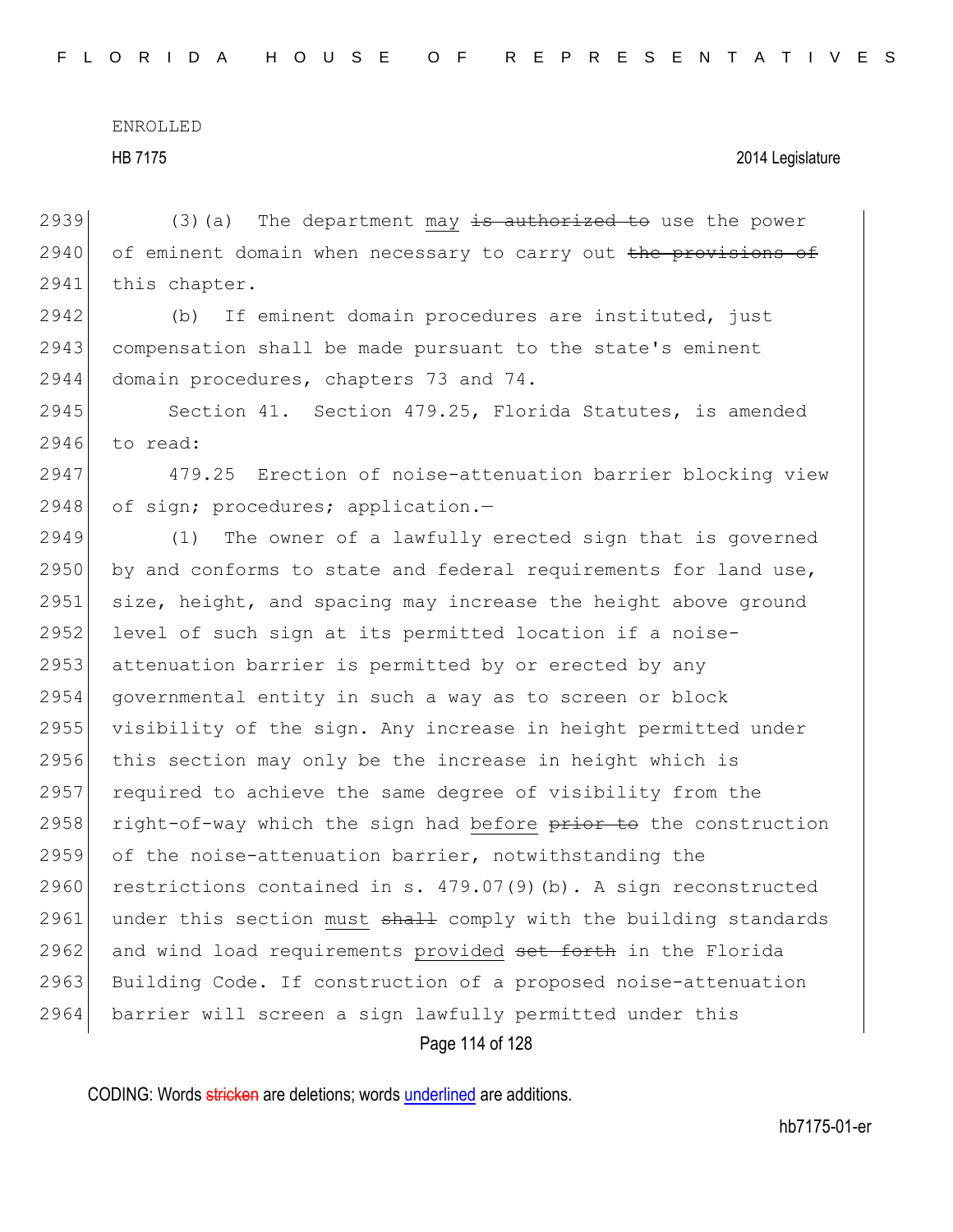Page 115 of 128 2965 chapter, the department shall provide notice to the local 2966 government or local jurisdiction within which the sign is 2967 located before construction prior to erection of the noise-2968 attenuation barrier. Upon a determination that an increase in 2969 the height of a sign as permitted under this section will 2970 violate a provision contained in an ordinance or a land 2971 development regulation of the local government or local 2972 jurisdiction, the local government or local jurisdiction shall,  $2973$  before construction so notify the department. When notice has 2974 been received from the local government or local jurisdiction 2975 prior to erection of the noise-attenuation barrier, the 2976 department shall: 2977 (a) Provide a variance or waiver to the local ordinance or 2978 land development regulations to Conduct a written survey of all 2979 property owners identified as impacted by highway noise and who 2980 may benefit from the proposed noise-attenuation barrier. The 2981 written survey shall inform the property owners of the location,  $2982$  date, and time of the public hearing described in paragraph (b) 2983 and shall specifically advise the impacted property owners that:  $2984$  1. Erection of the noise-attenuation barrier may block the 2985 visibility of an existing outdoor advertising sign; 2986 2. The local government or local jurisdiction may restrict 2987 or prohibit increasing the height of the existing outdoor 2988 advertising sign to make it visible over the barrier; and 2989 3. If a majority of the impacted property owners vote for 2990 construction of the noise-attenuation barrier, the local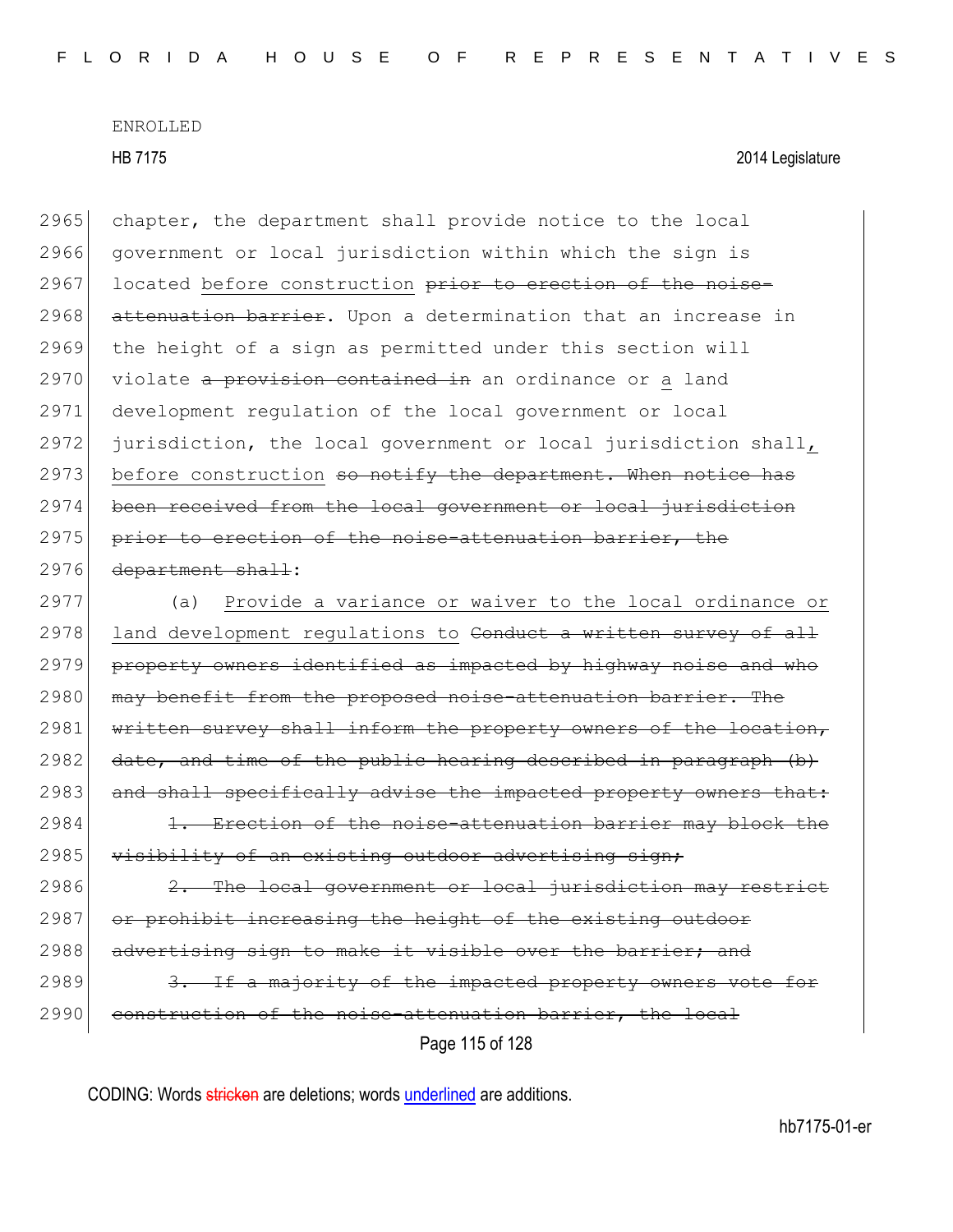HB 7175 2014 Legislature

| 2991 | government or local jurisdiction will be required to:                  |
|------|------------------------------------------------------------------------|
| 2992 | allow an increase in the height of the sign in<br>$a -$                |
| 2993 | violation of a local ordinance or land development regulation;         |
| 2994 | $(b)$ b. Allow the sign to be relocated or reconstructed at            |
| 2995 | another location if the sign owner agrees; or                          |
| 2996 | (c) $e$ . Pay the fair market value of the sign and its                |
| 2997 | associated interest in the real property.                              |
| 2998 | $(2)$ $(4)$ The department shall hold a public hearing within          |
| 2999 | the boundaries of the affected local governments or local              |
| 3000 | jurisdictions to receive input on the proposed noise-attenuation       |
| 3001 | barrier and its conflict with the local ordinance or land              |
| 3002 | development regulation and to suggest or consider alternatives         |
| 3003 | or modifications to the proposed noise-attenuation barrier to          |
| 3004 | alleviate or minimize the conflict with the local ordinance or         |
| 3005 | land development regulation or minimize any costs that may be          |
| 3006 | associated with relocating, reconstructing, or paying for the          |
| 3007 | affected sign. The public hearing may be held concurrently with        |
| 3008 | other public hearings scheduled for the project. The department        |
| 3009 | shall provide a written notification to the local government or        |
| 3010 | local jurisdiction of the date and time of the public hearing          |
| 3011 | and shall provide general notice of the public hearing in              |
| 3012 | accordance with the notice provisions of $s. 335.02(1)$ . The          |
| 3013 | notice may shall not be placed in that portion of a newspaper in       |
| 3014 | which legal notices or classified advertisements appear. The           |
| 3015 | notice must shall specifically state that:                             |
| 3016 | (a) $\frac{1}{1}$ . Erection of the proposed noise-attenuation barrier |
|      |                                                                        |

Page 116 of 128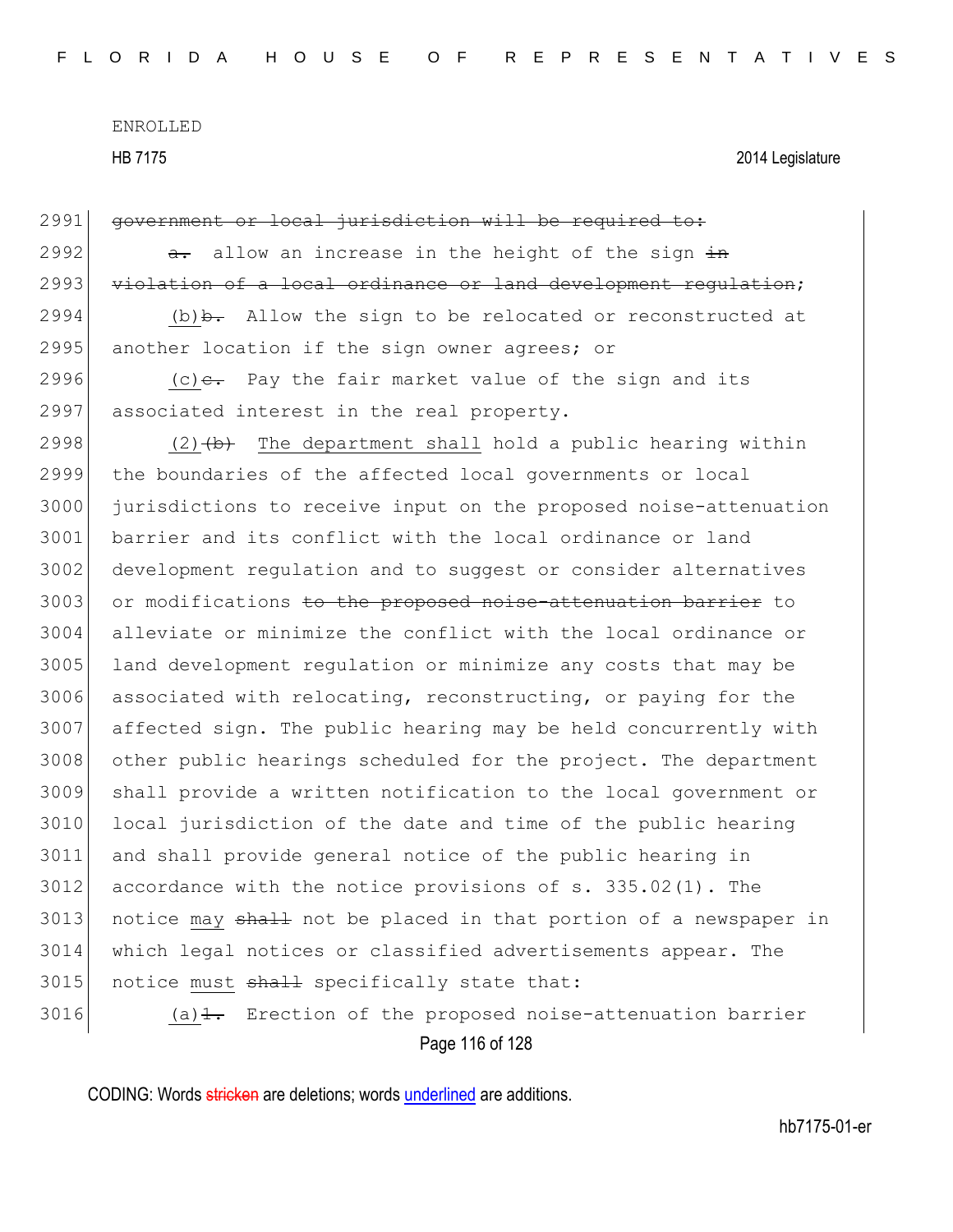HB 7175 2014 Legislature

3017 may block the visibility of an existing outdoor advertising 3018 sign;

3019 (b)  $2$ . The local government or local jurisdiction may 3020 restrict or prohibit increasing the height of the existing 3021 outdoor advertising sign to make it visible over the barrier; 3022 and

 $3023$  (c)  $3.$  Upon <del>If a majority of the impacted property owners</del> 3024 vote for construction of the noise-attenuation barrier, the 3025 local government or local jurisdiction shall will be required  $3026$  to:

 $3027$  1.<del>a.</del> Allow an increase in the height of the sign through a 3028 waiver or variance to in violation of a local ordinance or land 3029 development regulation;

 $3030$  2.b. Allow the sign to be relocated or reconstructed at 3031 another location if the sign owner agrees; or

 $3032$  3.e. Pay the fair market value of the sign and its 3033 associated interest in the real property.

Page 117 of 128 3034 (3) $(2)$  The department may shall not permit erection of the 3035 noise-attenuation barrier to the extent the barrier screens or 3036 blocks visibility of the sign until after the public hearing is 3037 held and until such time as the survey has been conducted and a 3038 majority of the impacted property owners have indicated approval 3039 to erect the noise-attenuation barrier. When the impacted 3040 property owners approve of the noise-attenuation barrier 3041 construction, the department shall notify the local governments 3042 or local jurisdictions. The local government or local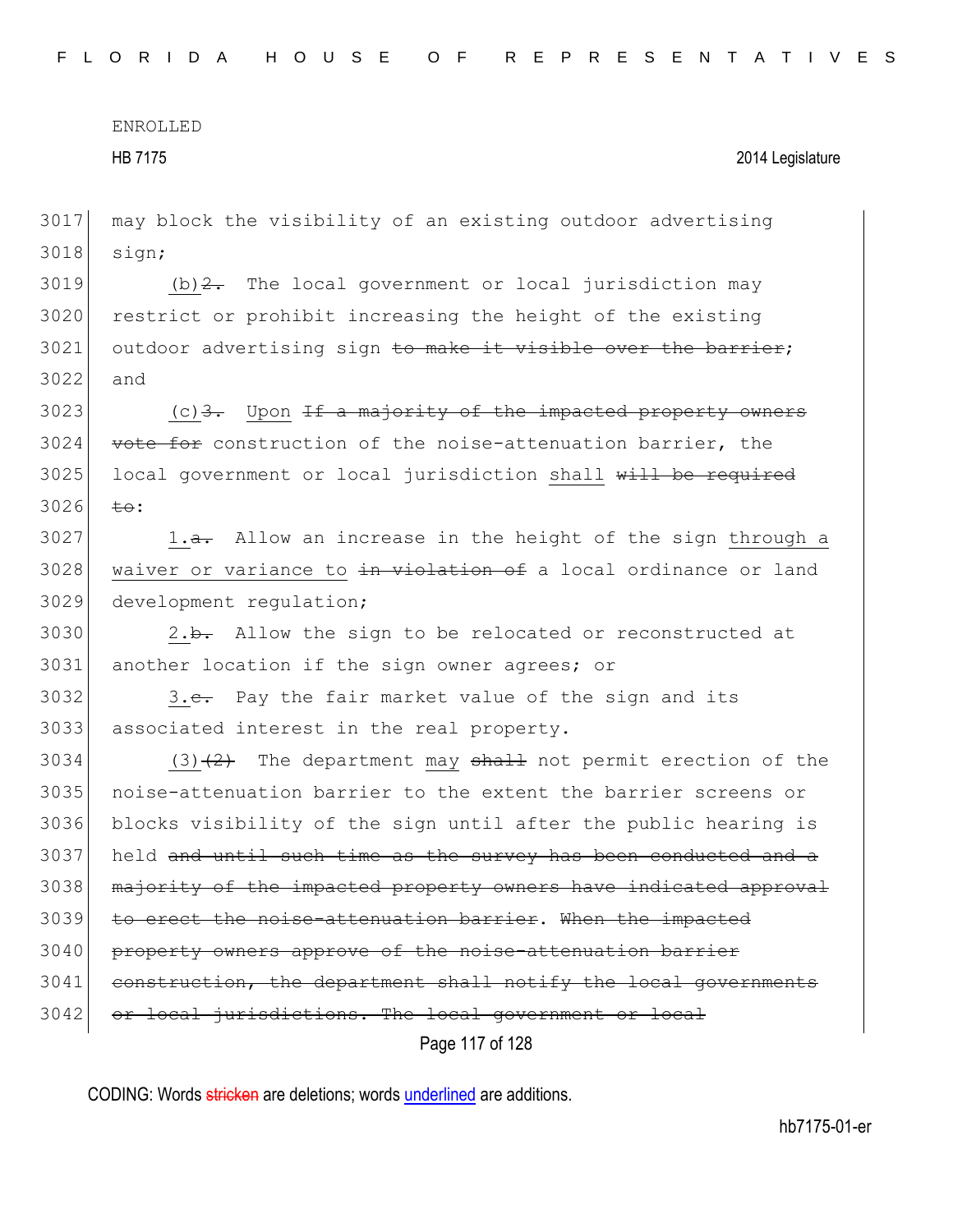ENROLLED HB 7175 2014 Legislature Page 118 of 128 3043 jurisdiction shall, notwithstanding the provisions of a 3044 conflicting ordinance or land development regulation: 3045 (a) Issue a permit by variance or otherwise for the 3046 reconstruction of a sign under this section; 3047 (b) Allow the relocation of a sign, or construction of 3048 another sign, at an alternative location that is permittable 3049 under the provisions of this chapter, if the sign owner agrees 3050 to relocate the sign or construct another sign; or 3051 (c) Refuse to issue the required permits for 3052 reconstruction of a sign under this section and pay fair market 3053 value of the sign and its associated interest in the real 3054 property to the owner of the sign. 3055  $(4)$   $(3)$  This section does shall not apply to the provisions 3056  $\leftrightarrow$  any existing written agreement executed before July 1, 2006, 3057 between any local government and the owner of an outdoor 3058 advertising sign. 3059 Section 42. Subsection (1) of section 479.261, Florida 3060 Statutes, is amended to read: 3061 479.261 Logo sign program.— 3062 (1) The department shall establish a logo sign program for 3063 the rights-of-way of the limited access interstate highway  $3064$  system to provide information to motorists about available gas, 3065 food, lodging, camping, attractions, and other services, as 3066 approved by the Federal Highway Administration, at interchanges 3067 through the use of business logos and may include additional 3068 interchanges under the program.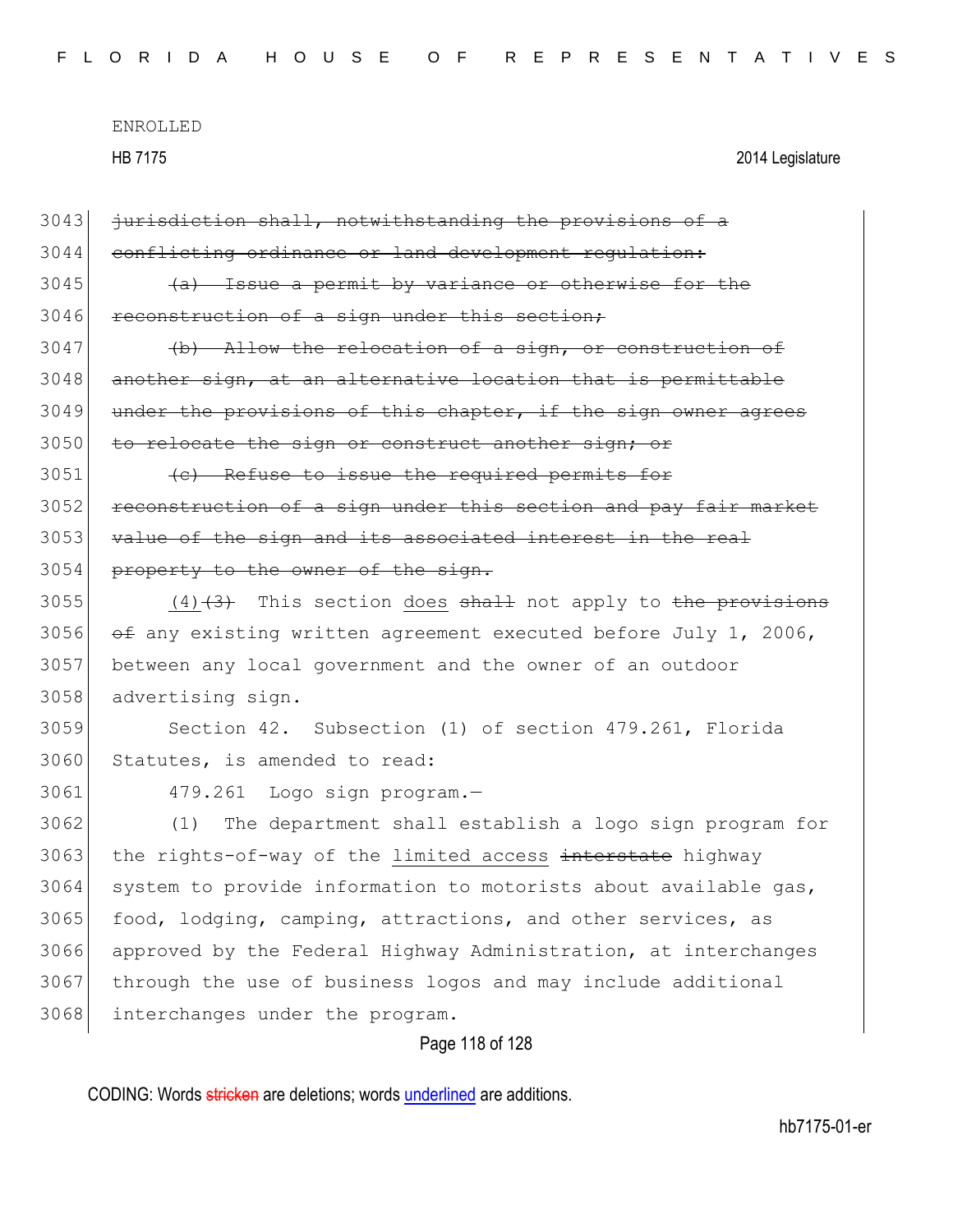## HB 7175 2014 Legislature

 (a) As used in this chapter, the term "attraction" means an establishment, site, facility, or landmark that is open a minimum of 5 days a week for 52 weeks a year; that has as its principal focus family-oriented entertainment, cultural, 3073 educational, recreational, scientific, or historical activities; and that is publicly recognized as a bona fide tourist attraction.

 (b) The department shall incorporate the use of RV- friendly markers on specific information logo signs for establishments that cater to the needs of persons driving recreational vehicles. Establishments that qualify for participation in the specific information logo program and that also qualify as "RV-friendly" may request the RV-friendly marker on their specific information logo sign. An RV-friendly marker 3083 must consist of a design approved by the Federal Highway 3084 Administration. The department shall adopt rules in accordance with chapter 120 to administer this paragraph. Such rules must establish minimum requirements for parking spaces, entrances and exits, and overhead clearance which must be met by, including **rules setting forth the minimum requirements that** establishments 3089 that wish must meet in order to qualify as RV-friendly. These 3090 requirements shall include large parking spaces, entrances, and 3091 exits that can easily accommodate recreational vehicles and 3092 facilities having appropriate overhead clearances, if 3093 applicable. Section 43. Subsection (1) of section 479.262, Florida

Page 119 of 128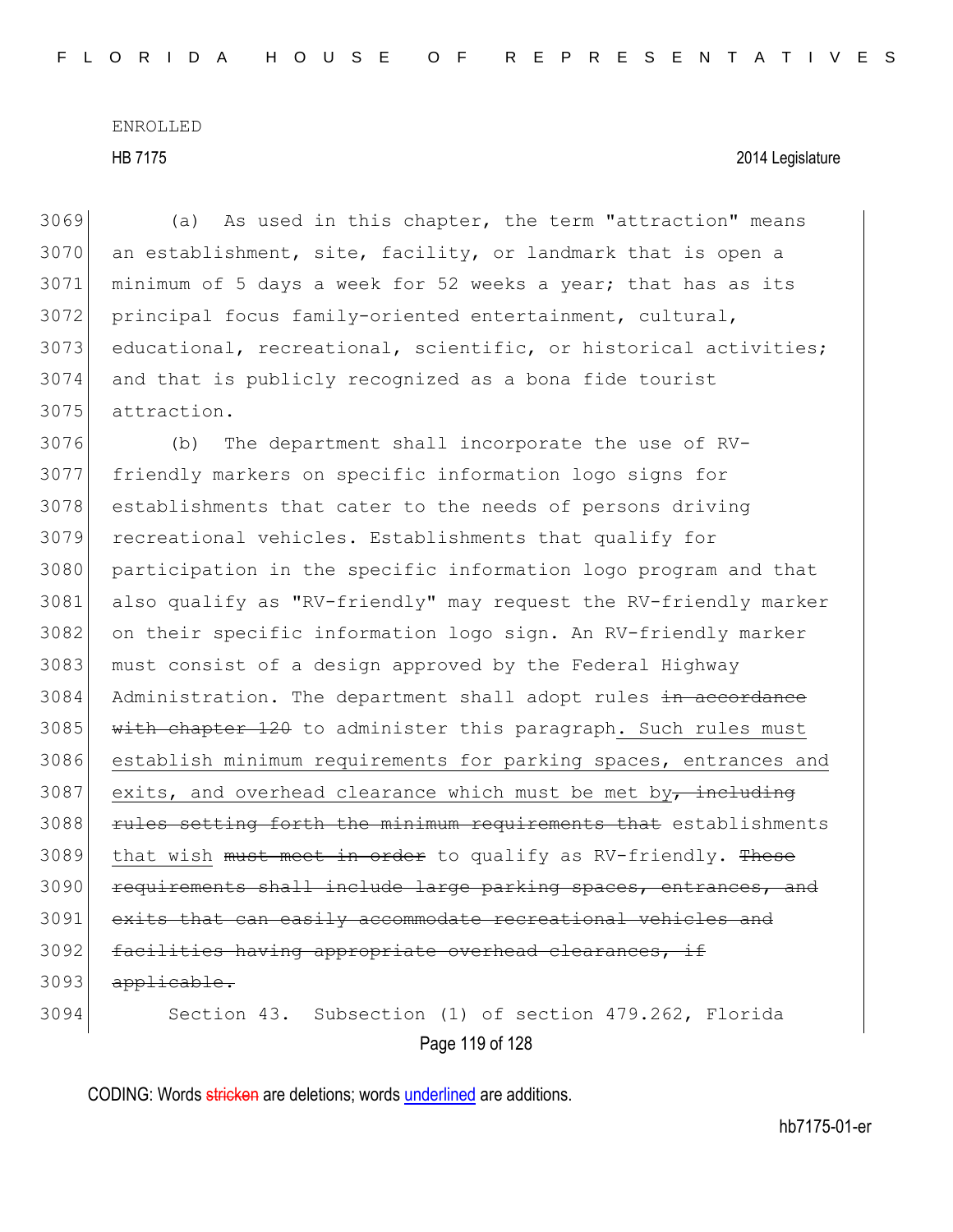HB 7175 2014 Legislature

3095 Statutes, is amended to read:

3096 479.262 Tourist-oriented directional sign program.—

3097 (1) A tourist-oriented directional sign program to provide 3098 directions to rural tourist-oriented businesses, services, and 3099 activities may be established at intersections on rural and  $3100$  conventional state, county, or municipal roads only  $\frac{1}{10}$  rural 3101 counties identified by criteria and population in s. 288.0656 3102 when approved and permitted by county or local governmental 3103 government entities within their respective jurisdictional areas 3104 at intersections on rural and conventional state, county, or  $3105$  municipal roads. A county or local government that which issues 3106 permits for a tourist-oriented directional sign program is shall  $3107$  be responsible for sign construction, maintenance, and program 3108 operation in compliance with subsection (3) for roads on the 3109 state highway system and may establish permit fees sufficient to 3110 offset associated costs. A tourist-oriented directional sign may 3111 not be used on roads in urban areas or at interchanges on 3112 freeways or expressways.

3113 Section 44. Section 479.313, Florida Statutes, is amended 3114 to read:

Page 120 of 128 3115 479.313 Permit revocation and cancellation; cost of 3116 removal.—All costs incurred by the department in connection with 3117 the removal of a sign located within a controlled area adjacent 3118 to the State Highway System, interstate highway system, or 3119 federal-aid primary highway system following the revocation or 3120 cancellation of the permit for such sign shall be assessed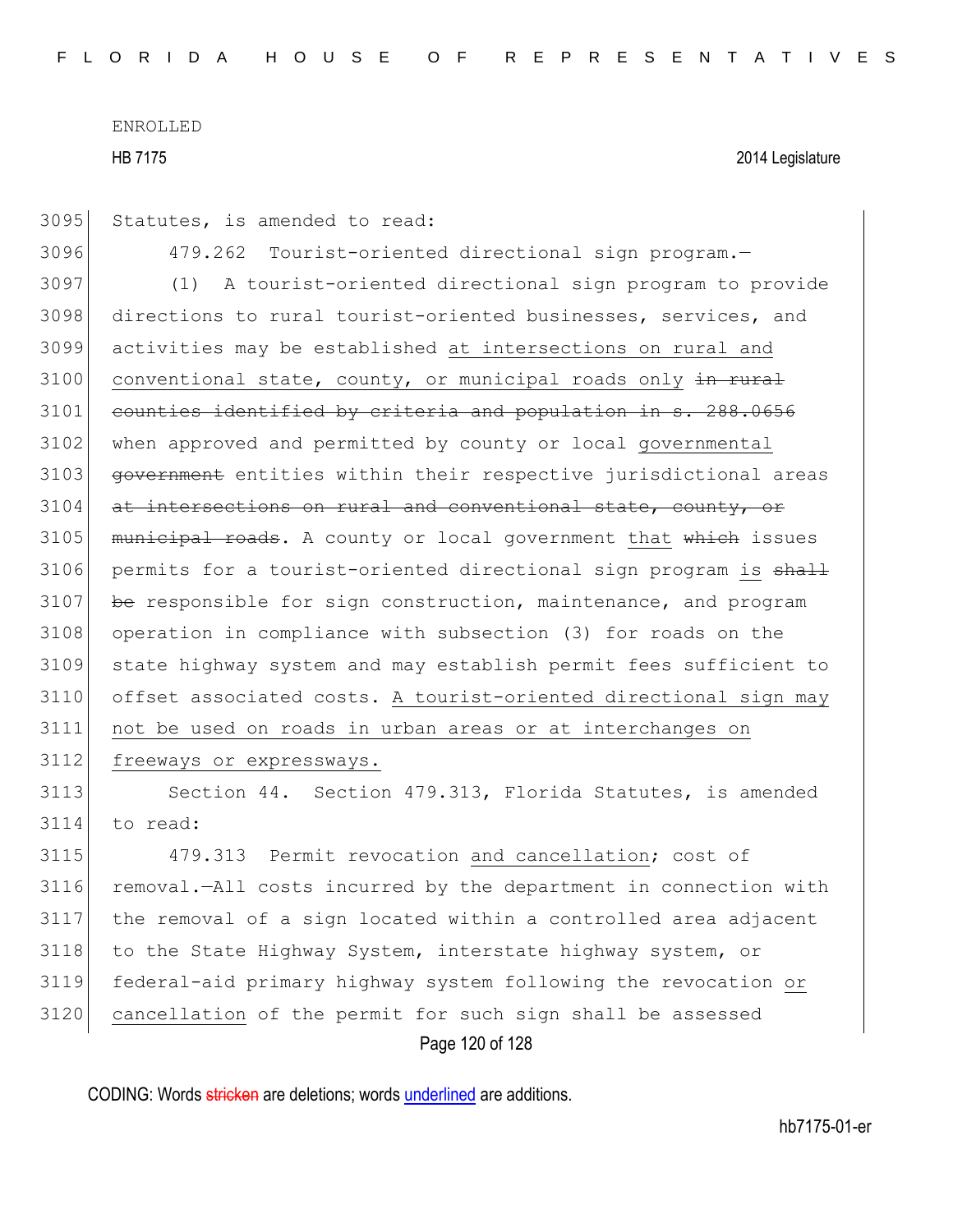HB 7175 2014 Legislature

Page 121 of 128 against and collected from the permittee. Section 45. Section 76 of chapter 2012-174, Laws of 3123 Florida, is repealed. Section 46. There is established a pilot program for the School District of Palm Beach County to recognize its business partners. The school district may recognize its business partners by publicly displaying the names of the business 3128 partners on school district property in the unincorporated areas of the county. Recognitions of Project Graduation and athletic sponsorships are examples of appropriate recognitions. The school district shall make every effort to display the names of its business partners in a manner that is consistent with the county standards for uniformity in size, color, and placement of the signs. If the provisions of this section are inconsistent with county ordinances or regulations relating to signs in the unincorporated areas of the county or inconsistent with chapter 125 or chapter 166, Florida Statutes, the provisions of this section shall prevail. If the Federal Highway Administration determines that the Department of Transportation is not providing effective control of outdoor advertising as a result of a business partner recognition by the school district under 3142 this pilot program, the department shall notify the school 3143 district by certified mail of any nonconforming recognition, and the school district shall remove the recognition specified in 3145 the notice within 30 days after receiving the notification. The 3146 pilot program expires June 30, 2015.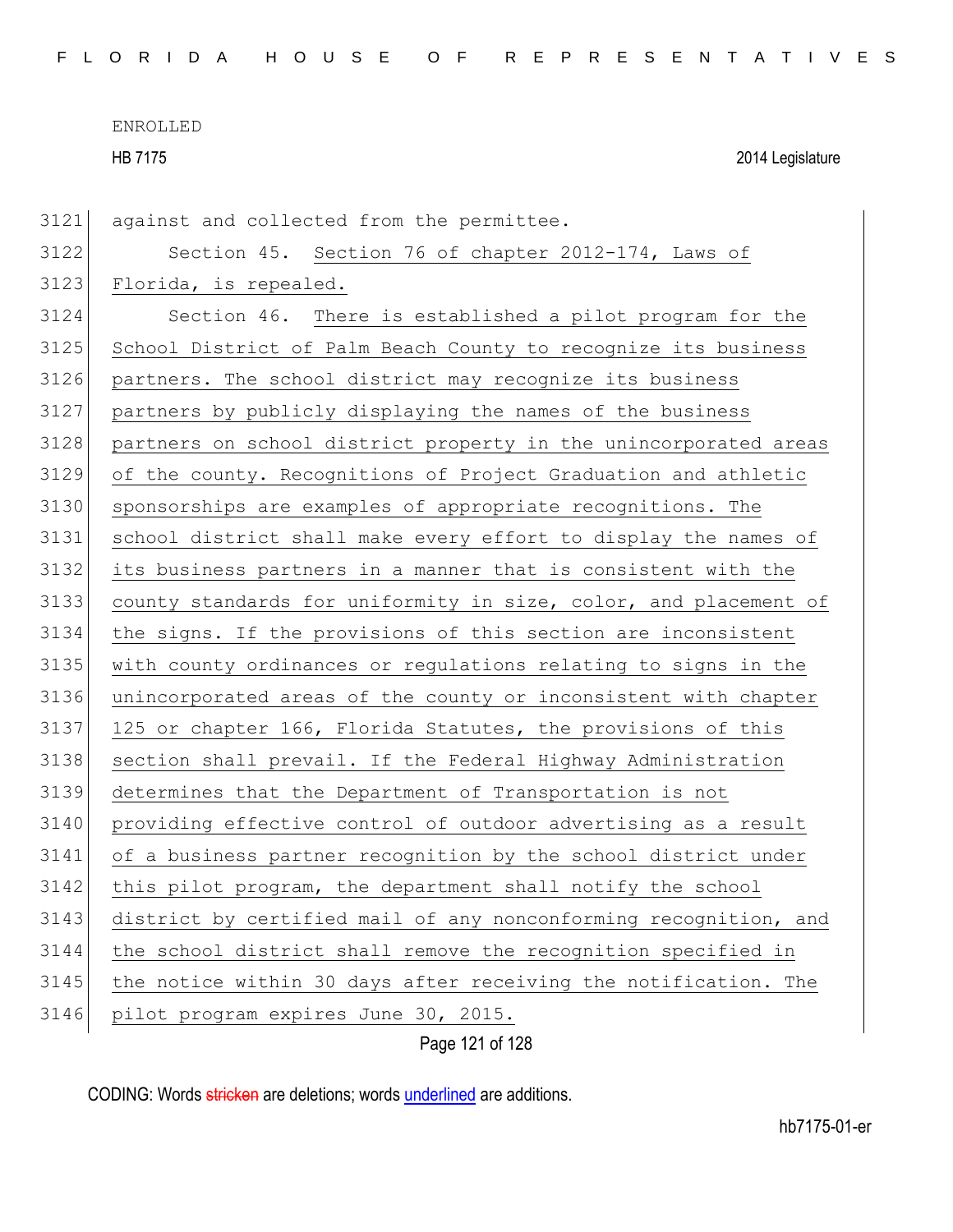HB 7175 2014 Legislature

| 3147 | Section 47. (1) The Florida Transportation Commission            |
|------|------------------------------------------------------------------|
| 3148 | shall conduct a study of the potential for the state to obtain   |
| 3149 | revenue from any parking meters or other parking time-limit      |
| 3150 | devices that regulate designated parking spaces located within   |
| 3151 | or along the right-of-way limits of a state road. The commission |
| 3152 | may retain such experts as are reasonably necessary to complete  |
| 3153 | the study, and the department shall pay the expenses of such     |
| 3154 | experts. On or before August 31, 2014, each municipality and     |
| 3155 | county that receives revenue from any parking meters or other    |
| 3156 | parking time-limit devices that regulate designated parking      |
| 3157 | spaces located within or along the right-of-way limits of a      |
| 3158 | state road shall provide the commission a written inventory of   |
| 3159 | the location of each such meter or device and the total revenue  |
| 3160 | collected from such locations during the last 3 fiscal years.    |
| 3161 | Each municipality and county shall at the same time inform the   |
| 3162 | commission of any pledge or commitment by the municipality or    |
| 3163 | county of such revenues to the payment of debt service on any    |
| 3164 | bonds or other debt issued by the municipality or county. The    |
| 3165 | commission shall consider the information provided by the        |
| 3166 | municipalities and counties, together with such other matters as |
| 3167 | it deems appropriate, and shall develop policy recommendations   |
| 3168 | regarding the manner and extent that revenues generated by       |
| 3169 | regulating parking within the right-of-way limits of a state     |
| 3170 | road may be allocated between the department and municipalities  |
| 3171 | and counties. The commission shall develop specific              |
| 3172 | recommendations concerning the allocation of revenues generated  |
|      | Page 122 of 128                                                  |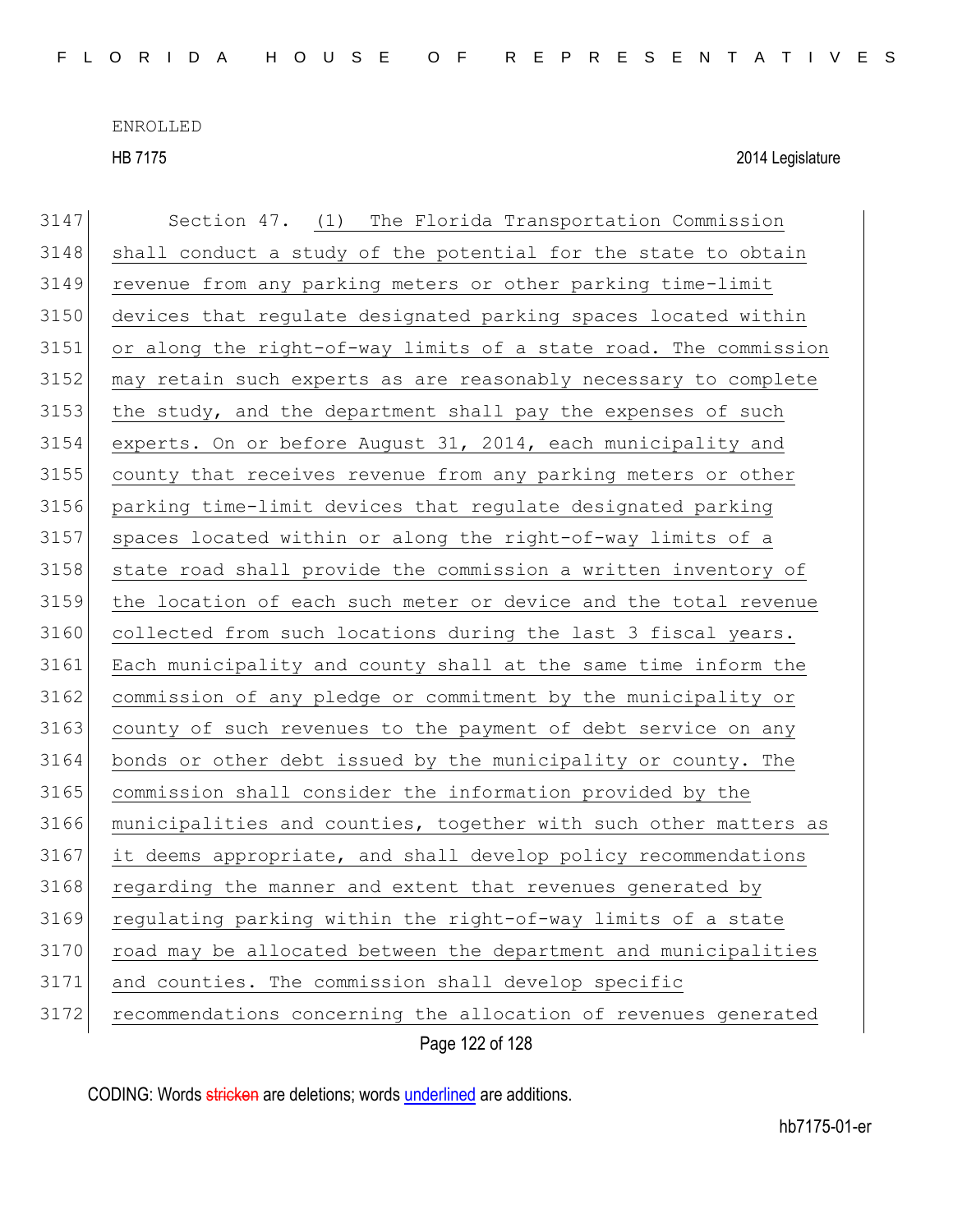HB 7175 2014 Legislature

| 3173 | by meters or devices regulating such parking that were installed |
|------|------------------------------------------------------------------|
| 3174 | before July 1, 2014, and the allocation of revenues that may be  |
| 3175 | generated by meters or devices installed thereafter. The         |
| 3176 | commission shall complete the study and provide a written report |
| 3177 | of its findings and conclusions to the Governor, the President   |
| 3178 | of the Senate, the Speaker of the House of Representatives, and  |
| 3179 | the chairs of each of the appropriations committees of the       |
| 3180 | Legislature by October 31, 2014.                                 |
| 3181 | If, by August 31, 2014, a municipality or county does<br>(2)     |
| 3182 | not provide the information requested by the commission, the     |
| 3183 | department is authorized to remove the parking meters or parking |
| 3184 | time-limit devices that requlate designated parking spaces       |
| 3185 | located within or along the right-of-way limits of a state road, |
| 3186 | and all costs incurred in connection with the removal shall be   |
| 3187 | assessed against and collected from the municipality or county.  |
| 3188 | The Legislature finds that preservation of the status<br>(3)     |
| 3189 | quo pending the commission's study and the Legislature's review  |
| 3190 | of the commission's report is appropriate and desirable. From    |
| 3191 | July 1, 2014, through July 1, 2015, no county or municipality    |
| 3192 | shall install any parking meters or other parking time-limit     |
| 3193 | devices that regulate designated parking spaces located within   |
| 3194 | or along the right-of-way limits of a state road. This           |
| 3195 | subsection does not prohibit the replacement of meters or        |
| 3196 | similar devices installed before July 1, 2014, with new devices  |
| 3197 | that regulate the same designated parking spaces.                |
| 3198 | This section shall take effect upon this act becoming<br>(4)     |
|      | Page 123 of 128                                                  |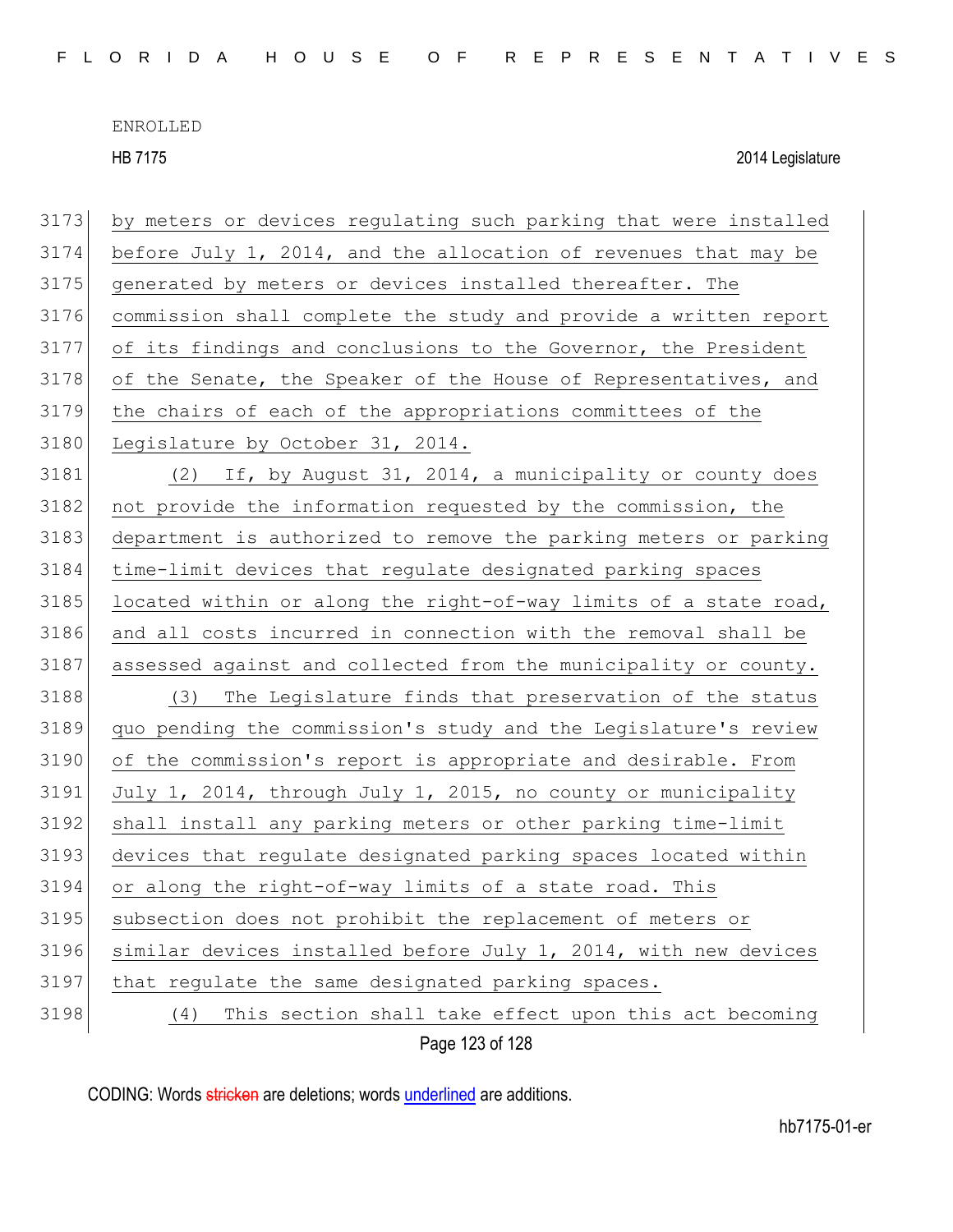HB 7175 2014 Legislature

3199 law.

3200 Section 48. Section 2 of chapter 85-364, Laws of Florida,  $3201$  as amended by chapter 95-382, Laws of Florida, is amended to 3202 read:

Page 124 of 128 3203 Section 2. All tolls collected shall  $f$ inst be used first 3204 for the payment of annual operating and maintenance costs and 3205 second to discharge the current bond indebtedness related to the 3206 Pinellas Bayway. Thereafter, tolls collected shall be used to 3207 establish a reserve construction account to be used, together  $3208$  with interest earned thereon, by the department for the 3209 construction of Blind Pass Road, State Road 699 improvements,  $3210$  and for Phase II of the Pinellas Bayway improvements. A portion 3211 of the tolls collected shall first be used specifically for the 3212 construction of the Blind Pass Road improvements, which 3213 improvements consist of widening to four lanes the Blind Pass 3214 Road, State Road 699, from 75th Avenue north to the approach of  $3215$  the Blind Pass Bridge, including necessary right-of-way 3216 acquisition along said portion of Blind Pass Road, and  $3217$  intersection improvements at  $75<sup>th</sup>$  Avenue and Blind Pass Road in 3218 Pinellas County. Said improvements shall be included in the 3219 department's current 5-year work program. Upon completion of the 3220 Blind Pass Road improvements, the tolls collected shall be used, 3221 together with interest earned thereon, by the department for 3222 Phase II of the Pinellas Bayway improvements, which improvements 3223 consists of widening to four lanes the Pinellas Bayway from 3224 State Road 679 west to Gulf Boulevard, including necessary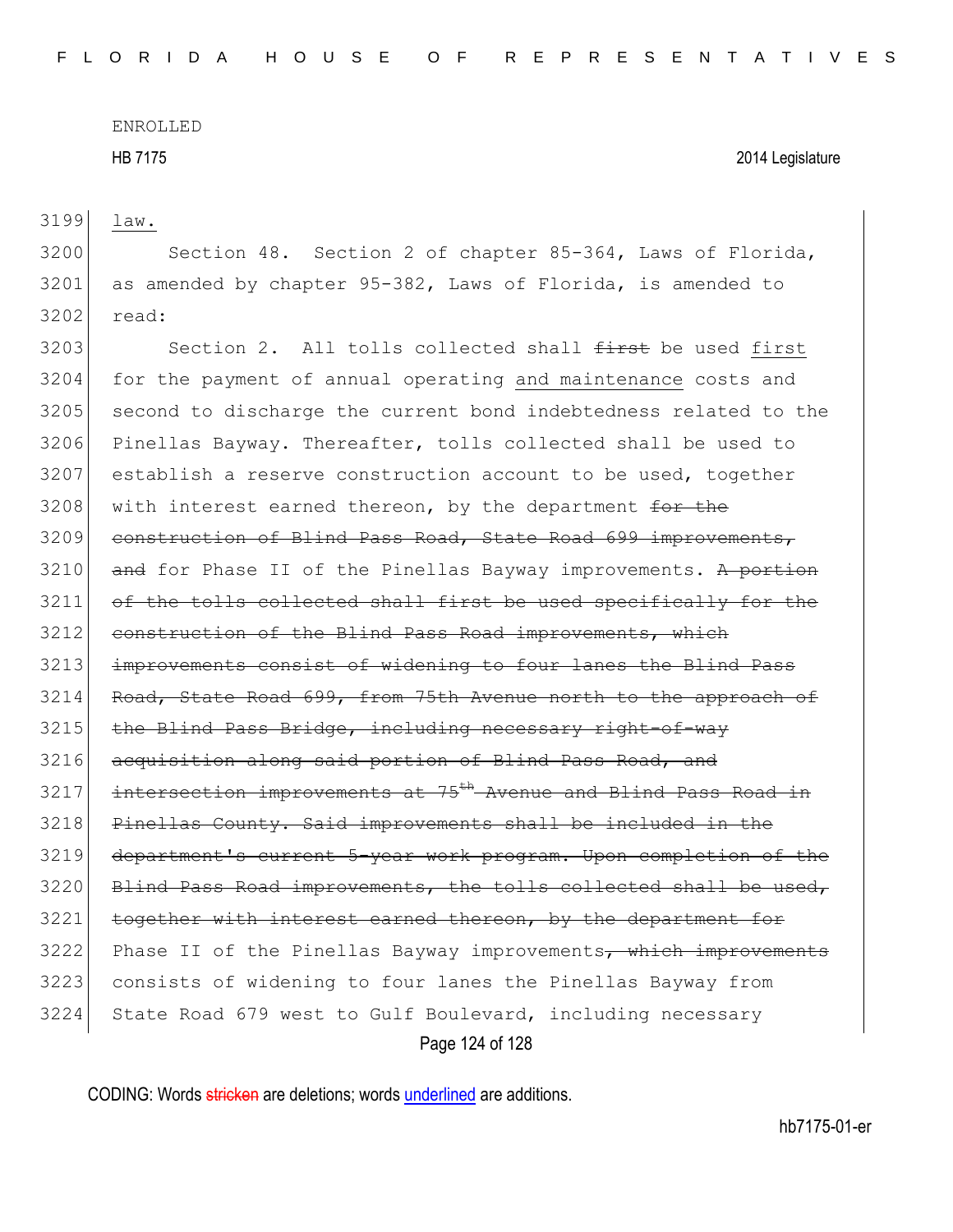approaches, bridges, and avenues of access. Upon completion of the Phase II improvements, the department shall continue to collect tolls on the Pinellas Bayway for purposes of reimbursing 3228 the department for all accrued maintenance costs for the Pinellas Bayway.

- 3230 Section 49. Paragraphs  $(j)$ ,  $(m)$ , and  $(q)$  of subsection  $(2)$ 3231 of section 110.205, Florida Statutes, are amended to read:
- 

3232 110.205 Career service; exemptions.—

3233 (2) EXEMPT POSITIONS.—The exempt positions that are not 3234 covered by this part include the following:

Page 125 of 128 3235 (j) The appointed secretaries and the State Surgeon 3236 General, assistant secretaries, deputy secretaries, and deputy 3237 assistant secretaries of all departments; the executive 3238 directors, assistant executive directors, deputy executive 3239 directors, and deputy assistant executive directors of all 3240 departments; the directors of all divisions and those positions 3241 determined by the department to have managerial responsibilities 3242 comparable to such positions, which positions include, but are 3243 not limited to, program directors, assistant program directors, 3244 district administrators, deputy district administrators, the 3245 Director of Central Operations Services of the Department of 3246 Children and Families Family Services, the State Transportation 3247 Development Administrator, the State Public Transportation and 3248 Modal Administrator, district secretaries, district directors of 3249 transportation development, transportation operations, 3250 transportation support, and the managers of the offices of the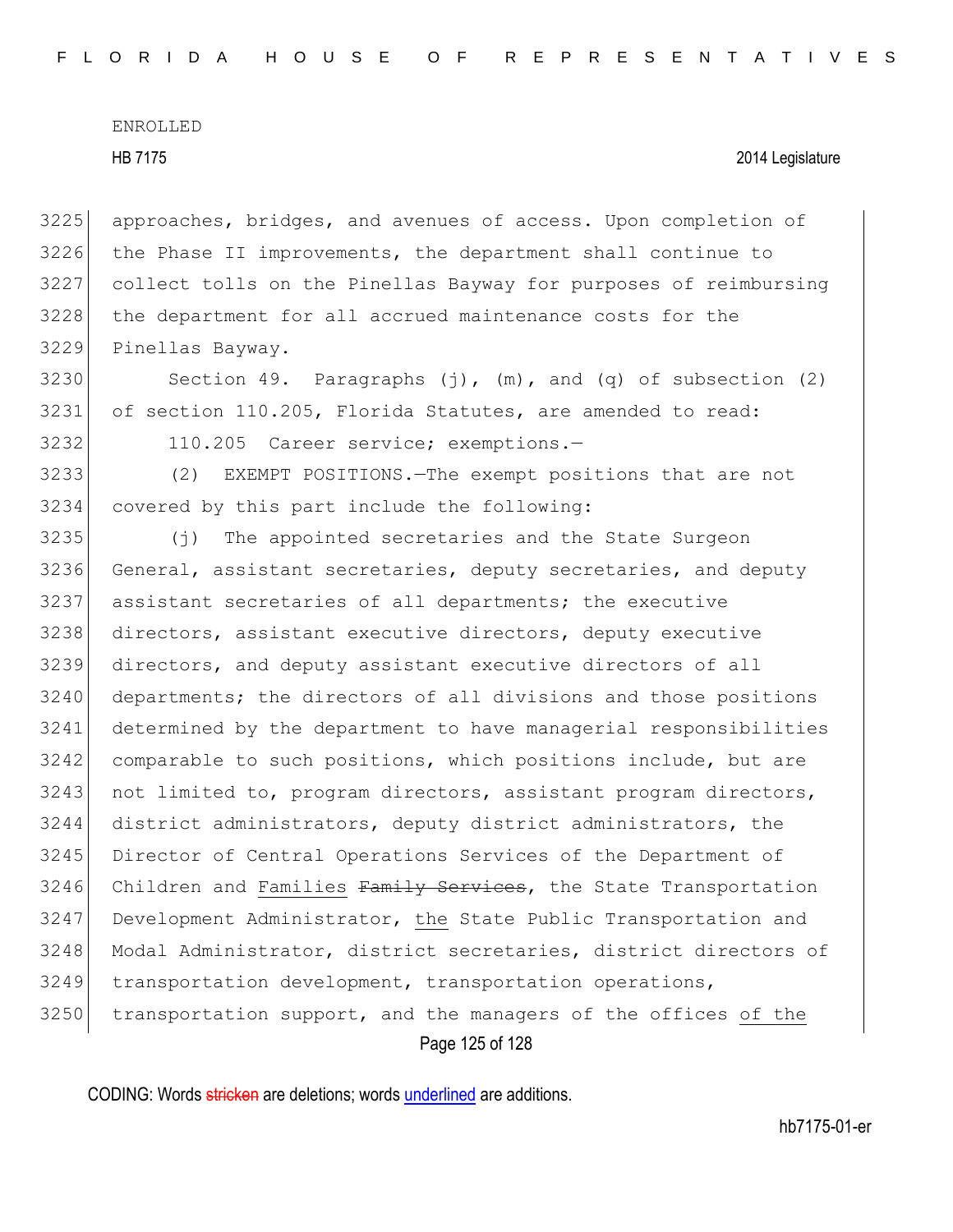HB 7175 2014 Legislature

3251 Department of Transportation specified in s. 20.23(3)(b)  $s$ .  $3252$   $20.23(4)(b)$ , of the Department of Transportation. Unless 3253 otherwise fixed by law, the department shall set the salary and 3254 benefits of these positions in accordance with the rules of the 3255 Senior Management Service; and the positions of county health 3256 department directors and county health department administrators 3257 of the Department of Health in accordance with the rules of the 3258 Senior Management Service. 3259 (m) All assistant division director, deputy division 3260 director, and bureau chief positions in any department, and 3261 those positions determined by the department to have managerial 3262 responsibilities comparable to such positions, which include, 3263 but are not limited to: 3264 1. Positions in the Department of Health and the 3265 Department of Children and Families which Family Services that 3266 are assigned primary duties of serving as the superintendent or 3267 assistant superintendent of an institution. 3268 2. Positions in the Department of Corrections which that 3269 are assigned primary duties of serving as the warden, assistant 3270 warden, colonel, or major of an institution or that are assigned 3271 primary duties of serving as the circuit administrator or deputy 3272 circuit administrator. 3273 3. Positions in the Department of Transportation which  $3274$  that are assigned primary duties of serving as regional toll 3275 managers and managers of offices, as specified defined in s. 3276 20.23(3)(b) and (4)(c) <del>s. 20.23(4)(b) and (5)(e)</del>.

Page 126 of 128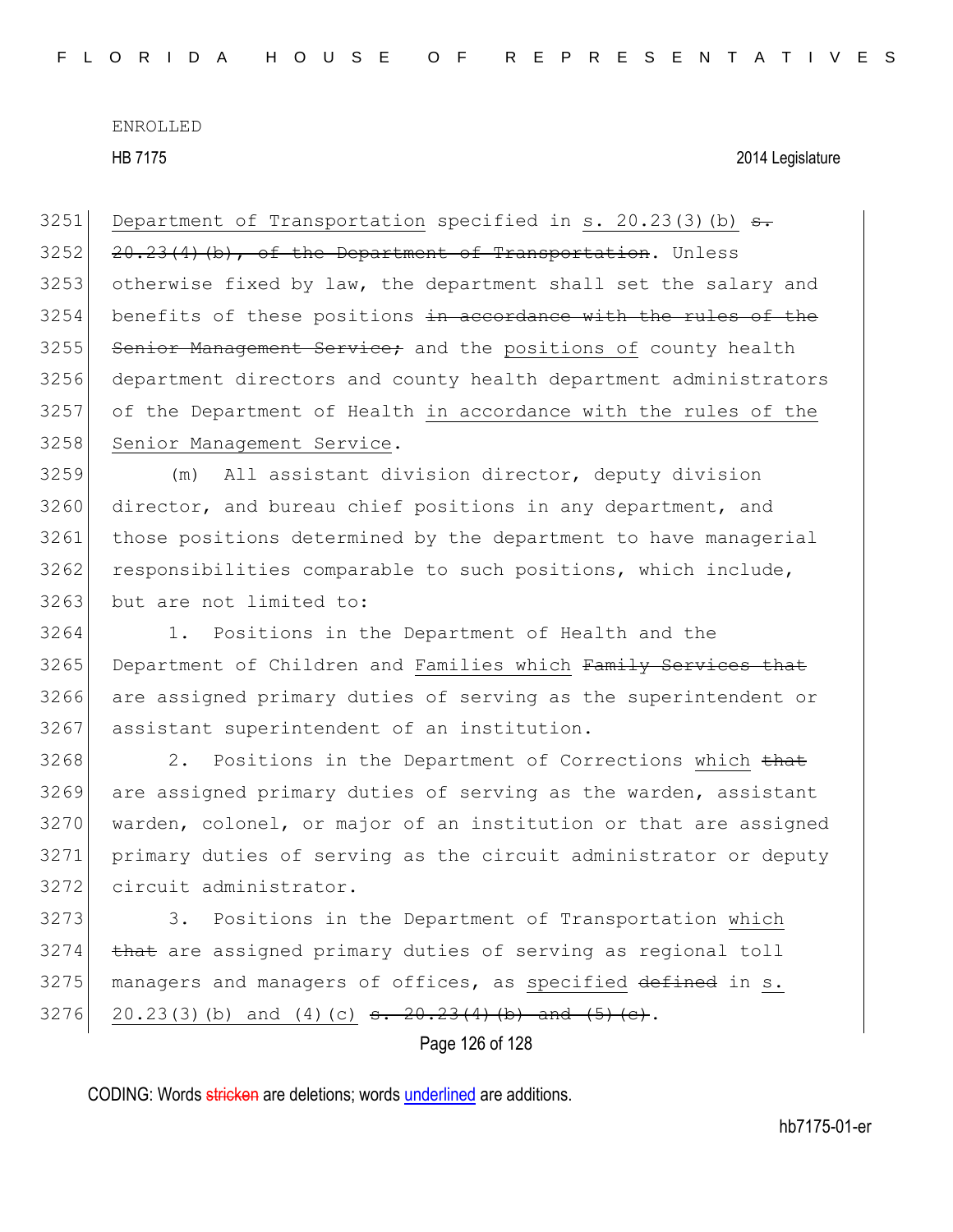| 3277 | 4. Positions in the Department of Environmental Protection       |
|------|------------------------------------------------------------------|
| 3278 | which that are assigned the duty of an Environmental             |
| 3279 | Administrator or program administrator.                          |
| 3280 | 5.<br>Positions in the Department of Health which that are       |
| 3281 | assigned the duties of Environmental Administrator, Assistant    |
| 3282 | County Health Department Director, and County Health Department  |
| 3283 | Financial Administrator.                                         |
| 3284 | 6.<br>Positions in the Department of Highway Safety and Motor    |
| 3285 | Vehicles which that are assigned primary duties of serving as    |
| 3286 | captains in the Florida Highway Patrol.                          |
| 3287 |                                                                  |
| 3288 | Unless otherwise fixed by law, the department shall set the      |
| 3289 | salary and benefits of the positions listed in this paragraph in |
| 3290 | accordance with the rules established for the Selected Exempt    |
| 3291 | Service.                                                         |
| 3292 | The staff directors, assistant staff directors,<br>(q)           |
| 3293 | district program managers, district program coordinators,        |
| 3294 | district subdistrict administrators, district administrative     |
| 3295 | services directors, district attorneys, and the Deputy Director  |
| 3296 | of Central Operations Services of the Department of Children and |
| 3297 | Families Family Services. Unless otherwise fixed by law, the     |
| 3298 | department shall establish the salary pay band and benefits for  |
| 3299 | these positions in accordance with the rules of the Selected     |
| 3300 | Exempt Service.                                                  |
| 3301 | Section 50. Except as otherwise expressly provided in this       |
| 3302 | act and except for this section, which shall take effect upon    |
|      | Page 127 of 128                                                  |